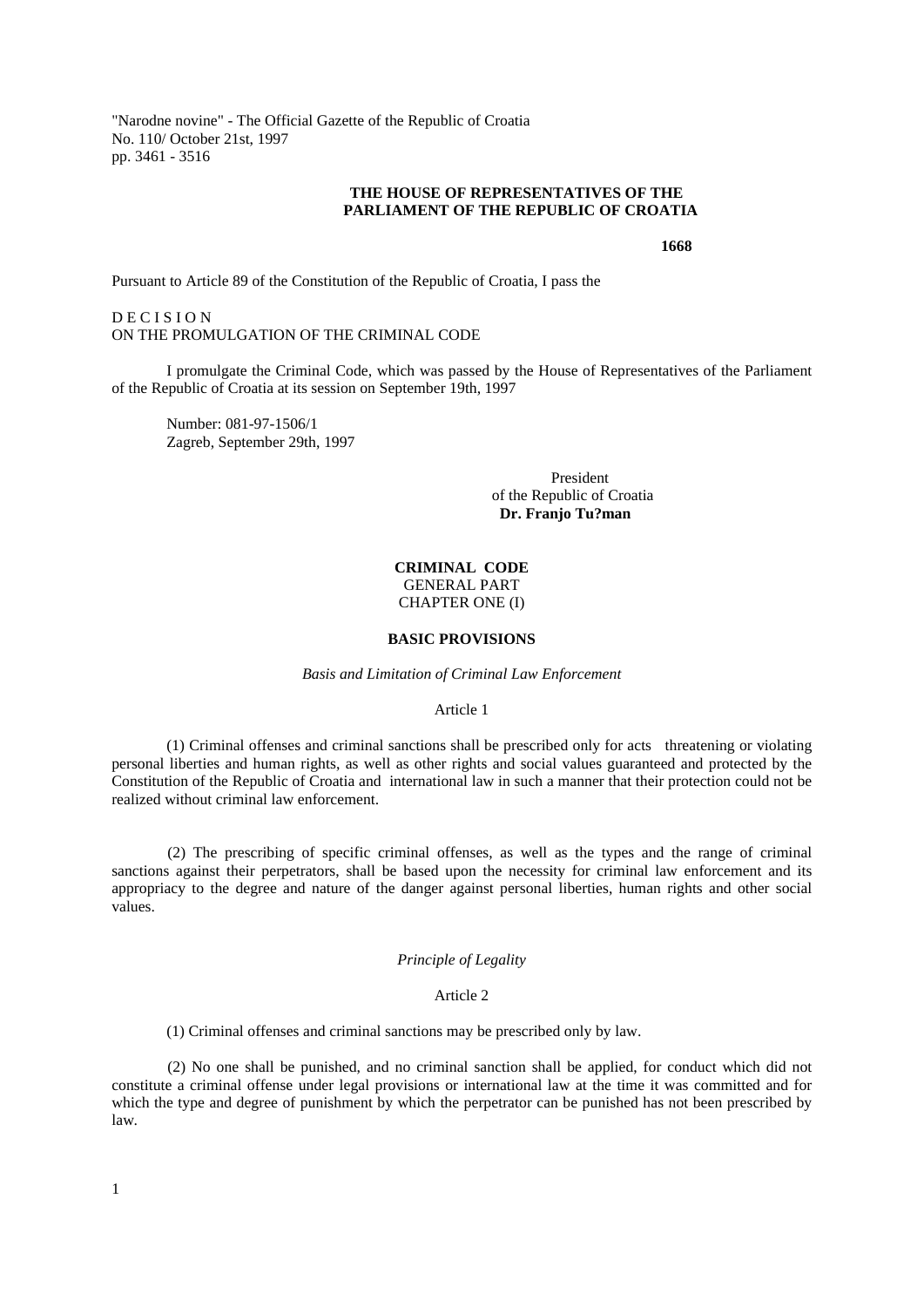### *Compulsory Application of More Lenient Law*

### Article 3

(1) The law in force at the time the criminal offense is committed shall be applied against the perpetrator.

(2) If, after the criminal offense has been committed, the law changes one or more times, the law that is more lenient to the perpetrator shall be applied.

### *Principle of Guilt*

# Article 4

No one shall be punished, and no criminal sanction shall be applied, unless the perpertrator is found guilty of the committed offense.

Types of Criminal Sanctions

#### Article 5

(1) Criminal sanctions which may be prescribed by law and applied against the perpetrator are: punishments, non-custodial sanctions (judicial admonition and suspended sentences), security measures and educational measures.

(2) The duration of any type of criminal sanction shall be determined by law and no criminal sanction shall be prescribed, pronounced or applied for an indefinite time.

General Purpose of Criminal Sanctions

# Article 6

The general purpose of prescribing, pronouncing or applying criminal sanctions is that all citizens honor the legal system and that no one commits a criminal offense, or that perpetrators of criminal offenses do not continue acting in a similar way in the future.

### *Limitations in Prescribing the Contents of Criminal Sanctions and their Application*

#### Article 7

In determining the contents of criminal sanctions and the manner of their application, the freedoms and rights of the perpetrator of a criminal offense shall be limited only to a degree corresponding to the type of the criminal sanction applied and its special purpose determined by law, without causing corporal pain or mental suffering, inhuman or degrading treatment, while observing at the same time human dignity and personality.

*Institution of Criminal Proceedings*

Article 8

(1) Criminal Proceedings for criminal offenses shall be instituted by the State Attorney's Office on his or her own motion in the interest of the Republic of Croatia and all its citizens.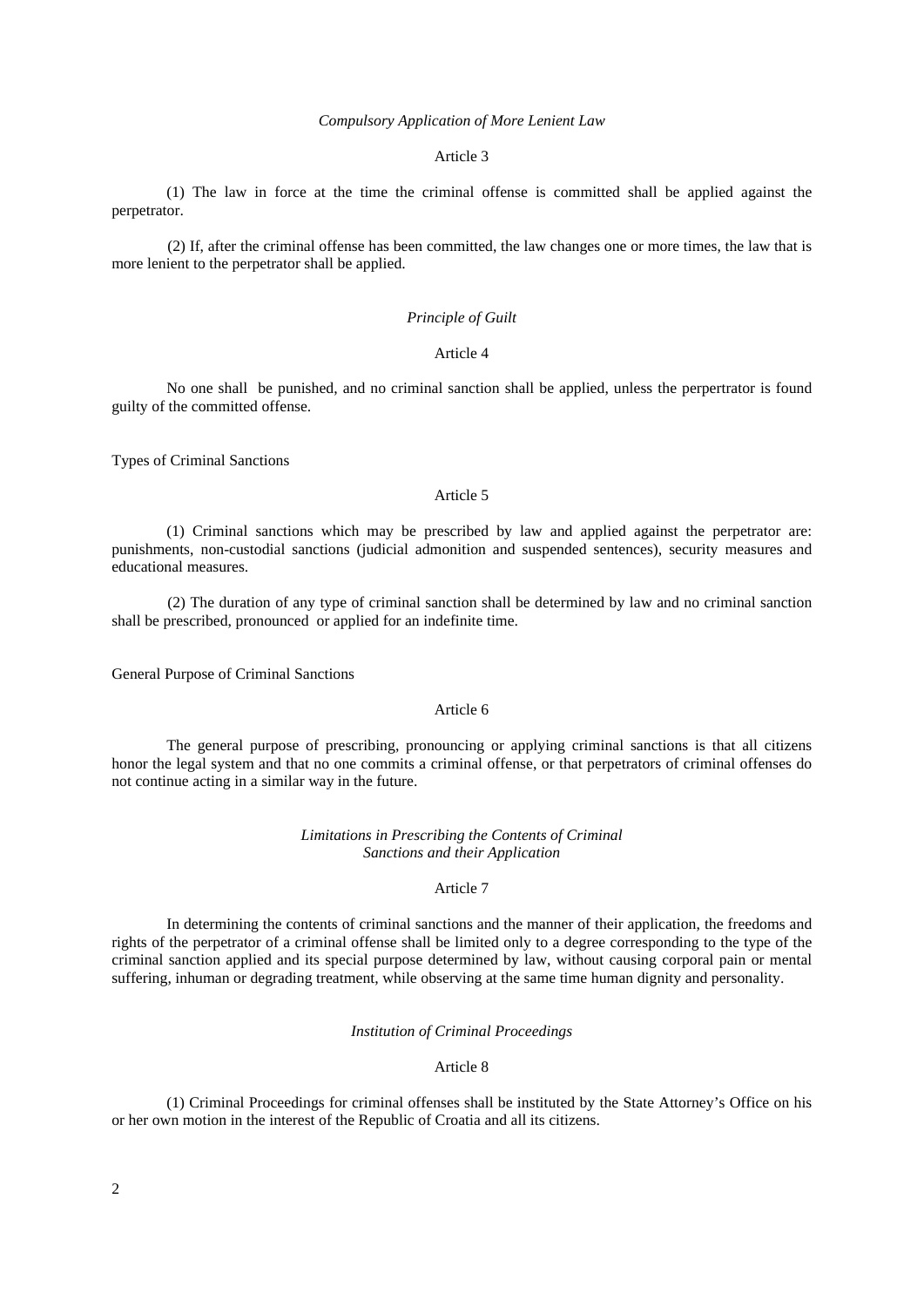(2) Exceptionally, for certain criminal offenses, it may be prescribed by law that criminal proceedings shall be instituted by a private charge, or that the State Attorney's Office institute criminal proceedings following a motion.

#### *Right to Rehabilitation*

# Article 9

(1) The perpetrator sentenced by a final judgment, or to whom a non-custodial measure has been applied, or whose sentence has been remitted after a certain period of time has passed and under conditions provided by law, shall have the right to be deemed a person who has not committed a criminal offense, and his/her rights and liberties shall not differ from the rights and liberties of persons who have not committed a criminal offense.

### CHAPTER TWO (ii)

### **APPLICABILITY OF THE CRIMINAL LEGISLATION OF THE REPUBLIC OF CROATIA**

### Exclusion of Applying Criminal Legislation *to Children*

### Article 10

Criminal legislation shall not be applied to a child who, at the time of committing a criminal offense, had not reached fourteen years of age.

*Applicability of the Criminal Code to Young Perpetrators*

### Article 11

This Code shall apply to young perpetrators of criminal offenses (juveniles and adolescents), unless a special law on young perpetrators provides otherwise.

*Application of the General Part of Criminal Code*

#### Article 12

Provisions of the General Part of this Code shall apply to all criminal offenses under this Code and any other law.

Applicability of Criminal Legislation to Criminal Offenses Committed within the Territory of the Republic of Croatia, Aboard Its Vessel or Aircraft

# Article 13

(1) The criminal legislation of the Republic of Croatia shall apply to anyone who commits a criminal offense within its territory.

(2) The criminal legislation of the Republic of Croatia shall also apply to anyone who commits a criminal offense aboard a domestic vessel, regardless of the location of such a vessel at the time the criminal offense is committed.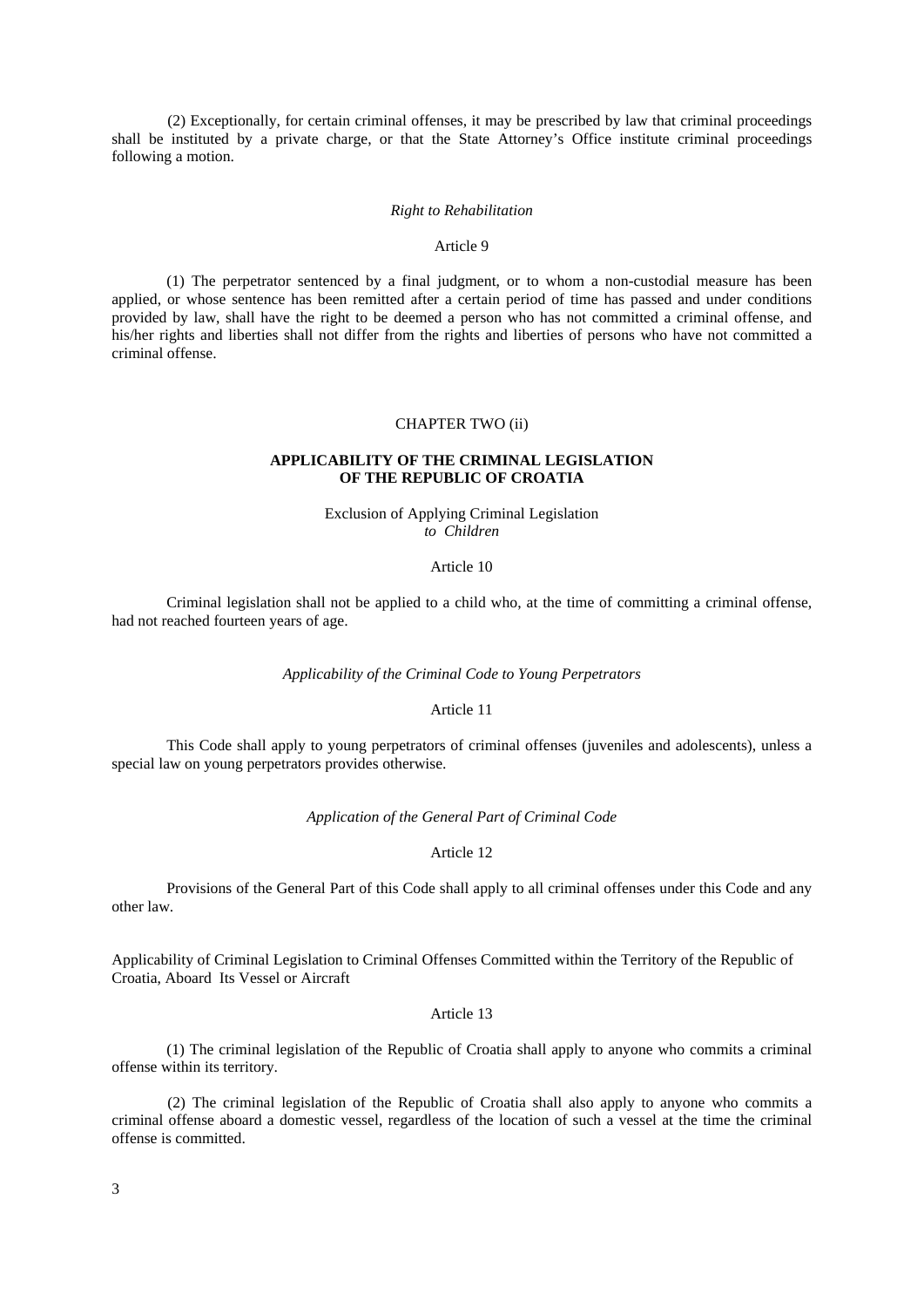(3) The criminal legislation of the Republic of Croatia shall also apply to anyone who commits a criminal offense aboard a domestic civil aircraft while in flight, or a domestic military aircraft, regardless of the location of such an aircraft at the time the criminal offense is committed.

Applicability of Criminal Legislation to Criminal Offenses Committed Outside the Territory of the Republic of Croatia

# Article 14

(1) The criminal legislation of the Republic of Croatia shall apply to anyone who, outside its territory, commits:

- any criminal offense against the Republic of Croatia provided for in Chapter (xii) of this Code;

- the criminal offense of the counterfeiting money and securities of the Republic of Croatia as defined in Articles 274 and 275 of this Code;

- a criminal offense which the Republic of Croatia is bound to punish according to the provisions of international law and international treaties or intergovernmental agreements;

- a criminal offense against a Croatian state official or a civil servant relating to his/her office.

(2) The criminal legislation of the Republic of Croatia shall be applied to a Croatian citizen who, outside the territory of the Republic of Croatia, commits a criminal offense other than those specified in paragraph 1 of this Article.

(3) The criminal legislation of the Republic of Croatia shall be applied to an alien who, outside the territory of the Republic of Croatia, commits against the Republic of Croatia or its citizen any criminal offense which is not specified in paragraph 1 of this Article.

(4) The criminal legislation of the Republic of Croatia shall be applied to an alien who, outside the territory of the Republic of Croatia, commits against a foreign state or another alien a criminal offense for which, under the law in force in the place of crime, a punishment of five years of imprisonment or a more severe penalty may be applied.

(5) In the cases referred to in paragraphs 2 and 3 of this Article, the criminal legislation of the Republic of Croatia shall be applied only if the perpetrator of the criminal offense is found within the territory of the Republic of Croatia, or has been extradited to it, and in the case referred to in paragraph 4 of this Article, only if the perpetrator is found within the territory of the Republic of Croatia and is not extradited to another state.

Particularities Regarding the Institution of Criminal Proceedings for Criminal Offenses Committed within the Territory of the Republic of Croatia

### Article 15

(1) When, in the case of the applicability of the criminal legislation of the Republic of Croatia pursuant to Article 13 of this Code, criminal proceedings have commenced or are terminated in a foreign state, criminal proceedings in the Republic of Croatia shall be instituted only upon approval of the State Attorney of the Republic of Croatia.

(2) When, in the case of the applicability of the criminal legislation of the Republic of Croatia pursuant to Article 13 of this Code, the perpetrator of a criminal offense is an alien, criminal proceedings may, under conditions of reciprocity, be ceded to the foreign state.

(3) The decision on ceding criminal proceedings in the case referred to in paragraph 2 of this Article shall be passed by the State Attorney of the Republic of Croatia.

Particularities Regarding the Institution of Criminal Proceedings for Criminal Offenses Committed outside the Territory of the Republic of Croatia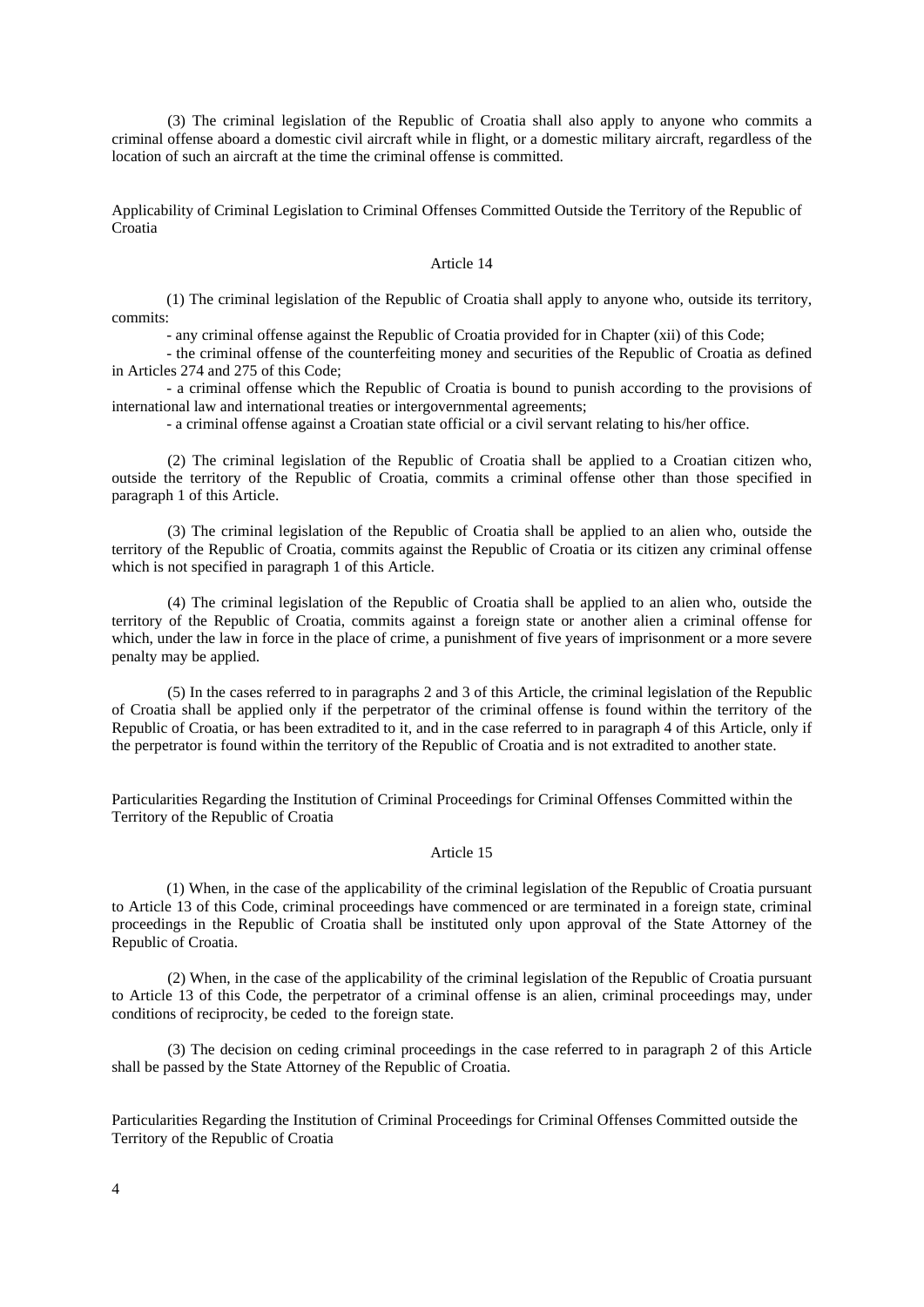#### Article 16

(1) In the cases specified in Article 14, paragraphs 3 and 4 of this Code, criminal proceedings for the purposes of applying the criminal legislation of the Republic of Croatia shall not be instituted:

- if the perpetrator has served in full the sentence applied to him/her in a foreign state;

- if the perpetrator has been acquitted by a final judgment in a foreign state, or he/she has been

pardoned, or if the statutory time limitation has expired under the law in force at the place of crime;

- if, under the law in force at the place of the crime, criminal proceedings may be instituted only upon a motion, a consent or a private charge of the person against whom the criminal offense had been committed, and such a motion was not made or a private charge was not brought, or the consent was not given.

(2) If, in the cases specified in Article 14, paragraphs 2, 3 and 4 of this Code, such an act does not constitute a criminal offense under the law in force in the country of the perpetration, criminal proceedings may be instituted only upon the approval of the State Attorney of the Republic of Croatia.

(3) In the case referred to in Article 14, paragraph 4 of this Code, when the committed act is not punishable under the law in force in the country in which it was committed but is deemed to be a criminal offense according to the general principles of law of the international community, the State Attorney of the Republic of Croatia may authorize the institution of criminal proceedings in the Republic of Croatia and the application of the criminal legislation of the Republic of Croatia.

### *Inclusion of the Time Spent in Custody, or Imprisonment in a Foreign State*

### Article 17

In the cases of the application of the criminal legislation of the Republic of Croatia, when the perpetrator has been deprived of his/her liberty in a foreign state due to a criminal offense, the time spent in custody or imprisonment, or any other deprivation of liberty, shall be included in the sentence pronounced by the domestic court for the same criminal offense, and if the sentences are not of the same type, the inclusion shall be made in accordance with a just assessment of the court.

# *Non-applicability of Criminal Legislation Due to Passage of Time*

### Article 18

(1) The criminal legislation of the Republic of Croatia may not be applied because of the statute of limitations specified in this Code from the time the offense has been committed, the punishment pronounced or other criminal sanction ordered.

(2) The non-applicability of the criminal legislation of the Republic of Croatia (because of the statute of limitations) does not refer to the criminal offenses of genocide, as referred to in Article 156, a war of aggression, as referred to in Article 157, war crimes, as referred to in Articles 158, 159 and 160 of this Code, or other criminal offenses which, pursuant to international law, are not subject to the statute of limitations.

# *Period Prescribed by Statutes of Limitation Regarding the Institution of Criminal Proceedings*

#### Article 19

(1) Criminal proceedings for the purposes of applying the criminal legislation of the Republic of Croatia, except in cases of criminal offenses specified in Article 18, paragraph 2 of this Code, shall not be instituted when, since the perpetration of a criminal offense, the following time periods have elapsed:

- twenty-five years in the case of a criminal offense for which a punishment of a long-term imprisonment is prescribed;

- fifteen years in the case of a criminal offense for which a punishment of more than ten years of imprisonment is prescribed ;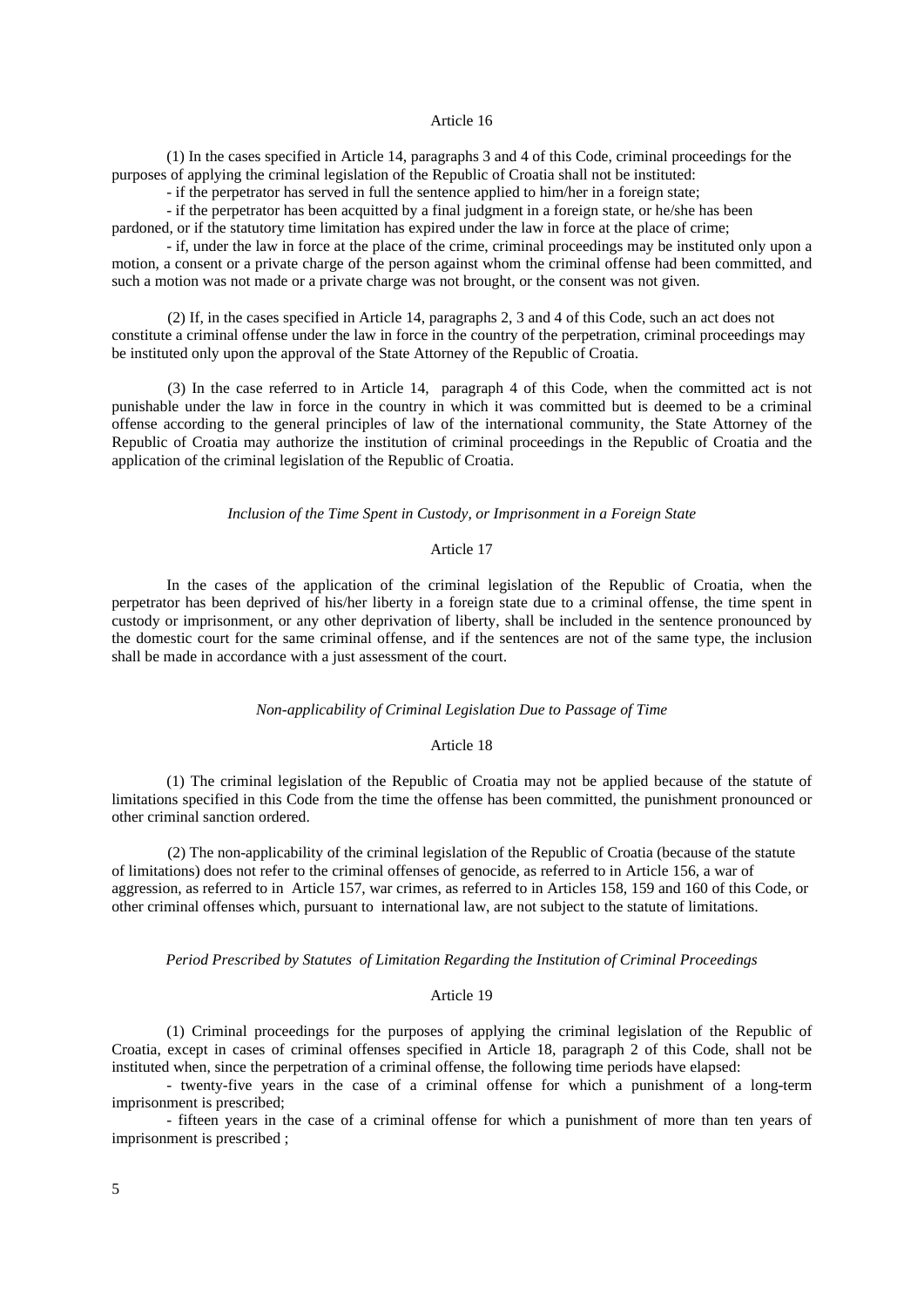- ten years in the case of a criminal offense for which a punishment of more than five years of imprisonment is prescribed ;

- five years in the case of a criminal offense for which a punishment of more than three years of imprisonment is prescribed;

- three years in the case of a criminal offense for which a punishment of more than one year of imprisonment is prescribed;

- two years in the case of a criminal offense for which a punishment of up to one year of imprisonment or a fine is prescribed.

(2) If, for a single criminal offense, several punishments are prescribed, the period of limitation shall be applied according to the most severe punishment prescribed for such an offense.

*The Running and Interruption ofthe Period Prescribed by Statutes ofLimitation Regarding the Institution of Criminal Proceedings*

# Article 20

(1) The period prescribed by statutes of limitation to institute criminal proceedings commences on the date the criminal offense was committed.

(2) The period prescribed by statutes of limitation shall not run during the time criminal proceedings, pursuant to the law, cannot be instituted or continued.

(3) The running of the period prescribed by statutes of limitation is interrupted by each procedural action undertaken in order to institute criminal proceedings against the perpetrator of a committed criminal offense.

(4) The running of the period prescribed by statutes of limitation is also interrupted when the perpetrator commits an equally serious or a more serious criminal offense.

(5) The period prescribed by statutes of limitation commences anew after each interruption.

(6) The period prescribed by statutes of limitation to institute criminal proceedings expires in any case when twice as much time lapses as is prescribed by the statute of limitations for the initiation of criminal proceedings.

### *Period Prescribed by Statutes of Limitation to Execute Punishment*

#### Article 21

Unless this Code prescribes otherwise, the imposed sentence cannot be executed as a result of the expiration of the statute of limitations when it exceeds:

- twenty five years from the sentence of long-term imprisonment,

- fifteen years from the sentence of imprisonment exceeding ten years,

- ten years from the sentence of imprisonment exceeding five years,

- five years from the sentence of imprisonment exceeding three years,

- three years from the sentence of imprisonment exceeding one year,

- two years from the sentence to imprisonment of up to one year, or of a fine as the principal or supplementary punishment.

## *Period Prescribed by Statutes ofLimitation to Execute Security Measures*

# Article 22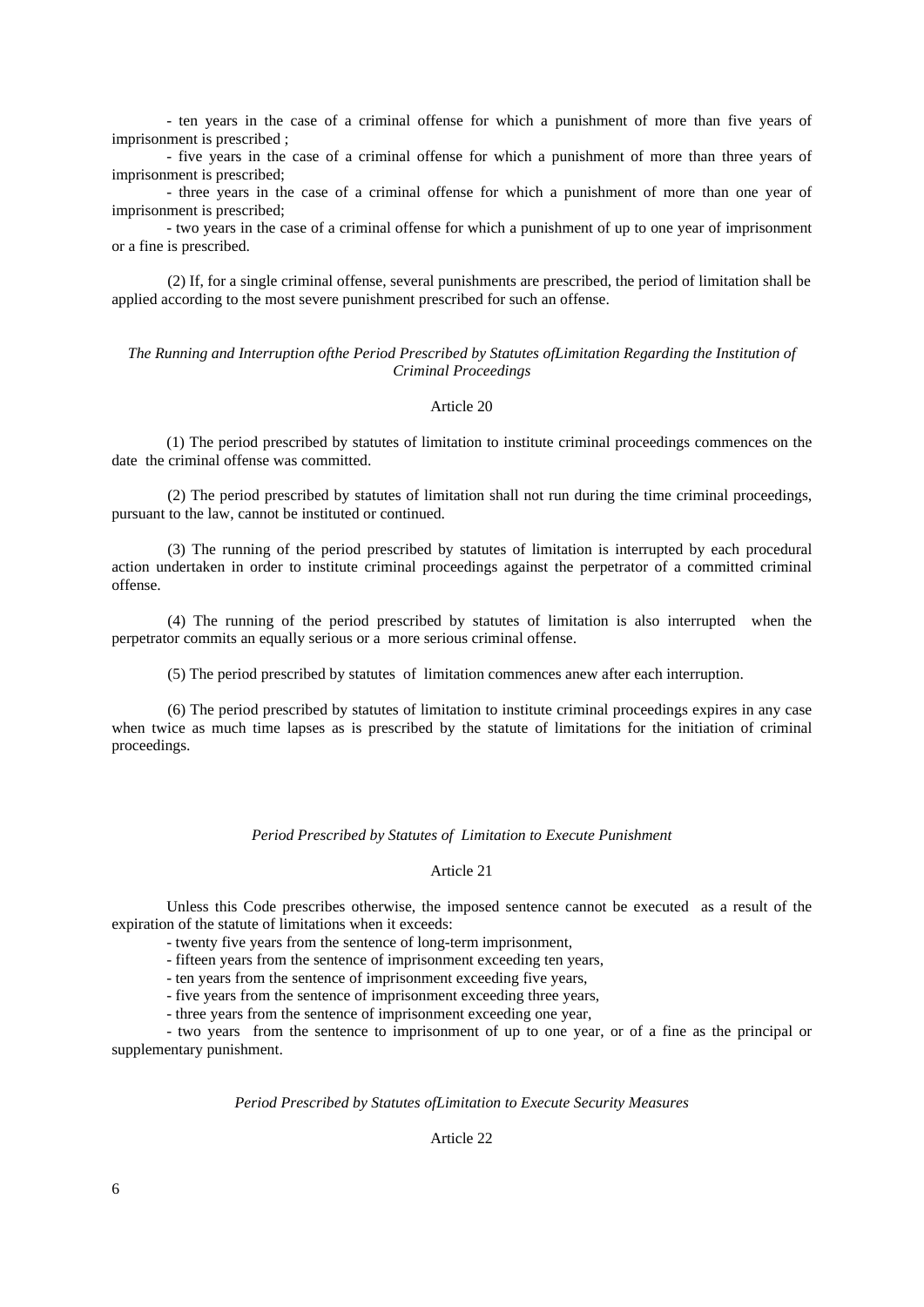Unless this Code prescribes otherwise, a security measure cannot be executed after the expiry of the period of time for which the court has ordered such a measure.

The Running and Interruption of the Period Prescribed by Statutes of Limitation *to Execute Punishments and Security Measures*

# Article 23

(1) The period prescribed by statutes of limitation to execute the punishment or security measures commences on the day of the final decision imposing the punishment or security measures. In the case of a revoked suspended sentence, the period of limitation for the execution of the sentence commences on the day of the final decision on revocation.

(2) The period prescribed by statutes of limitation shall not run during the time the execution of the punishment or security measure cannot be commenced or continued pursuant to law.

(3) The running of the period prescribed by statutes of limitation is interrupted by each act undertaken by the body competent for the execution of the punishment or security measure.

(4) The period prescribed by statutes of limitation shall commence anew after each interruption.

(5) The period prescribed by statutes of limitation to execute the punishment and security measures shall expire in any case when twice as much time lapses as that prescribed by the statutory period of limitation for the execution.

Non-applicability of the Statutes of Limitation

*to the Execution of Punishment*

# Article 24

No statutory limitation shall apply to the execution of punishment pronounced to a perpetrator of the criminal offense of genocide as specified in Article 156, of a war of aggression as specified in Article 157, of war crimes as specified in Articles 158, 159 and 160 of this Code, or of other criminal offenses which, pursuant to international law, are not subject to the statute of limitations.

#### CHAPTER THREE (iii)

### **CRIMINAL OFFENSE**

*Manner of Perpetrating a Criminal Offense*

Article 25

(1) A criminal offense can be committed by an affirmative action or an omission to act.

(2) A criminal offense is committed by omission when the perpetrator, who is legally obligated to avert the consequence of a criminal offense defined by law, has failed to do so, and such a failure to act is tantamount in its effect and significance to the perpetration of such an offense committed by affirmative action.

(3) The punishment of a perpetrator who has committed a criminal offense by omission can be mitigated, except in the case of a criminal offense which can be committed only by not acting.

*Time of Perpetration of a Criminal Offense*

Article 26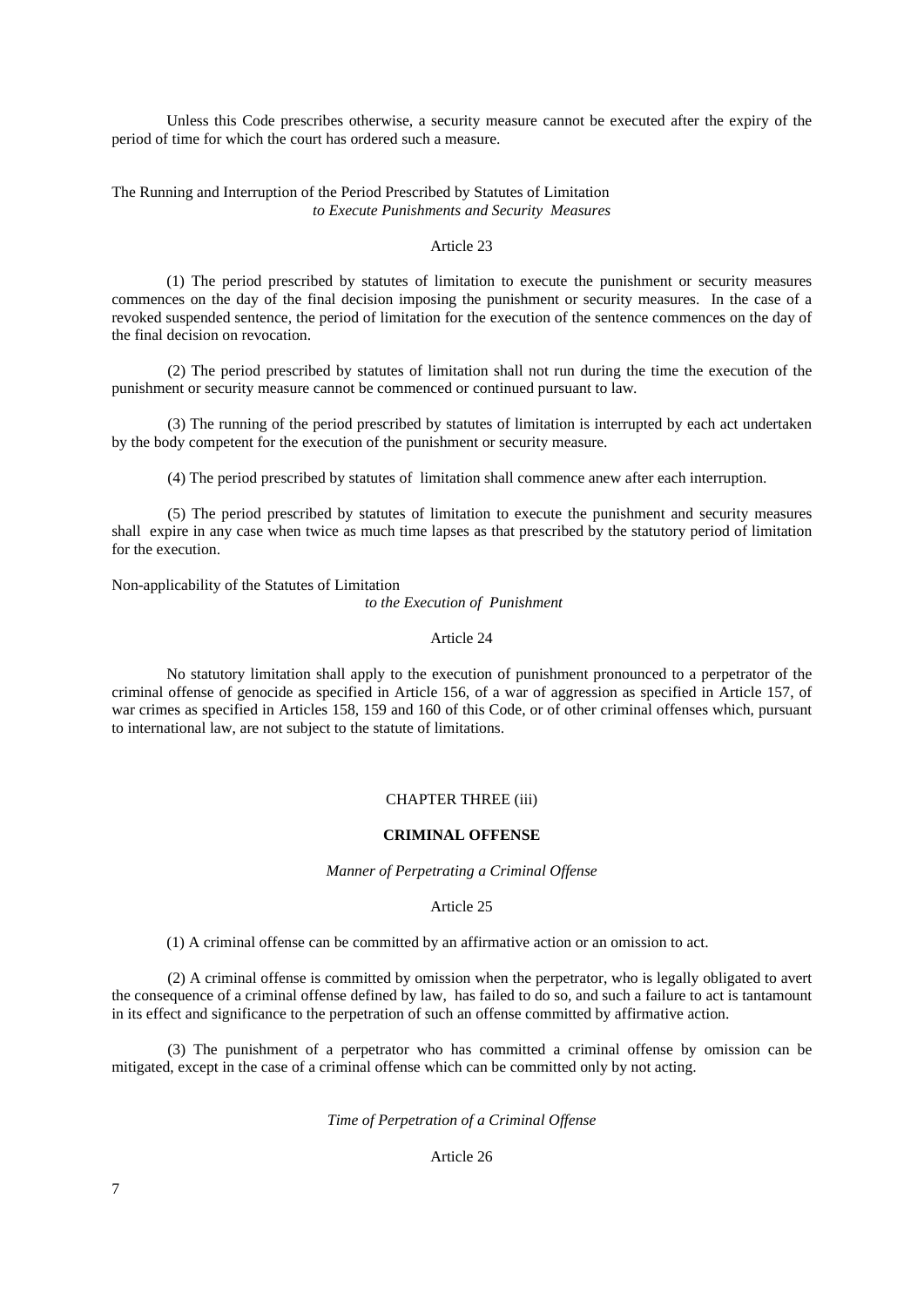A criminal offense is committed at the time the perpetrator has acted or ought to have acted, irrespective of the time when the consequence, which is a constituent element of the criminal offense, occurs.

### *Place of Perpetration of a Criminal Offense*

# Article 27

(1) A criminal offense is committed both at the place the perpetrator has acted or ought to have acted, and at the place the consequence, which is a constituent element of a criminal offense, fully or partially occurred or, in the case of a punishable attempt, ought to have occurred according to the perpetrator's anticipation.

(2) In the cases of complicity, the criminal offense is committed at the place specified in paragraph 1 of this Article and at the place the accomplice acted or ought to have acted, or at the place where the consequence, which is a constituent element of a criminal offense, ought to have occurred according to the anticipation of the accomplice.

#### Insignificant Offense

### Article 28

There shall be no criminal offense, although its legal constituent elements have been realized, if the offense is obviously insignificant with regard to the manner of the perpetrator's acting, his/her fault, and the incurred consequence to the protected good and the legal system.

Self-Defense

#### Article 29

(1) There shall be no criminal offense when the perpetrator has acted in self-defense.

(2) Self-defense is a defense which is absolutely necessary for the perpetrator to avert an imminent or immediate unlawful attack on him/her or on another person.

(3) If the perpetrator exceeds the limits of self-defense, the punishment can be mitigated, and if the excess occurs due to strong irritation or fright caused by the attack, the punishment can be remitted.

Necessity

### Article 30

(1) There shall be no criminal offense when the perpetrator commits an offense in order to avert from himself/herself or from another an imminent or immediate danger not caused by him or her and which could not have been averted in any other way, provided that in doing so a lesser harm was done than that which had been threatened.

(2) The punishment of the perpetrator of a committed criminal offense shall be remitted if he/she acted so as to avert from himself/herself or from another an imminent or immediate danger not caused by him or her and which could not have been averted in any other way, provided that in doing so the harm that was done was equal to the harm that had been threatened.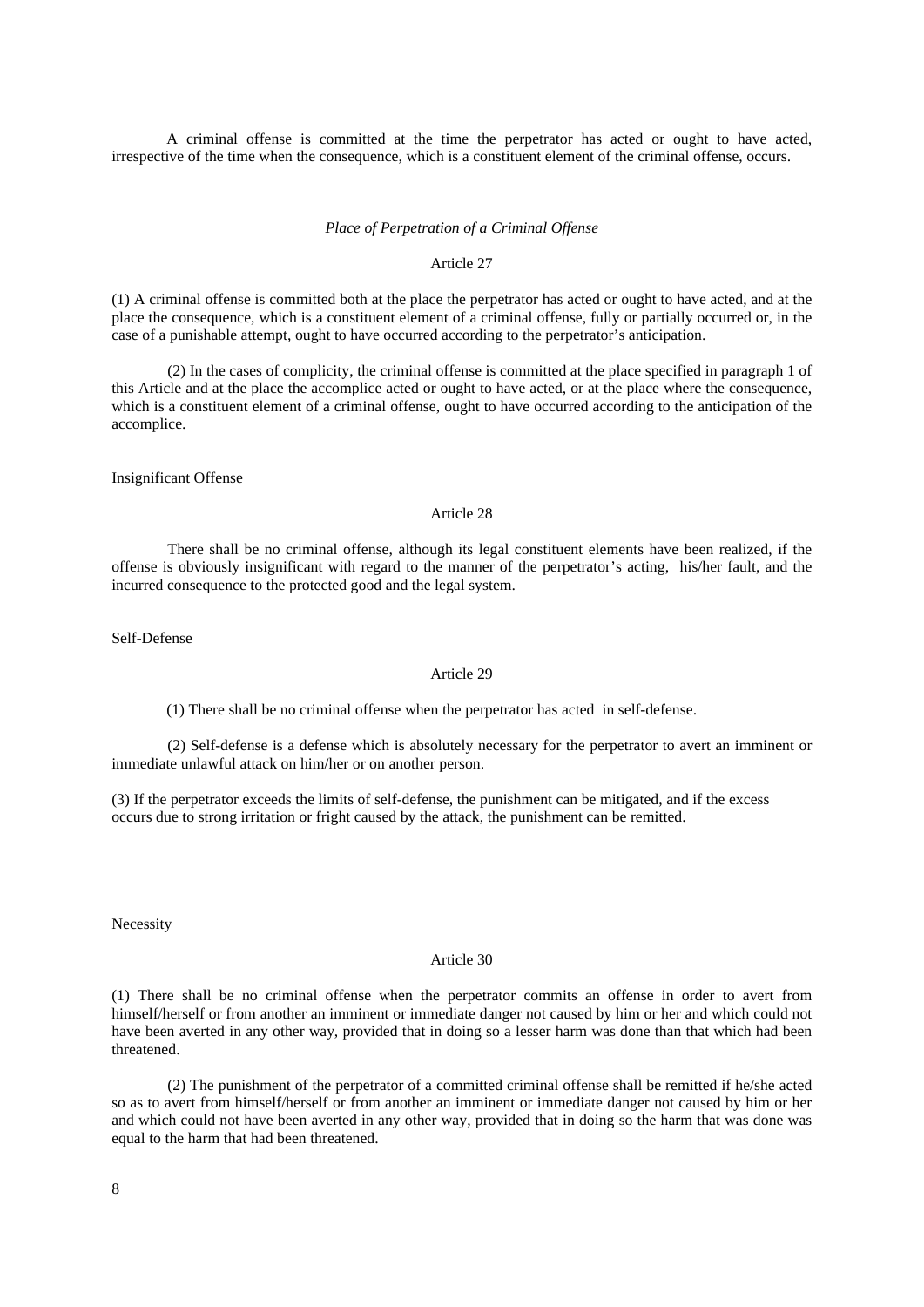(3) If, in the case referred to in paragraph 2 of this Article, the perpetrator was, due to negligence, mistaken about the circumstances for which the law prescribes remission of the sentence, he/she shall be sentenced for a criminal offense committed by negligence.

(4) There is no defense of necessity if the perpetrator is obligated to expose himself/herself to danger.

## *Coercion or Threat*

### Article 31

(1) There shall be no criminal offense when the perpetrator has acted under the influence of irresistible coercion.

(2) If the perpetrator under coercion or under threat which could have been resisted, commits a criminal offense, the provisions of Article 30, paragraphs 2 and 3 of this Code shall apply, treating such coercion or threat as a danger for which the perpetrator was not personally at fault.

#### *Lawful Use of Force*

### Article 32

There shall be no criminal offense when an authorized person uses force in accordance with the law.

Attempt

# Article 33

(1) Whoever intentionally commences to commit a criminal offense but does not consummate it shall be punished for the attempt only of a criminal offense for which a punishment of five years of imprisonment or a more serious penalty is prescribed by law, while the attempt of another criminal offense is punishable only if the law expressly provides for the punishment for an attempt.

(2) The perpetrator who attempts to commit a criminal offense shall be punished as if the offense had been completed, but the punishment can also be mitigated.

(3) If the perpetrator attempts to commit a criminal offense by means inappropriate to accomplish the ends sought, or against an object upon which a criminal offense could not have been committed, the court may remit the punishment.

Voluntary Abandonment

## Article 34

(1) If the perpetrator voluntarily abandons further execution of a punishable attempt, the court may remit the punishment.

(2) The perpetrator abandons further execution of a punishable attempt if he/she voluntarily stops further execution of a commenced criminal offense, although aware that, according to all circumstances, he/she could have continued to act, or, after the execution of such an act prevents the occurrence of its consequences.

(3) In the event of voluntary abandonment of the completion of a criminal offense, the perpetrator shall be punished for the acts which constitute another independent criminal offense.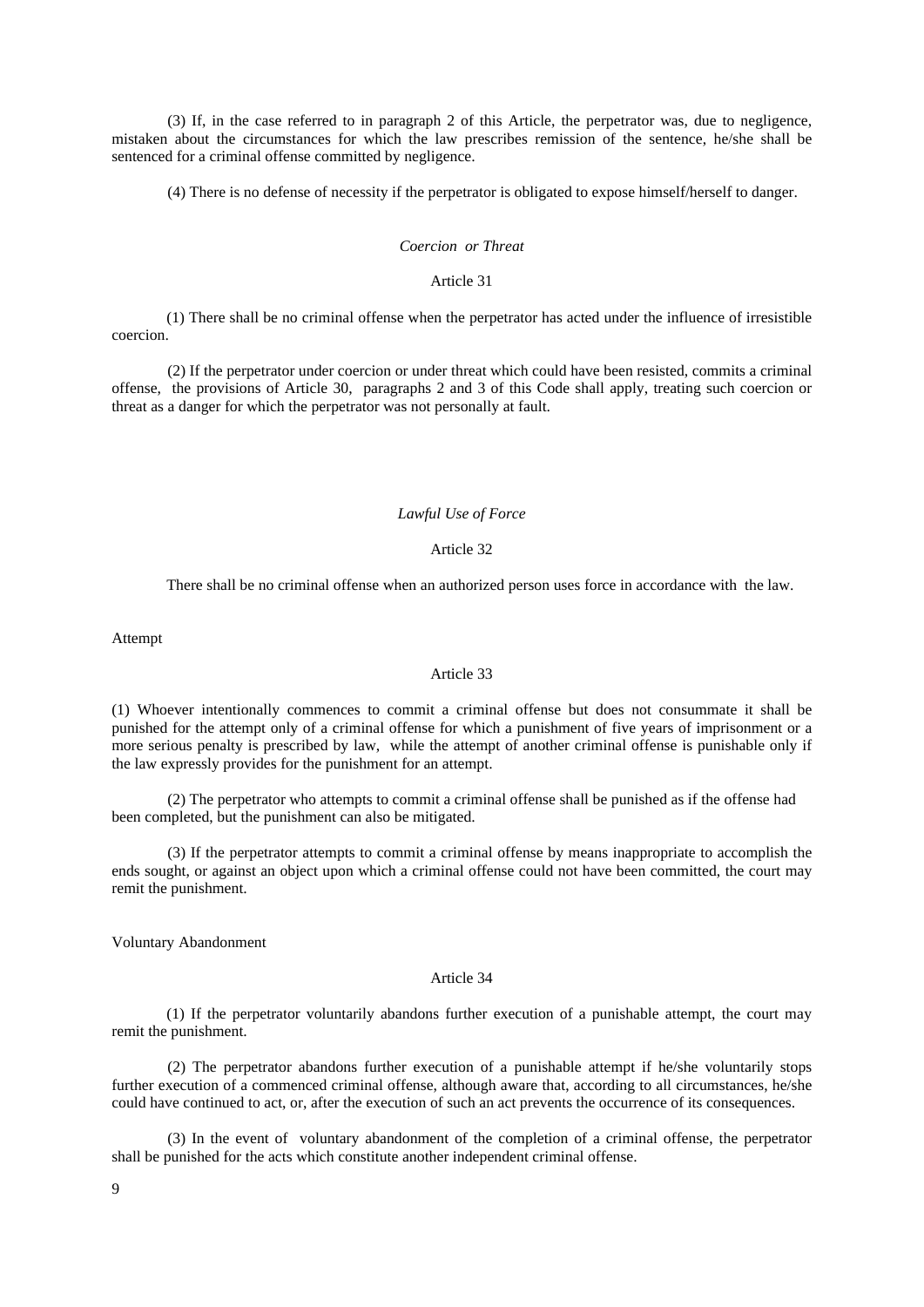#### *The Principal and Accomplices*

## Article 35

(1) The principal is a person who, by his /her own affirmative action or omission to act or through another agent, commits a criminal offense.

(2) The accomplices are: the co-principals, the instigator and the abettor.

(3) The co-principals of a criminal offense are two or more persons who, on the basis of a joint decision, commit a criminal offense in such a way that each of them participates in the perpetration or, in some other way, essentially contributes to the perpetration of a criminal offense.

(4) The instigator and abettor are accomplices who, without control over the perpetration of a criminal offense, contribute to its perpetration by instigation or abatement.

#### *Punishment of Accomplices*

#### Article 36

(1) Each co-principal shall be liable in accordance with his/her intent or negligence, while the instigator and the abettor shall be liable in accordance with their intent.

(2) The material or personal characteristics of the principal, which represent the constituent elements of a criminal offense, or influence the severity of the prescribed punishment, shall also apply to accomplices.

(3) Strictly personal circumstances for which the law excludes guilt and allows for the remission or mitigation of punishment, may apply only to the principal or accomplice to whom they pertain.

(4) An accomplice who voluntarily prevents the perpetration of a criminal offense shall be remitted of the punishment.

#### *Instigation*

#### Article 37

(1) Whoever intentionally instigates another to commit a criminal offense shall be punished as if he/she himself/herself committed it.

(2) Whoever intentionally instigates another to commit a criminal offense the attempt of which is punishable, and even if the offense itself is not attempted, shall be punished as for the attempt of such a criminal offense.

(3) In the case of an impossible attempt of instigation, the court may remit the punishment.

Aiding and Abetting

### Article 38

(1) Whoever intentionally abets another in the perpetration of a criminal offense shall be punished as if he/she himself/herself committed it, but the punishment may also be mitigated.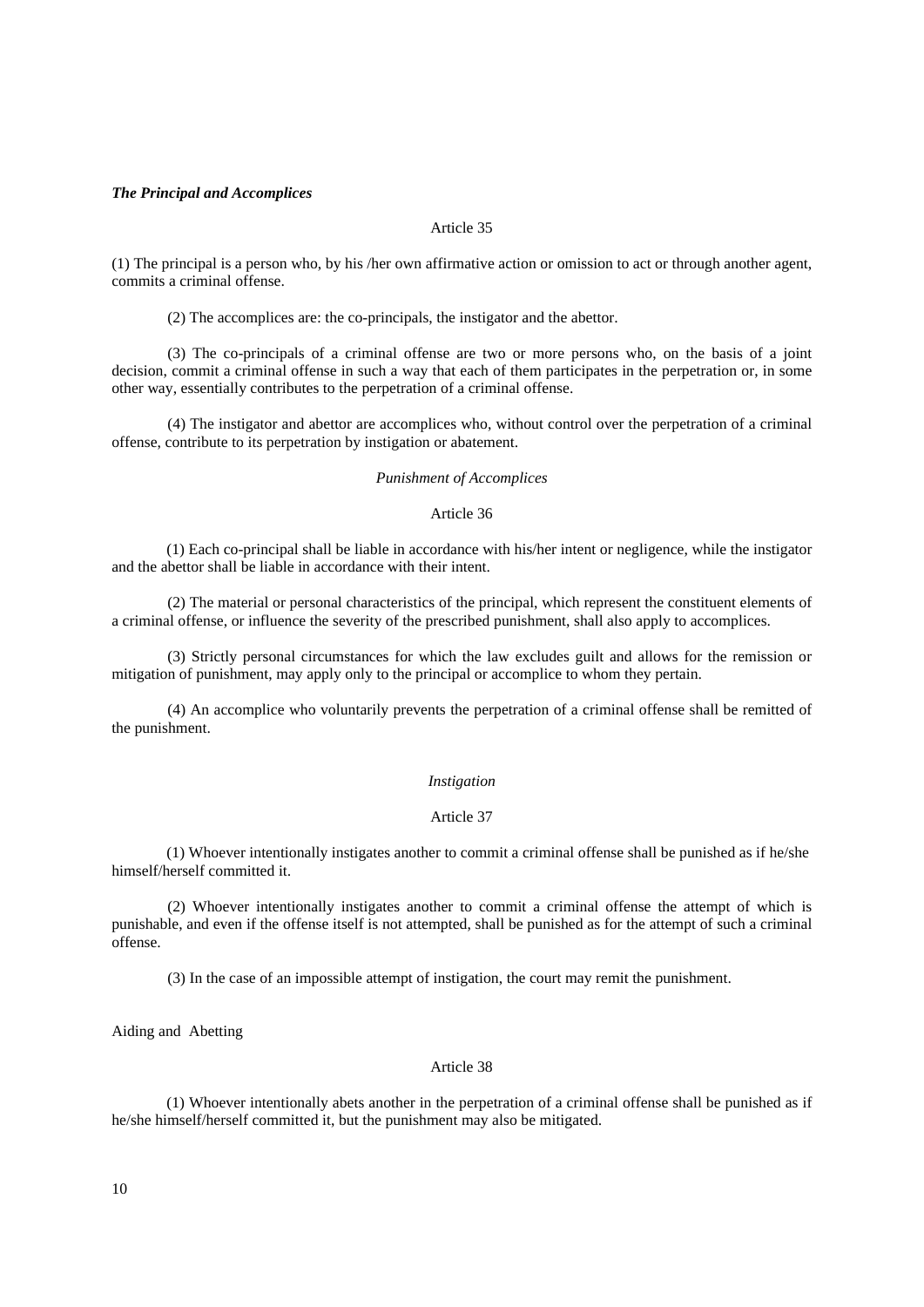(2) The following shall be deemed as aiding or abetting: giving advice or instructions on how to commit a criminal offense, providing the perpetrator with the means for the perpetration of a criminal offense, as well as giving in advance a promise to conceal the existence of a criminal offense, the perpetrator, or the means by which the criminal offense was committed, concealing the traces of a criminal offense or the objects procured by the criminal offense.

### CHAPTER FOUR (iv)

### **GUILT**

## *Existence of Guilt*

### Article 39

A perpetrator is guilty of a criminal offense if at the time of the perpetration of a criminal offense he or she was mentally capable, acted with intent, or by negligence, when the law prescribes punishment for such a type of guilt, and if he or she was aware, or should and could have been aware, that his/her act was prohibited.

#### *Mental Incapacity*

#### Article 40

(1) A mentally incapable person shall not be guilty and no criminal sanction shall be imposed against him/her.

(2) A mentally incapable person is one who at the time of the perpetration of a criminal act was incapable of understanding the significance of his/her acts, or could not control his/her will due to some mental illness, temporary mental disorder, mental deficiency or some other more severe mental disturbance.

#### *Voluntary Intoxication*

*Article 41*

A perpetrator who volitionally brings himself/herself into a state in which he/she is incapable of understanding the significance of his/her acting, or of controlling his/her own will due to the consumption of alcohol, narcotic drugs or other substances shall not be deemed mentally incapable if, at the time of coming into such a state, an intent to commit an act, or negligence, existed, and when the law prescribes punishment for such a form of guilt.

Diminished Mental Capacity

### Article 42

The punishment of a perpetrator who was of diminished mental capacity at the time of the perpetration of a criminal offense may be mitigated if the mental deficiency was not volitionally caused.

*Punishability for Intentional and Negligent Acting* 

# Article 43

(1) Only the acting with an intent to commit a criminal offense is punishable, unless the law also expressly provides for punishment for negligent acting.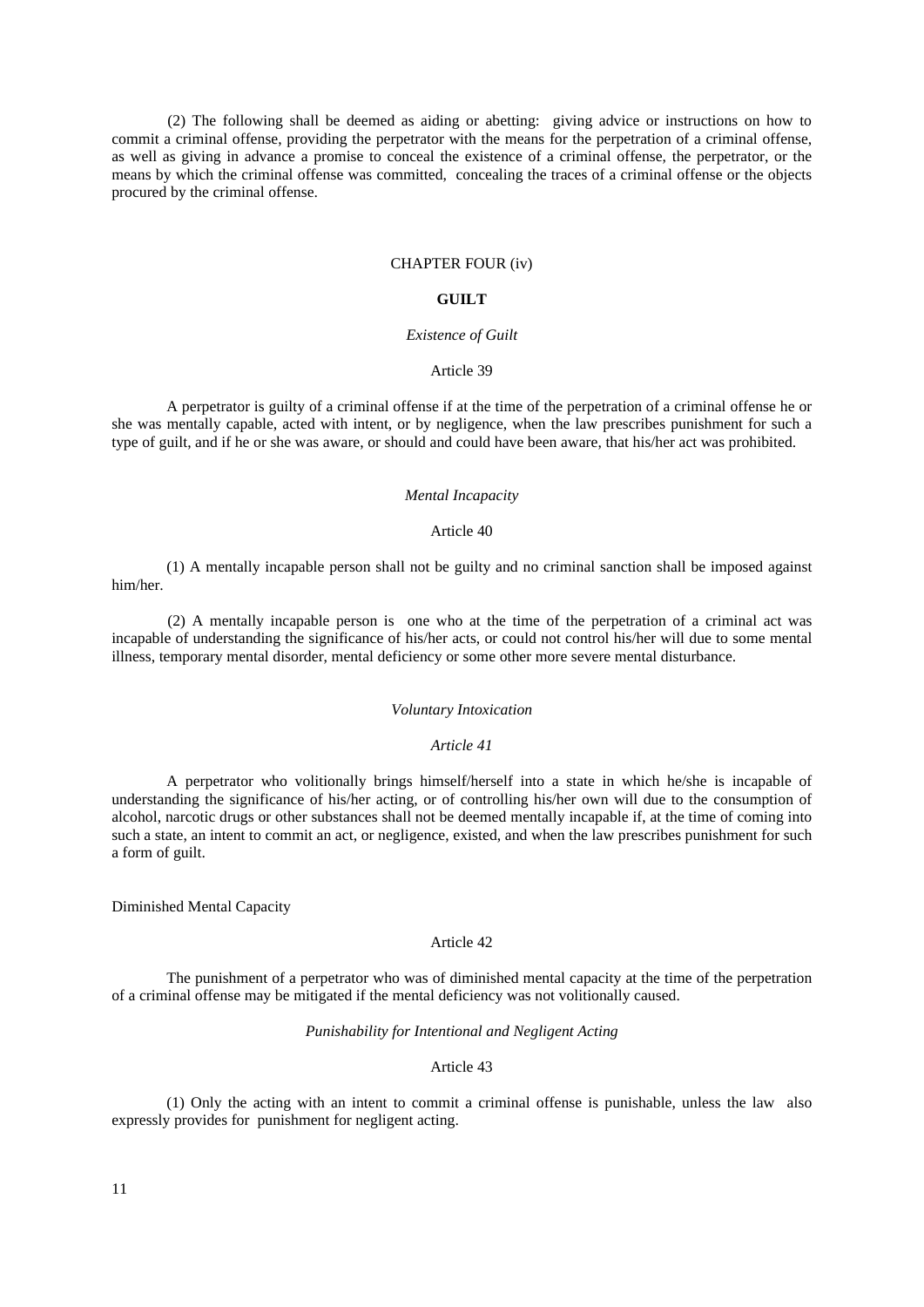(2) A more severe punishment which the law prescribes for a more serious consequence of a criminal offense shall be inflicted only when the perpetrator has acted negligently with regard to such a consequence.

#### *Intent*

### Article 44

(1) A criminal offense may be committed with direct (*dolus directus*) or indirect intent (*dolus eventualis*).

(2) The perpetrator acts with direct intent when he/she is aware of his/her act and desires its perpetration.

(3) The perpetrator acts with indirect intent when he/she is aware that he/she might commit an offense and accedes to it.

Negligence

#### Article 45

(1) A criminal offense may be committed by advertent or inadvertent negligence.

(2) The perpetrator acts with advertent negligence when he/she is aware that he/she might commit an offense but carelessly assumes that it will not occur, or that he/she will be able to prevent it from occurring.

(3) The perpetrator acts with inadvertent negligence when he/she is unaware that he/she might commit an offense, although under the circumstances and according to his/her personal characteristics he/she should and could have been aware of such a possibility.

Ignorance or Mistake of Law

# Article 46

(1) The perpetrator who, for justified reasons, did not know and could not have known that the offense is prohibited shall not be considered guilty.

(2) If ignorance or mistake was unreasonable, the punishment may be mitigated.

(3) Ignorance or mistake shall not be deemed unreasonable if anyone, and thus also the perpetrator, could have easily grasped the illegality of the offense, or if the perpetrator, because of his or her profession, occupation or service was supposed to know the relevant regulation.

Ignorance or Mistake of Fact

## Article 47

(1) The perpetrator who, at the time of the perpetration of a criminal offense, was not aware of any of its legal constituent elements, shall not be held guilty.

(2) If the perpetrator's mistake regarding the legal constituent elements of the criminal offense is due to his/her negligence, he/she shall be held guilty insofar as the law prescribes punishment for such an offense also when committed by negligence.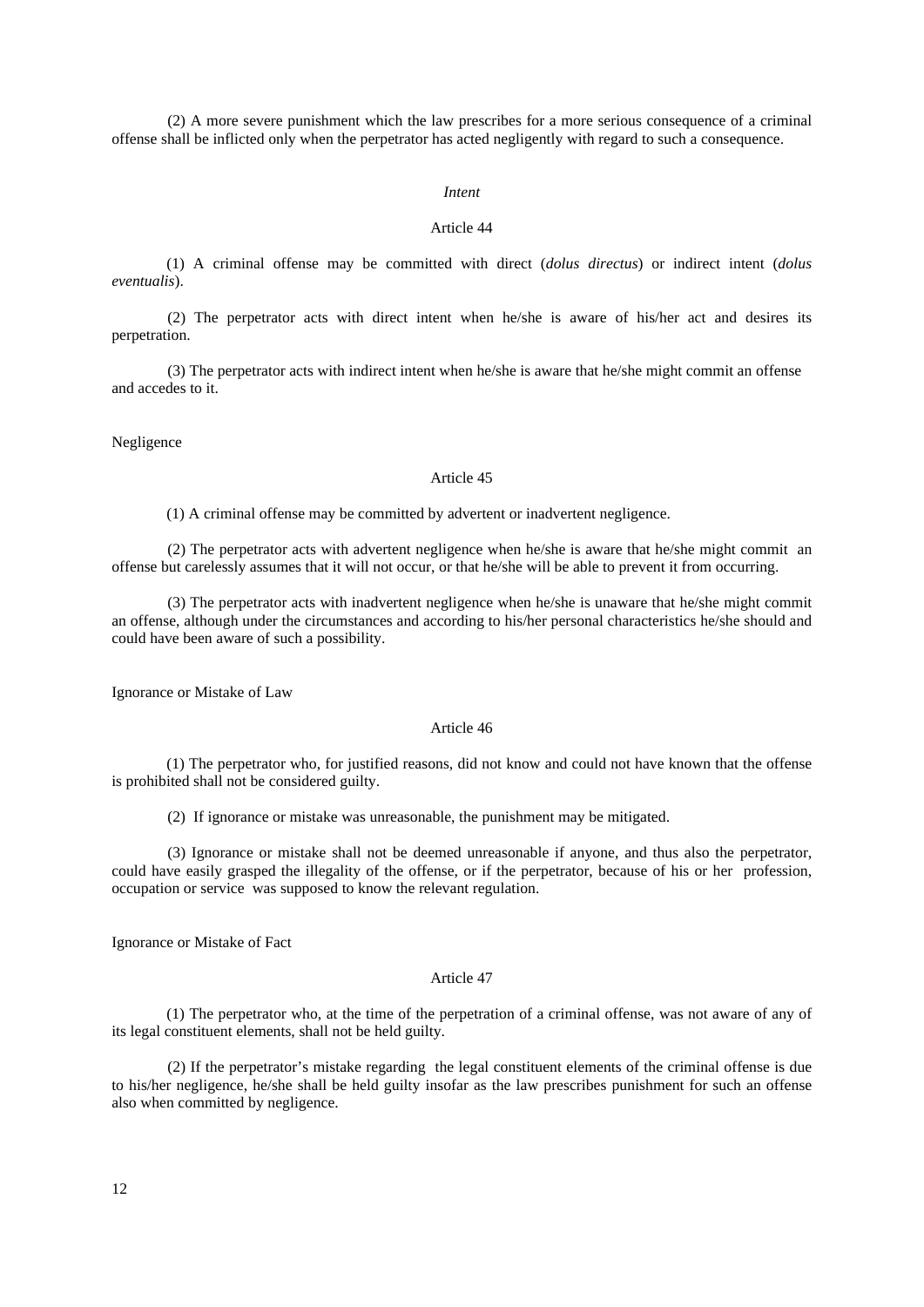(3) There shall be no criminal offense, although the perpetrator intentionally performed its legal constituent elements, if he/she at the time of the perpetration of a criminal offense mistakenly assumed that the circumstances existed, according to which, if they had actually existed, the conduct would have been lawful.

(4) If the perpetrator due to lawful negligence was ignorant of the circumstances which exclude illegality, he/she shall be punished for the perpetration of a criminal offense insofar as the law prescribes punishment for such an offense also when committed by negligence.

### Liability in Special Cases Involving Criminal Offenses *Committed Through Public Media*

### Article 48

(1) The liability of an editor-in-chief for criminal offenses committed through the public media is prescribed by this Code in the same way as for any other perpetrator unless otherwise provided by this Article.

(2) If an editor-in-chief or a person acting on his/ her behalf at the time of the publication is not liable as a principal or as an accomplice in a criminal offense committed through the public media, he/she shall be held guilty:

- if, by the time of the conclusion of the main trial before the court of the first instance, the author remains unknown;

- if the information was published without the consent of the author;

- if at the time of publication there existed real or legal impediments as to the institution of criminal proceedings against the author, which still exist.

3) The editor-in-chief, or the person acting on his/her behalf, shall not be held guilty if he/she, for justified reasons, did not know of any of the circumstances quoted in paragraph 2 of this Article.

(4) Under the conditions provided for in paragraphs 1 and 2 of this Article, the following persons shall be held guilty:

- an editor or a publisher of a non-periodical publication, except if he denounces the author of the punishable contents and against whom there are no impediments to institute criminal proceedings;

- a printer of a non-periodical publication when there is no editor or publisher, or where there are impediments to institute criminal proceedings against such a person;

-a manufacturer, in cases where a criminal offense is committed by means of audio appliances, video appliances or similar means of dissemination of public information;

- if an editor, a publisher, a printer or a manufacturer are legal entities or governmental bodies, the person responsible for the activity of editing, publishing, printing or manufacturing shall be liable.

(5) In cases where the media referred to in this Article contains material that constitutes a criminal offense and which was produced in a foreign state, the importer shall be liable, while in the case of a legal entity, the responsible person of the importer shall be liable.

### CHAPTER FIVE (v)

# **PUNISHMENT AND SENTENCING**

*Types of Punishments*

#### Article 49

(1) Perpetrators of criminal offenses may be punished by fine or imprisonment.

(2) Imprisonment shall be imposed only as the principal punishment.

(3) A fine may be imposed both as the principle or a supplementary punishment.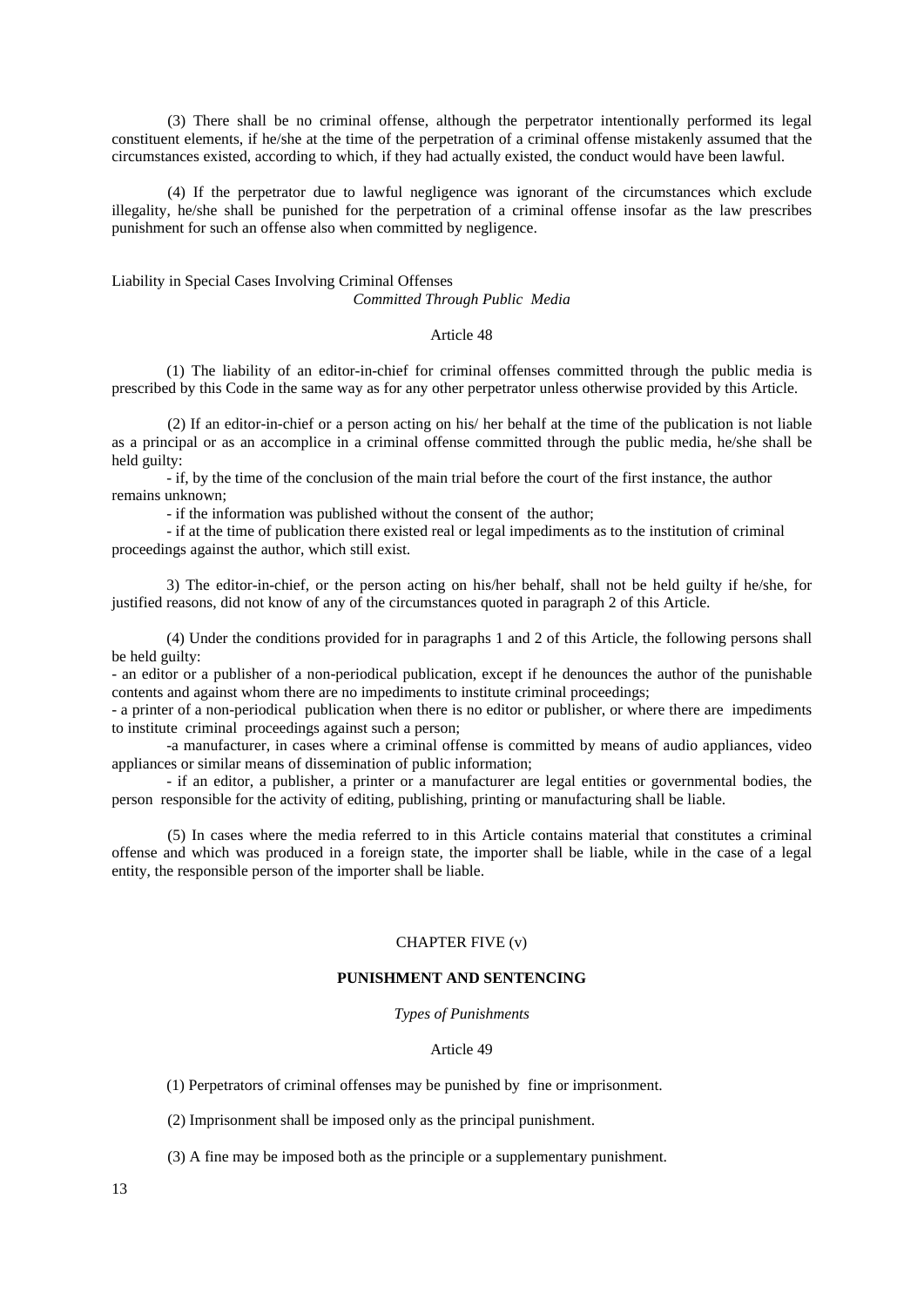(4) For criminal offenses committed for personal gain, a fine may be imposed as a supplementary punishment, even when it is not prescribed by law, or when the law prescribes that the perpetrator is to be punished by imprisonment or by a fine, while the court pronounces imprisonment as the principal punishment.

### *The Purpose of Punishment*

# Article 50

The purpose of inflicting punishment is to express, while taking into consideration the general purpose of criminal sanctions, the community's condemnation of a committed criminal offense, to deter the perpetrator from committing criminal offenses in the future, to deter all others from committing criminal offenses, and by the implementation of statutory punishments to increase the consciousness of citizens of the danger of criminal offenses and of the fairness of punishing perpetrators.

Fine

#### Article 51

(1) A fine shall be prescribed and imposed according to the daily income of the person against whom it is imposed.

(2) A fine shall not be lower than ten daily incomes, or higher than the sum of three hundred daily incomes, except for criminal offenses committed for personal gain in order to gain profit when the maximum fine may amount to five hundred daily incomes.

(3) The court shall determine the period for the payment of the fine simultaneously with the assessment of the number of daily incomes. Taking such a number into consideration, the period for the payment shall neither be less than thirty days nor more than six months.

(4) When the perpetrator of a criminal offense does not realize any income, or when the determination of his/her income would considerably prolong the criminal proceedings, the court shall take the average daily income in the Republic of Croatia as the daily income of the perpetrator.

(5) When the perpetrator of a criminal offense does not realize any income, but is the owner of property or property rights, the court shall determine the daily income by a free estimate in accordance with the value of such property or property rights.

(6) On the basis of the official data of the State Bureau of Statistics, the average daily income referred to in paragraph 4 of this Article shall be determined and published by the Supreme Court of the Republic of Croatia every three months.

### *Substitution of Fine*

# Article 52

(1) The fine shall not be collected by force.

(2) When the fine is not paid in full or in part within the period determined in the judgment, the court shall, without delay, bring a decision to substitute the fine for imprisonment.

(3) The fine shall be substituted by imprisonment in such a way that one daily income is substituted by one day of imprisonment, with the proviso that the maximum duration of imprisonment, substituting the fine, shall not exceed twelve months.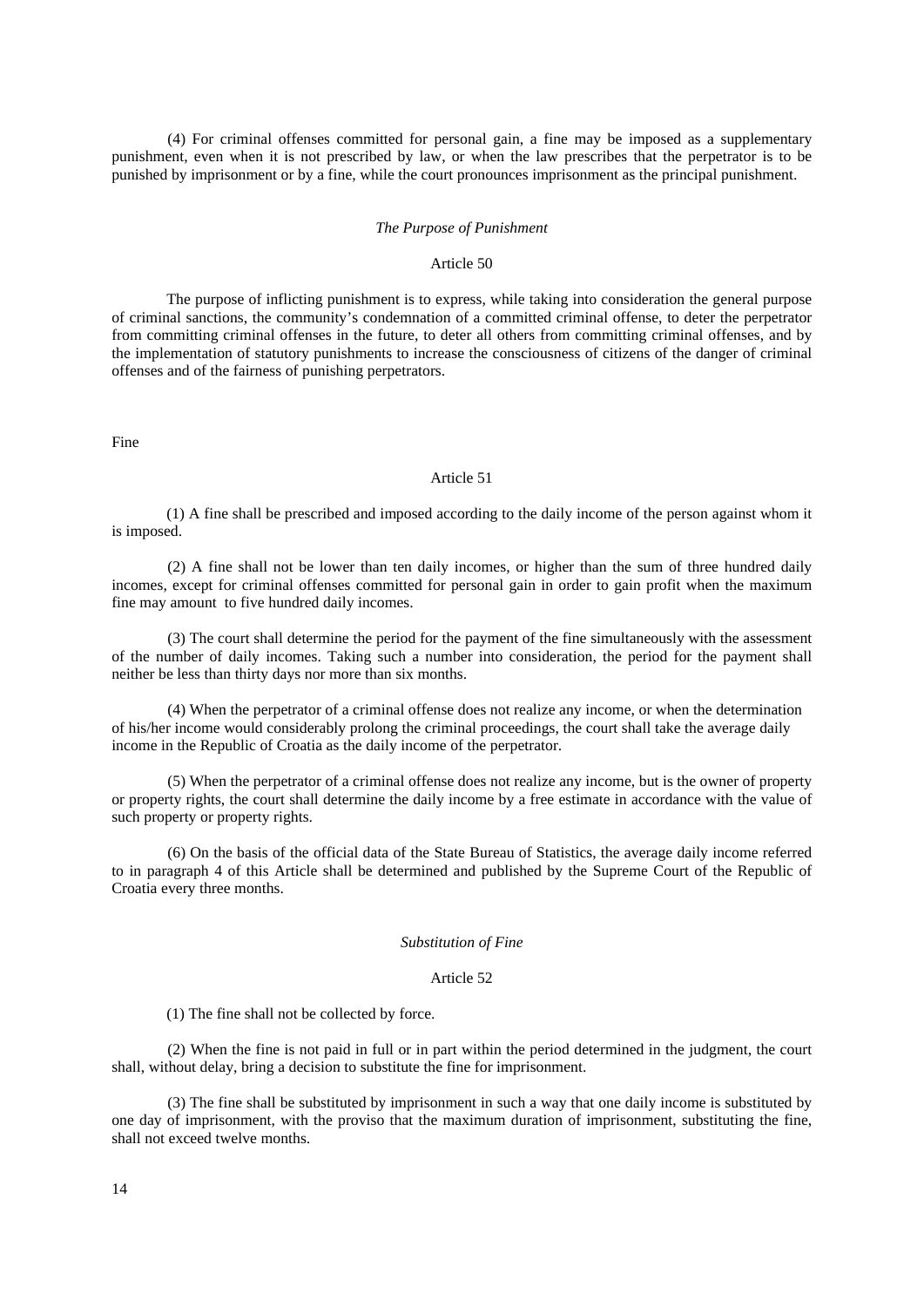#### *Imprisonment*

### Article 53

(1) Imprisonment may not be shorter than thirty days or longer than fifteen years.

(2) For the most serious and dangerous forms of criminal offenses, imprisonment for a duration of twenty to forty years shall exceptionally be prescribed (long-term imprisonment).

(3) Long-term imprisonment shall never be prescribed as the sole principal punsihment for a specific criminal offense.

(4) Long-term imprisonment shall not be imposed on a perpetrator who, at the time of the perpetration of the criminal offense, has not reached the age of twenty one years.

(5) The imprisonment of juveniles shall be imposed under the conditions prescribed by a specific law on young perpetrators of criminal offenses. The imprisonment of juveniles is in its purpose, nature, duration and manner of execution a special penalty of deprivation of liberty.

(6) When imprisonment without a minimum duration and with a maximum duration of three years is prescribed for a criminal offense, together with such a penalty, a fine shall be prescribed as an alternative punishment.

(7) Imprisonment shall be assessed and imposed in full years and months, and in full days if its duration is up to three months. Long-term imprisonment shall be assessed and imposed only in full years.

### *Substitution of Imprisonment*

### Article 54

(1) When the court assesses and imposes imprisonment for the duration of up to six months, it may at the same time decide that such punishment, with the consent of the convict, be replaced with community service.

(2) The decision to replace imprisonment with community service shall be based upon the assessment that, considering all the circumstances determining the type and range of the sentence, the execution of imprisonment would not be necessary to realize the purpose of punishment, and (at the same time) non-custodial measure would not be sufficient to accomplish the general purpose of criminal sanctions.

(3) Community service shall be determined for a duration proportional to the imposed imprisonment, from a minimum of ten to a maximum of sixty working days. The period for performing community service shall neither be shorter than one month nor longer than one year.

(4) In assessing the duration of community service, as well as the period for its performance, the court shall take into consideration the pronounced imprisonment which is being substituted and the perpetrator's possibilities regarding personal circumstances and employment.

(5) When, upon the expiry of the determined period, the convict has not completed or has only partly completed the community service, the court shall render a decision on the execution of imprisonment for a period proportional to the unfulfilled community service.

(6) The replacement of imprisonment with community service may also be applied in the case of substituting a fine with imprisonment pursuant to Article 52, paragraph 3 of this Code, when such an imprisonment does not exceed six months.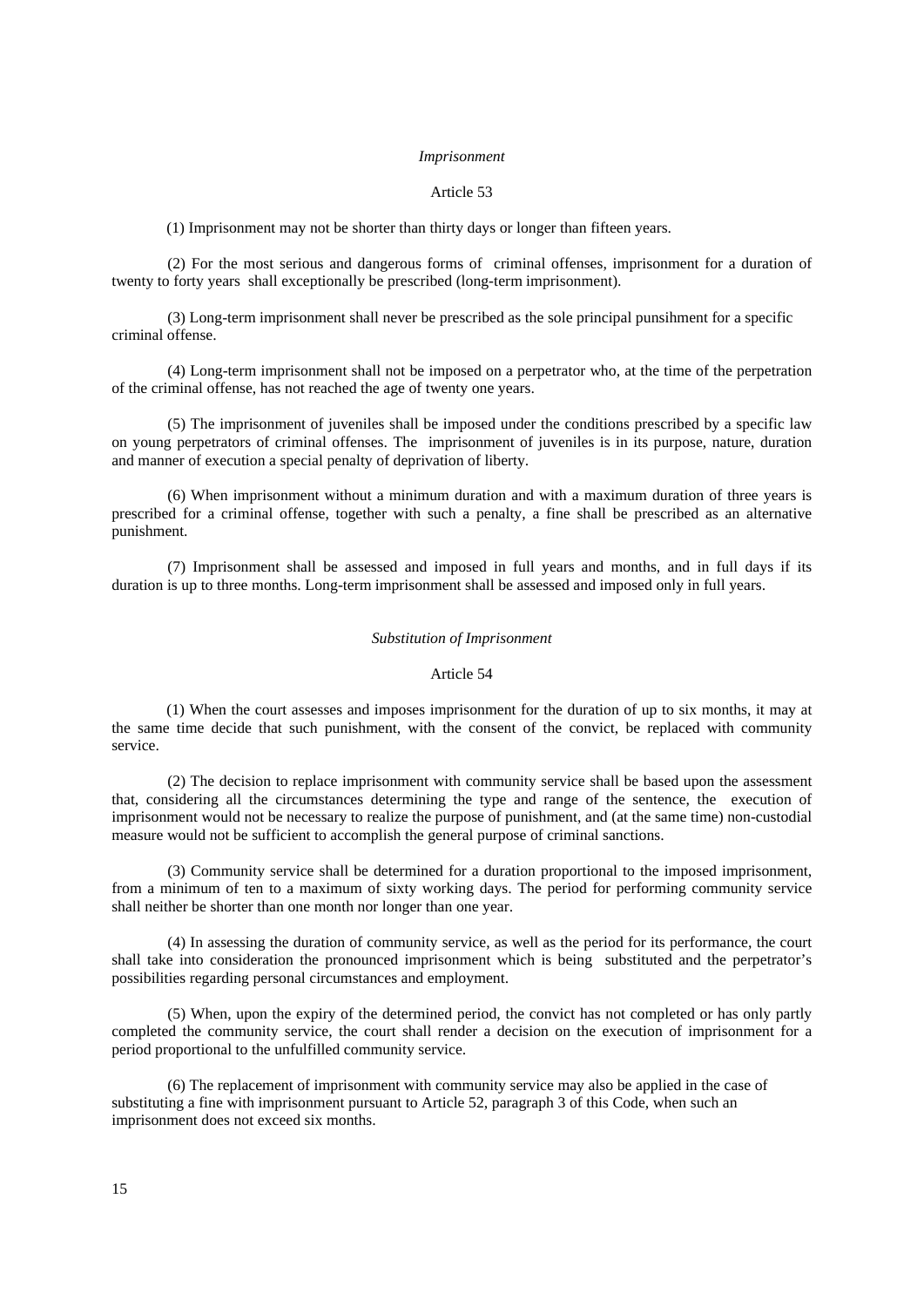(7) Placement in community service (the type of work and the place) shall be made by the body for the execution of criminal sanctions, taking into consideration the capacities and the skills of the convicted person.

### *Conditional Release (Parole)*

### Article 55

(1) A person sentenced to imprisonment or long-term imprisonment may be released from the institution after having served at least one-half of the term or, exceptionally, after having served one-third of the term to which he/she had been sentenced, under the conditions determined in the Act on the Execution of Criminal Sanctions.

(2) The court shall revoke the conditional release if the convict, while on conditional release, commits one or more criminal offenses for which he/she is sentenced to non-suspended sentence of imprisonment for six months is prescribed.

#### *A General Rule on the Selection of the Type and Range of Punishment*

#### Article 56

(1) The selection of the type and the range of punishment of the perpetrator of a criminal offense shall be determined by the court, within the limits established by law for the committed criminal offense, and on the basis of the degree of guilt and dangerousness of the offense, as well as the purpose of punishment.

(2) In determining the type and the range of punishment, the court shall take into consideration all the circumstances which result in a less or more serious punishment for the perpetrator of a criminal offense (the mitigating or aggravating circumstances) and in particular the following : the degree of guilt, motives for committing the criminal offense, the degree of peril or injury to the protected good, the circumstances under which the criminal offense was committed, the conditions in which the perpetrator had lived prior to committing the criminal offense and his/her abidance by the laws, the circumstances he/she lives in and his/her conduct after the perpetration of the criminal offense, particularly his/her relation towards the injured person and his/her efforts to compensate for the damage caused by the criminal offense, as well as the totality of social and personal grounds which contributed to the perpetration of the criminal offense.

#### *Mitigation of Punishment*

#### Article 57

(1) The punishment prescribed by law for a certain criminal offense may be mitigated when the law expressly prescribes so, or when the court holds that, in view of the existence of particularly obvious mitigating circumstances, the purpose of punishment may also be attained by a more lenient punishment.

(2) The limits of mitigation are the following:

a) if, for a criminal offense, imprisonment for a maximum of three years or less is prescribed,

regardless of the minimum duration, a fine may be imposed instead of imprisonment;

b) if, for a criminal offense a minimum duration of imprisonment for one year or less, and a maximum of three years or more, is prescribed, the sentence may be reduced to the legal minimum of imprisonment;

c) if, for a criminal offense, imprisonment for at least two years is prescribed, the sentence may be reduced to six months of imprisonment;

d) if for a criminal offense, imprisonment of at least three years or more is prescribed, the sentence may be reduced to one year of imprisonment.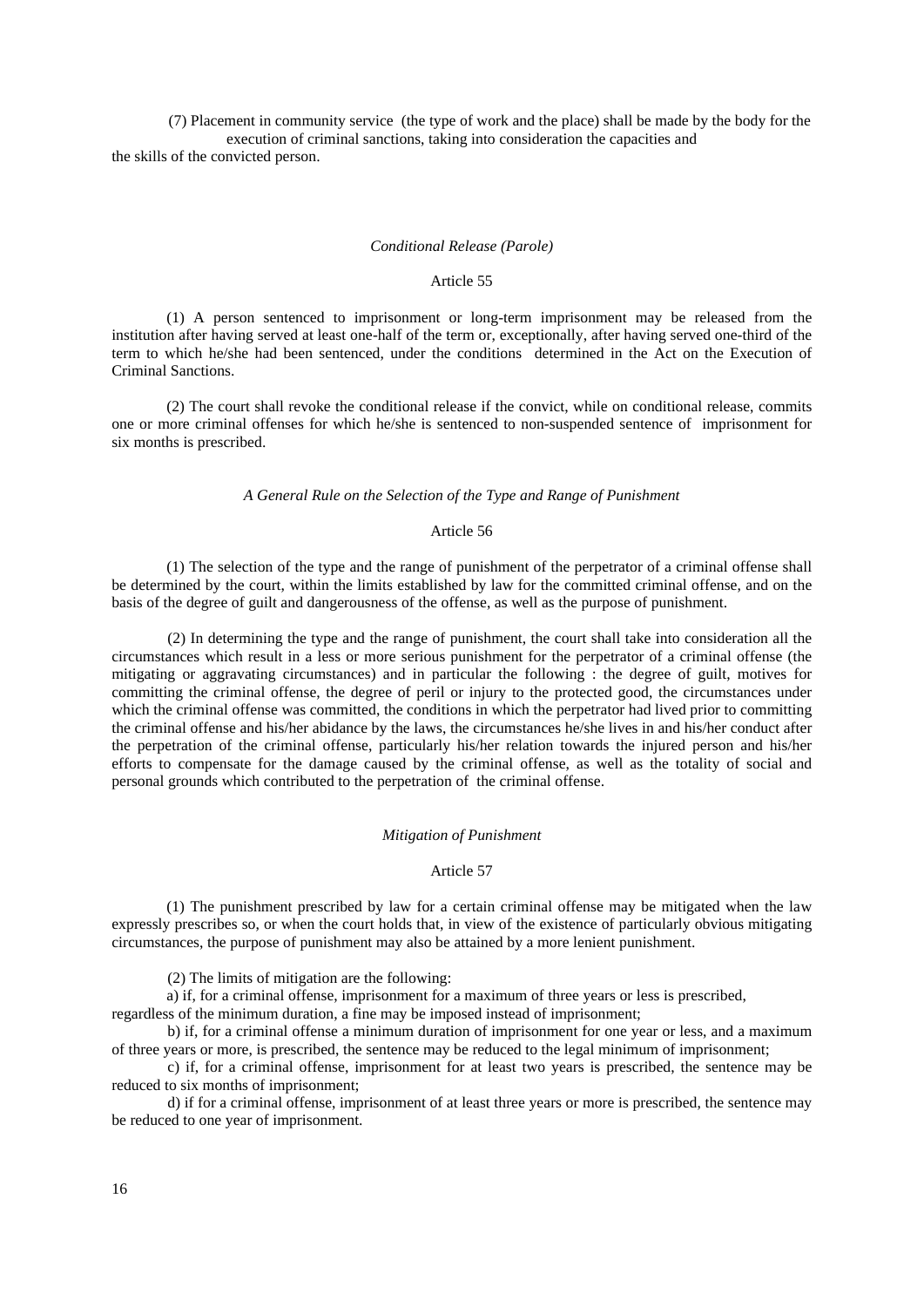### Remission of Punishment

#### Article 58

(1) The court is obligated to remit the perpetrator of the punishment for a committed criminal offense when expressly provided by law.

(2) The court may remit the perpetrator of the punishment when the law provides for such a possibility.

(3) When the law provides for the possibility of remission of punishment, the court may impose a more lenient sentence and in doing so, it is not obligated to adhere to the limits prescribed by Article 57, paragraph 2 of this Code.

> *Special Cases of the Remission of Punishment for Criminal Offenses Committed by Negligence*

### Article 59

The court may remit the perpetrator of the punishment if he/she has committed a criminal offense by negligence in the following cases:

a) if the consequences of the criminal offense affect the perpetrator so severely that the punishment is unnecessary to achieve its purpose, or

b) if, immediately after the perpetration, the perpetrator made efforts to eliminate or diminish the consequences of the offense and if he/she completely or to a larger extent compensated for the damage caused by the offense.

### *Multiple Criminal Offenses*

### Article 60

(1) If the perpetrator, by one or more acts, commits several criminal offenses adjudicated at the same time, the court shall, for each committed criminal offense, assess the punishment pursuant to the law, and shall then pronounce an aggregate sentence for all these offenses.

(2) Taking into consideration the particularities of the repeater, as well as the mutual relationship of criminal offenses regarding the manner and time of their perpetration, an aggregate sentence should achieve the objectives of a punishment. In determining the type and the range of an aggregate sentence, the court shall adhere to the following rules:

a) if, for one of the multiple criminal offenses, the court assesses a long-term imprisonment and for another or other criminal offenses, imprisonment or a fine, the long-term imprisonment shall be pronounced;

b) if, for two or multiple criminal offenses, the court assesses long-term imprisonment, an aggregate sentence to forty years of imprisonment shall be pronounced;

c) if, for two or multiple criminal offenses, the court assesses imprisonment, the aggregate sentence of imprisonment must be longer than any individual sentence assessed, but can neither reach their sum total nor exceed fifteen years;

d) if, for two or multiple criminal offenses, the court assesses imprisonment of more than ten years, it may pronounce an aggregate sentence of long-term imprisonment, which shall not reach the sum total of individual sentences;

e) if, for each multiple criminal offense, imprisonment of a maximum of three years is prescribed, the aggregate sentence shall not exceed eight years;

f) if, for two or multiple criminal offense, the court assesses fines, the aggregate fine shall not exceed the statutory maximum;

g) if, for multiple criminal offenses, the court assesses imprisonment for some and fines for others, it shall impose an aggregate sentence of imprisonment and an aggregate fine pursuant to the rules provided in this Article;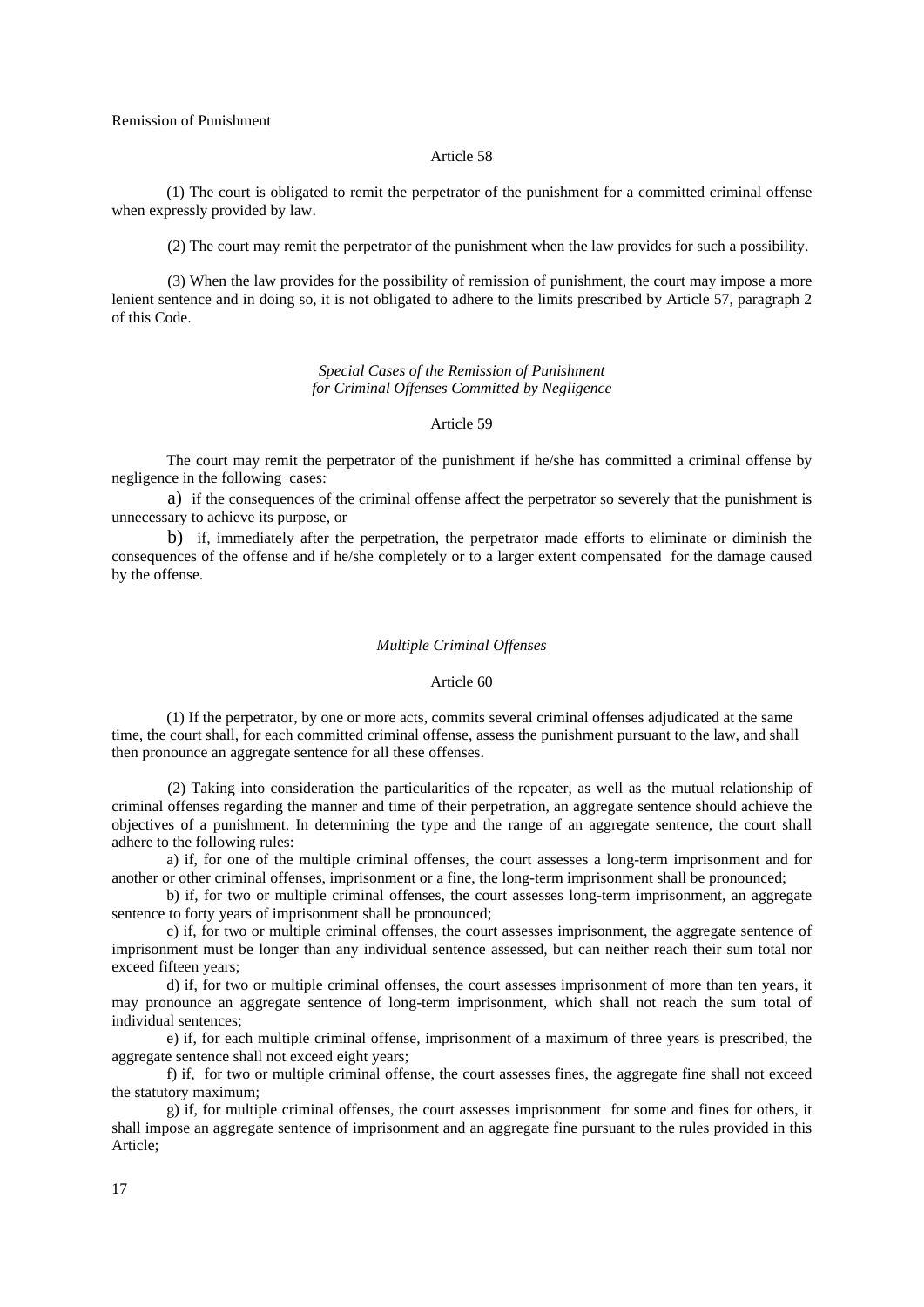h) if, for multiple criminal offenses, the court assesses imprisonment and imprisonment for juveniles, it shall impose an aggregate sentence of imprisonment, applying the rules laid down in paragraph 2, points a) to e).

#### *Criminal Offenses Arising Out of the Same Criminal Transaction*

## Article 61

(1) The provisions of this Code regarding the multiple criminal offenses shall not apply to criminal offenses arising out of the same criminal transaction.

(2) Criminal offenses arise out of the same criminal transaction when the perpetrator intentionally commits a number of the same criminal offenses or offenses of the same type which, according to the manner of perpetration, the temporal connection and other material circumstances connecting them, constitute a whole.

(3) When criminal offenses arising out of the same criminal transaction are of the same statutory description, the court shall choose the type and the range of the sentence prescribed for such a criminal offense. If criminal offenses of the same type are at issue, the court shall choose the type and the range of sentence prescribed for the most serious of these offenses.

#### *Selection of the Type and Range of the Sentence for a Convicted Person*

#### Article 62

(1) When a convict is tried for a criminal offense committed before beginning to serve a sentence as a result of a previous conviction, or for a criminal offense committed while serving imprisonment, long-term imprisonment or juvenile imprisonment, the court shall pronounce an aggregate sentence for all criminal offenses, applying the provisions of Article 60 of this Code, taking the previously assessed sentence as already fixed. The sentence, or the part of the sentence which the convict has already served, shall be included in the pronounced aggregate sentence.

(2) When a convict is tried for a criminal offense committed within the course of serving a sentence of imprisonment, long-term imprisonment or juvenile imprisonment, and, if the remaining period to be served on the basis of the previously pronounced sentence cannot achieve the purpose of punishment, the court shall not apply the provisions of paragraph 1 of this Article, but shall determine the type and the range of punishment for the new criminal offense irrespective of the previously pronounced sentence.

(3) When a convict, within the course of serving imprisonment, long-term imprisonment or juvenile imprisonment, commits a criminal offense for which a statutory sentence of up to one year of imprisonment or a lesser sentence is prescribed, a disciplinary measure shall be applied.

Inclusion of Custody and a Previously Served Sentence

### Article 63

(1) The time spent in custody, as well as any other deprivation of liberty due to a criminal offense, shall be included in the pronounced sentence of imprisonment, long-term imprisonment, juvenile imprisonment or a fine.

(2) Imprisonment or a fine for a contravention or an economic transgression shall be included in the sentence for a criminal offense if the description of such an offense corresponds to the contravention or the economic transgression for which the sentence is applied.

(3) Inclusion pursuant to the provisions of this Article means the equating of one day of custody, imprisonment for a contravention, imprisonment, long-term imprisonment or imprisonment of juveniles for a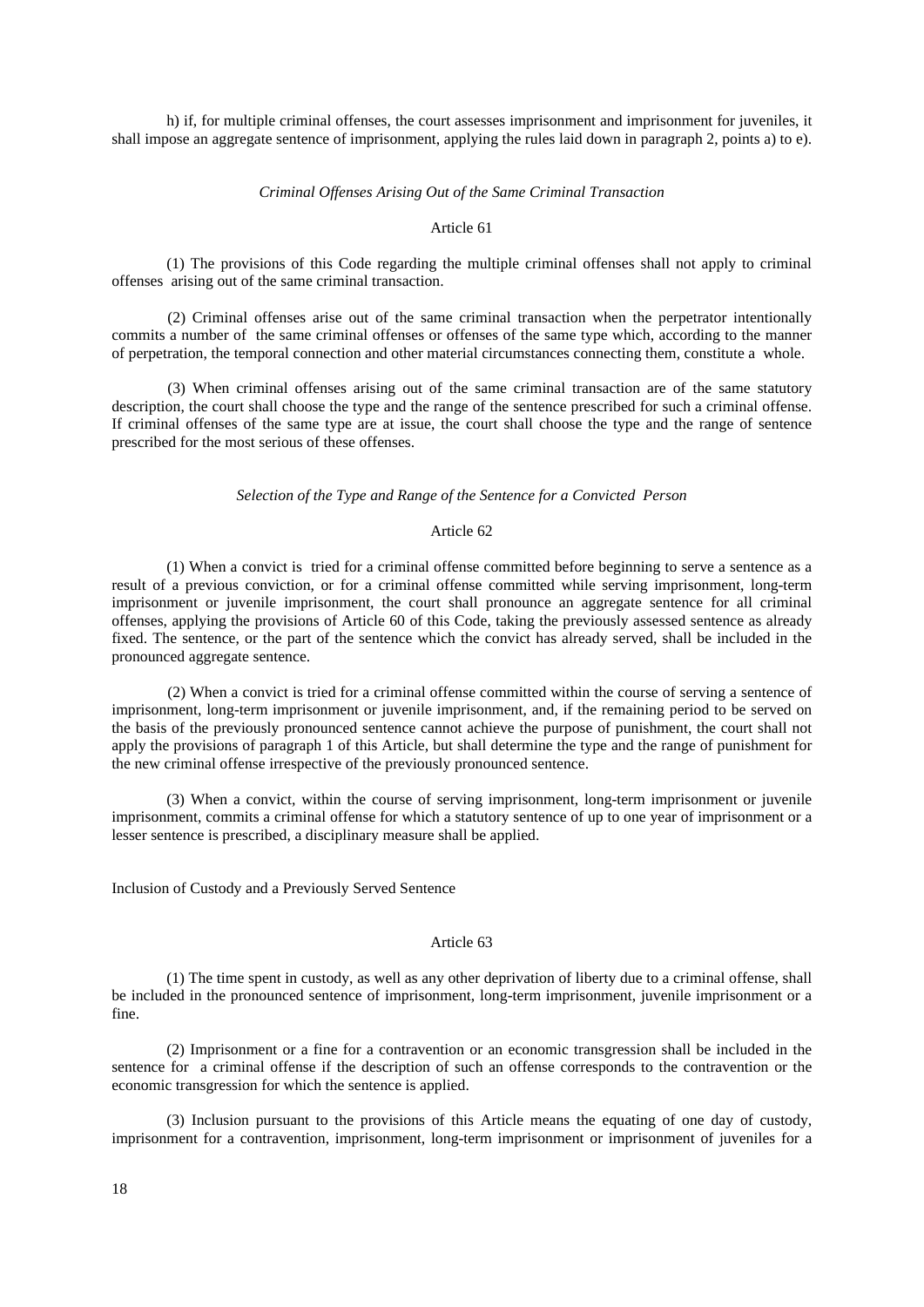criminal offense, as well as a fine equivalent of one daily income with one day of detention, and a fine for a contravention with the days of imprisonment pursuant to provisions of the Act on Contravention.

### CHAPTER SIX (vi)

NON-CUSTODIAL MEASURES

# *Types of Non-Custodial Measures*

### Article 64

Non-custodial measures are: admonition and suspended sentence.

The Purpose of Non-Custodial Measures

### Article 65

(1) The purpose of admonition is to give the perpetrator of a criminal offense a reprimand when, considering all the circumstances regarding the offense and the perpetrator, a punishment does not need to be inflicted to achieve the purpose of the criminal sanctions.

(2) The purpose of a suspended sanction is to give the perpetrator a reprimand which achieves the purpose of criminal sanctions by pronouncing a sentence without executing it.

### *Admonition*

### Article 66

(1) An admonition is a criminal sanction which can be applied as a non-custodial measure to the perpetrator of a criminal offense for which a punishment of imprisonment of up to one year or a fine is prescribed if, according to the manner of acting of the perpetrator, his/her guilt and the caused consequence, the offense is of an especially light character, when, considering all the circumstances regarding the perpetrator and particularly his/her relationship towards the injured person and the compensation for damage, the conditions for the attainment of the purpose of non-custodial measures without punishment are fulfilled.

(2) For a certain criminal offense for which imprisonment of up to three years or a fine is prescribed, the law may foresee the application of admonition when other conditions specified in paragraph 1 of this Article are fulfilled.

(3) Admonition may also be applied for multiple criminal offenses, if for each offense the conditions specified in paragraphs 1 and 2 of this Article are fulfilled.

Suspended Sentence

### Article 67

(1) A suspended sentence is a criminal sanction which, as a non-custodial measure, consists of the pronounced punishment and the period of time within which such a punishment shall not be executed under the conditions prescribed by law.

(2) The court may apply a suspended sentence when it assesses that even without the execution of the punishment the realization of the purpose of punishment can be expected, particularly taking into account the relationship of the perpetrator towards the injured person and the compensation for the damage caused by the criminal offense.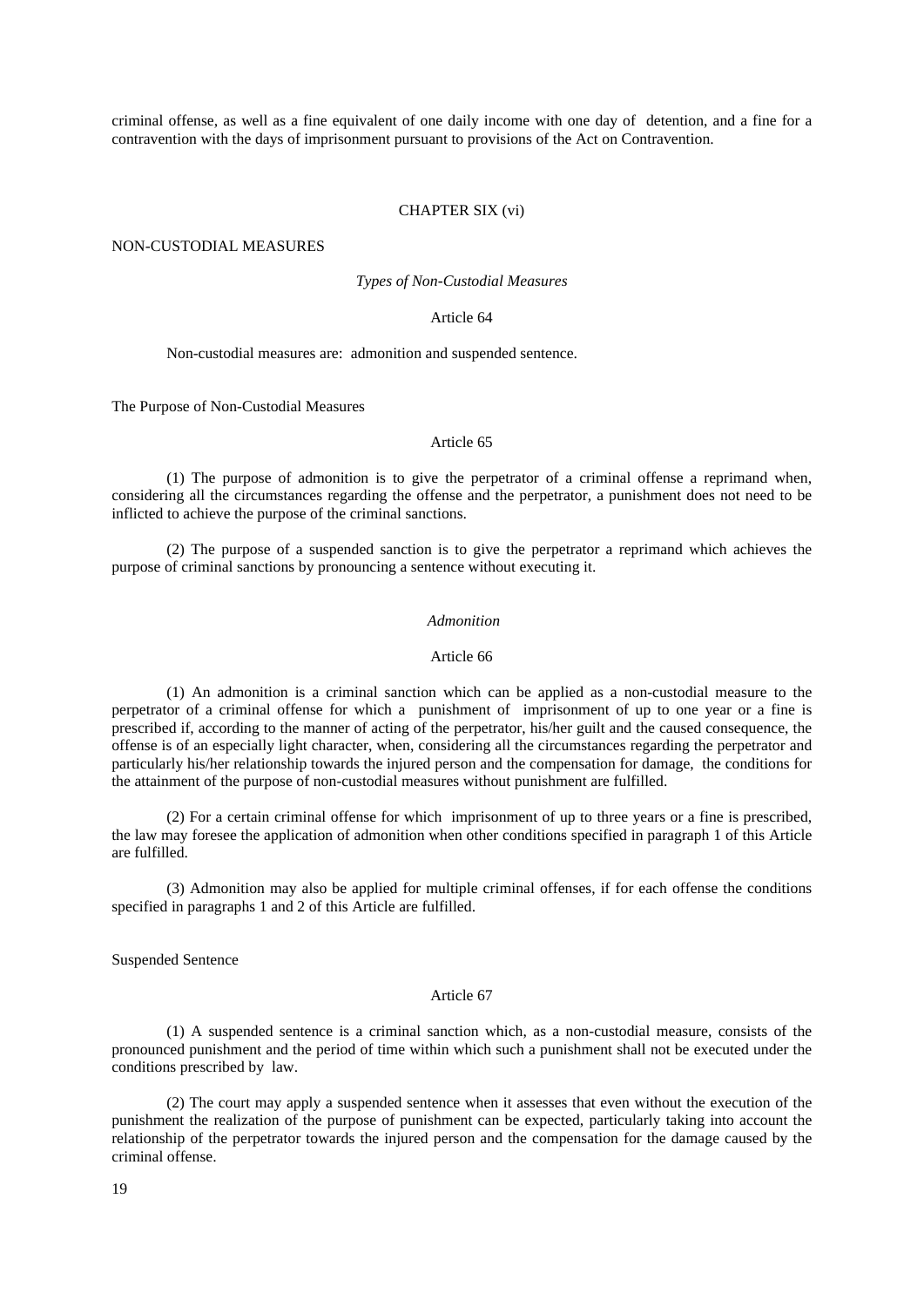(3) A suspended sentence may be applied to the perpetrator of a criminal offense for which the law prescribes the imprisonment of up to five years and for criminal offenses for which the imprisonment of up to ten years is prescribed, if the provisions of mitigation of the punishment are applied.

(4) A suspended sentence may be applied to the perpetrator of a criminal offense as specified in paragraph 3 of this Article when the court, by determining the type and the range of the punishment, pronounces imprisonment of up to two years or a fine, either for a single offense or for multiple offenses.

(5) A suspended sentence shall postpone the execution of the pronounced punishment for a period of time which cannot be shorter than one or longer than five years, and such time shall be assessed in full years only.

(6) When under conditions of this Code, both imprisonment and a fine are pronounced, the court may decide to postpone only the execution of imprisonment.

#### *Obligations of the Person Under Suspended Sentence*

#### Article 68

(1) Together with imposing a suspended sentence, the court may order the following obligations: that the perpetrator of a criminal offense shall compensate for the damage he/she caused, that he/she restitutes the gain acquired by the offense, or that he/she fulfills other statutory obligations regarding the perpetration of the offense.

(2) The period for the fulfillment of an obligation referred to in paragraph 1 of this Article shall be determined by the court within the assessed period of probation.

Revocation of Suspended Sentence

# Article 69

(1) The court shall revoke a suspended sentence and order the execution of the pronounced punishment if the convicted person, within the period of probation, commits one or more criminal offenses for which the court imposed imprisonment of two years or a more serious punishment.

(2) The court may revoke a suspended sentence and order the execution of the pronounced punishment if the convicted person, within the period of probation, commits one or more criminal offenses for which the court has imposed imprisonment of up to two years or a fine.

(3) When, in the cases referred to in paragraphs 1 and 2 of this Article, the court revokes a suspended sentence and orders the execution of the pronounced punishment with regard to the pronounced punishments, it shall act pursuant to the provisions of this Code on the assessment of punishment for the multiple offenses.

(4) When the court does not revoke a suspended sentence (paragraph 2), it may for the new criminal offense impose a punishment or a suspended sentence. If it imposes a suspended sentence, both the previously pronounced and the newly pronounced punishment shall be treated pursuant to the provisions of this Code on the assessment of punishment for the multiple offenses, but a new period of time within which such an aggregate punishment will not be executed shall be determined.

(5) The court shall revoke a suspended sentence and order the execution of the pronounced punishment if the convicted person, within the course of the probation period, does not fulfill the obligations imposed on him/her in cases where he/she could have fulfilled them. In the case of impossibility of fulfilling the obligations, the court may replace such obligations with others, or relieve the convicted person of the obligations.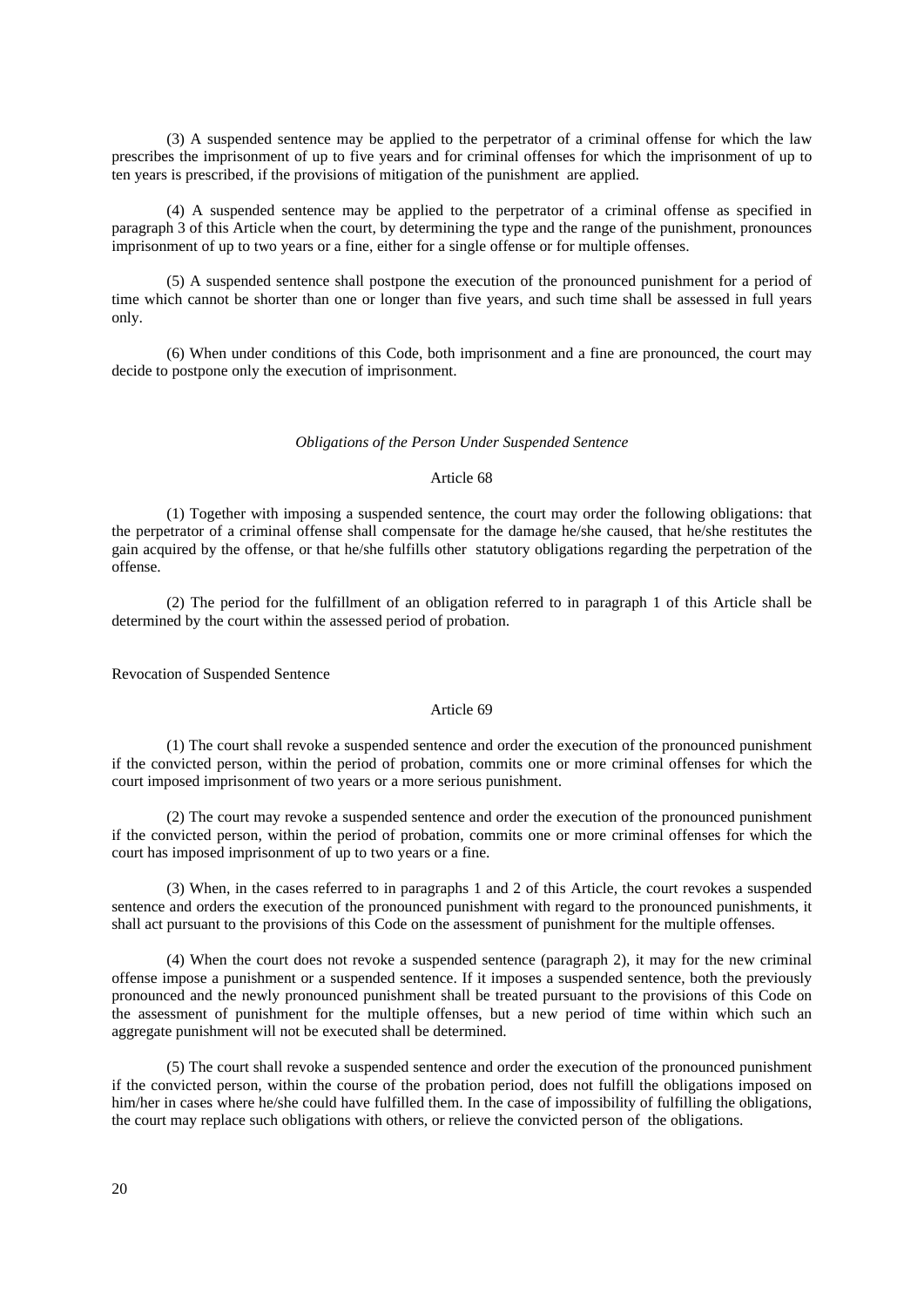(6) The court shall revoke a suspended sentence when, after its imposition, it finds that the person under a suspended sentence has previously committed a criminal offense, if it assesses that the conditions to apply a non-custodial measure would not have existed had this criminal offense been known. Both the pronounced punishment in the case of revocation of a suspended sentence and the punishment for the previously committed criminal offense shall be treated pursuant to the provision of paragraph 3 of this Article. If the court does not revoke a suspended sentence, it shall act pursuant to the provision of paragraph 4 of this Article.

(7) Regardless of the reasons for revocation, a suspended sentence may be revoked not later than one year after the expiry of the probation period.

### *A Suspended Sentence With Probation*

# Article 70

(1) When the conditions to impose a suspended sentence are realized but taking into consideration the circumstances in which the perpetrator of a criminal offense lives and his/her personality, when the court finds he/she needs assistance, protection or supervision in order to realize the obligation not to commit a new criminal offense within the period of probation, it may impose a suspended sentence with probation supervision.

(2) The probation supervision shall be performed by experts of a governmental body competent for the execution of criminal sanctions.

(3) The probation supervision may last throughout the period of probation, but may also, by court order, be canceled sooner if the requirements for assistance, protection and supervision have ceased to exist.

# Special Obligations Accompanying Supervision

# Article 71

When pronouncing a suspended sentence with probation supervision, the court may, beside the obligations specified in Article 68 of this Code, order the perpetrator to fulfil one or more obligations during the probation period, such as:

a) to undertake a vocational training for a certain profession which he/she chooses with the professional assistance of a probation officer ;

b) to accept employment which corresponds to his/her professional qualifications, skills and actual abilities to perform the working tasks, suggested or offered to him/her by a probation officer;

c) to dispose of his/her income in accordance with the needs of persons he/she is bound to provide for under law and in accordance with advice offered by the probation officer;

d) to undergo medical treatment necessary to eliminate physical or mental disorders which may stimulate the perpetration of a new criminal offense;

e) to avoid visiting certain places, bars and shows which could offer an opportunity and instigation to commit a new criminal offense;

f) to regularly keep in touch with the probation officer so as to be able to report on the circumstances which could stimulate the perpetration of another criminal offense.

# *Revocation of a Suspended Sentence With Probation*

### Article 72

In the case of revocation of a suspended sentence with probation, the provisions of this Code on the revocation of a suspended sentence shall apply, with the proviso that special obligations accompanying probation shall be treated in the same way as any other obligations accompanying a suspended sentence (Article 69, paragraph 5).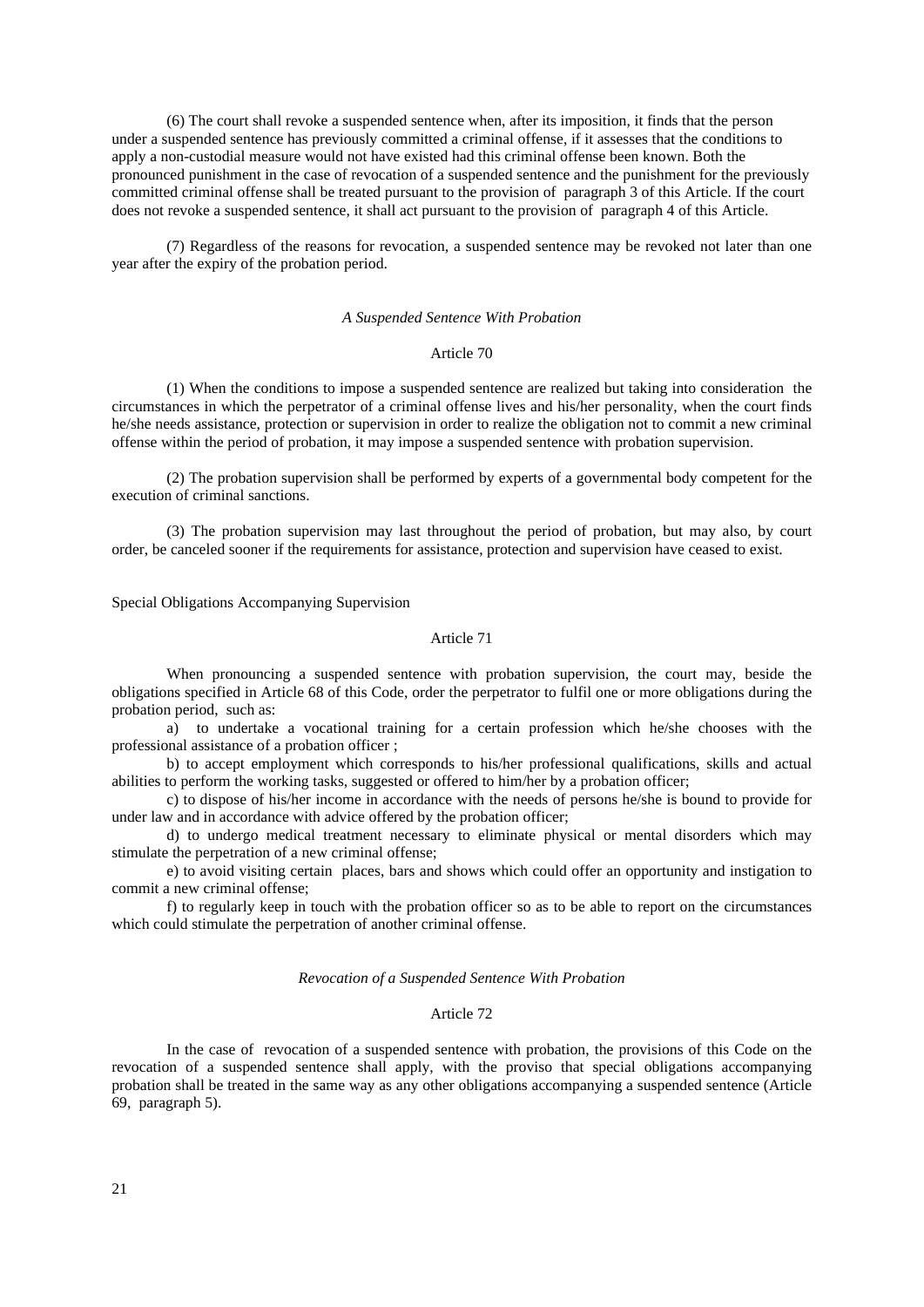### CHAPTER SEVEN (vii)

### **SECURITY MEASURES**

#### *Types of Security Measures*

## Article 73

Security measures are: compulsory psychiatric treatment, compulsory treatment of addiction, prohibition to be engaged in a profession, activity or duty, prohibition to drive a motor vehicle, expulsion of aliens from the country and forfeiture.

The Purpose of Security Measures

# Article 74

The purpose of security measures is to eliminate the conditions which enable or encourage the perpetration of another criminal offense.

Compulsory Psychiatric Treatment

# Article 75

(1) The security measure of compulsory psychiatric treatment may be applied only to a perpetrator who committed a criminal offense in a state of diminished mental capacity, if there is a danger that the causes of such a state may in the future also encourage the perpetration of another criminal offense.

(2) The security measure of compulsory psychiatric treatment may, under the conditions provided for in paragraph 1 of this Article, be carried out during imprisonment or along with community service, or a suspended sentence.

(3) The compulsory psychiatric treatment shall last until the termination of the reasons for which it has been ordered, but in any case until the punishment of imprisonment expires, upon the expiry of the period of probation by the application of a suspended sentence, and upon the completion of community service. In any of the above cases, the compulsory psychiatric treatment may not exceed three years.

(4) Under the conditions provided for in paragraph 2 of this Article, after conditionally releasing a person, the compulsory psychiatric treatment may continue outside an institution. If the convicted person does not continue the treatment, his/her conditional release shall be revoked.

(5) The perpetrator of a criminal offense who does not submit himself/herself to psychiatric treatment along with a suspended sentence and does not fulfill the obligations accompanying this non-custodial measure may be treated pursuant to the provision of Article 69, paragraph 5 of this Code.

(6) To the perpetrator of a criminal offense who does not submit himself/herself to compulsory psychiatric treatment along with community service, the execution of imprisonment may be ordered as in the case referred to in Article 54, paragraph 5 of this Code.

*Compulsory Treatment of Addiction* 

Article 76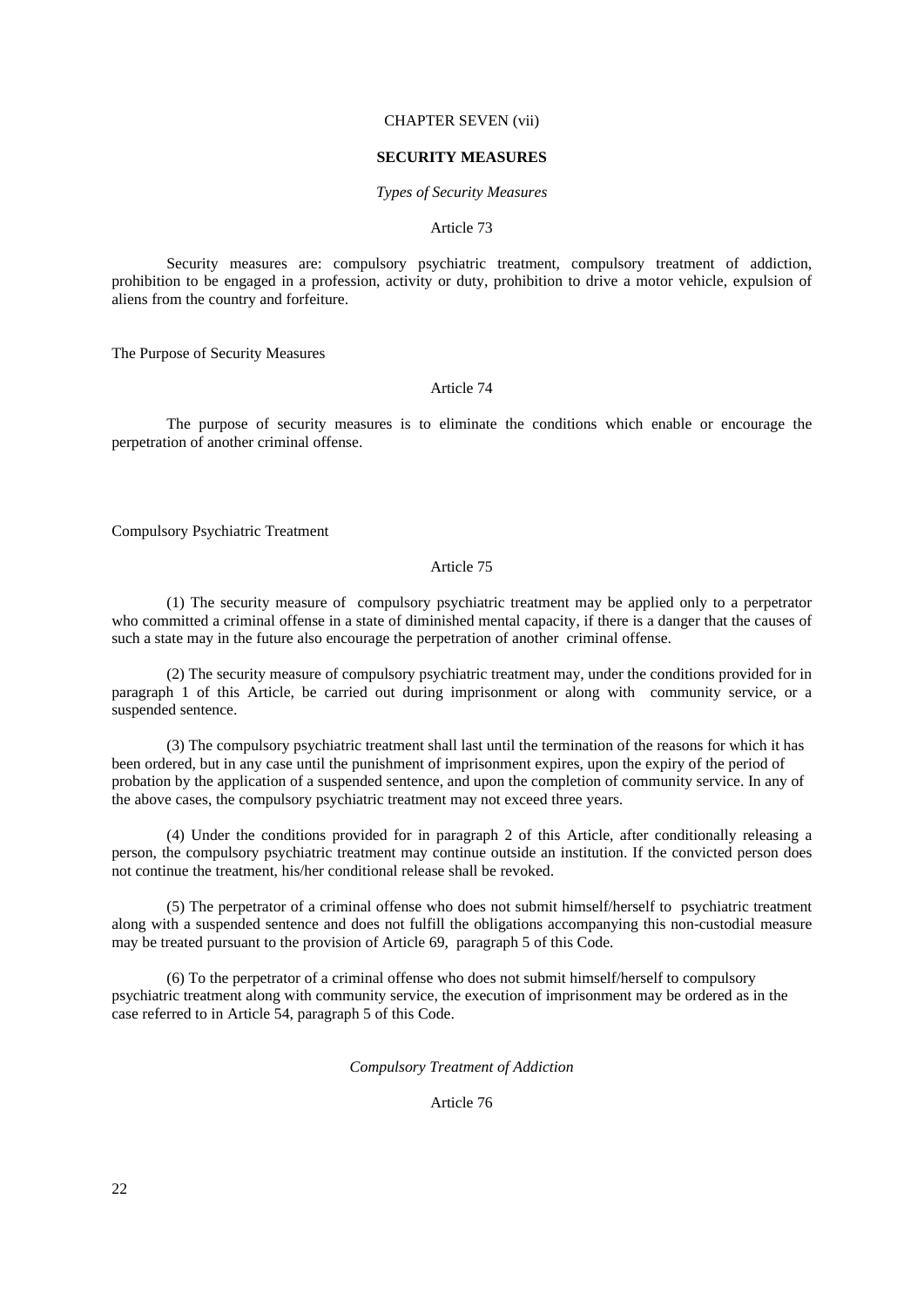(1) The security measure of the compulsory treatment for addiction may be ordered for a perpetrator who commits a criminal offense under the decisive influence of addiction to alcohol or to narcotic drugs if there is a danger that due to such an addiction he/she will recidivate.

(2) The security measure of the compulsory treatment for addiction may under the conditions provided for in paragraph 1 of this Article be ordered along with the same criminal sanctions for the same duration and in the same manner as prescribed by this Code for the security measure of compulsory psychiatric treatment.

(3) The perpetrator of a criminal offense who does not submit himself/herself to the compulsory treatment for addiction along with a suspended sentence and who does not fulfill the obligations accompanying this non-custodial measure, shall be treated pursuant to the provision of Article 69, paragraph 5 of this Code.

(4) Against the perpetrator of a criminal offense who does not submit himself/herself to the compulsory treatment for addiction along with community service, the execution of imprisonment shall be ruled as in the case under Article 54, paragraph 5 of this Code.

# *Prohibition to Engage in a Profession, Activity or Duty*

### Article 77

(1) The security measure of prohibition to engage in a profession, activity or duty may be ordered against a perpetrator who commits a criminal offense in regard to property entrusted or accessible to him/her on the basis of exercising a profession, activity or duty, if there is a danger that such an exercise could stimulate the perpetration of another criminal offense through the abuse of the profession, activity or duty with regard to the property entrusted or accessible to him/her.

(2) The security measure of prohibition to engage in a profession, activity or duty shall be ordered for a period which may not be shorter than one or longer than five years, counting from the date the judgment became final, with the proviso that the time served in prison will not be included.

(3) The provisions of Article 54, paragraph 5 and Article 69, paragraph 5 of this Code shall be applied against the perpetrator of a criminal offense who is prohibited to engage in a profession, activity or duty along with community service or a suspended sentence if he/she does not act in accordance with such a prohibition.

Prohibition to Drive a Motor Vehicle

# Article 78

(1) The security measure of prohibition to drive a motor vehicle shall be ordered against the perpetrator of a criminal offense against traffic safety, if there is a danger that by driving a motor vehicle, he/she will commit such a criminal offense again.

(2) Under the conditions provided for in paragraph 1 of this Article, the prohibition to drive a motor vehicle shall apply either to a specific type or to all types of motor vehicles.

(3) The security measure of prohibition to drive a motor vehicle shall be ordered for a period which may not be shorter than one or longer than five years, counting from the date the judgment became final, with the proviso that the time served in prison shall not be included.

(4) The provisions of Article 54, paragraph 5 and Article 69, paragraph 5 of this Code shall be applied against the perpetrator of a criminal offense who is prohibited to drive a motor vehicle while being under community service or a suspended sentence if he/she does not act in accordance with such a prohibition.

### *Expulsion of an Alien from the Country*

Article 79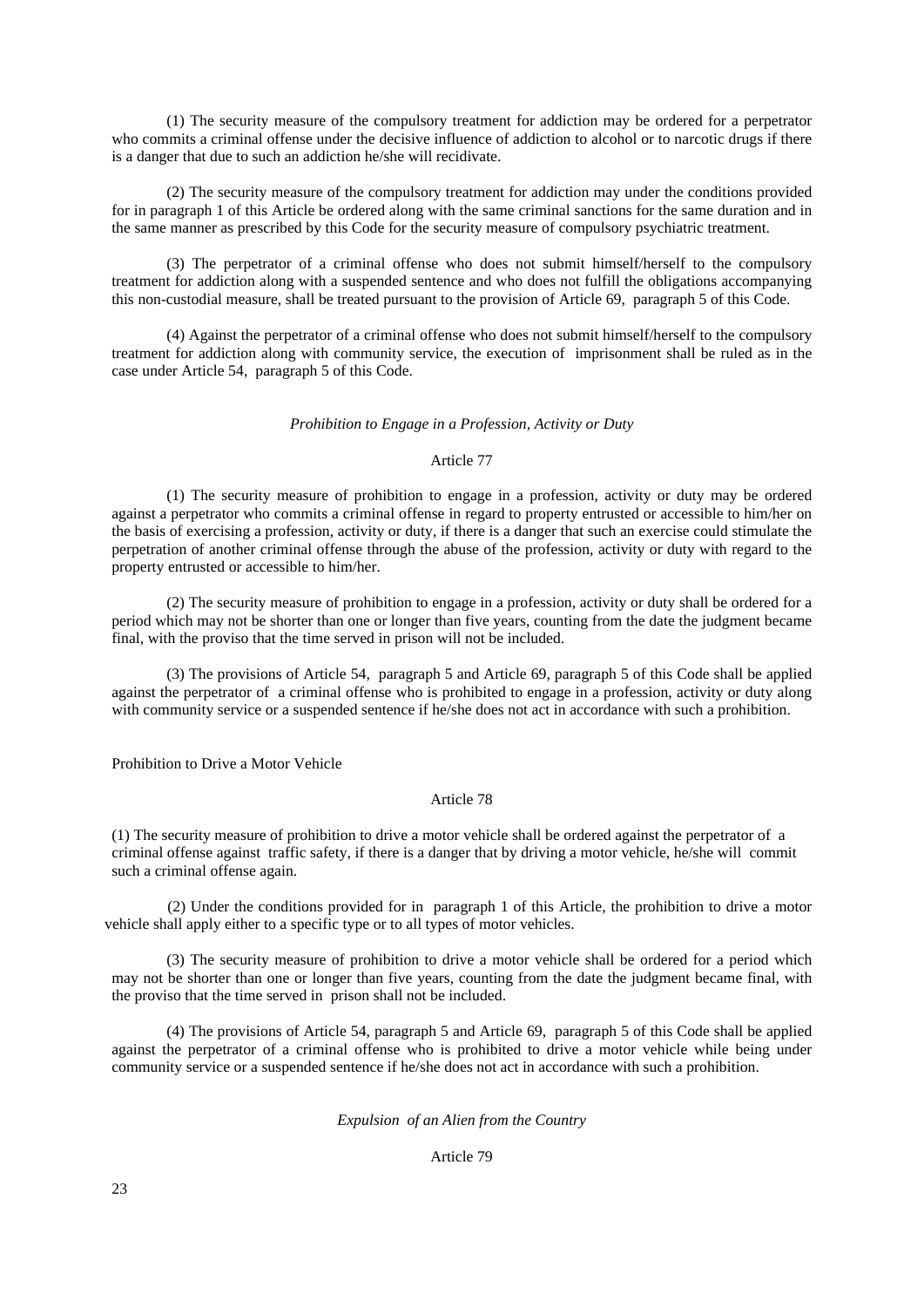(1) The security measure of expulsion of an alien from the country may be ordered against a perpetrator of a criminal offense who is not a citizen of the Republic of Croatia, while there is a danger that he/she will commit a criminal offense.

(2) The security measure of expulsion of an alien from the country shall be ordered for a period which shall not be shorter than one or longer than ten years, counting from the date the judgment became final, with the proviso that the time served in prison shall not be included.

(3) The security measure of expulsion may be ordered for life against the perpetrator of a criminal offense for which long-term imprisonment is prescribed.

# Forfeiture

### Article 80

(1) The security measure of forfeiture may be ordered in regard to an object which was designed for, or used in, the perpetration of a criminal offense, or came into being by the perpetration of a criminal offense, when there is a danger that the object will be used again for the repeated perpetration of a criminal offense, or when the purpose of protecting the safety of the general public or for moral reasons, the forfeiture of such an object seems to be absolutely necessary.

(2) The administration of this security measure does not affect the right of third persons to redress damages from the perpetrator.

(3) In certain cases, the law may prescribe compulsory forfeiture.

Inclusion of Protective Measures Imposed for Contravention and Economic Transgressions

#### Article 81

Protective measures applied against the perpetrator of a contravention and economic transgressions corresponding in their substance to security measures referred to in this Chapter shall be included into the security measure ordered for a criminal offense, the description of which corresponds to the offense for which the measure was ordered.

#### CHAPTER EIGHT (viii)

### **CONFISCATION OF PECUNIARY GAIN, PUBLIC ANNOUNCEMENT OF JUDGMENT, LEGAL CONSEQUENCES OF CONVICTION, REHABILITATION, AMNESTY AND PARDON**

Confiscation of Pecuniary Gaint Acquired by a

*Criminal Offense*

### Article 82

(1) No one shall keep any pecuniary gain acquired as a result of a criminal offense.

(2) The confiscation of a pecuniary gain shall be ordered by a court decision establishing that a criminal offense has been committed. If it is impossible to seize in full or in part the pecuniary gain consisting of money, securities or objects, the court shall obligate the perpetrator of the criminal offense to pay the corresponding pecuniary counter-value.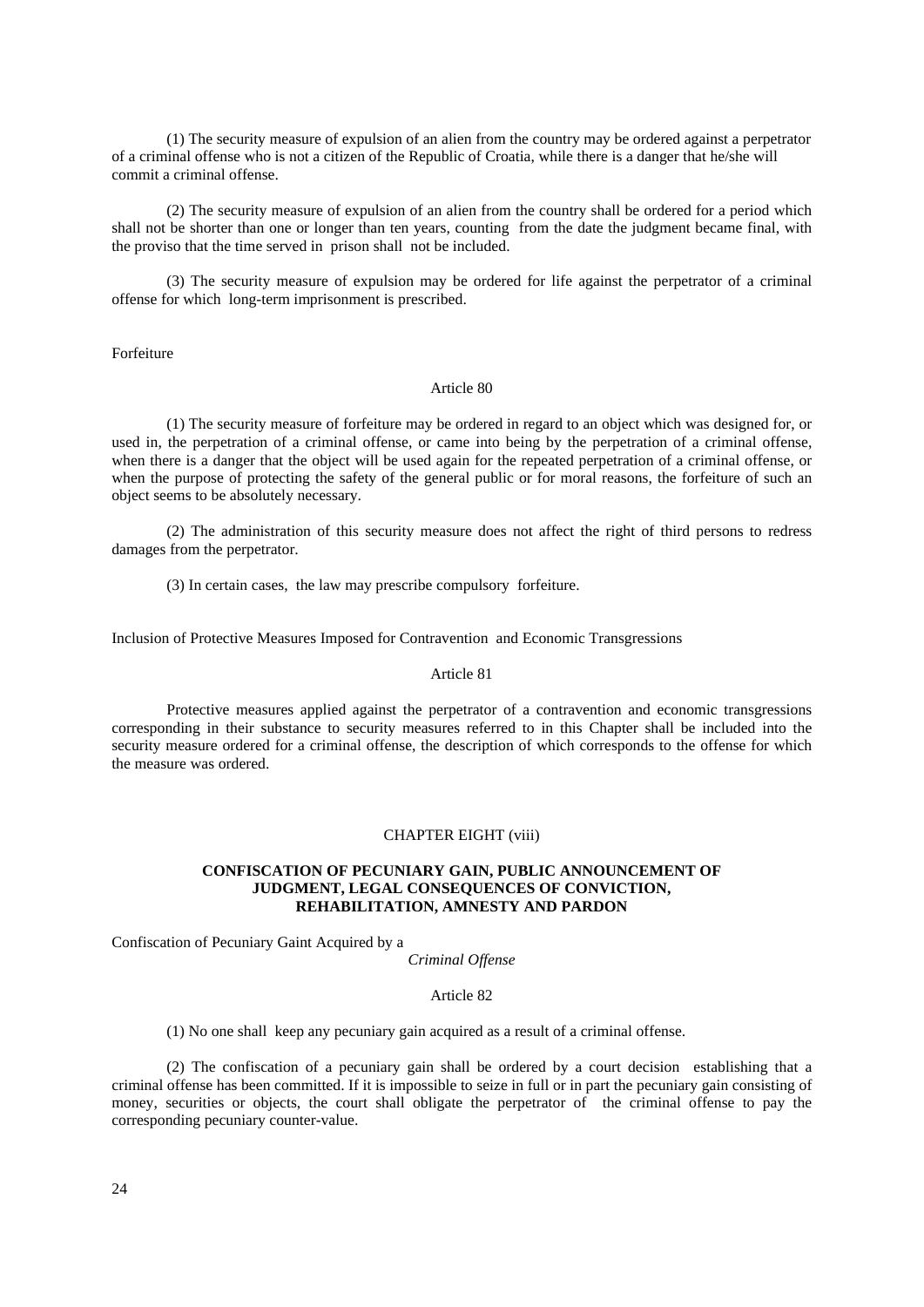(3) The pecuniary gain shall also be forfeited if it is owned by a third party on any legal ground if such a party, according to the circumstances in which he/she has acquired certain gain, knew or could and ought to have known that such gains were obtained as a result of a criminal offense.

(4) The injured party who, in the course of criminal proceedings, or within the maximum time-limit of three months after the final decision on the forfeiture of objects, wishes to realize his/her right in regard to the forfeited pecuniary gain through a civil action, shall have the right to reimbursement within a period of three months after the decision regarding his/her right.

Public Announcement of the Judgment

# Article 83

(1) In a judgment pronouncing the perpetrator guilty of a criminal offense committed through public media, the court may order that such a judgment be publicly announced at the cost of the perpetrator.

(2) By ordering the means, the time, the manner and other circumstances of the public announcement of the judgment, the court shall ensure that these circumstances correspond to the circumstances of the publication of the matter by which the criminal offense was committed.

Legal Consequences of Conviction

#### Article 84

(1) The legal consequences of conviction for a committed criminal offense are prescribed only by law.

(2) The legal consequences that shall be prescribed are the following:

- termination of employment,
- termination of the performance of certain jobs in governmental bodies or

prohibition of being engaged in such jobs,

- deprivation of military rank,
- deprivation of state decorations and awards.

(3) The legal consequences shall become effective only if the perpetrator of an intentional criminal offense is sentenced to imprisonment of a minimum of one year and if a suspended sentence has not been ordered.

(4) The legal consequences shall become effective on the day the judgment establishing the perpetration of a criminal offense and the pronouncement of the sentence pursuant to paragraphs 1 and 2 of this Article becomes final.

(5) The prohibition to take a job with the government shall expire five years after the legal consequences have become effective.

### Rehabilitation

## Article 85

(1) After imprisonment, long-term imprisonment or imprisonment of juveniles have been served, remitted, or fall within the statute of limitations, the convicted persons shall exercise all citizen's rights determined by the Constitution, law or other regulations and shall acquire all the rights other than those that are limited as result of a security measure or a legal consequence of the conviction

(2) The provision of paragraph 1 of this Article shall also apply to the perpetrator of a criminal offense against whom a non-custodial measure was ordered or whose sentence was remitted.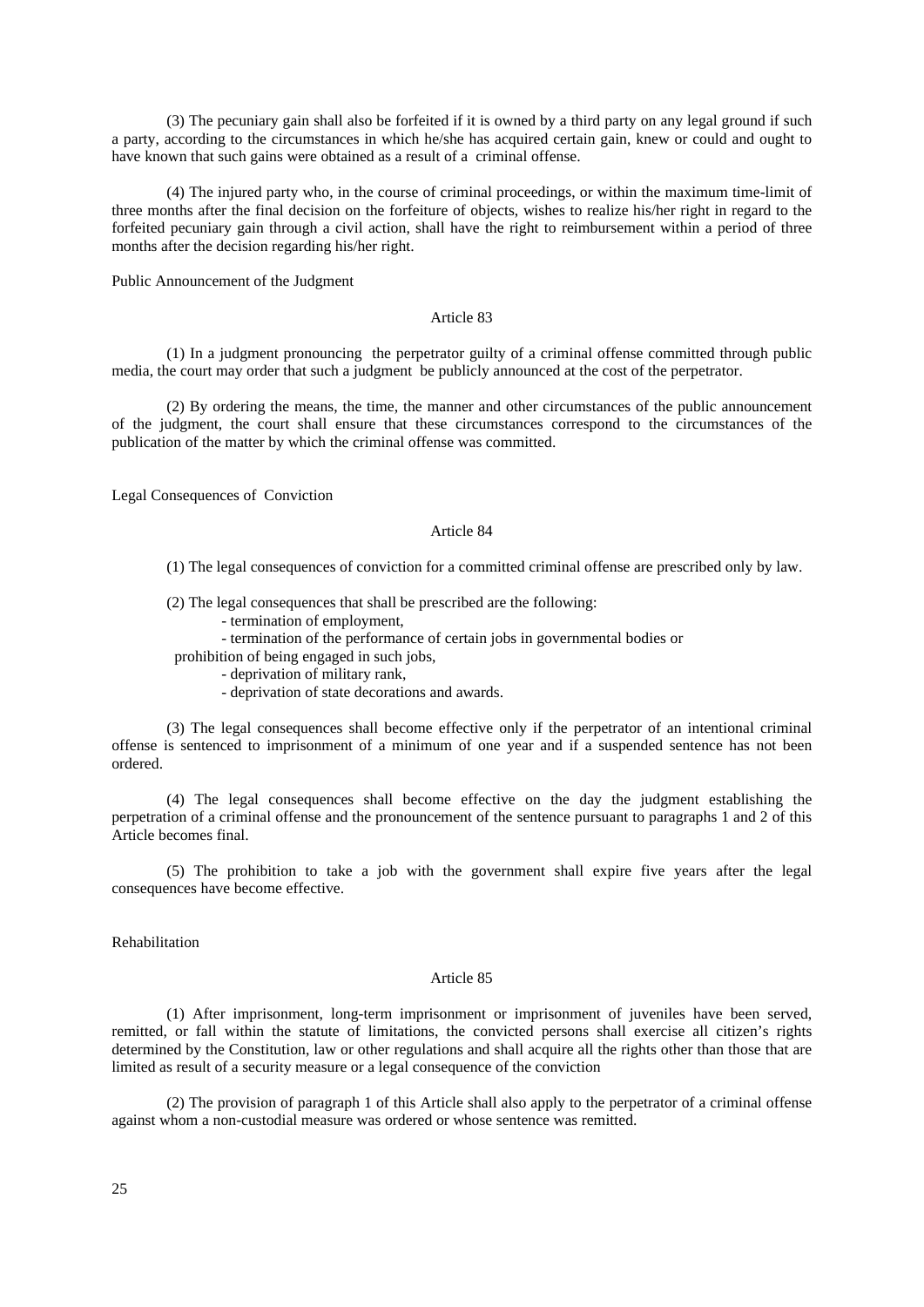(3) The provision of paragraph 1 of this Article shall also apply to persons on conditional release, unless their rights are limited by special regulations on conditional release from serving a prison sentence.

(4) On the expiry of the terms referred to in paragraph 5 of this Article, the perpetrator of a criminal offense shall be deemed free of convictions and any use of data about the citizen as a perpetrator of a criminal offense shall be prohibited and, if used, it shall have no legal consequence. A rehabilitated citizen shall have the right to deny having been formerly convicted and shall not be called to account for that reason or suffer any legal consequences.

(5) On condition that the perpetrator of a criminal offense is not reconvicted for another criminal offense, rehabilitation shall, by force of law, become effective after the expiry of the following terms:

- fifteen years from the day of a served, expired, or remitted sentence, in the case of a sentence to longterm imprisonment;

- ten years from the day of a served, expired, or remitted sentence in the case of a sentence to ten years of imprisonment, or a more serious sentence;

- five years from the day of a served, expired, or remitted sentence, in the case of a sentence of five years of imprisonment or a more serious sentence.

- three years from the day of a served, expired or a remitted sentence, in the case of a sentence to five years of imprisonment, imprisonment of juveniles or a fine, from the expiry of probation in the case of a suspended sentence and from the finality of the decision on admonition or remission.

#### *Criminal Record Data*

### Article 86

(1) Criminal record data may be given only to courts and State Attorney's offices when criminal proceedings are conducted against the person for whom such data are sought, or when the proceedings for his/her pardon are pending.

(2) Criminal record data may, in exceptional circumstances be given to government bodies, at their argumented request, in connection with certain jobs and duties in public service to be entrusted to the person for whom such data are requested.

(3) Criminal records may, within the framework of their legal authorization, also be used by bodies of internal affairs for the purpose of discovering the perpetrator of a criminal offense. The data in question shall be considered a professional secret.

(4) No one has the right to demand of citizens to submit evidence about their being convicted or not convicted.

(5) A citizen shall have the right to demand the criminal record data for his/her own use, only if he/she can prove that such data are required for the purpose of the realization of his/her rights in a foreign state.

# *Amnesty*

#### Article 87

Persons protected by an act of amnesty are granted immunity from criminal proceedings, a complete or partial exemption from the execution of punishment, substitution of the imposed punishment by a more lenient one, an annulment of the suspended sentence, an early rehabilitation or annulment of a certain legal consequence of the conviction.

Pardon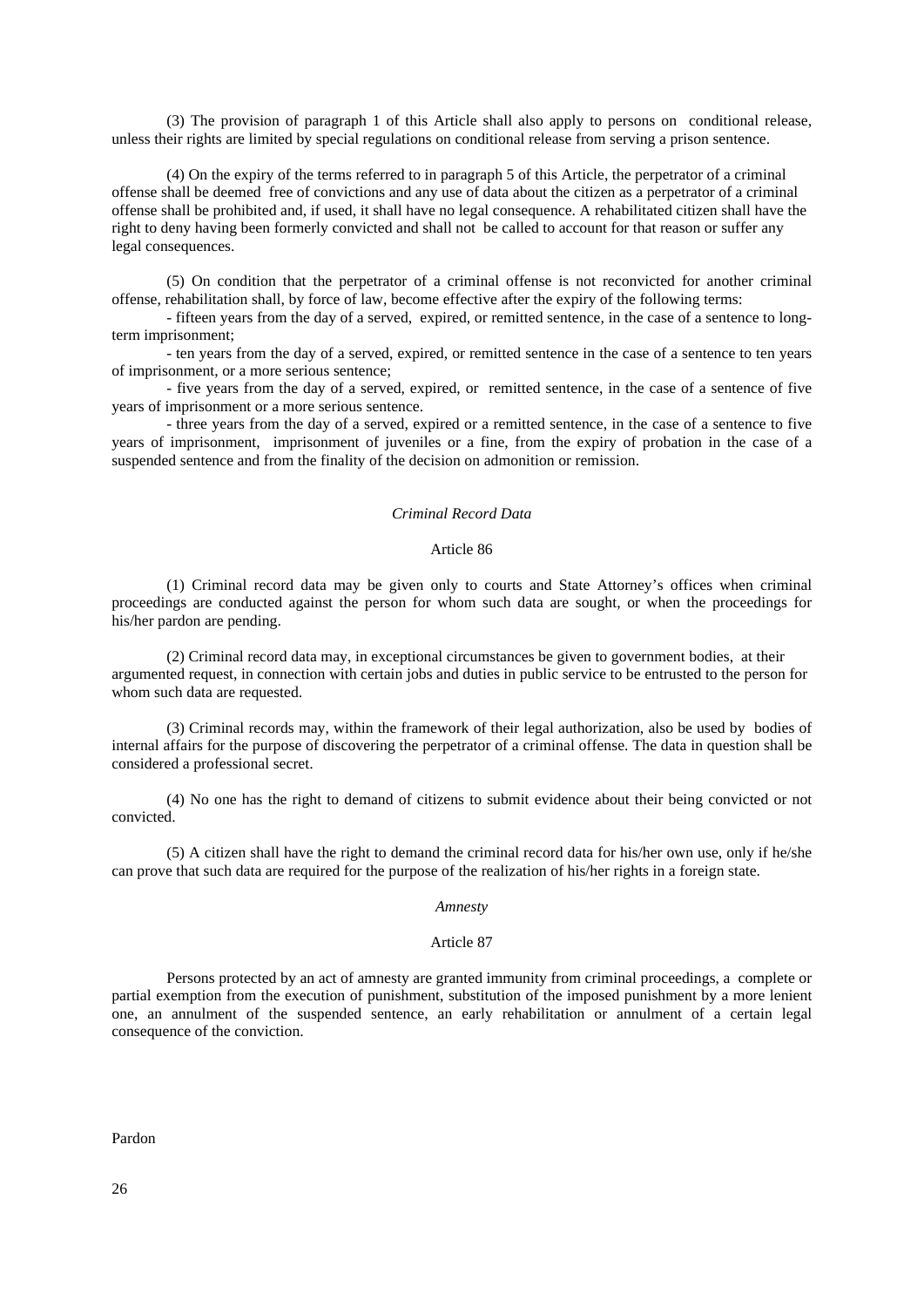### Article 88

Pardon shall grant to a specific individual immunity from criminal proceedings, complete or partial exemption from the execution of punishment, substitution of the imposed punishment by a more lenient one or by a suspended sentence, the annulment of a suspended sentence, early rehabilitation, the annulment or curtailment of the legal consequence of a sentence, the security measure of prohibition to drive a motor vehicle or the expulsion of an alien from the country.

# CHAPTER NINE (ix)

# **THE MEANING OF THE TERMS USED IN THIS CODE**

# Article 89

(1) The *territory* of the Republic of Croatia denotes land, rivers, lakes, channels, internal maritime waters, territorial sea, and the air space above these areas.

(2) The *Criminal Law* of the Republic of Croatia refers to the provisions contained in this Code and other statutes of the Republic of Croatia.

(3) An *official person*, when referred to as the perpetrator of a criminal offense is an official elected or nominated to a representative body, a public official or a person performing official duties in bodies of the state administration, local self-government and administration, units of local self-government, the judiciary, the Constitutional Court of the Republic of Croatia, the State Attorney's Office, the Public Defense Attorney's Office or the Ombudsman's Office, the Office of the President of the Republic, or a body, an office or an expert agency of the Government of the Republic of Croatia and the Parliament of the Republic of Croatia, a judical official, a judge of the Constitutional Court of the Republic of Croatia, the State Attorney of the Republic of Croatia and his/her deputies, the Public Defense Attorney of the Republic of Croatia and his/her deputies, the Ombudsman of the Republic of Croatia and his/her deputies or a notary public.

(4) A *military person* is a soldier serving a military term, a cadet at the military school, an active military person, a person from the reserve forces while on military service, an army clerk or an army employee, as well as a civilian performing a certain military duty.

(5) When an official person is the person a criminal offense has been committed against, together with the persons specified in paragraph 3 of this Article, an official person within the meaning of this Code shall also be a military person as referred to in paragraph 4 of this Article.

(6) *Legal entity,* as referred to in this Code, is an enterprise, a public company, a company, a fund, an institution, a political or social organization and an association of citizens, a unit of local self-government and administration, as well as some other legal entity which, within the framework of its regular business, regularly or occasionally generates or provides resources and disposes of them.

(7) A *responsible person,* as referred to in this Code, is a person who is entrusted with particular tasks from the field of activities of a legal entity, a government body, a body of local self-government and administration or a local self-government body.

(8) When an official or a responsible person of a legal entity is described as the perpetrator of certain criminal offenses, the persons specified in paragraphs 3 and 7 of this Article shall be the perpetrators of such offenses, unless it is obvious from the characteristics of a particular offense or a specific regulation that the perpetrator may only be a particular person among those specified.

(9) A *child,* as referred to in this Code, is a person who has not reached the age of fourteen years.

(10) A *minor,* as referred to in this Code, is a person who has not reached the age of eighteen years.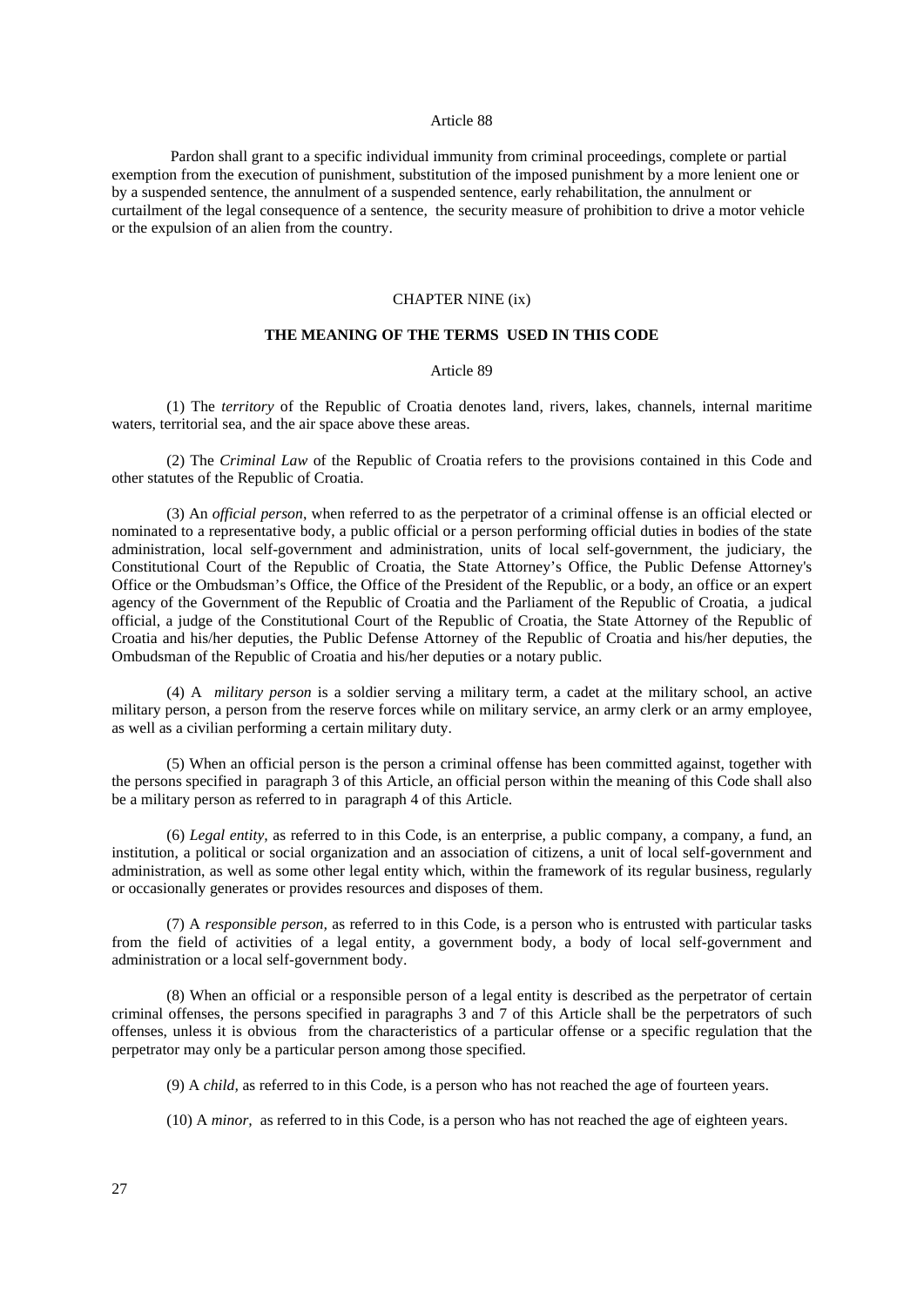(11) A *person under international protection* is a Head of the State, Prime Minister or Minister of Foreign Affairs when outside their own state, as well as any official representative of an internationally recognized organization, when he/she, or his/her official premises, a private home or his/her means of transportation can be clearly identified as being specially protected under international law.

(12) A *state secret* is information which is stipulated as such by law, by some other regulation or by the bylaws of a competent body passed in accordance with the law, whose disclosure would cause harmful effects for the national security or the national interest of the Republic of Croatia.

(13) A *military secret* is information which is stipulated as such by law or some other regulation or by the bylaws of a competent body passed in accordance with the law.

(14) An *official secret* is information received and used for the needs of official bodies, stipulated to be an official secret by law, some other regulation or the bylaws of a competent body passed in accordance with the law.

(15) A *business secret* is information stipulated as such by law, some other regulation or by the bylaws of a company, an institution or other legal entity, and which presents a manufacturer's secret, the results of research or design work, as well as other information whose disclosure to an unauthorized person could have harmful effects on the economic interests of a company, an institution or any other legal entity.

(16) A *professional secret* is information about the personal or family life of clients which is entrusted to attorneys-at-law, counsels for the defense, notaries public, physicians, dentists, midwives or other health service personnel, psychologists, guardians, religious confessors and other persons when performing their respective professions.

(17) A *personal secret* is information about a person, which is stipulated to be a secret by law, some other regulation or the bylaw of a competent body passed in accordance with the law.

(18) A *documentwith secret contents,* as referred to in this Code, is a confidential fact, information, a written paper, a case, oral communication of a confidential nature, disclosed in the course of the work of a government body, public administrative bodies or other legal entities with public authorization, as well as a fact collected in the course of registering the personal data of citizens.

(19) *Elections* are the elections of representatives to the House of Representatives and House of the Counties of the Parliament of the Republic of Croatia, of the President of the Republic, of members of representative bodies in the units of local self-government and administration, the units of self-government, as well as of members of boards of directors and supervisory boards in companies and other legal entities.

(20) *More persons* stands for two or more persons.

(21) A *body of people* are at least five persons.

(22) A *group of people,* as referred to in this Code, is an association of at least three persons who are connected for the purpose of the regular or occasional perpetration of criminal offenses, whereby each of them exercises his/her share in the perpetration of a criminal offense.

(23) An *organizationof criminals* is an association of at least three persons gathered to commit criminal offenses. The activities of a higher-level organization of criminals are also directed towards realization and supervision of certain economic or other activities, using intimidation or violence to influence other persons to join them or to subdue to them. An organization of criminals is distinguished by a close connection among its members, its inner structure being based on hierarchical relationships and discipline and a division of work. An organization of criminals is the basis of the idea of organized crime.

(24) *A document*, as referred to in this Code, is any object suitable or designated to serve as evidence of a fact relevant to legal relationships.

(25) *Currency* denotes coins and bank-notes, being in circulation in the Republic of Croatia or in a foreign country in accordance with the law.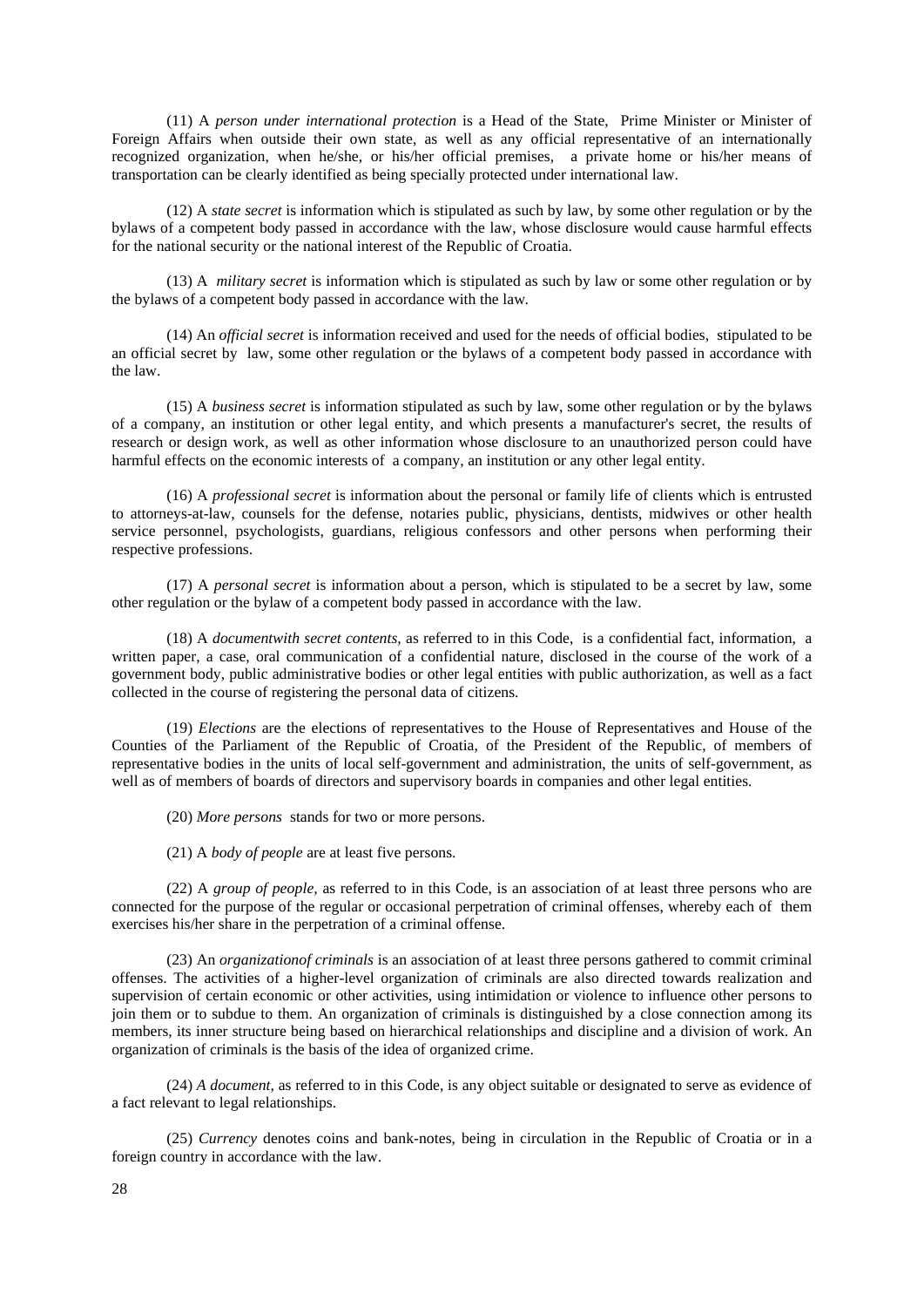(26) *Official stamps, seals and other objects of value*, as referred to in this Code, also include foreign official stamps, seals and other objects of value.

(27) A *movable object* also involves any generated or accumulated power for the purpose of providing light, heat or locomotion, including telephone units.

(28) A *motor vehicle* is any engine-driven traffic device to be used in land-, water-, and in air -traffic.

(29) *Force* also includes the application of hypnosis or intoxicants, used to bring a person, against his/her own will, into a state of unconsciousness or to incapacitate him/her from resisting.

# SPECIAL PART

# CHAPTER TEN (x)

# **CRIMINAL OFFENCES AGAINST LIFE AND LIMB**

*Murder*

#### Article 90

Whoever kills another person shall be punished by imprisonment for not less than five years.

### *Capital Murder*

# Article 91

Punishment by imprisonment for not less than eight years or by long-term imprisonment shall be imposed on a person who:

- 1. murders a child or a minor;
- 2. murders a female person knowing that she is pregnant;
- 3. murders another and by doing so intentionally endangers the life of one or more persons;
- 4. murders another in a very cruel or atrocious way;
- 5. murders from avarice;
- 6. murders another in order to commit or to cover up another criminal offense;
- 7. murders another out of unscrupulous vengeance or from other base motives;
- 8. murders an official person at the time when such a person acts in the execution of his/her duty of protecting constitutional order, safeguarding persons or property, discovering criminal offences, bringing in, arresting or preventing the escape of a perpetrator of a criminal offense, guarding persons deprived of liberty and keeping public order and peace.

### *Manslaughter*

## Article 92

Whoever kills another on the spur of the moment, after being brought without his/her fault into a state of strong irritation or fright by another person's attack, maltreatment or serious insult, shall be punished by imprisonment for one to ten years.

Infanticide

Article 93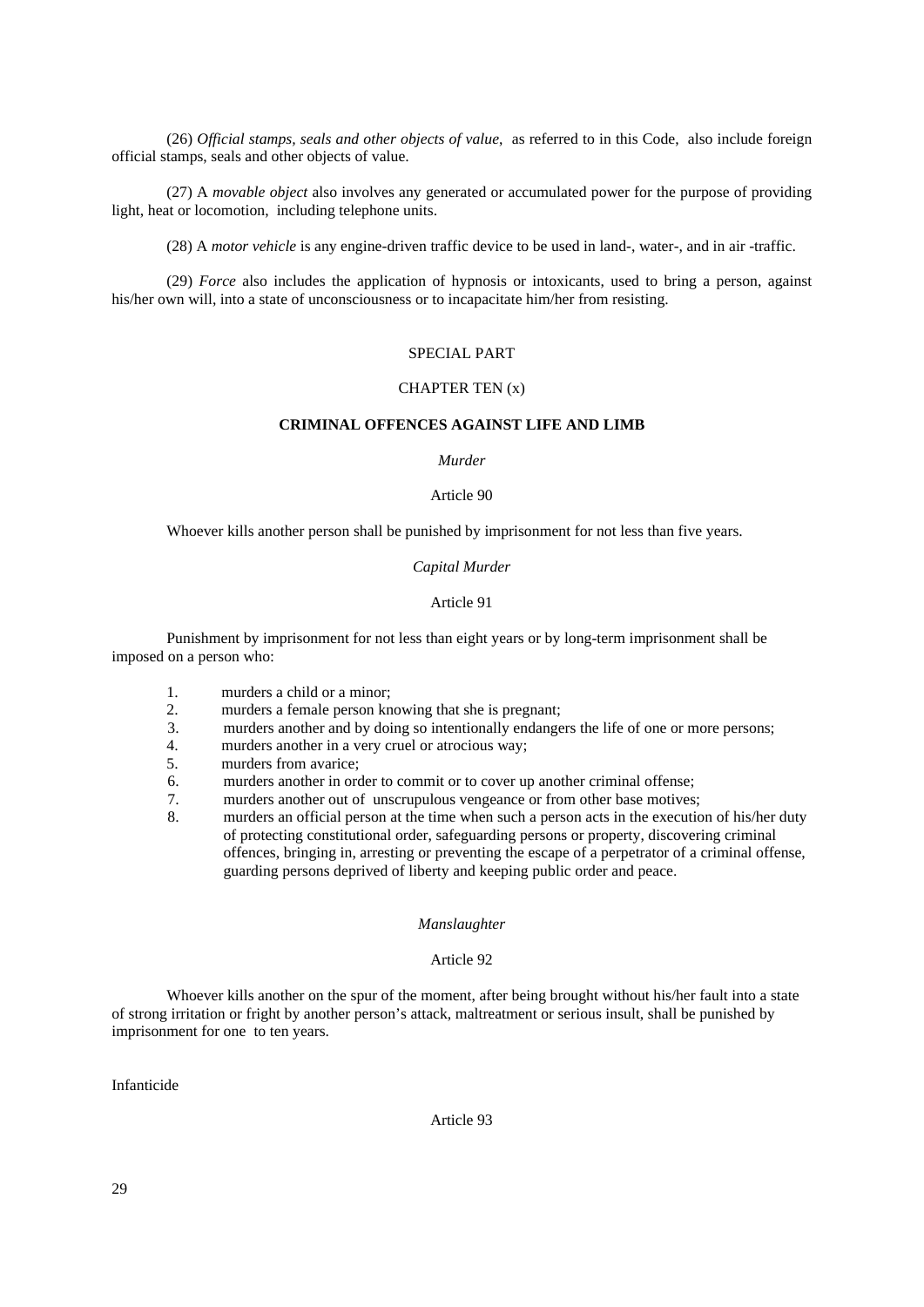A mother who kills her child during or immediately after birth shall be punished by imprisonment for one to eight years.

#### *Killing on Request*

### Article 94

Whoever kills another following an express and earnest request shall be punished by imprisonment for one to eight years.

### *Negligent Homicide*

### Article 95

Whoever causes the death of another person by negligence shall be punished by imprisonment for six months to five years.

#### *Aiding and Abetting Suicide*

### Article 96

(1) Whoever induces or aids and abets another to commit suicide which is accomplished shall be punished by imprisonment for six months to three years.

(2) Whoever commits the criminal offense referred to in paragraph 1 of this Article against a juvenile, or against a person whose capability of understanding his/her own acts and of controlling his/her own will is significantly diminished, shall be punished by imprisonment for three months to five years.

(3) Whoever induces or aids a child to commit suicide or whoever induces or aids a person who is not capable of understanding the significance of his/her act, or could not control his/her own will so that the suicide is attempted or accomplished, shall be punished pursuant to Article 90 of this Code.

(4) Whoever treats a person who is in a state of subordination or dependence in a cruel an inhuman way and thereby negligently causes the suicide of that person shall be punished by a fine or by imprisonment not exceeding two years.

Unlawful Termination of Pregnancy

### Article 97

(1) Whoever, contrary to the regulations on the termination of pregnancy, commences the termination, terminates or assists a pregnant woman in terminating her pregnancy with her consent shall be punished by imprisonment for six months to three years.

(2) Whoever commences the termination or terminates pregnancy without the consent of the pregnant woman shall be punished by imprisonment for one to eight years.

(3) Whoever commits the criminal offense referred to in paragraph 1 of this Article after the tenth week since conception shall be punished by imprisonment for six months to five years.

(4) Whoever commits the criminal offense referred to in paragraph 2 of this Article after the tenth week since conception shall be punished by imprisonment for three to ten years.

(5) If, by the criminal offense referred to in paragraphs 1 and 3 of this Article, the woman's death is caused, or her health is severely impaired, the perpetrator shall be punished by imprisonment for one to eight years.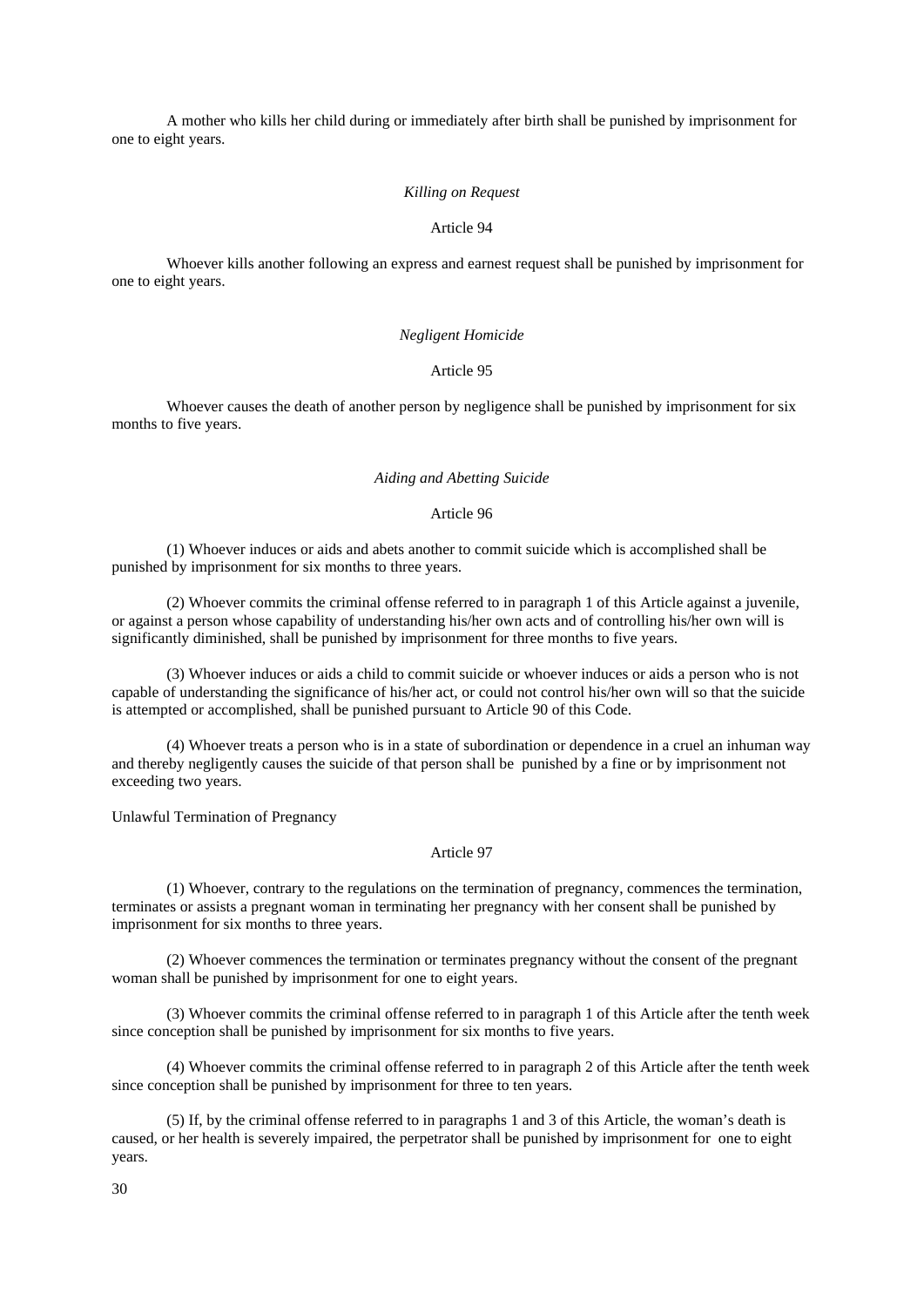(6) If, by the criminal offense referred to in paragraphs 2 and 4 of this Article, the woman's death is caused, or her health is severely impaired, the perpetrator shall be punished by imprisonment for not less than five years.

# *Bodily Injury*

### Article 98

Whoever inflicts bodily injury to another or impairs a person's health shall be punished by a fine or by imprisonment not exceeding one year.

### *Aggravated Bodily Injury*

# Article 99

(1) Whoever inflicts a serious bodily injury to another or severely impairs a person's health shall be punished by imprisonment for three months to three years.

(2) If bodily injury is inflicted to a person, or if a person's health is impaired so severely that the life of the injured person is endangered, or if an important part of the person's body or an important organ of the person is permanently weakened to a significant degree or destroyed, or if permanent work disability is caused to the injured person, or if permanent and severe damage to his/her health or permanent disfigurement is caused, the perpetrator shall be punished by imprisonment for six months to eight years.

(3) If the injured person dies due to serious bodily injury, the perpetrator shall be punished by imprisonment for one to ten years.

(4) An attempt to commit the criminal offense referred to in paragraph 1 of this Article shall be punished.

Bodily Injury

### Article 100

(1) Whoever inflicts serious bodily injury to another, or severely impairs a person's health (Article 99, paragraph 1) on the spur of the moment, after being brought without his/her fault into a state of strong irritation or fright by another person's attack, maltreatment or serious insult shall be punished by a fine or by imprisonment not exceeding one year.

(2) Whoever inflicts particularly serious bodily injury to another, or very seriously impairs a person's health (Article 99, paragraph 2) on the spur of the moment, after being brought without his/her fault into a state of strong irritation or fright by a person's attack, maltreatment or serious insult, shall be punished by a fine or by imprisonment not exceeding three years.

(3) If the criminal offense of bodily injury resulting in death (Article 99, paragraph 3) has been committed on the spur of the moment, the perpetrator shall be punished by imprisonment for six months to five years.

### *Negligent Bodily Injury*

## Article 101

(1) Whoever inflicts serious bodily injury to another or severely impairs a person's health (Article 99, paragraph 1) by negligence shall be punished by a fine or by imprisonment not exceeding one year.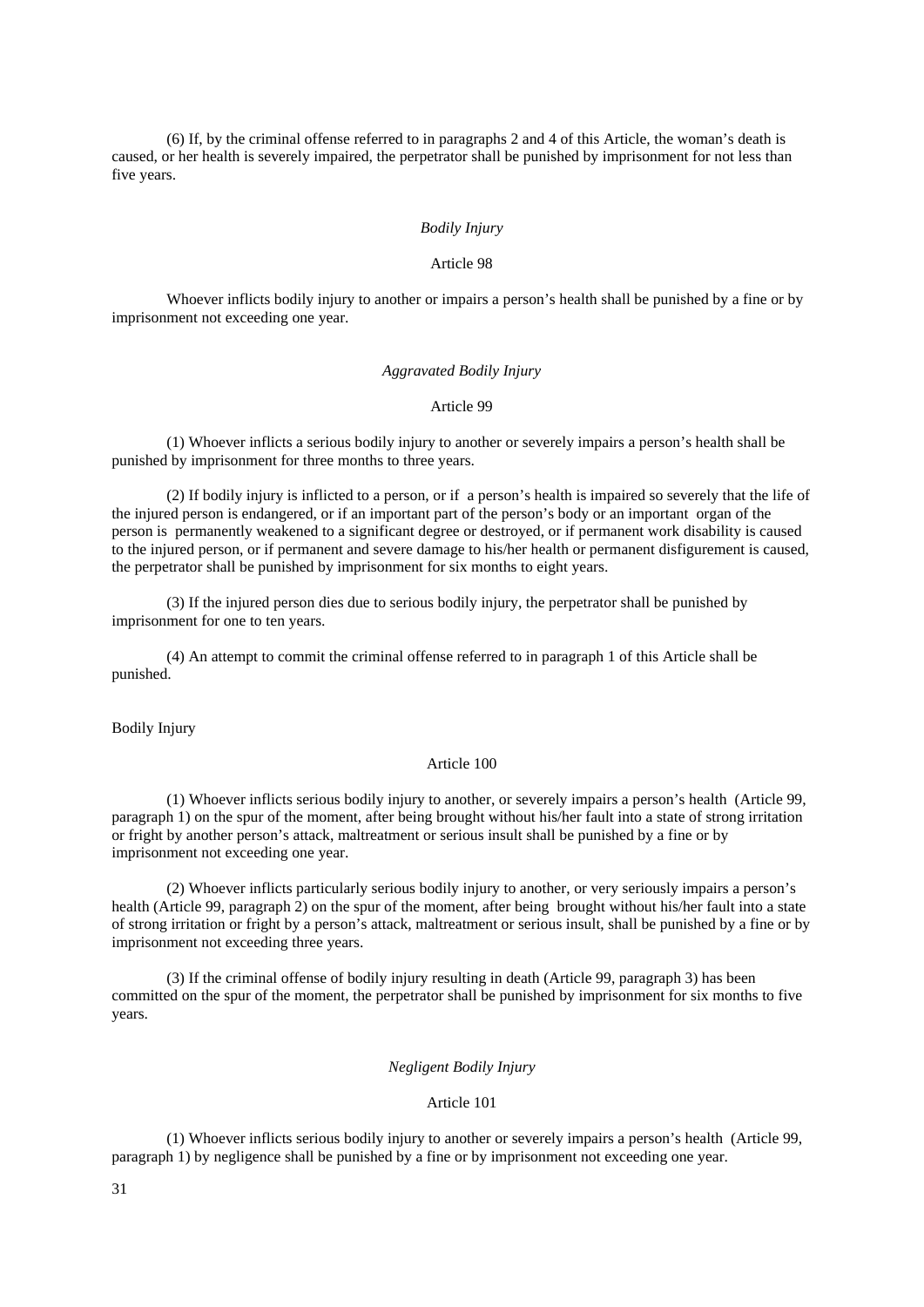(2) Whoever causes particularly serious bodily injury to another or severely impairs a person's health (Article 99, paragraph 2) by negligence shall be punished by a fine or by imprisonment not exceeding three years.

(3) If the criminal offense of bodily injury resulting in death (Article 99, paragraph 3) is committed by negligence, the perpetrator shall be punished pursuant to Article 95 of this Code.

# *Institution of Criminal Proceedings for Criminal Offenses of Bodily Injury*

# Article 102

(1) Criminal proceedings for the criminal offense of bodily injury (Article 98) shall be instituted upon a private charge.

(2) For the criminal offenses of aggravated bodily injury (Article 99, paragraph 1) bodily injury on the spur of the moment (Article 100, paragraph 1) and negligent bodily injury (Article 101, paragraph 1), if the perpetrator lives in or out of wedlock with the person against whom the criminal offense is committed, or is his/her relative by blood in a direct line, a sibling, an adopter or adoptee, criminal proceedings shall be instituted following a motion, except if the criminal offense is committed against a child or a juvenile.

#### *Participation in an Affray*

## Article 103

(1) Whoever participates in an affray which results in the death or particularly serious bodily injury (Article 99, paragraph 2) of one or more persons shall be punished by a fine or by imprisonment not exceeding one year for the act of merely participating in the affray.

(2) The criminal offense referred to in paragraph 1 of this Article shall not apply if the person who has participated in the affray has been involved in it without his/her fault or merely to defend himself/herself or to separate other participants in the affray.

### *Failure to Render Aid*

# Article 104

(1) Whoever does not render aid to a person in immanent mortal danger, although he/she could have done so without subjecting himself/herself or another to serious danger, shall be punished by a fine of up to one hundred and fifty daily incomes or by imprisonment not exceeding six months.

(2) Whoever leaves another without aid in mortal danger caused by himself/herself shall be punished by a fine or by imprisonment not exceeding one year.

(3) If by the criminal offense referred to in paragraph 2 of this Article, the death of the person exposed to such danger is caused or a serious bodily injury is inflicted on such person or his/her health is severely impaired, the perpetrator shall be punished by imprisonment for three months to three years.

### *Deserting a Helpless Person*

# Article 105

(1) Whoever deserts a helpless person entrusted to him/her or whoever leaves a person he/she is responsible for unassisted and in circumstances dangerous for life or health shall be punished by a fine or by imprisonment not exceeding one year.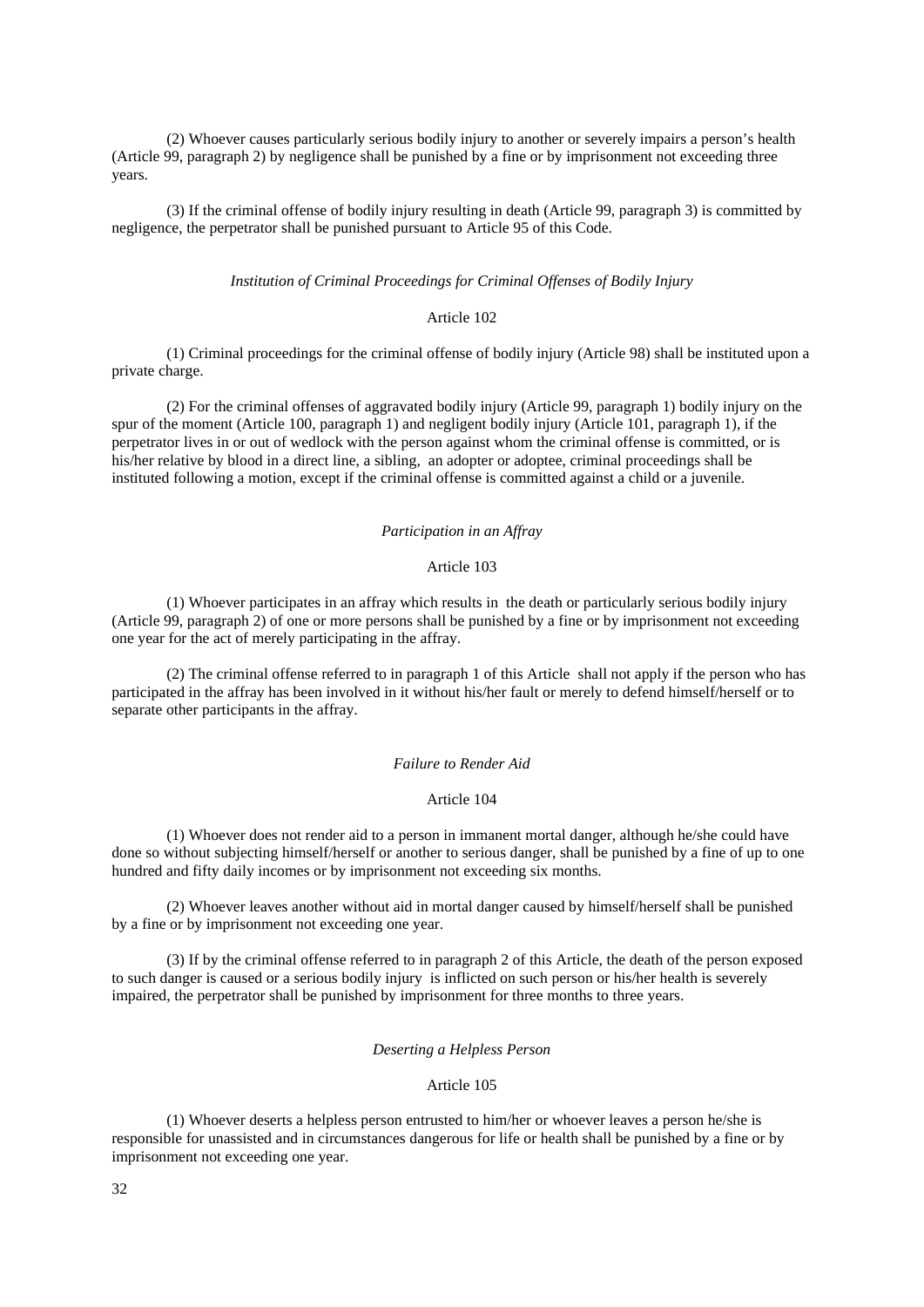(2) If due to the criminal offense referred to in paragraph 1 of this Article, the death of the deserted person is caused, or such a person suffers serious bodily injury, or his/her health is severely impaired, the perpetrator shall be punished by imprisonment for three months to three years.

### CHAPTER ELEVEN (xi)

## **CRIMINAL OFFENCES AGAINST FREEDOMS AND THE RIGHTS OF MAN AND CITIZEN**

*Violation of the Equality of Citizens*

# Article 106

(1) Whoever, on the basis of a difference of race, color, sex, language, religion, political or other opinion, national or social origin, property, birth, education, social status or other characteristics, affiliation to an ethnic or national community or minority in the Republic of Croatia, denies and limits freedoms or rights of man and citizen laid down in the Constitution, law or other regulations, or whoever, on the basis of such a difference or affiliation, grants citizens any privileges or advantages, shall be punished by imprisonment for six months to five years.

(2) The same punishment as referred to in paragraph 1 of this Article shall be imposed on a person who denies or limits a member of an ethnic or national group or a minority the right to freely express his/her nationality or to enjoy his/her cultural autonomy.

(3) Whoever, contrary to the regulations regarding the use of a language and script, denies or deprives a citizen of the right to freely use his/her own language and script shall be punished by a fine or by imprisonment not exceeding one year.

#### *Violation of the Freedom of Expression*

# Article 107

(1) Whoever denies or limits freedom of speech or public appearance, the incorporation of companies, funds or institutions of public communication, freedom of the press or other media of communication shall be punished by a fine or by imprisonment not exceeding one year.

(2) The same punishment as referred to in paragraph 1 of this Article shall be imposed on a person who orders or implements censorship or denies or restricts a journalist's access to information or his/her freedom of reporting, unless there is a question of a state, military or official secret.

### *Violating the Right to Peaceful Assembly and Public Protest*

# Article 108

(1) Whoever denies or limits the right of citizens to peaceful assembly or public protest which is in conformity with the law shall be punished by a fine or by imprisonment not exceeding one year.

(2) The same punishment as referred to in paragraph 1 of this Article shall be imposed on whoever prevents or disrupts the peaceful assembly or public protest of citizens which are in conformity with the law.

*Violation of the Freedom of Association*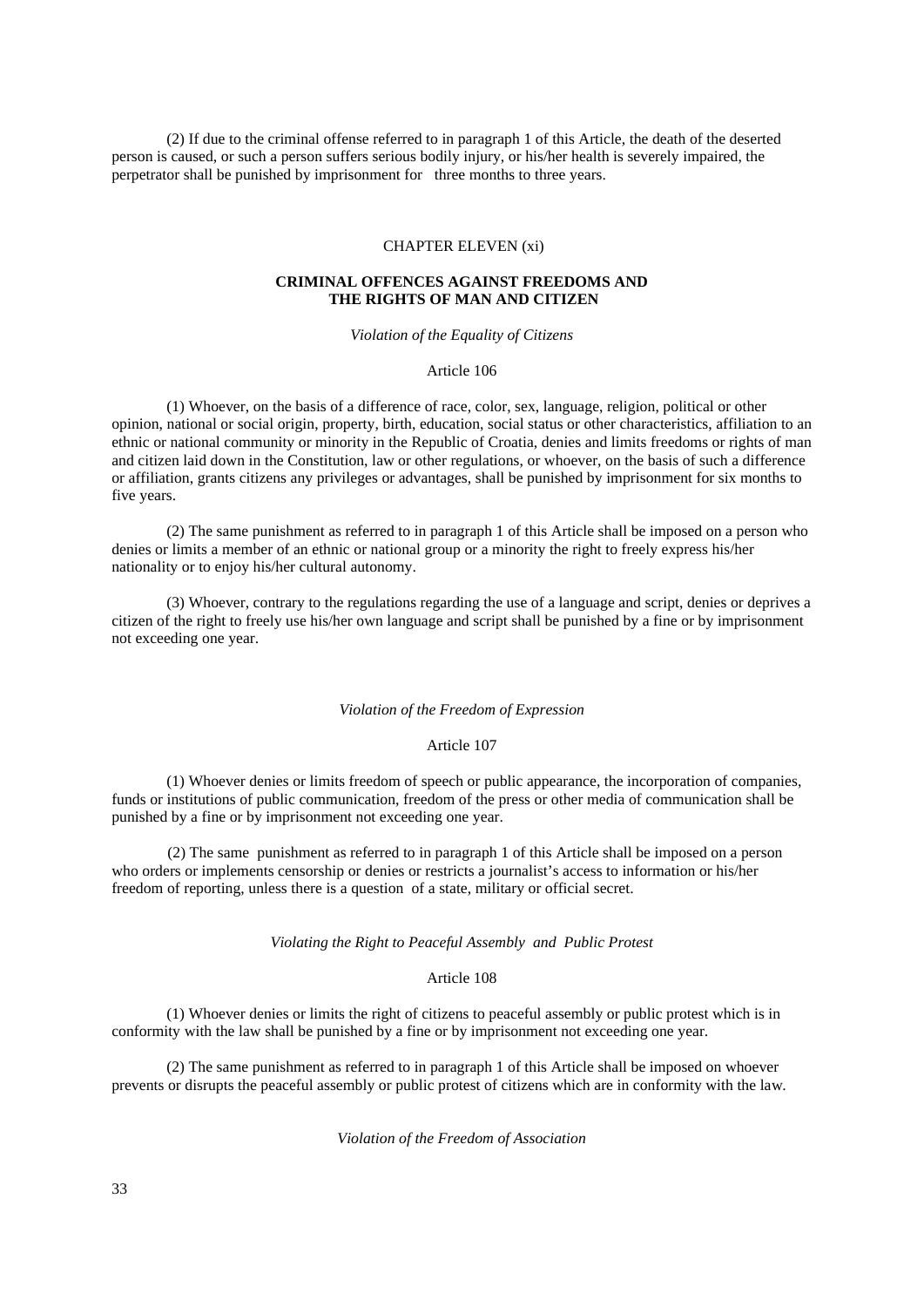#### Article 109

Whoever denies or limits citizens'freedom of association in political parties, trade unions or other associations for the protection of their social, economic, political, national, cultural and other convictions or objectives in conformity with the law shall be punished by a fine or imprisonment for not more than one year.

### *Violation of the Freedom of Religion*

# Article 110

(1) Whoever denies or limits the right to the freedom of religion, the rights to manifest publicly one's religion or other belief shall be punished by a fine or by imprisonment not exceeding one year.

(2) The same punishment as referred to in paragraph 1 of this Article shall be imposed on whoever denies the right of a religious community to operate in conformity with the law in a way similar to other religious communities in the Republic of Croatia, or who denies or deprives a religious community of the freedom to perform publicly religious services, to establish schools, educational institutions, institutes, social and charitable institutions and institutes and to manage them in conformity with the law.

#### *Violation of the Right to Strike*

### Article 111

Whoever denies or limits the right to strike which is organized and carried out in conformity with the law shall be punished by a fine or by imprisonment not exceeding one year.

### *Violation of the Right to Submit Petitions and Complaints*

# Article 112

An official or a responsible person who abuses his/her position or authority and prevents another person from exercising his/her right to submit an appeal, objection, request, petition or complaint shall be punished by a fine or by imprisonment not exceeding one year.

### *Restriction of Printing and Distributing Printed Materials and of Broadcasting*

### Article 113

Whoever unlawfully restricts the printing, sale or distribution of books, journals, newspapers or other printed materials, or the producing and broadcasting of radio and television programs, as well as new agencies' programs, shall be punished by a fine or by imprisonment not exceeding one year.

## *Violation of the Right to Work and Other Labor Related Rights*

# Article 114

Whoever denies or limits the right of a citizen to work, the freedom of work, the free choice of vocation or occupation, accessibility to a work place and to duties offered to everyone under the same terms, the right to earnings, working hours and time off regulated by law, social security and retirement rights, the rights of specific groups of workers to special protection, the rights resulting from unemployment, the rights related to labor, maternity and child care and other labor-related rights stipulated by the law or collective agreement, shall be punished by a fine or by imprisonment not exceeding one year.

*Violation of the Right to Health Care and Disability Protection*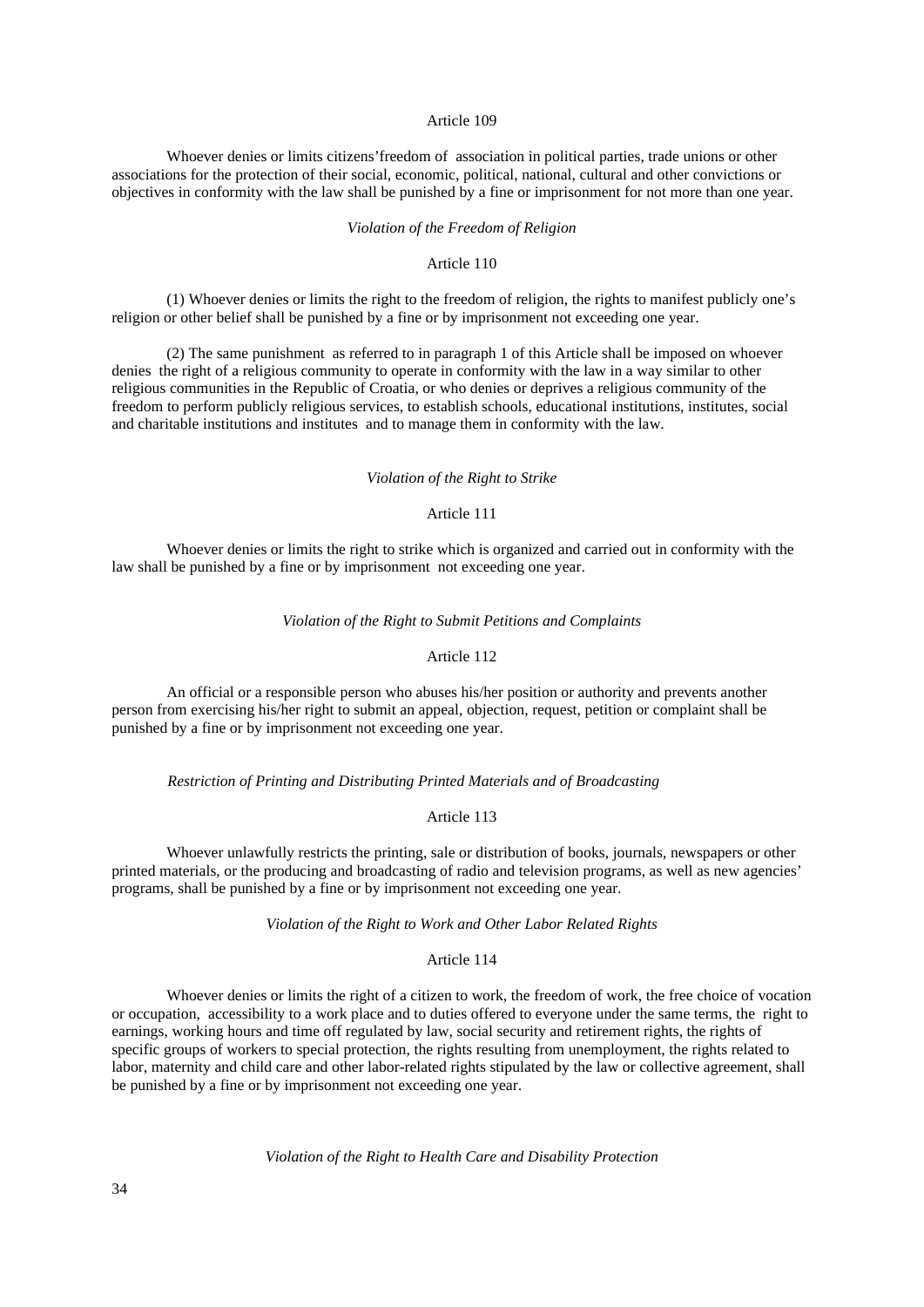#### Article 115

Whoever denies or deprives a citizen of the right to health care and disability protection stipulated by the law shall be punished by a fine or by imprisonment not exceeding one year.

### *Violation of the Freedom to Vote*

# Article 116

Whoever, by force, serious threat, bribery or in some other unlawful way, influences a voter to vote for or against a certain candidate in elections, or to vote for or against the recall of a candidate, or to vote for or against a certain proposal in a referendum, or not to vote at all, shall be punished by a fine or by imprisonment not exceeding one year.

# *Denial of the Right to Vote*

Article 117

Whoever, in the execution of a duty entrusted to him/her in connection with elections, unlawfully fails to enter the name of another person in an electoral register, or deletes the name of a person from such a register, or in some other manner deprives a person of his/her voting rights, shall be punished by a fine or by imprisonment not exceeding one year.

#### *Abuse of the Right to Vote*

## Article 118

A voter who votes again after having already voted, or a voter who, in an election or at a ballot, votes instead of another person under this person's name, shall be punished by a fine or by imprisonment not exceeding one year.

### *Violation of the Secrecy of the Ballot*

### Article 119

(1) Whoever, in an election or at a ballot, violates its secrecy shall be punished by a fine or by imprisonment not exceeding one year.

(2) The same punishment as referred to in paragraph 1 of this Article shall be inflicted on any person who, by force, serious threat or in some other unlawful manner, demands a voter to reveal for whom he/she has voted or how he/she has voted.

## *Destruction of Ballot Documentation*

# Article 120

Whoever destroys, conceals, damages or takes away without authorization any election or voting documents or any object used in an election or a ballot shall be punished by a fine or by imprisonment not exceeding one year.

*Electoral Fraud*

Article 121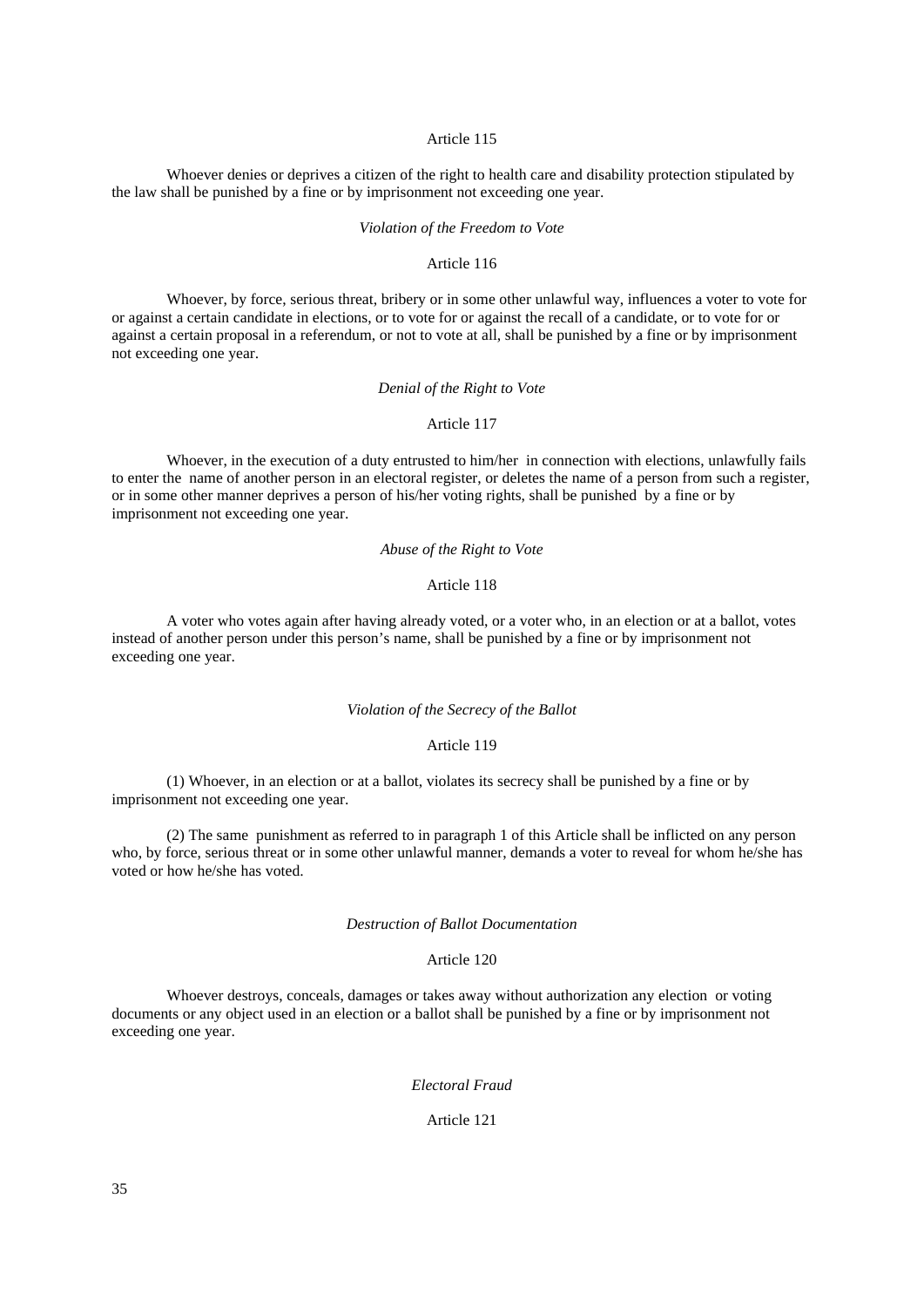(1) Whoever, by adding, subtracting or deleting votes, or in any other manner falsifies the results of an election or a ballot shall be punished by imprisonment for three months to three years.

(2) The attempt to commit the criminal offense referred to in paragraph 1 of this Article shall also be punished.

#### *Infringing the Inviolability of a Person's Home*

# Article 122

(1) Whoever enters without authorization the home of another or into an enclosed or fenced-in area appertaining to such a home or fails to leave the same at the request of an authorized person shall be punished by a fine or by imprisonment not exceedingone year.

(2) The same punishment as referred to in paragraph 1 of this Article shall be inflicted on a person who enters without authorization into the business premises of another or fails to leave the same at the request of an authorized person.

(3) If the criminal offense referred to in paragraphs 1 and 2 of this Article is committed by an official person in the execution of his/her service or public authority, such a person shall be punished by imprisonment for three months to three years.

Unlawful Search

# Article 123

An official who, in performing his/her service or public authority, carries out an unlawful search of a person, home or enclosed or fenced-in premises appertaining to it or of business premises shall be punished by imprisonment for three months to three years.

### *Unlawful Deprivation of Freedom*

# Article 124

(1) Whoever unlawfully detains, keeps detained or in some other manner deprives another person of the freedom of movement or restricts it in some other way shall be punished by imprisonment for three months to one year.

(2) If the criminal offense referred to in paragraph 1 of this Article is committed by an official person in the execution of his/her duty or public authority, such a person shall be punished by imprisonment for three months to five years.

(3) If the criminal offense referred to in paragraphs 1 and 2 of this Article is committed against a child or a juvenile, of if the unlawful deprivation of liberty lasts more than fifteen days, or is committed in a cruel manner, or the health of a person is severely impaired due to unlawful deprivation of liberty, or if other serious consequences are caused, or if the offense is committed on the basis of membership of a group or of a criminal organization, the perpetrator shall be punished by imprisonment for three to ten years.

(4) If, by the criminal offense referred to in paragraph 1 of this Article, the death of the person who was unlawfully deprived of liberty, the perpetrator shall be punished by imprisonment for not less than three years.

(5) An attempt to commit the criminal offense referred to in paragraph 1 of this Article shall also be punished.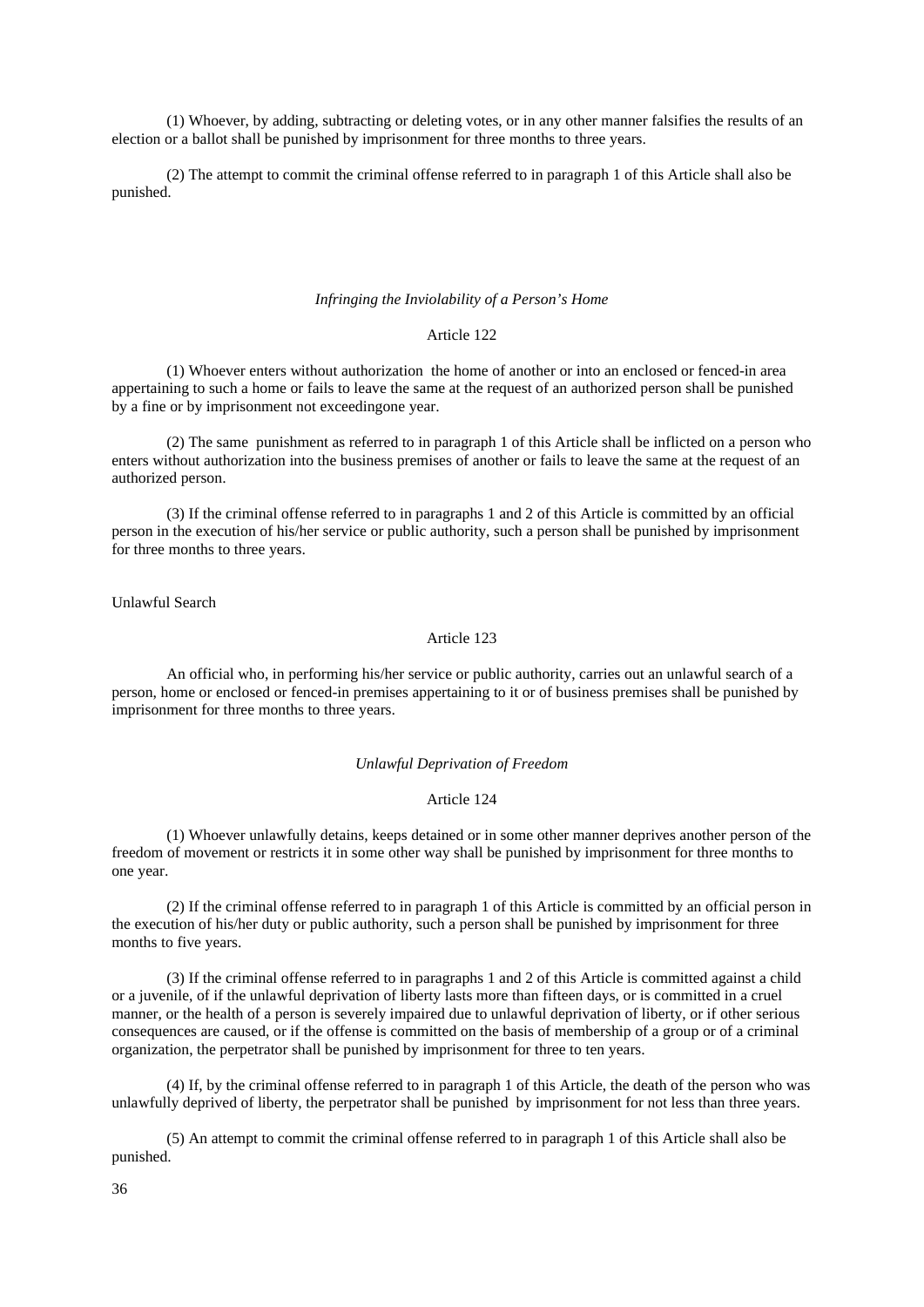#### *Kidnapping*

#### Article 125

(1) Whoever unlawfully confines, keeps confined or in some other manner deprives another of the freedom of movement, or restricts it in some way, with an aim to force him/her or some other person to do or omit to do something, or to make him/her suffer, shall be punished by imprisonment for six months to five years.

(2) If the criminal offense referred to in paragraph 1 of this Article is committed against a child or a juvenile, or if in order to realize the aim of kidnapping referred to in paragraph 1 of this Article, the hostage is threatened with death or suffers serious bodily injury, or if the offense is committed on the basis of membership of a group or criminal organization, the perpetrator shall be punished by imprisonment for one to ten years.

(3) The court may refrain from imposing punishment if the perpetrator of the criminal offense referred to in paragraphs 1 and 2 of this Article voluntarily releases the hostage before his/her demands, for which kidnapping is committed, have been fulfilled.

#### *Extortion of Statements by Coercion*

#### Article 126

(1) Whoever, during an examination, uses force, a threat or other illicit means of examination with an aim to extort a statement or some other declaration from the suspect, defendant, witness, expert-witness or other person shall be punished by imprisonment for three months to five years.

(2) If the perpetration of the criminal offense referred to in paragraph 1 of this Article is accompanied by severe violence, or if the suspect or defendant has suffered particularly serious consequences in criminal proceedings as a result of the extorted statement, the perpetrator shall be punished by imprisonment for one to ten years.

# *Maltreatment in the Execution of Service or Public Authority*

## Article 127

(1) An official person who, in the execution of his/her service or public authority, maltreats, insults or generally treats another in a manner offensive to human dignity shall be punished by imprisonment for three months to three years.

(2) If the criminal offense referred to in paragraph 1 of this Article is committed against a child or a juvenile, the perpetrator shall be punished by imprisonment for one to five years.

## *Coercion*

## Article 128

(1) Whoever coerces another by force or serious threat to an action, omission or acquiescence, shall be punished by a fine of up to one hundred and fifty daily incomes or by imprisonment not exceeding six months.

(2) If the criminal offense referred to in paragraph 1 of this Article is committed as a member of a group or criminal organization, the perpetrator shall be punished by imprisonment for three months to five years.

(3) Criminal proceedings for the criminal offense referred to in paragraph 1 of this Article shall be instituted by a private charge and for the criminal offense referred to in paragraph 2 of this Article following a motion.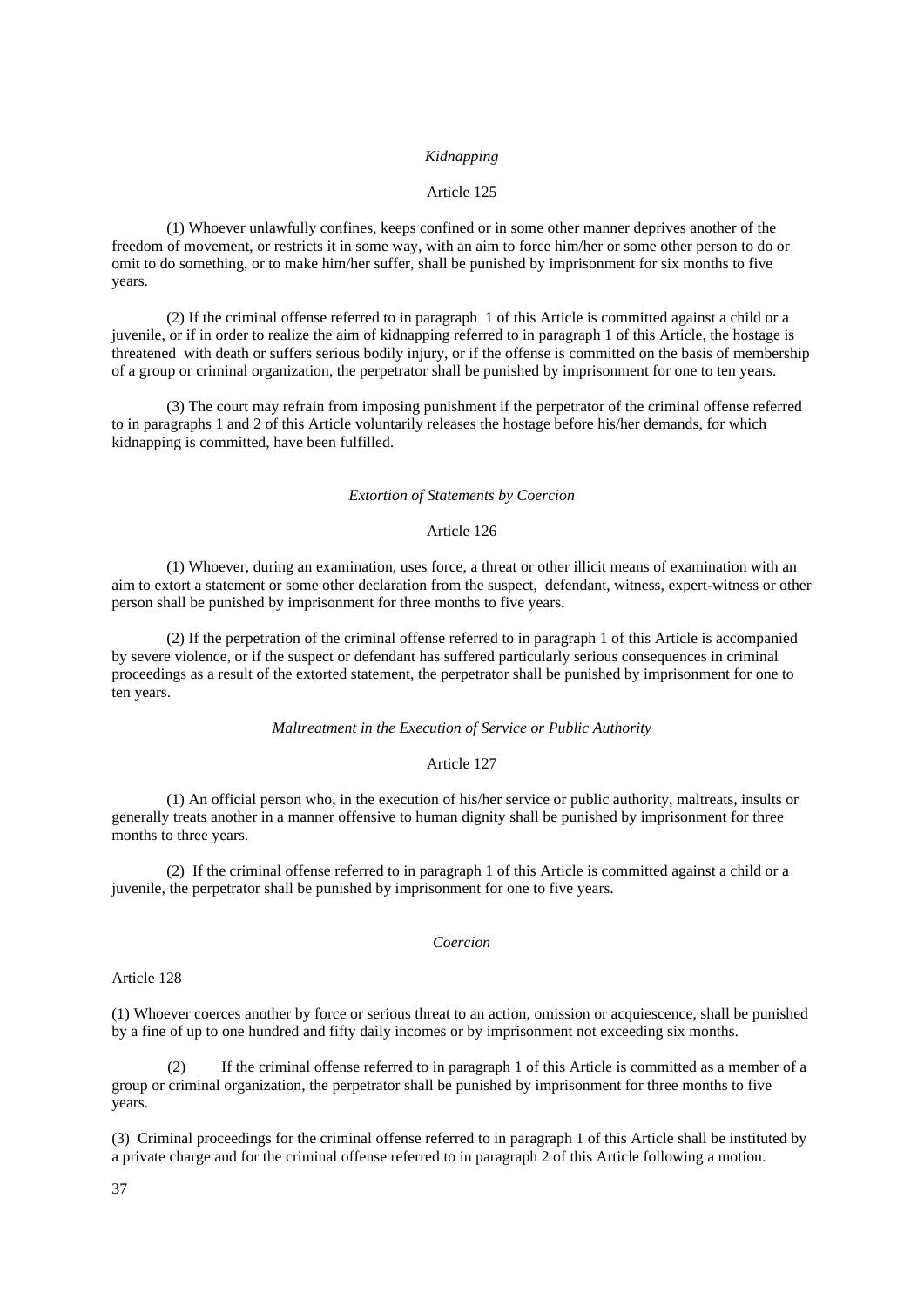#### Article 129

(1) Whoever seriously threatens another with some malice so as to frighten or disturb him/her shall be punished by a fine of up to one hundred and fifty daily incomes or by imprisonment not exceeding six months.

(2) Whoever seriously threatens to kill or to inflict serious bodily injury to another, or to kidnap or deprive a person of his/her liberty, or inflict harm by setting fire, causing an explosion by using ionizing radiation or by other dangerous means, or to destroy a person's social status or material existence, shall be punished by a fine or by imprisonment not exceeding one year.

(3) If the criminal offense referred to in paragraphs 1 and 2 of this Article is committed against an official or a responsible person in connection with his/her work or position, or against a larger number of persons, or if it causes a major disturbance to citizens, or if the threatened person is thus put in a difficult position for a longer period of time, or if it is committed while in membership of a group or a criminal organization, the perpetrator shall be punished by imprisonment for three months to three years.

(4) Criminal proceedings for the criminal offense referred to in paragraphs 1 and 2 of this Article shall be instituted following a motion.

#### *Violating the Privacy of Correspondence and other Pieces of Mail*

# Article 130

(1) Whoever, without authorization, opens a letter or a telegram or any other closed letter or piece of mail of another person, or in some other way violates their privacy, or without authorization, keeps, conceals, destroys, delivers to another a person's letter, telegram or a closed letter or a piece of mail, shall be punished by a fine of up to one hundred and fifty daily incomes or by imprisonment not exceeding six months.

(2) Whoever, with an aim to acquire some pecuniary gain for himself/herself or for another person, or to inflict damage to another person, communicates to a third person the secret learned by violating the privacy of a letter, telegram or some other closed letter or piece of mail belonging to another, or whoever makes use of such a secret, shall be punished by a fine or by imprisonment not exceeding one year.

(3) If the criminal offense referred to in paragraph 1 and 2 of this Article is committed by an official while executing his/her service or public authority, for the offense referred to in paragraph 1 of this Article, such a person shall be punished by imprisonment for three months to three years and for the offense referred to in paragraph 2 of this Article by imprisonment for six months to five years.

(4) Criminal proceedings for the criminal offense referred to in paragraphs 1 and 2 of this Article shall be instituted following a motion.

# *Unauthorized Recording and Wiretapping*

# Article 131

(1) Whoever, without authorization and surreptitiously, records another person by film camera, television camera, video camera or a photographic camera shall be punished by a fine or by imprisonment not exceeding one year.

(2) The punishment referred to in paragraph 1 of this Article shall be inflicted to a person who, by using special devices without authorization, taps or records a conversation or a statement not meant for him/her or who enables an unauthorized person to become familiar with a conversation or a statement listened to or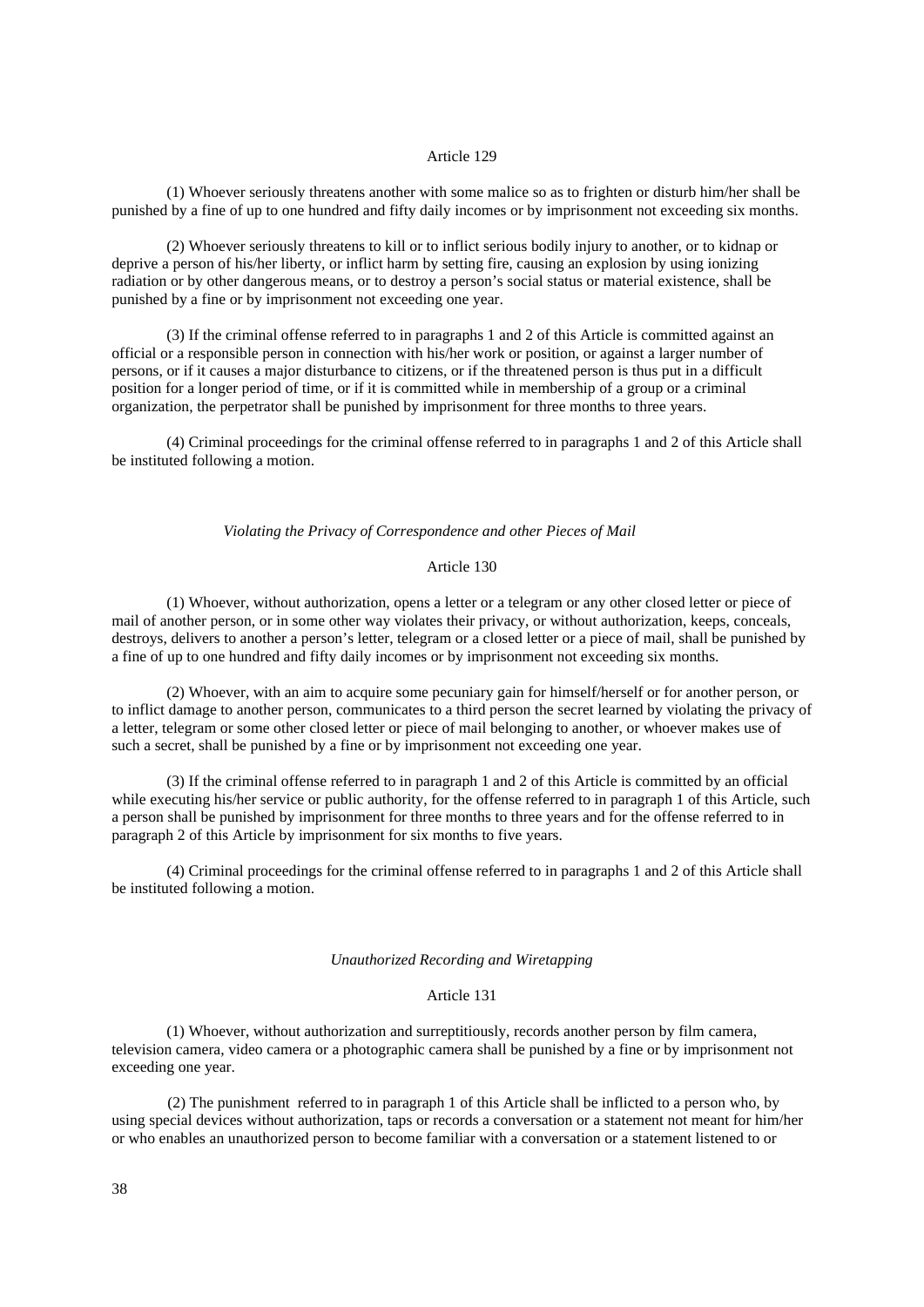recorded without authorization, or, without authorization, taps or records another person's messages on a computer system.

(3) If the criminal offense referred to in paragraphs 1 and 2 of this Article is committed by an official person in the execution of his/her service or public authority, the person shall be punished by imprisonment for three months to three years.

(4) Criminal proceedings for the criminal offense referred to in paragraphs 1 and 2 of this Article shall be instituted following a motion.

(5) Special devices used to commit the criminal offense referred to in paragraph 2 shall be forfeited.

# *Disclosure of Professional Secrets Without Authorization*

# Article 132

(1) An attorney-at-law, defense counsel, notary public, physician, dentist, midwife or other health service employee, psychologist, guardian, religious confessor or other person who discloses a secret entrusted to him/her in the course of his/her

profession shall be punished by a fine of up to one hundred and fifty daily incomes or by imprisonment not exceeding six months.

(2) The criminal offense referred to in paragraph 1 of this Article shall not apply if the secret is disclosed in the public interest or in the interest of another person which prevails over the interest of keeping the secret.

(3) Criminal proceedings for the criminal offense referred to in paragraph 1 of this Article shall be instituted following a motion.

Unauthorized Use of Personal Data

# Article133

(1) Whoever, without the consent of citizens and contrary to the conditions stipulated by the law, collects, processes or uses personal data, or uses such data contrary to the statutory purpose of their collection shall be punished by a fine of up to one hundred and fifty daily incomes or by imprisonment not exceeding six months.

(2) Criminal proceedings for the criminal offense referred to in paragraph 1 of this Article shall be instituted following a motion.

# *Disturbing the Peace of the Deceased*

# Article 134

(1) Whoever, without authorization, exhumes, digs up, destroys, damages or in some other way gravely desecrates a grave, a site of burial or a memorial to the dead shall be punished by a fine of up to one hundred daily incomes or by imprisonment not exceeding three months.

(2) Whoever, without authorization, exhumes, takes away, damages, destroys, conceals or removes the body, part of the body or the ashes of a deceased or whoever desecrates the body shall be punished by a fine or by imprisonment not exceeding one year.

CHAPTER TWELVE (xii)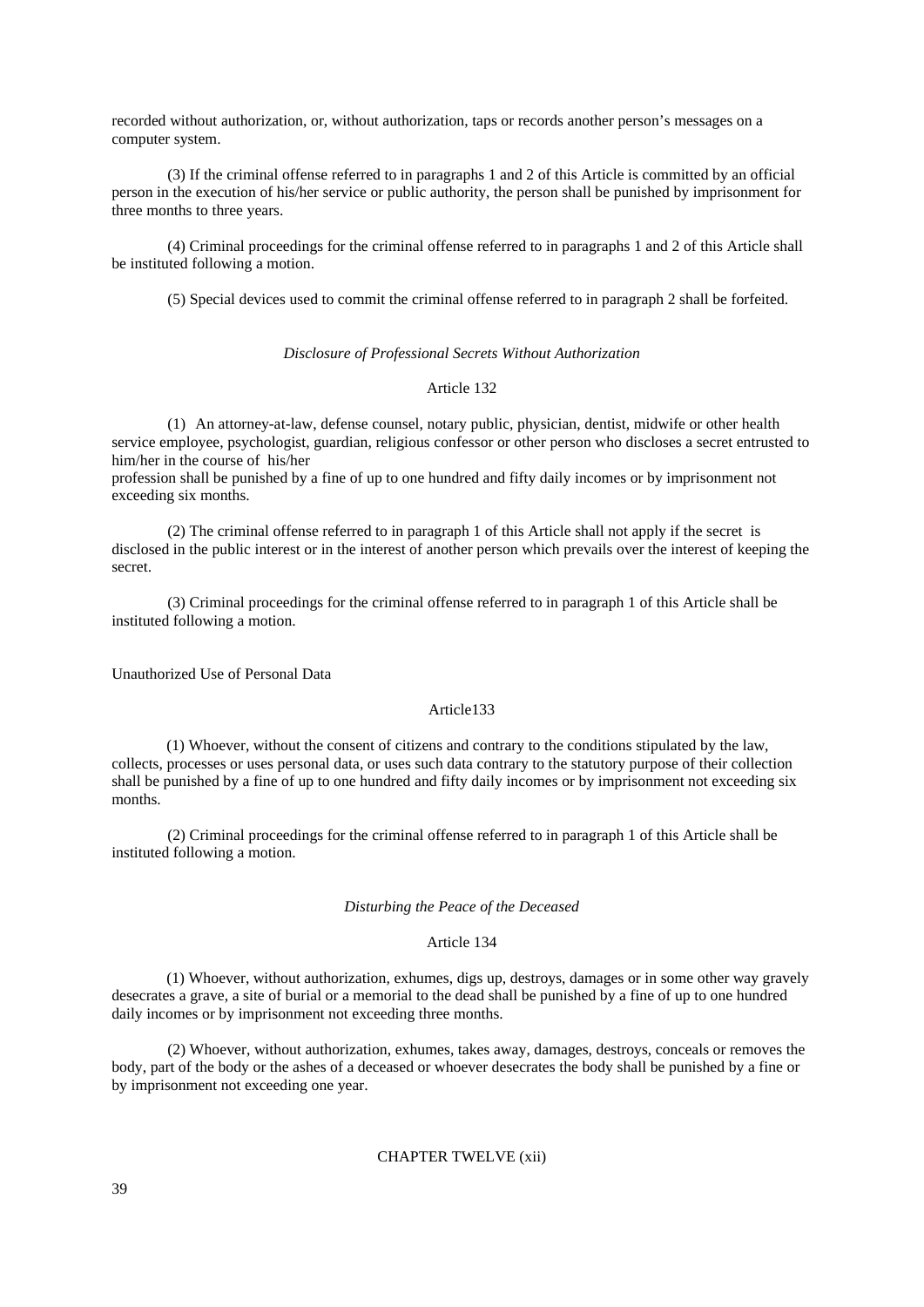#### **CRIMINAL OFFENSES AGAINST THE REPUBLIC OF CROATIA**

*Treason*

#### Article 135

(1) Whoever, by force or by the threat to use force, attempts to alter the constitutional organization of the Republic of Croatia or to separate a part of its territory or concede a part of its territory to another state or remove from office the President of the Republic shall be punished by imprisonment for not less than five years.

(2) The same punishment as referred to in paragraph 1 of this Article shall be inflicted on a person who, by force or by the threat to use force, attempts to prevent the establishment of the constitutional order or of state authority in a part of the territory of the Republic of Croatia.

#### *Acceding to Occupation or Capitulation*

### Article 136

A citizen of the Republic of Croatia who signs or accedes to the capitulation or who accepts or accedes to the occupation of the Republic of Croatia or a part of its state territory shall be punished by imprisonment for not less than five years or by long-term imprisonment.

## *Endangering State Independence*

### Article137

A citizen of the Republic of Croatia who attempts to bring the Republic of Croatia into a state of subordination or dependence on another state shall be punished by imprisonment for not less than three years.

#### *Assassination of the Highest State Officials*

#### Article 138

Whoever, with an aim to endanger the constitutional order or the security of the Republic of Croatia, assassinates the President of the Republic, the President of the Parliament of the Republic of Croatia, the Prime Minister, the President of the Constitutional Court or the President of the Supreme Court of the Republic of Croatia shall be punished by imprisonment for not less than ten years or by long-term imprisonment.

# *Kidnapping the Highest State Officials*

## Article 139

Whoever, with an aim to endanger the constitutional order or the security of the Republic of Croatia, kidnaps the President of the Republic, the President of the Parliament of the Republic of Croatia, the Prime Minister, the President of the Constitutional Court or the President of the Supreme Court of the Republic of Croatia shall be punished by imprisonment for not less than three years.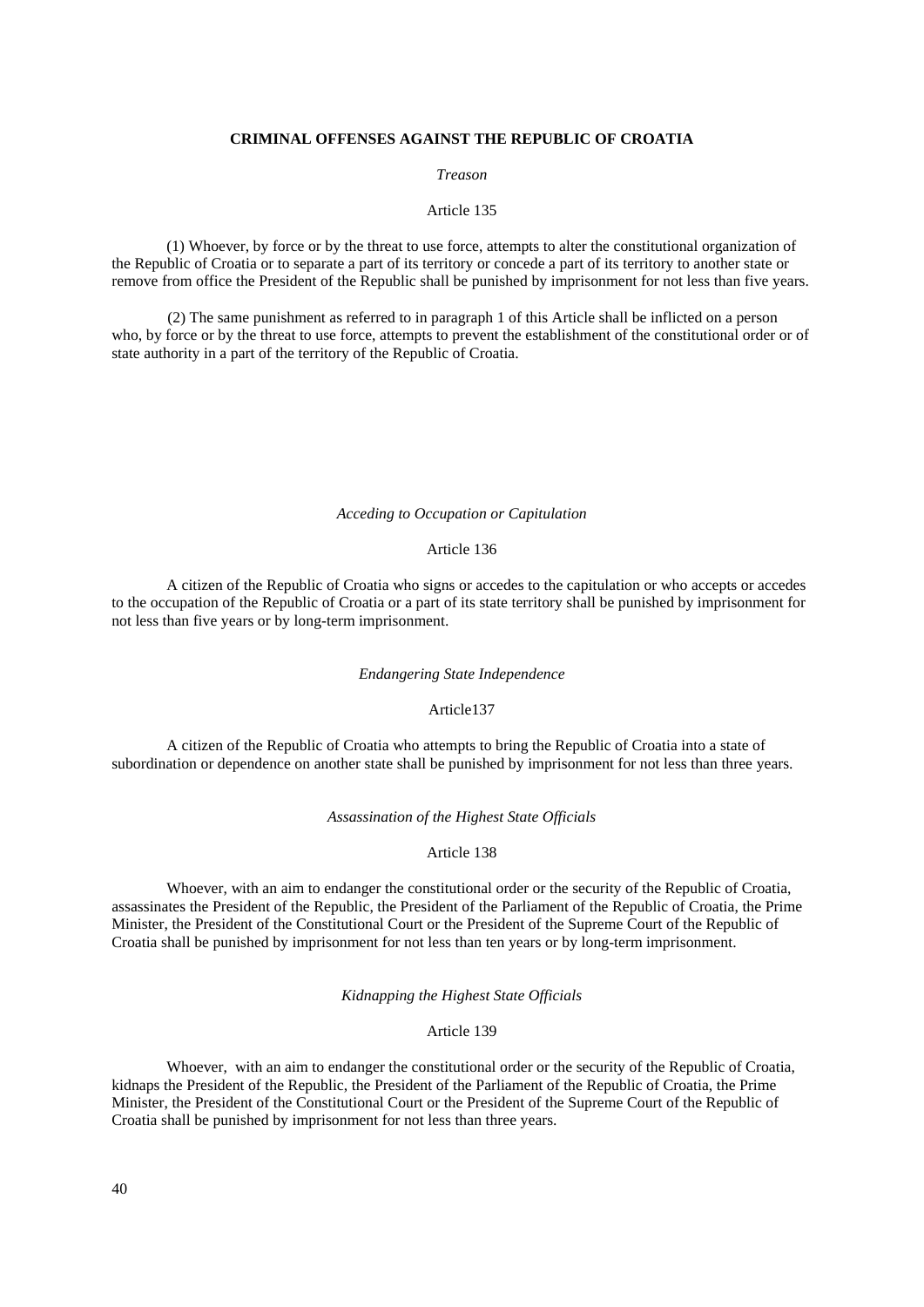## Violence Against the Highest State Officials

#### Article 140

Whoever, by force or by the threat to use force, prevents the President of the Republic of Croatia, the President of the Parliament of the Republic of Croatia, the Members of the Parliament of the Republic of Croatia, the Prime Minister, Deputy Prime Minister, or a member of the Government of the Republic of Croatia, the President or a judge of the Constitutional Court of the Republic of Croatia, the President or a judge of the Supreme Court of the Republic of Croatia, the President or members of the State Judicial Council of the Republic of Croatia, the State Attorney of the Republic of Croatia or his/her deputy, the Public Defense Attorney or his/her deputy, the Ombudsman of the Republic of Croatia or his/her deputy from acting or forces him/her to omit acting in the execution of his/her duties shall be punished by imprisonment for three to ten years.

Anti-State Terrorism

# Article 141

Whoever, with an aim to endanger the constitutional order or the security of the Republic of Croatia, causes an explosion, fire, or by a generally dangerous act or device imperils the lives of people or endangers property or kidnaps a person, or commits some other act of violence within the territory of the Republic of Croatia or against its citizens, thus causing a feeling of personal insecurity in citizens, shall be punished by imprisonment for not less than three years.

# *Armed Rebellion*

## Article 142

Whoever takes part in an armed rebellion directed against the constitutional order or the security of the Republic of Croatia shall be punished by imprisonment for not less than three years.

#### *Act of Sabotage*

#### Article 143

Whoever, with an aim to endanger the constitutional order or the security of the Republic of Croatia, by way of demolition, fire or some other way destroys or damages an industrial, agricultural or other economic facility or a plant, a road, a means of transportation, a communication device, heating, gas, electric or some other power installation, a dam or any other facility, plant or installation of importance for the everyday life of citizens shall be punished by imprisonment for not less than three years.

#### *Disclosure of State Secrets*

# Article 144

(1) Whoever makes a state secret which has been entrusted to him/her accessible to an unauthorized person shall be punished by imprisonment for one to five years.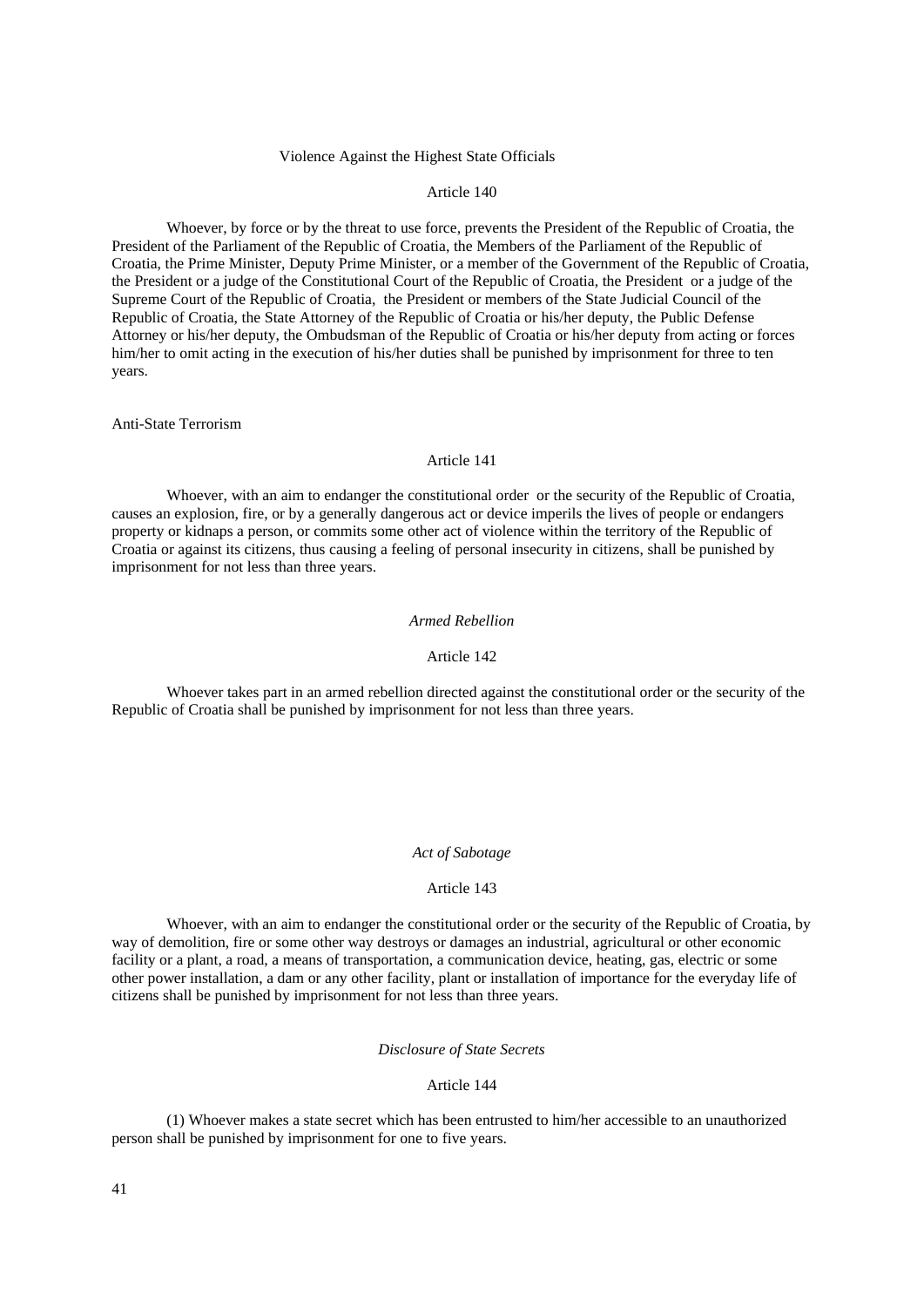(2) Whoever makes a state secret which he/she learned by accident or in an unlawful way, accessible to an unauthorized person, knowing that it is a state secret shall be punished by imprisonment for six months to three years.

(3) Whoever makes a state secret which has been entrusted to him/her, or which he/she learned by accident or in an unlawful way, accessible to an unauthorized person at the time of war or armed conflict in which the Republic of Croatia takes part, or whoever makes accessible to an unauthorized person a state secret related to the defense or security of the Republic of Croatia, shall be punished by imprisonment for one to ten years.

(4) Whoever commits the criminal offense referred to in paragraph 1 of this Article by negligence shall be punished by imprisonment for three months to three years.

(5) Whoever commits the criminal offense referred to in paragraph 2 of this Article by negligence shall be punished by a fine or by imprisonment not exceeding one year.

(6) Whoever commits the criminal offense referred to in paragraph 3 of this Article by negligence shall be punished by imprisonment for one to five years.

## *Publishing the Contents of a State or Military Secret*

# Article 145

(1) Whoever publishes the contents or part of the contents of data or a document which he/she knows to be a state or military secret shall be punished by a fine or by imprisonment for not exceeding three years.

(2) If the criminal offense referred to in paragraph 1 of this Article is committed at the time of war or immanent peril for the independence and unity of the Republic of Croatia, or brings about a peril against the security, economic or military power of the Republic of Croatia, the perpetrator shall be punished by imprisonment not exceeding five years.

#### *Espionage*

#### Article 146

(1) Whoever makes a state secret which has been entrusted to him/her or which he/she learned in an unlawful way, accessible to a foreign state, a foreign organization or to a person working for them shall be punished by imprisonment for three to ten years.

(2) Whoever collects data, objects, documents or information which are a state secret with an aim of making them accessible to a foreign state, an organization or a person working for them shall be punished by imprisonment for one to three years.

(3) Whoever organizes for a foreign state or organization a secret intelligence service within the territory of the Republic of Croatia or joins a foreign intelligence service or assists its activity shall be punished by imprisonment for one to eight years.

(4) Whoever commits the criminal offense referred to in paragraph 1 of this Article at the time of war or armed conflict in which the Republic of Croatia takes part, or if the disclosed secret is related to the defense or security of the Republic of Croatia, shall be punished by imprisonment for not less than five years.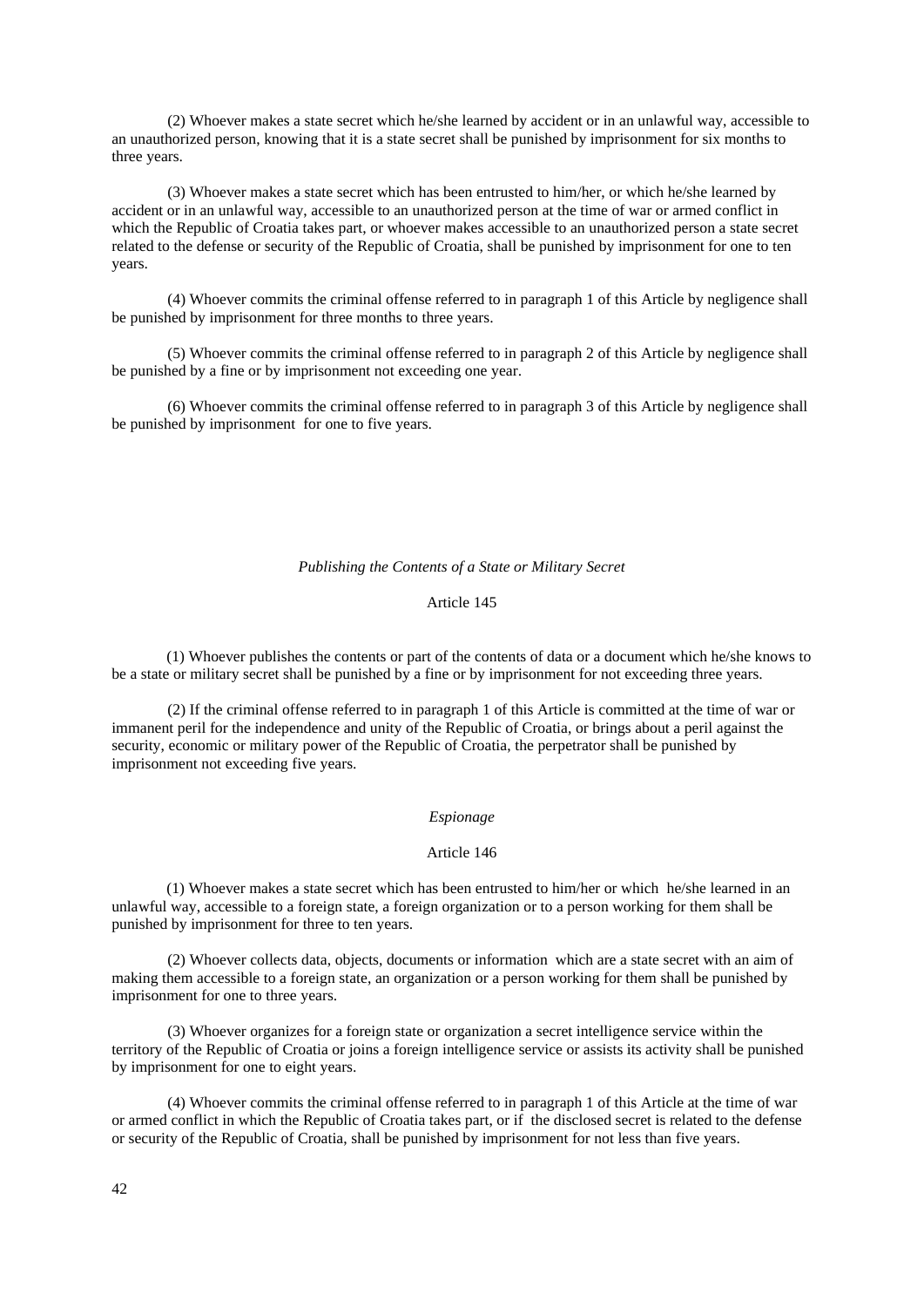(5) Whoever commits the criminal offense referred to in paragraph 2 of this Article at the time of war or armed conflict, or if the disclosed state secret is related to the defense or security of the Republic of Croatia, shall be punished by imprisonment for three to ten years.

# *Preventing Fights Against Enemies*

# Article 147

A citizen of the Republic of Croatia who, at the time of war or armed conflict in which the Republic of Croatia takes part, prevents citizens of the Republic of Croatia or its allies from fighting against the enemy shall be punished by imprisonment for three to ten years.

Serving in the Enemy's Army

# Article 148

(1) A citizen of the Republic of Croatia who, at the time of war or armed conflict in which the Republic of Croatia takes part, serves in the enemy's army or finds himself/herself in other formations which are in an armed conflict against the Republic of Croatia or its allies shall be punished by imprisonment for not less than three years.

(2) The same punishment as referred to in paragraph 1 of this Article shall be inflicted on a person who persuades, rallies, leads away or in other ways recruits citizens of the Republic of Croatia for service in the enemy's army or in an armed conflict against the Republic of Croatia or its allies or who participates in a war or an armed conflict against the Republic of Croatia or its allies.

## *Assisting the Enemy*

## Article 149

A citizens of the Republic of Croatia who, at the time of war or armed conflict in which the Republic of Croatia takes part, assists the enemy in the implementation of coercive measures against its citizens or who politically or economically collaborates with the enemy shall be punished by imprisonment for three to ten years.

Undermining the Military and Defensive Power of the State

#### Article 150

Whoever destroys, renders unserviceable or enables defense installations, facilities, positions, arms or other military and defensive equipment to be transferred into the hands of the enemy or surrenders troops to the enemy or in any other way disrupts or jeopardizes military and defensive measures and the power of the Croatian state shall be punished by imprisonment for not less than five years.

# *Damaging the Reputation of the Republic of Croatia*

# Article 151

Whoever publicly exposes the Republic of Croatia, its flag, coat of arms or national anthem, the Croatian people or its ethnic and national groups or minorities living in the Republic of Croatia to ridicule and contempt or severe disdain shall be punished by imprisonment for three months to three years.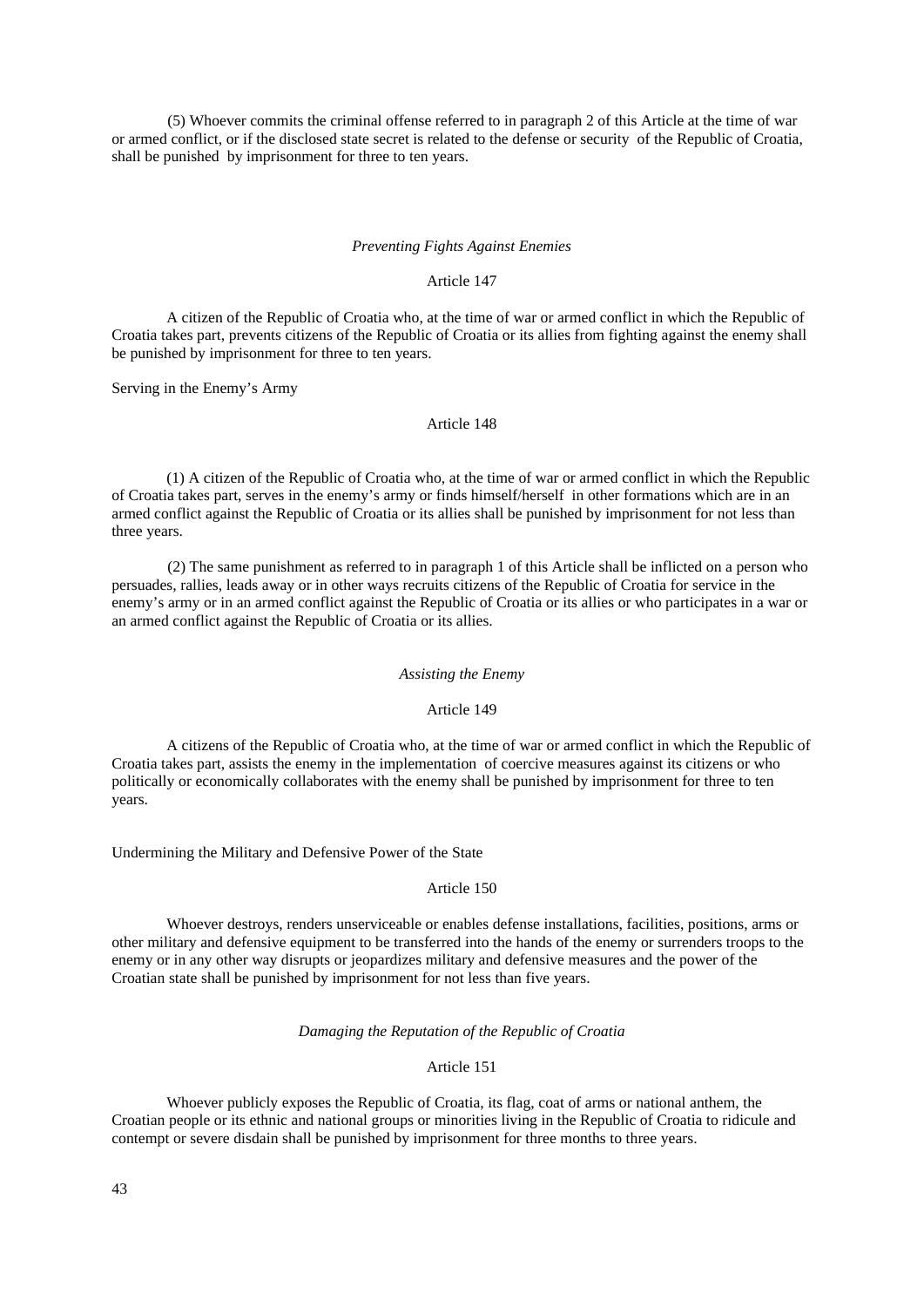## *Association for the Purpose of Committing Criminal Offenses Against the Republic of Croatia*

## Article 152

(1) Whoever organizes a group of people or in some other way joins three or more persons in common action with the purpose of committing the criminal offenses referred to in Article 135, paragraphs 1 and 2, Articles 137 to 139, Articles 141 to 143, Articles 147 and 150 of this Code shall be punished by imprisonment for one to eight years.

(2) Whoever becomes a member of the group referred to in paragraph 1 of this Article shall be punished by imprisonment for six months to five years.

(3) The perpetrator of the criminal offense referred to in paragraph 1 of this Article who, by uncovering the group, prevents the perpetration of the criminal offenses referred to in paragraph 1 of this Article shall be punished by imprisonment for six months to three years, but the punishment may also be remitted.

(4) Punishment shall be remitted for a member of the group who uncovers the group prior to having committed the criminal offense referred to in paragraph 1 of this Article.

#### *Preparation of Criminal Offenses Against the Republic of Croatia*

# Article 153

Whoever procures or ensures the operation of the means, removes obstacles, makes a plan or conspires with others or undertakes other actions that create conditions for the direct perpetration of the criminal offenses referred to in Article 135, paragraphs 1 and 2, Articles 137 to 139, Articles 141 to 143, Articles 147 and 150 of this Code shall be punished by imprisonment for one to five years.

## *Accessory After the Fact to Criminal Offenses Against the Republic of Croatia*

# Article 154

(1) Whoever conceals the perpetrator of the criminal offense referred to in Article 135, paragraphs 1 and 2, Articles 137 to 139, Articles 141 to 143, Articles 148 and 150 of this Code, provides him/her with food, clothes, money or takes care of him/her in any other way so as to hinder his/her being discovered or arrested shall be punished by imprisonment for six months to three years.

(2) For the perpetration of the criminal offense referred to in paragraph 1 of this Article, the spouse of the perpetrator of a criminal offense, the person with whom the perpetrator lives out of wedlock, the perpetrator's relative by blood in a direct line, his/her brother or sister, an adopter or an adoptee and their spouse or person with whom they live out of wedlock shall not be punished.

> *Punishment for the Most Serious Forms of Criminal Offenses Against the Republic of Croatia*

## Article 155

(1) If, in the course of the perpetration of the criminal offense referred to in Article 135, paragraph 1 and 2, Articles 141 to 143, Articles 149 and 150 of this Code, the perpetrator murders one or more persons with intent, he/she shall be punished by imprisonment for not less than ten years or by long-term imprisonment.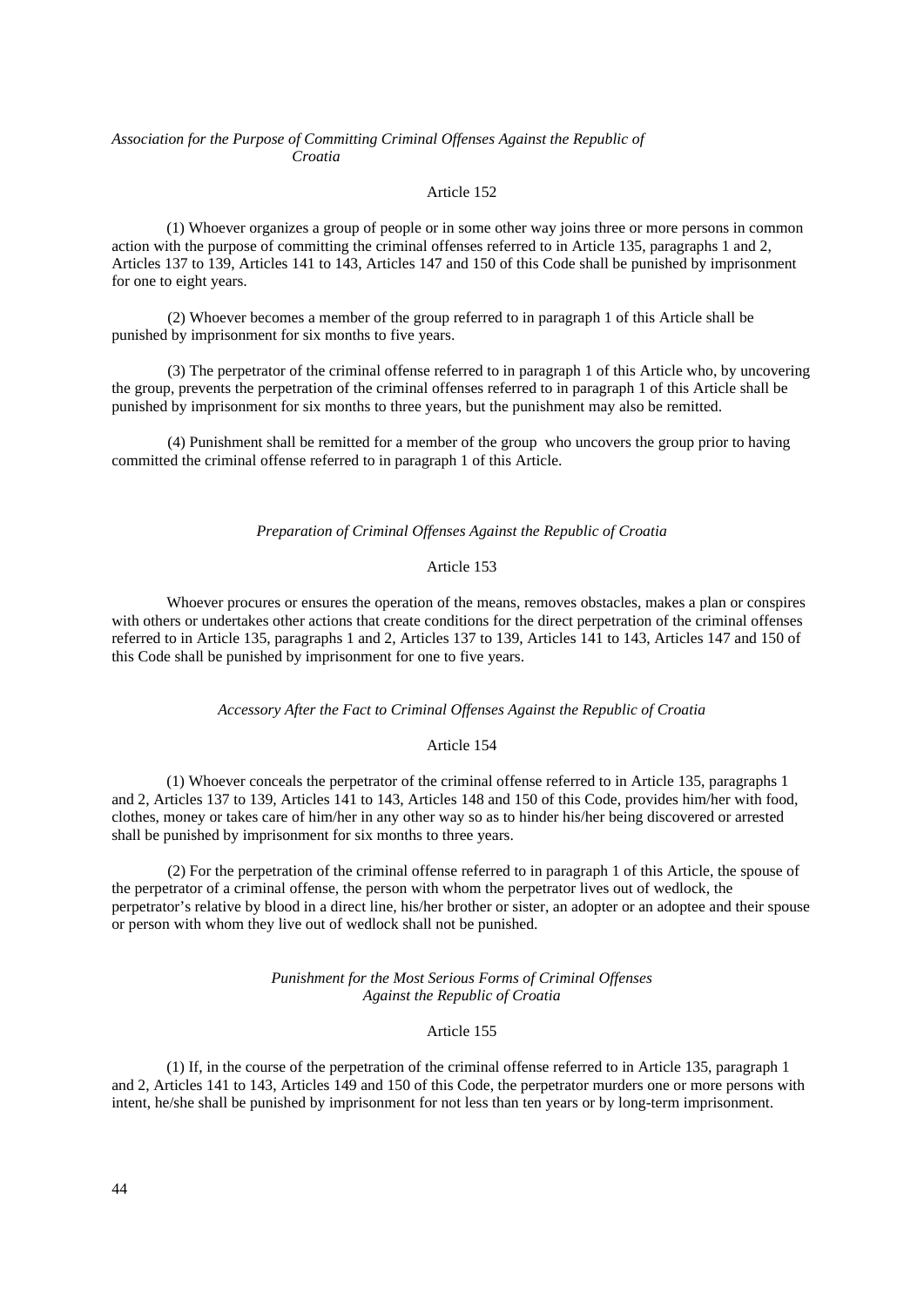(2) If, by the criminal offense referred to in paragraph 1 of this Article, the death of one or more persons or extensive destruction is caused, the perpetrator shall be punished by imprisonment for not less than five years.

#### CHAPTER THIRTEEN (xiii)

# CRIMINAL **OFFENSES AGAINST VALUES PROTECTED BY INTERNATIONAL LAW**

*Genocide*

## Article 156

Whoever, with intent to destroy in whole or in part a national, ethnic, racial or religious group, orders the killing of members of such a group, or orders serious bodily injury to be inflicted on them, or for the physical or mental health of the members of such a group to be impaired, or orders the forcible displacement of the population, or conditions of life to be inflicted on the group which are calculated to bring about its physical destruction in whole or in part, or orders measures to be imposed which are intended to prevent births within the group, or orders the forcible transfer of children of the group to another group, or whoever with the same intent commits any of the foregoing acts, shall be punished by imprisonment for not less than ten years or by longterm imprisonment.

*War of Agression*

# Article 157

(1) Whoever, regardless of whether a war has previously been declared or not, wages a war of aggression by commanding an armed action of one state against the sovereignty, territorial integrity or political independence of another state, so that such an action is performed by invasion or by an armed attack on its territory, aircraft or ships, or by the blockading of ports or shores or by the military occupation of the territory, or in some other way which denotes the forcible establishment of rule over such a state, shall be punished by imprisonment for not less than ten years or by long-term imprisonment.

(2) The same punishment as referred to in paragraph 1 of this Article shall be inflicted on whoever, for the purpose of waging a war of aggression of one state against another, commands or enables the sending of armed mercenary groups or other paramilitary armed forces into a state, so that these forces achieve the aims of a war of agression.

(3) The same punishment as referred to in paragraph 1 of this Article shall be inflicted on whoever acts according to a command for action from armed forces or para-military armed forces for the purpose of waging a war of aggression.

(4) Whoever calls or instigates a war of aggression shall be punished by imprisonment for one to ten years.

*War Crimes Against the Civilian Population*

### Article 158

(1) Whoever, in violation of the rules of international law, at a time of war, armed conflict or occupation, orders an attack against the civilian population, settlements, civilian objects, individual civilians or *hors de combat*, resulting in loss of life, serious bodily injury or severe impairment to people's health, or orders an indiscriminate attack affecting the civilian population, or killings, torture or inhuman treatment of the civilian population, including the carrying out of biological, medical or other scientific experiments, the removal of tissues or organs for transplantation or causing great suffering or serious injury to body or health, or orders deportations or transfers, forced denationalization or the conversion of the population to another religion, or compulsion to prostitution or rape, or the imposition of measures of intimidation and terror; or whoever orders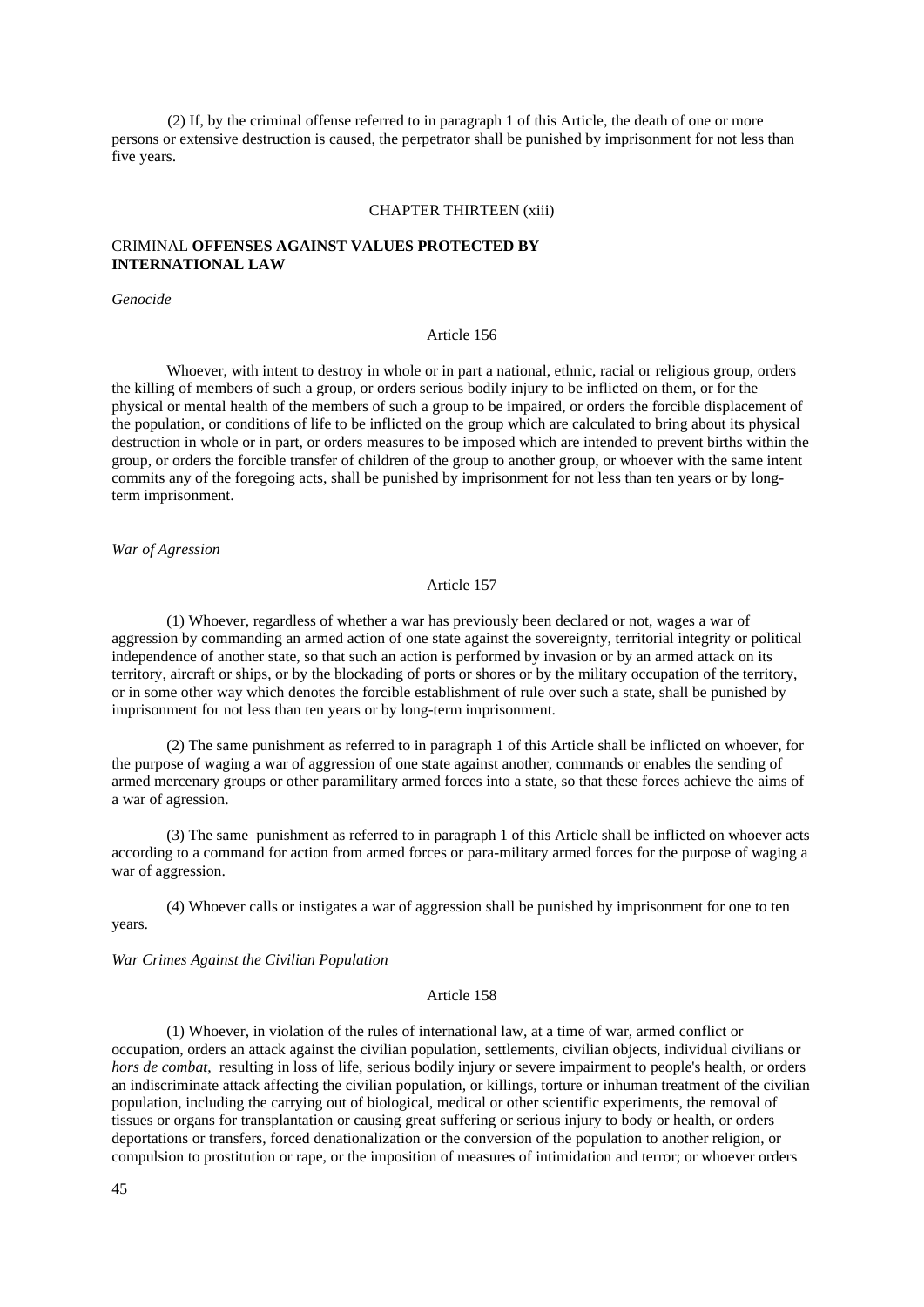hostages to be taken, collective punishment to be carried out, unlawful deportations to concentration camps and other unlawful confinements, the deprivation of the rights to a fair and just trial, coercion to be applied for people to serve in the armed forces of a hostile power or in its intelligence service or administration and to work in compulsive labor; or whoever imposes the starvation of the population, the confiscation of property, the unlawful and wanton destruction or large-scale appropriation of property not justified by military necessity, unlawful and disproportionately large contributions and requisitions, the devaluation of domestic currency or unlawful issuance of currency, or whoever commits any of the foregoing acts shall be punished by imprisonment for not less than five years or by long-term imprisonment.

(2) The same punishment as referred to in paragraph 1 of this Article shall be imposed on whoever, by violating the rules of international law at a time of war, armed conflict, occupation, orders: launching an attack against objects under special protection of international law or works or installations containing dangerous forces, such as dams, dykes and nuclear electrical generating stations; indiscriminate attacks affecting civilian objects under special protection of international law, as well as non-defended localities and demilitarized zones; long-term and widespread damage to the natural environment which can prejudice the health or survival of the population. Such punishment shall also be imposed on whoever commits any of the foregoing acts.

(3) Whoever, as part of an occupying power, in violation of the rules of international law, at a time of war, armed conflict or occupation, orders or performs the transfer of parts of the civilian population of the occupying force to the occupied territory shall be punished by imprisonment for not less than five years.

*War Crimes Against the Wounded and Sick*

#### Article 159

Whoever, in violation of the rules of international law, at a time of war or armed conflict, orders the killing, torture or inhuman treatment of the wounded, sick, shipwrecked persons or of medical or religious personnel, the conducting of biological and other scientific experiments on such persons, the removal of tissues or organs for transplantation, or causing great suffering or injury to physical integrity or health, or whoever orders the extensive unlawful and wanton destruction or appropriation of material, medical transports and supplies belonging to medical institutions or units not justified by military necessity, or whoever commits any of the foregoing acts shall be punished by imprisonment for not less than five years or by long-term imprisonment.

*War Crime Against Prisoners of War*

## Article 160

Whoever, in violation of the rules of international law, orders the killing, torture or inhuman treatment of prisoners of war, including biological, medical or other scientific experiments, the removal of tissues or organs for transplantation, or the causing of great suffering or injury to physical integrity or health, or whoever compels a prisoner of war to serve in the forces of the hostile power, or orders a prisoner of war to be deprived of the rights to a fair and just trial, or whoever commits any of the foregoing acts shall be punished by imprisonment for not less than five years or by long-term imprisonment.

*Unlawful Killing and Wounding the Enemy*

### Article 161

(1) Whoever, in violation of the rules of international law, at a time of war or armed conflict, kills or wounds an enemy who has laid down arms, or has surrendered at discretion, or has no longer any means of defense, shall be punished by imprisonment for not less than three years.

(2) If the killing referred to in paragraph 1 of this Article is committed in a particularly cruel or treacherous way, from avarice or other base motives, or if several persons have been killed, the perpetrator shall be punished by imprisonment for not less than ten years or by long-term imprisonment.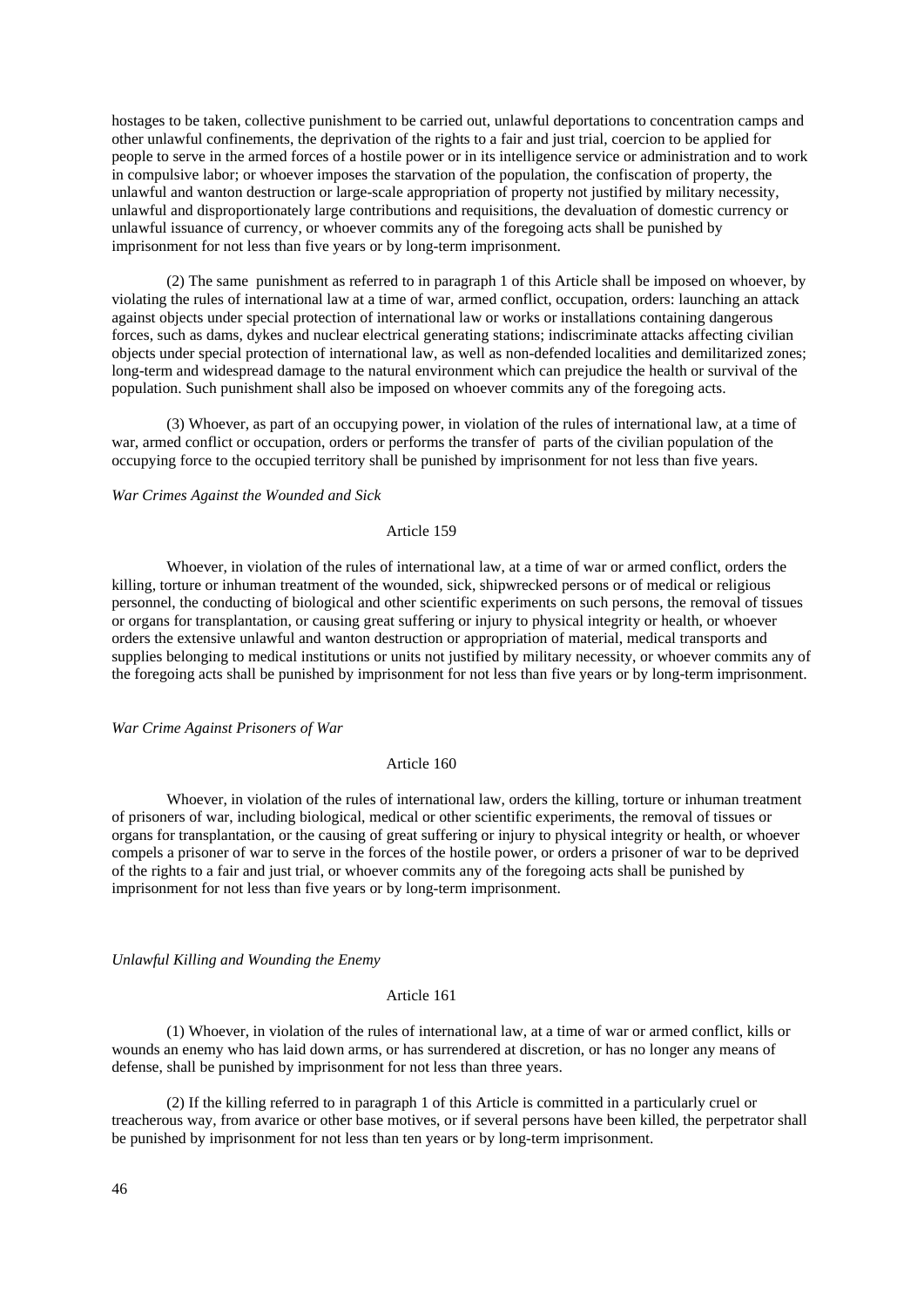(3) Whoever, in violation of the rules of international law, at a time of war or armed conflict, orders that in a battle there shall be no surviving members of the enemy or who engages in a battle against the enemy with the same objective shall be punished by imprisonment for not less than five years or by long-term imprisonment.

*Unlawful Taking of the Belongings of those Killed or Wounded on the Battlefield*

# Article 162

(1) Whoever orders the unlawful taking of the personal belongings of those killed or wounded on the battlefield or whoever takes such belongings shall be punished by imprisonment for one to five years.

(2) If the criminal offense referred to in paragraph 1 of this Article is committed in a cruel way, the perpetrator shall be punished by imprisonment for one to ten years.

Forbidden Means of Combat

#### Article 163

(1) Whoever makes or improves, produces, stores, offers for sale or buys, or intermediates in a purchase or sale, possesses, transfers, or transports chemical or biological weapons, or some other means of combat prohibited by the rules of international law, shall be punished by imprisonment for three months to three years.

(2) Whoever, at a time of war or armed conflict, orders the use of chemical or biological weapons, or the means or methods of combat prohibited by the rules of international law, or whoever uses such weapons, means or methods, shall be punished by imprisonment for not less than one year.

(3) If, by the criminal offense referred to in paragraph 1 of this Article, the death of several persons is caused, the perpetrator shall be punished by imprisonment for not less than five years or by long-term imprisonment.

*Injury of a*n Intermediary

# Article 164

(1) Whoever, in violation of the rules of international law, at a time of war or armed conflict, insults, maltreats or restrains an intermediary or his/her escort or prevents their return or in some other way infringes their inviolability shall be punished by imprisonment for six months to five years.

*Brutal Treatment of the Wounded*, Sick and Prisoners of *War*

# Article 165

Whoever, in violation of the rules of international law, brutally treats the wounded, sick or prisoners of war or restricts or prevents the realization of the rights granted to them under these rules shall be punished by imprisonment for six months to five years.

Unjustified Delay of the Repatriation *of Prisoners of War*

Article 166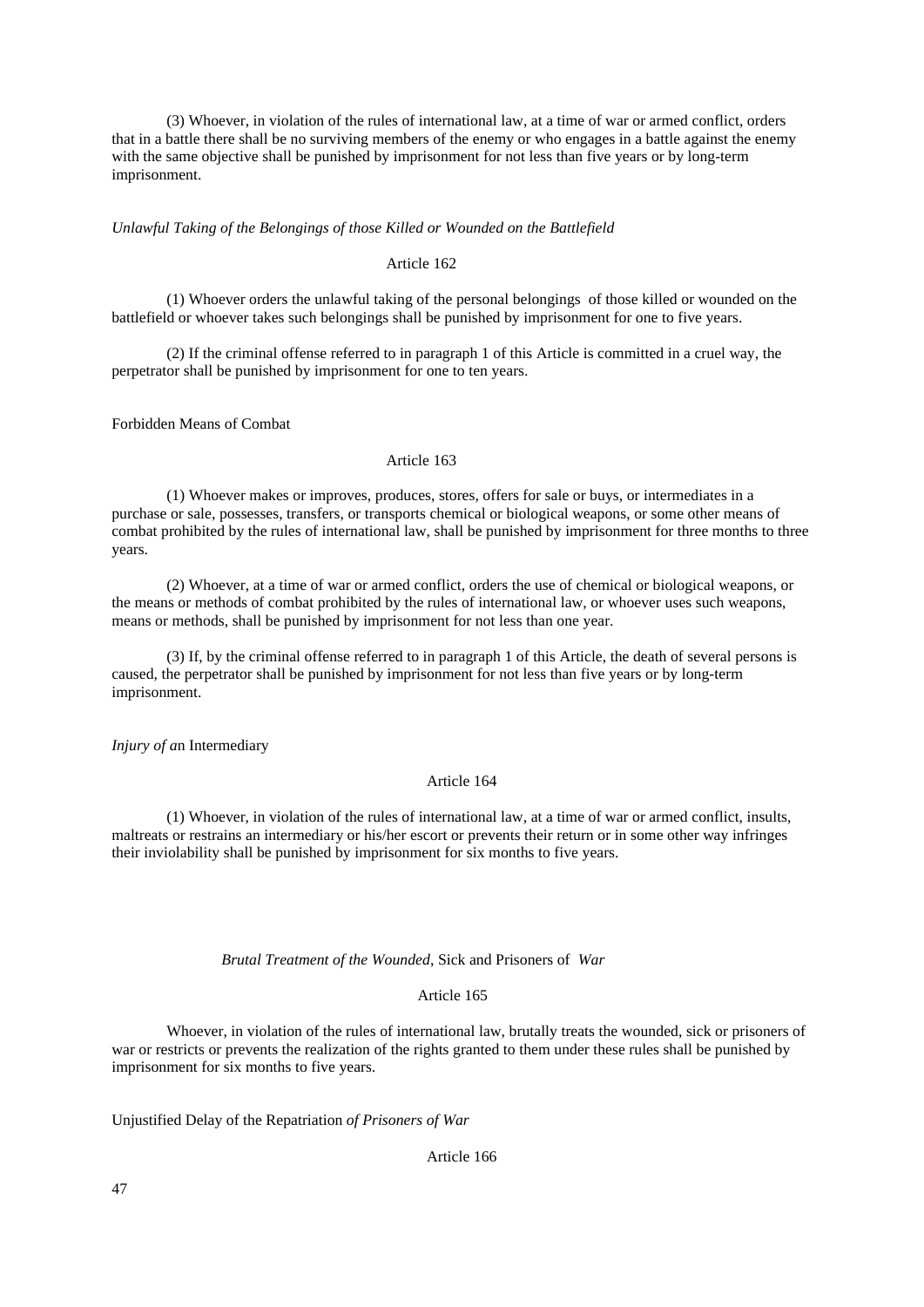Whoever, in violation of the rules of international law, after the termination of a war or armed conflict, orders or imposes an unjustifiable delay in repatriation of prisoners of war or civilians shall be punished by imprisonment for six months to five years.

*Destruction of Cultural* Objects *or of F*acilities Containing Cultural Objects

# Article 167

(1) Whoever, in violation of the rules of international law, at a time of war or armed conflict, destroys cultural objects or facilities dedicated to science, art, education or humanitarian purposes shall be punished by imprisonment for not less than one year.

(2) If, by the criminal offense referred to in paragraph 1 of this Article, a clearly recognizable facility is destroyed which is a cultural and spiritual heritage of the people and which is under the special protection of international law, the perpetrator shall be punished by imprisonment for not less than five years.

*Misuse of International Symbols*

### Article 168

(1) Whoever misuses or carries without authorization the flag or emblem of the United Nations or the International Red Cross or any of their symbols or other recognized international signs used to mark objects for the purpose of protection against military operations shall be punished by imprisonment for three months to three years.

(2) Whoever commits the criminal offense referred to in paragraph 1 of this Article in an area of military operations shall be punished by imprisonment for six months to five years.

*International Terrorism*

# Article 169

(1) Whoever, with intent to harm a foreign state or an international organization, causes an explosion or fire or, by some generally dangerous act or device, endangers people or property or kidnaps a person or commits some other act of violence shall be punished by imprisonment for not less than three years.

(2) If the perpetrator, in the course of the perpetration of the criminal offense referred to in paragraph 1 of this Article, intentionally murders one or more persons, he/she shall be punished by imprisonment for not less than ten years or by long-term imprisonment.

(3) If, by the criminal offense referred to in paragraph 1 of this Article, the death of one or more persons or extensive destruction is caused, the perpetrator shall be punished by imprisonment for not less than five years.

(4) In order to initiate criminal proceedings for the criminal offense referred to in this Article, an approval from the State Attorney of the Republic of Croatia is required.

Endangering the Safety of Internationally Protected Persons

# Article 170

(1) Whoever kidnaps an internationally protected person, or commits some other act of violence against such a person or attacks his/her official premises, accommodation or his/her means of transport shall be punished by imprisonment for not less than one year.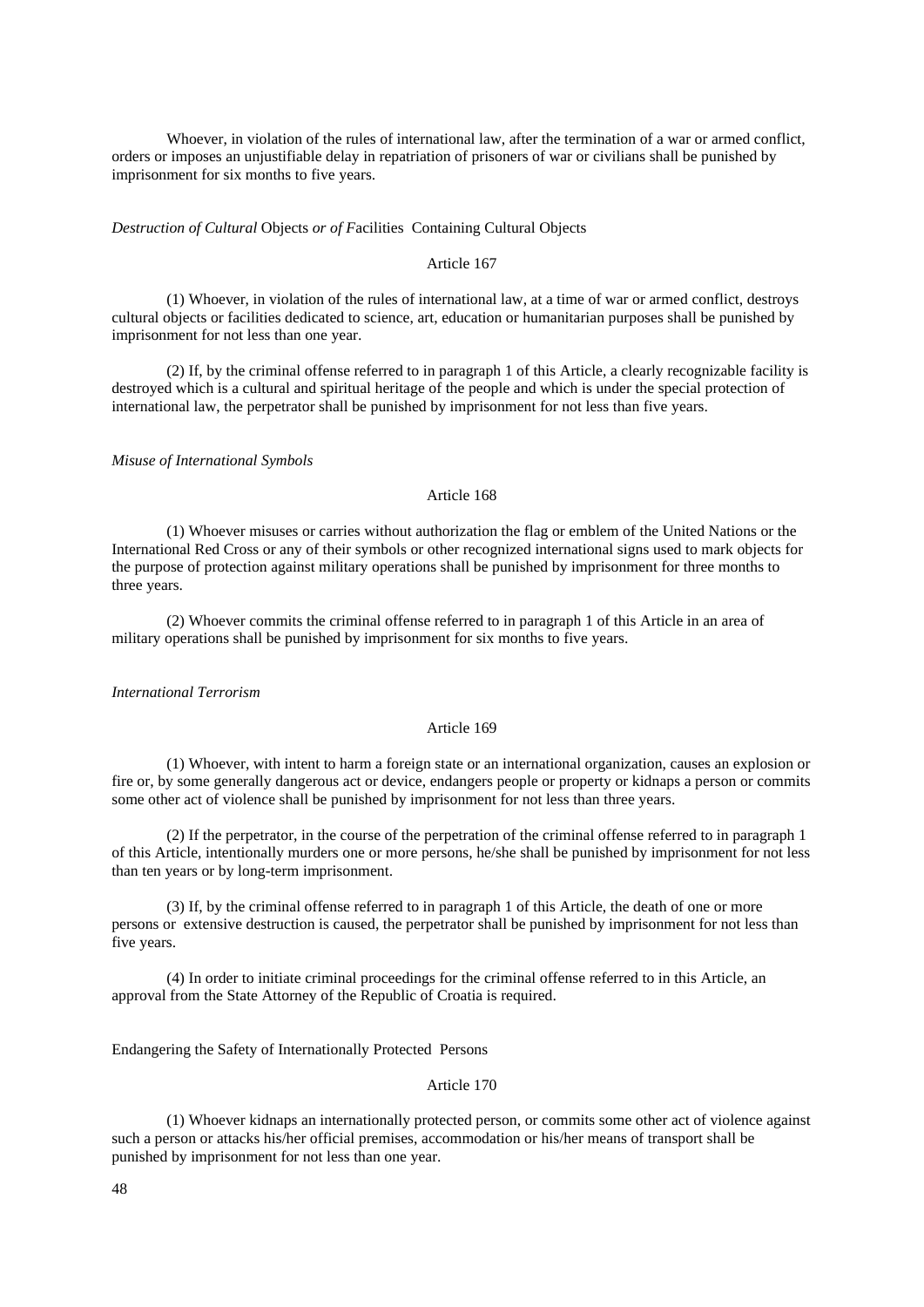(2) If the perpetrator, in the course of the perpetration of the criminal offense referred to in paragraph 1 of this Article, intentionally murders one or more persons,

he/she shall be punished by imprisonment for not less than ten years or by long-term imprisonment.

(3) If, by the criminal offense referred to in paragraph 1 of this Article, the death of one or more persons is caused the perpetrator shall be punished by imprisonment for not less than five years.

(4) Whoever endangers the safety of an internationally protected person by a serious threat to attack him/her, members of his/her family, his/her official premises, the private accommodation or his/her means of transport shall be punished by imprisonment for one to five years.

# *Taking of Hostages*

# Article 171

(1) Whoever kidnaps, seizes or detains and threatens to kill, to injure or to continue to detain another person in order to compel a certain state or an international organisation to do or abstain from doing any act as an explicit or implicit condition for the release of a hostage shall be punished by imprisonment for not less than one year.

(2) If the perpetrator, in the course of the perpetration of the criminal offense referred to in paragraph 1 of this Article, intentionally kills a hostage, he/she shall be punished by imprisonment for not less than ten years or by long-term imprisonment.

(3) If, by the criminal offense referred to in paragraph 1 of this Article, the death of the hostage is caused, the perpetrator shall be punished by imprisonment for not less than five years.

*Misuse of Nuclear Materials*

# Article 172

(1) Whoever, by force, threat, the perpetration of a criminal offense or by any other way without authorization procures, possesses, uses, transports, stores, gives to another or enables another to procure nuclear materials shall be punished by imprisonment for three months to three years.

(2) Whoever, by the act referred to in paragraph 1 of this Article, endangers human lives and property to a greater extent shall be punished by imprisonment for six months to five years.

(3) The same punishment referred to in paragraph 2 of this Article shall be inflicted on whoever, by serious threat to use nuclear material, endangers the safety of people.

(4) Whoever, in order to compel some state or international organization or a natural of legal person to do or refrain from doing an act, threatens to endanger the lives of people and property to a greater extent through the use of nuclear material shall be punished by imprisonment for one to ten years.

(5) Whoever commits the criminal offense referred to in paragraph 2 of this Article by negligence shall be punished by imprisonment for three months to three years.

(6) If, by the criminal offense referred to in paragraphs 1, 2 and 4 of this Article, the death of one or more persons or extensive damage to property is caused, the perpetrator shall be punished by imprisonment for not less than three years.

(7) If, by the criminal offense referred to in paragraph 1 of this Article, the death of one or more persons is caused or extensive damage to property is caused, the perpetrator shall be punished by imprisonment for one to ten years.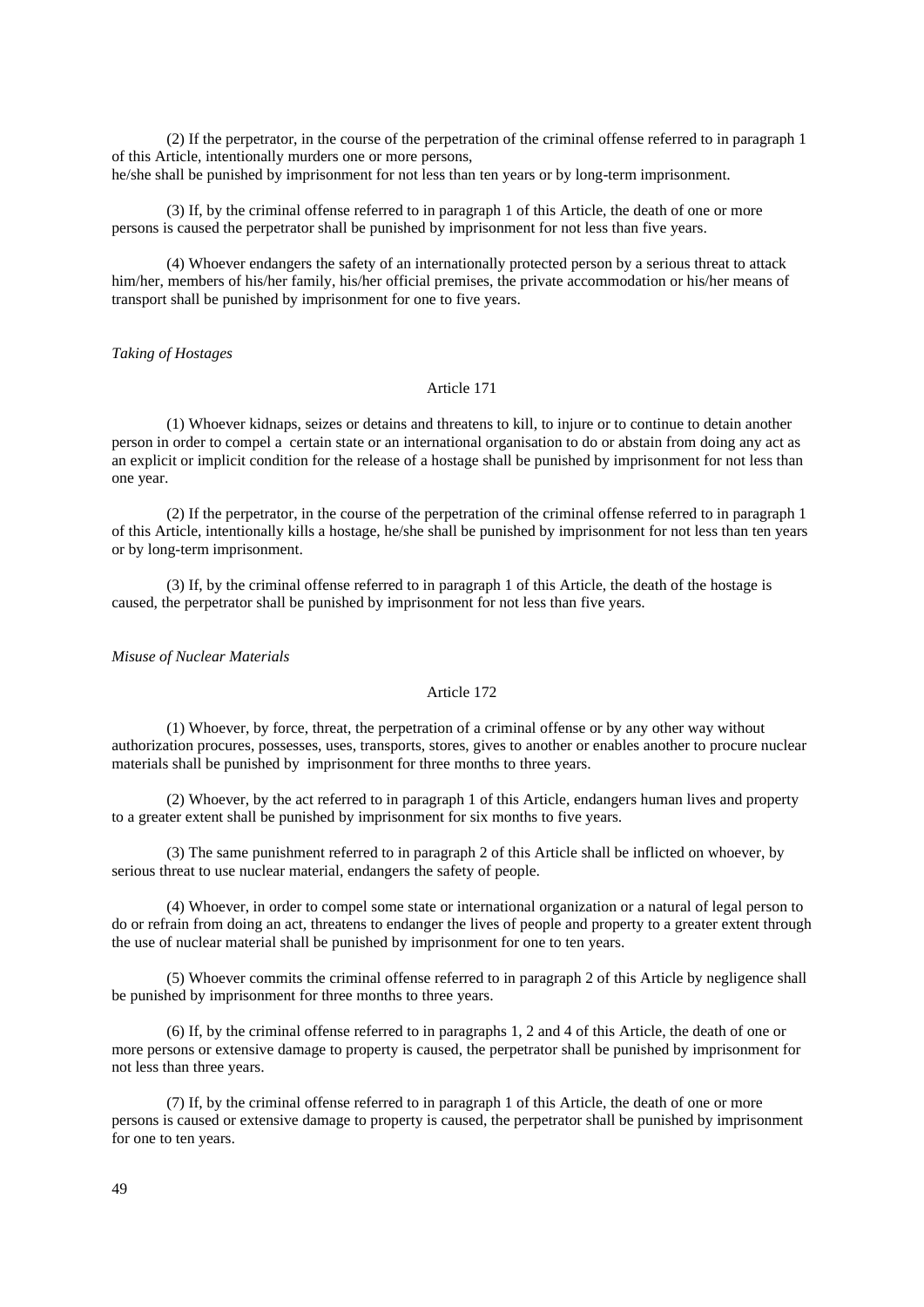## Article 173

(1) Whoever, without authorization, possesses substances or preparations which are by regulation proclaimed to be narcotic drugs shall be punished by a fine or by imprisonment not exceeding one year.

(2) Whoever, without authorization, manufactures, processes, sells or offers for sale or buys for the purpose of reselling, keeps, distributes or brokers the sale and purchase or, in some other way and without authorization, puts into circulation substances or preparations which are by regulation proclaimed to be narcotic drugs shall be punished by imprisonment for one to ten years or by long-term imprisonment.

(3) If the criminal offense referred to in paragraph 2 of this Article is committed by a number of persons who conspire to commit such offenses, or if the perpetrator of this criminal offense has organized a network of resellers or dealers, the perpetrator shall be punished by imprisonment for not less than three years or by long-term imprisonment.

(4) Whoever, without authorization, makes, procures, possesses or offers for use equipment, material or substances, knowing that they are to be used to manufacture narcotic drugs, shall be punished by imprisonment for three months to five years.

(5) Whoever induces someone else to use a narcotic drug, or gives a person a narcotic drug so that he/she or another person may use it, or makes available premises for the purpose of using a narcotic drug or in some other way enables another to use a narcotic drug, shall be punished by imprisonment for three months to five years.

(6) If the criminal offense referred to in paragraph 5 of this Article is committed against a child or a juvenile, a person who is mentally ill, temporarily mentally disordered or mentally defficient, or against a number of persons, or the offense has caused particularly serious consequences, the perpetrator shall be punished by imprisonment for one to ten years.

(7) Narcotic drugs and devices for their preparation shall be forfeited.

(8) The court may remit the punishment of the perpetrator of the criminal offense referred to in paragraphs 1, 2, 3, 4 and 5 of this Article who voluntarily and in an essential way contributes to the discovery of the offence.

*Racial and Other Discrimination*

### Article 174

(1) Whoever, on the basis of the difference of race, sex, color, national or ethnic origin, violates fundamental human rights and freedoms recognized by the international community shall be punished by imprisonment for six months to five years.

(2) The same punishment as referred to in paragraph 1 of this Article shall be inflicted on whoever persecutes organizations or individuals for promoting equality between people.

(3) Whoever publicly states or disseminates ideas on the superiority of one race over another or incites racial hatred or racial discrimination shall be punished by imprisonment for three months to three years.

*Establishment of Slavery and Transport of Slaves*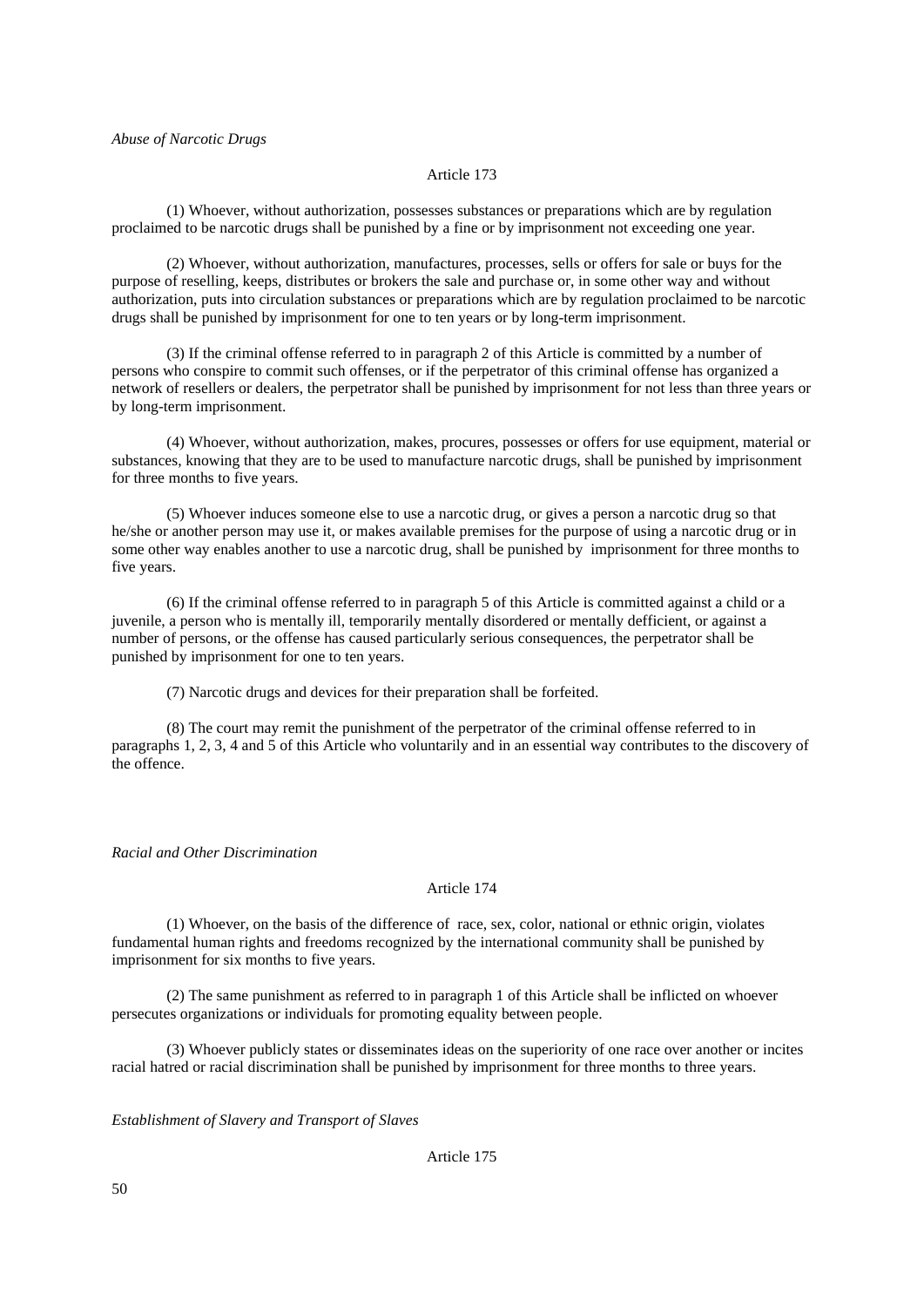(1) Whoever, in violation of the rules of international law, places another in slavery or in a similar status or keeps him/her in such a status, buys, sells, hands over to another person or mediates in the purchase, sale or handing over of such a person or induces someone else to sell his/her freedom or the freedom of the person he/she provides for or takes care of shall be punished by imprisonment for one to ten years.

(2) Whoever, in violation of the rules of international law, buys, sells, hands over to another person or mediates in the purchase, sale or handing over of a child or a minor for the purposes of adoption, transplantation of organs, exploitation of labour by minors, or for other illicit purposes, shall be punished by imprisonment for not less than five years.

(3) Whoever, in violation of the rules of international law, transports persons who are in a position of slavery or in a similar status shall be punished by imprisonment for six months to five years.

# Torture and Other Cruel, Inhuman or Degrading Treatment

### Article 176

An official or another person who, acting upon the instigation or with the explicit or implicit consent of a public official, inflicts on a person physical or mental pain or severe physical or mental suffering for such purposes as to obtain from him/her or a third person information or a confession, or punishes him/her for a criminal offense he/she or a third person has committed or is suspected of having committed or who intimidated or coerced him/her or for any other reason based on discrimination of any kind, shall be punished by imprisonment for one to eight years.

*Unlawful Transfer of Persons Across the State Border*

# Article 177

(1) Whoever, for lucrative purposes, illicitly transfers across the state border a person or a number of persons shall be punished by a fine or by imprisonment not exceeding one year.

(2) Whoever organizes the perpetration of the criminal offense referred to in paragraph 1 of this Article shall be punished by imprisonment for six months to five years.

(3) An attempt to commit the criminal offense referred to in paragraph 1 of this Article shall be punished.

# *International Prostitution*

# Article 178

(1) Whoever procures, entices or leads away another person to offer sexual services for profit within a state excluding the one in which such a person has residence or of which he/she is a citizen, shall be punished by imprisonment for three months to three years.

(2) Whoever, by force or threat to use force or deceit coerces or induces another person to go to the state in which he/she has no residence or of which he/she is not a citizen, for the purpose of offering sexual services upon payment, shall be punished by imprisonment for six months to five years.

(3) If the criminal offense referred to in paragraphs 1 and 2 of this Article is committed against a child or a minor, the perpetrator shall be punished by imprisonment for one to ten years.

(4) The fact whether the person procured, enticed, or led away, forced or deceived into prostitution has already been engaged in prostitution is of no relevance for the existence of a criminal offense.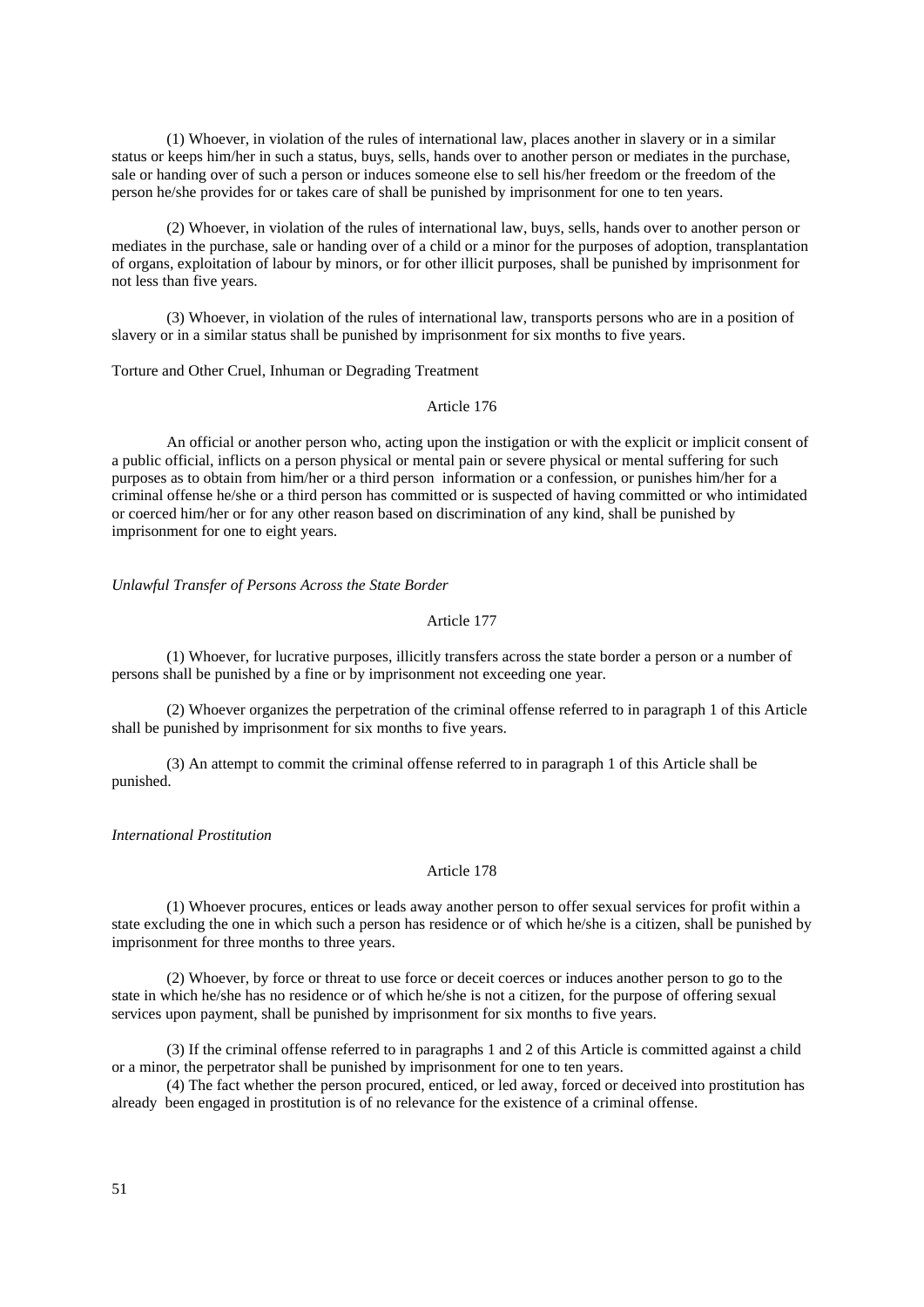### *Hijacking an Aircraft or a Ship*

#### Article 179

(1) Whoever, by force or serious threat to use force, takes over the control over an aircraft in flight or over a ship or a vessel shall be punished by imprisonment for not less than one year.

(2) If the perpetrator, in the course of the perpetration of the criminal offense referred to in paragraph 1 of this Article, intentionally kills one or more persons, he/she shall be punished by imprisonment for not less than ten years or by long-term imprisonment.

(3) If, by the criminal offense referred to in paragraph 1 of this Article, the death of one or more persons or the destruction of an aircraft, a ship or a vessel is caused, or some other extensive pecuniary damage is caused, the perpetrator shall be punished by imprisonment for not less than five years.

## *Piracy on theSea and in the Air*

### Article 180

(1) A crew member of a ship or an aircraft or a passenger on a ship or an aircraft which is not a public ship or aircraft who, with intent to secure for himself/herself or for another some gain or to cause some damage to another, commits at sea or in a place which is not under the rule of any state a violent act or some other type of coercion against another ship or aircraft, or persons or objects on them, shall be punished by imprisonment for not less than one year.

(2) If the perpetrator, in the course of the perpetration of the criminal offense referred to in paragraph 1 of this Article, intentionally murders one or more persons, he/she shall be punished by imprisonment for not less than ten years or by long-term imprisonment.

(3) If, by the criminal offense referred to in paragraph 1 of this Article, the death of one or more persons or the destruction of an aircraft or a ship or some other extensive destruction is caused, the perpetrator shall be punished by imprisonment for not less than five years.

Endangering the Safety of International Air Traffic andMaritime Navigation

# Article 181

(1) Whoever, without an aim to commit the hijacking of an aircraft (Article 179), destroys or damages air navigation facilities or causes some other damage to the aircraft, places or carries into the aircraft an explosive or other device or a substance capable of destroying or damaging the aircraft, gives false information regarding the flight of the aircraft, performs violence against the aircraft crew members, or some other act of violence, endangering thereby the safety of the flight, shall be punished by imprisonment for one to ten years.

(2) The same punishment as referred to in paragraph 1 of this Article shall be inflicted on whoever, with an aim to interrupt operations at an airport and endangering the safety of air traffic, performs violence against a person employed at an international airport or seriously damages or destroys airport facilities or damages an aircraft not in use.

(3) The same punishment as referred to in paragraph 1 of this Article shall be inflicted on whoever, without an aim to commit the hijacking of a ship or a vessel (Article 179) or the criminal offense of piracy (Article 180, by the destruction of, or damage caused to air navigational facilities or other damage to the ship or vessel, by placing or carrying into the ship or vessel an explosive or other device or substance capable of destroying or damaging the ship or vessel, by giving false information about the voyage of the ship or the condition of the vessel, by an act of violence against the crew members of the ship or vessel, or by another act of violence, endangers the safety of the voyage of the ship or the safety of the vessel.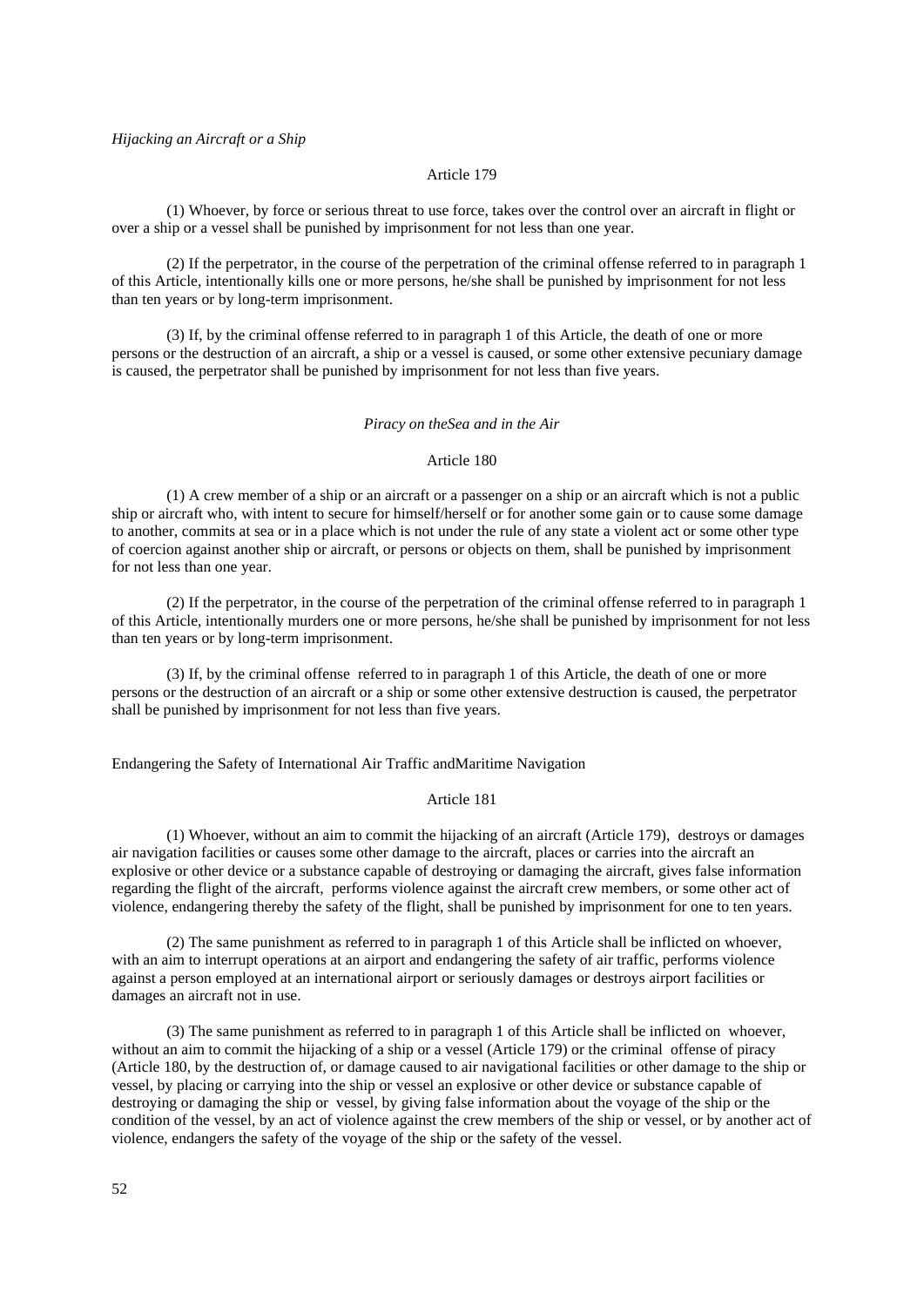(2) If, by the criminal offense referred to in paragraphs 1, 2 and 3 of this Article, the death of one or more persons or the destruction or extensive damage to an aircraft, ship or vessel is caused or any other extensive pecuniary damage is caused, the perpetrator shall be punished by imprisonment for not less than three years.

*Failure to Render Aid at Sea and Inner Waters*

# Article 182

The captain of a ship or his/her deputy who, contrary to the obligation to render aid stipulated by law, does not set out to render aid and does not undertake to rescue persons being in mortal danger at sea or in inner waters shall be punished by imprisonment for six months to five years.

*Broadcasting Without Authorization*

# Article 183

Whoever, contrary to the provisions of international law, broadcasts from a ship or from installations at sea any radio or television programmes directed at a wider public shall be punished by a fine or by imprisonment not exceeding one year.

*Abuse of International Telecommunication Signals*

# Article 184

Whoever, without necessity, transmits an internationally stipulated signal of distress or danger or whoever transmits internationally stipulated safety signals when these are not appropriate or whoever misuses an internationally stipulated telecommunication signal shall be punished by imprisonment for three months to three years.

*Breaking or Damaging Underwater Cables and Pipelines*

# Article 185

(1) Whoever destroys, damages, breaks, redirects or in another way incapacitates the functioning of an underwater cable or a pipeline which is used to make a telephone or telegraph connection under the sea level or to provide the passage of water, gas, petroleum or electric power between two or among a number of states, or between some state and the Arctic and the Antarctic shall be punished by imprisonment for six months to five years.

(2) The same punishment as referred to in paragraph 1 of this Article shall be inflicted on whoever destroys, damages or in another way incapacitates the operation of the accompanying installations, vessels, devices or equipment used when installing, repairing or maintaining the underwater cables or pipelines.

(3) Whoever commits the criminal offense referred to in paragraphs 1 and 2 of this Article by negligence shall be punished by imprisonment for three months to three years.

Damaging the Reputation of a Foreign State and International Organization

### Article 186

(1) Whoever exposes a foreign state, its flag, coat of arms, national anthem, its Head of State or diplomatic representative to public ridicule, contempt or severe disdain shall be punished by imprisonment for three months to three years.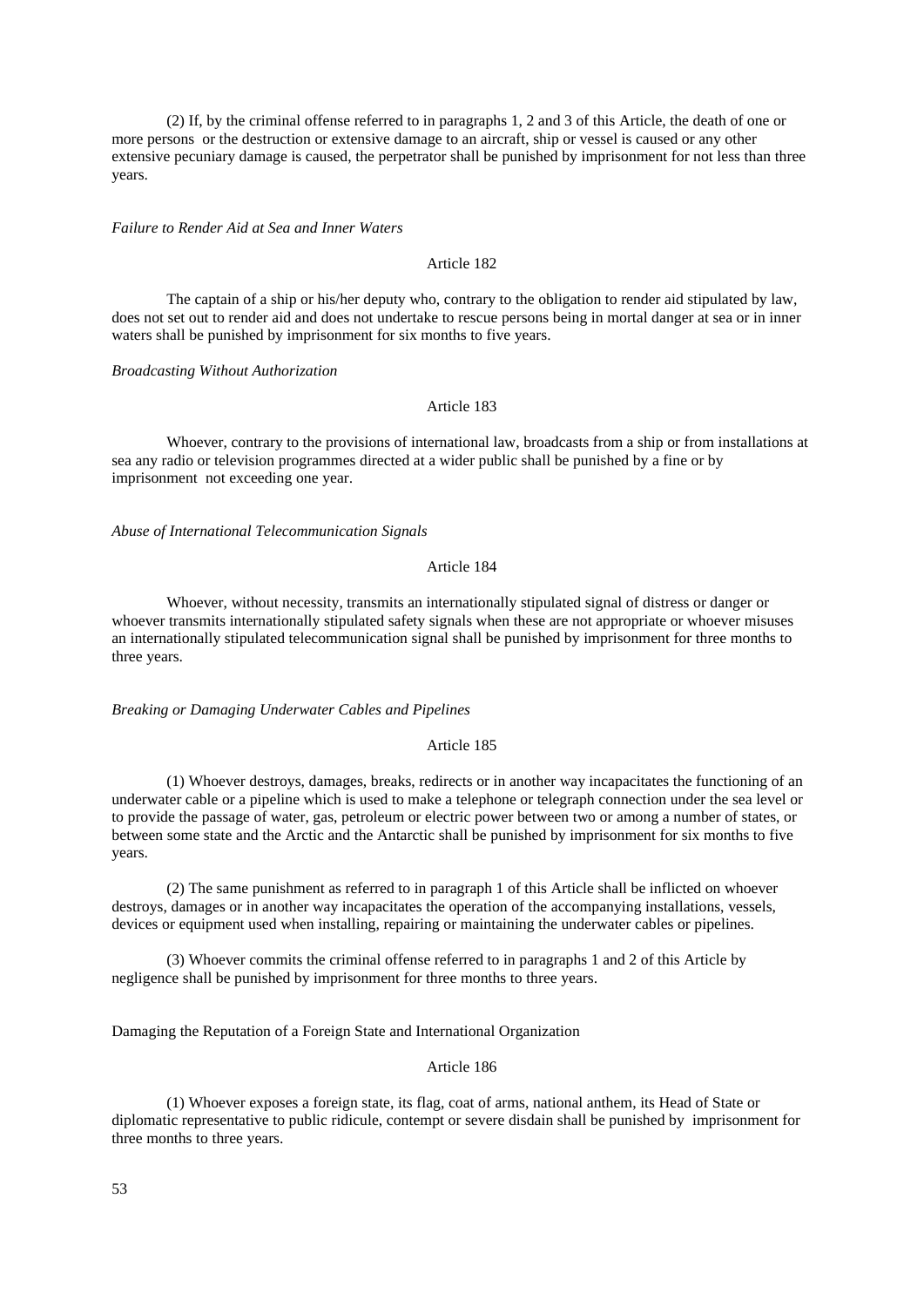(2) The same punishment as referred to in paragraph 1 of this Article shall be inflicted on whoever exposes to ridicule, contempt or severe disdain the United Nations, the International Red Cross or any other recognized international organization or its highest representatives.

(3) Criminal proceedings shall be instituted on the basis of an approval by the State Attorney of the Republic of Croatia, who may issue such an approval after obtaining consent by the state, an international organization or the person against whom the criminal offense is committed.

*Association for the Purpose* of Committing Criminal *Offenses Against the Values Protected by International Law*

### Article 187

(1) Whoever organizes a group of people or in some other way joins three or more persons in common action for the purpose of committing the criminal offenses referred to in Articles 156, 158, 159 and 160 of this Code shall be punished by imprisonment for one to eight years.

(2) Whoever becomes a member of the group referred to in paragraph 1 of this Article shall be punished by imprisonment for six months to five years.

(3) The perpetrator of the criminal offense referred to in paragraph 1 of this Article who, by timely uncovering the group, prevents perpetration of the criminal offenses referred to in paragraph 1 of this Article shall be punished by imprisonment for six months to three years, but the punishment may also be remitted.

(4) The punishment shall be remitted for a member of the group who uncovers the group prior to having committed the criminal offense referred to in paragraph 1 of this Article.

#### CHAPTER FOURTEEN (xiv)

# **CRIMINAL OFFENSES AGAINST SEXUAL FREEDOM AND SEXUAL MORALITY**

#### *Rape*

# Article 188

(1) Whoever coerces another by force or by threat of immediate attack upon his/her life or limb, or the life or limb of a person close to him/her, to sexual intercourse or a sexual act of the same nature shall be punished by imprisonment for one to ten years.

(2) Whoever commits the criminal offense referred to in paragraph 1 of this Article in a particularly cruel or humiliating way, or if on the same occasion a number of perpetrators perform a number of acts of sexual intercourse or sexual acts of the same nature against the same victim shall be punished by imprisonment for not less than three years.

(3) If, by the criminal offense referred to in paragraph 1 of this Article, the death of the raped person is caused, or serious bodily injury is inflicted on the raped person or his/her health is severely impaired, or the (raped) female is left pregnant, the perpetrator shall be punished by imprisonment for not less than three years.

(4) If, by the criminal offense referred to in paragraph 2 of this Article, the consequences referred to in paragraph 3 of this Article are caused, the perpetrator shall be punished by imprisonment for not less than five years.

(5) If the perpetrator lives in wedlock with the person against whom the criminal offense referred to in paragraph 1 of this Article is committed, criminal proceedings shall be instituted following a motion.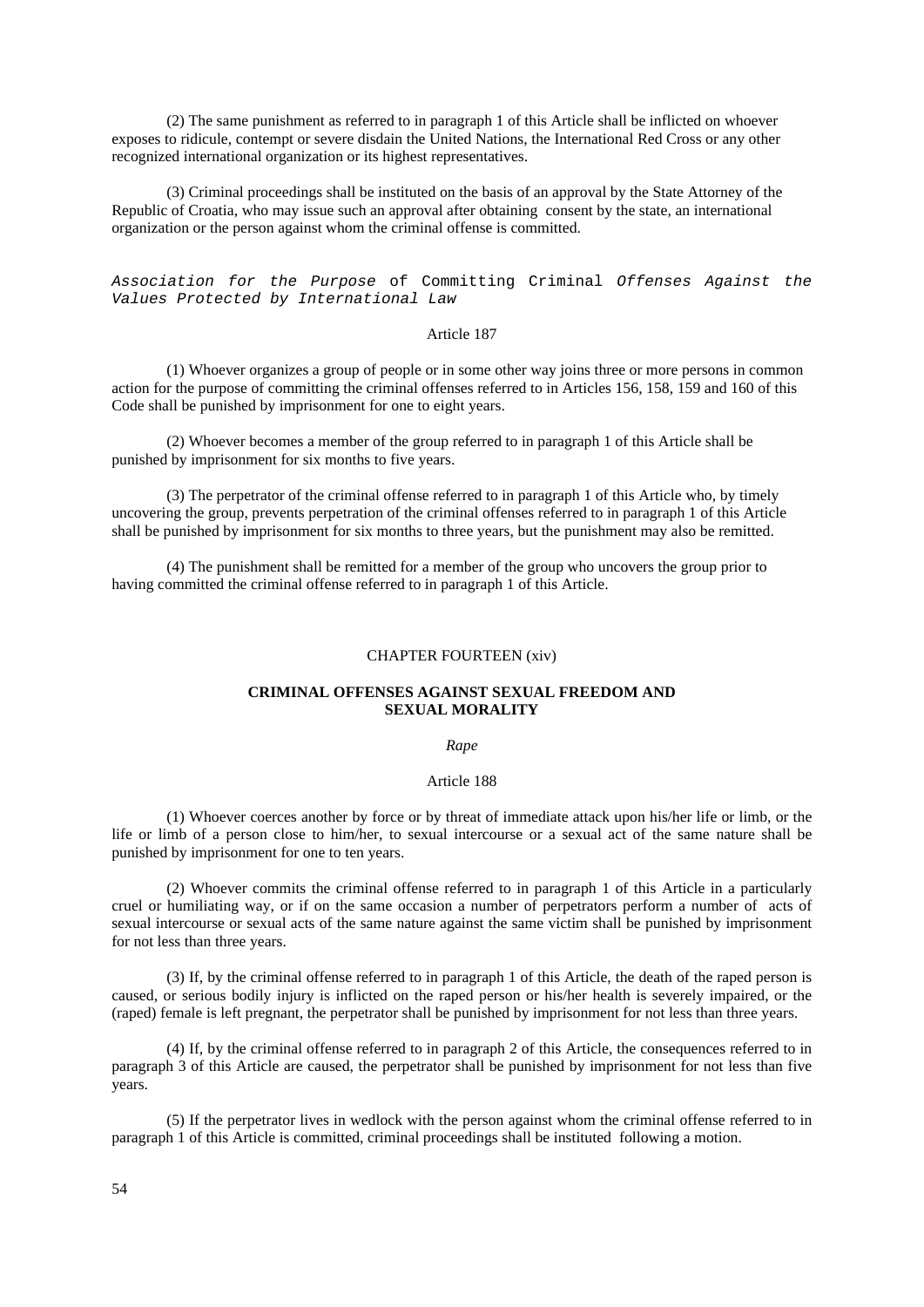### *Sexual Intercourse With a Helpless Person*

#### Article 189

(1) Whoever performs sexual intercourse or a sexual act of the same nature with another person, taking advantage of his/her mental illness, temporary mental disorder, mental deficiency or some other more severe mental disturbance or any other condition which prevents such a person from resisting, shall be punished by imprisonment for six months to five years.

(2) Whoever commits the criminal offense referred to in paragraph 1 of this Article in a particularly cruel or humiliating way or if on the same occasion a number of perpetrators perform a number of acts of sexual intercourse or sexual acts of the same nature against the same victim, shall be punished by imprisonment for one to ten years.

(3) If, by the criminal offense referred to in paragraph 1 of this Article the death is caused of the person against whom sexual intercourse or a sexual act of the same nature is performed or serious bodily injury is inflicted on such person, or his/her health is severely impaired, or the female victim is left pregnant, the perpetrator shall be punished by imprisonment for one to ten years.

(4) If, by the criminal offense referred to in paragraph 2 of this Article, the consequences referred to in paragraph 3 of this Article are caused, the perpetrator shall be punished by imprisonment for not less than three years.

### *Sexual Intercourse by Duress*

# Article 190

Whoever forces another person to sexual intercourse or to a sexual act of the same nature with a serious threat serious malice, shall be punished by imprisonment for three months to five years.

### *Sexual Intercourse by Abuse of Position*

# Article 191

(1) Whoever, by abusing his/her position induces, another person to submit to sexual intercourse or a sexual act of the same nature and where that person is in a position dependent towards him/her due to harsh material, family, social, health or any other conditions or circumstances shall be punished by imprisonment for three months to three years.

(2) A teacher, educator, parent, adopter, guardian, step-father, step-mother or any other person who, by using his/her status or relationship towards a juvenile who is entrusted to him/her for education, upbringing, custody or care, performs sexual intercourse or a sexual act of the same nature upon such a person, shall be punished by imprisonment for six months to five years.

# *Sexual Intercourse with a Child*

## Article 192

(1) Whoever performs sexual intercourse or a sexual act of the same nature on a child shall be punished by imprisonment for one to eight years.

(2) Whoever performs forcible sexual intercourse or a sexual act of the same nature on a child (Article 188, paragraph 1) or on a helpless child (Article 189, paragraph 1), shall be punished by imprisonment for not less than three years.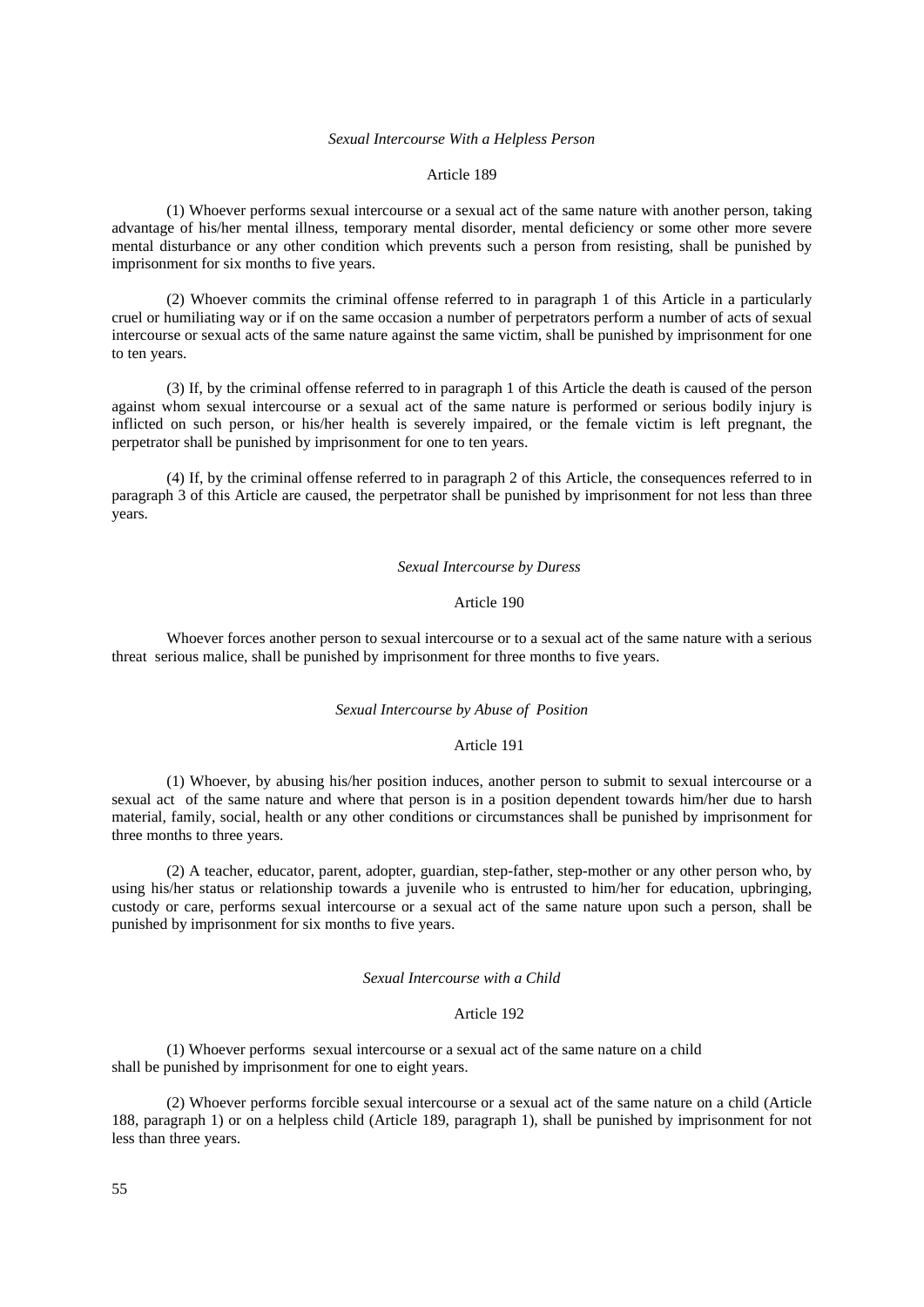(3) Whoever by abusing his/her position (Article 191, paragraph 2), performs sexual intercourse or a sexual act of the same nature on a child, shall be punished by imprisonment for one to ten years.

(4) Whoever commits the criminal offense referred to in paragraphs 1, 2, and 3 of this Article in a particularly cruel or humiliating way or if on the same occasion a number of perpetrators perform a number of acts of sexual intercourse or sexual acts against the same victim shall be punished by imprisonment for not less than five years.

(5) If, by the criminal offense referred to in paragraphs 1, 2, and 3 of this Article, the death of the child is caused or the serious bodily injury is inflicted on the child or his/her health is severely impaired or the female child is left pregnant the perpetrator shall be punished by imprisonment for not less than five years or by longterm imprisonment.

# *Lewd Acts*

# Article 193

Whoever, in the cases referred to in Articles 188 to 192 of this Code, where such criminal offenses were not attempted, commits only a lewd act, shall be punished by imprisonment for three months to three years.

Satisfying Lust in the Presence of a Child or a Juvenile

# Article 194

Whoever, in the presence of a child or a juvenile, performs acts aimed at satisfying his/her own lust or the lust of a third person or whoever induces a child to submit to such acts in his/her presence or in the presence of a third person shall be punished by imprisonment for three months to three years.

### *Pandering*

## Article 195

(1) Whoever, for profit, organizes or assists another person in offering sexual services shall be punished by a fine or imprisonment not exceeding one year.

(2) Whoever, for profit, by force, or by threat to use force, or by deceit forces or induces another to offer sexual services shall be punished by a fine or imprisonment not exceeding three years.

(3) If the criminal offense referred to in paragraphs 1 or 2 of this Article is committed against a juvenile, the perpetrator shall be punished by imprisonment for six months to five years.

(4) If the criminal offense referred to in paragraphs 1 or 2 of this Article is committed against a child, the perpetrator shall be punished by imprisonment for one to eight years.

(5) The fact whether the person who is procured has already been engaged in prostitution is of no relevance on the existence of the criminal offense referred to in this Article.

## *Abuse of Children or Juveniles in Pornography*

# Article 196

(1) Whoever uses a child or a juvenile for the purpose of making pictures, audiovisual material or other objects of a pornographic content, or who sells, distributes, or shows such material or induces a child to take part in a pornographic show shall be punished by imprisonment for one to five years.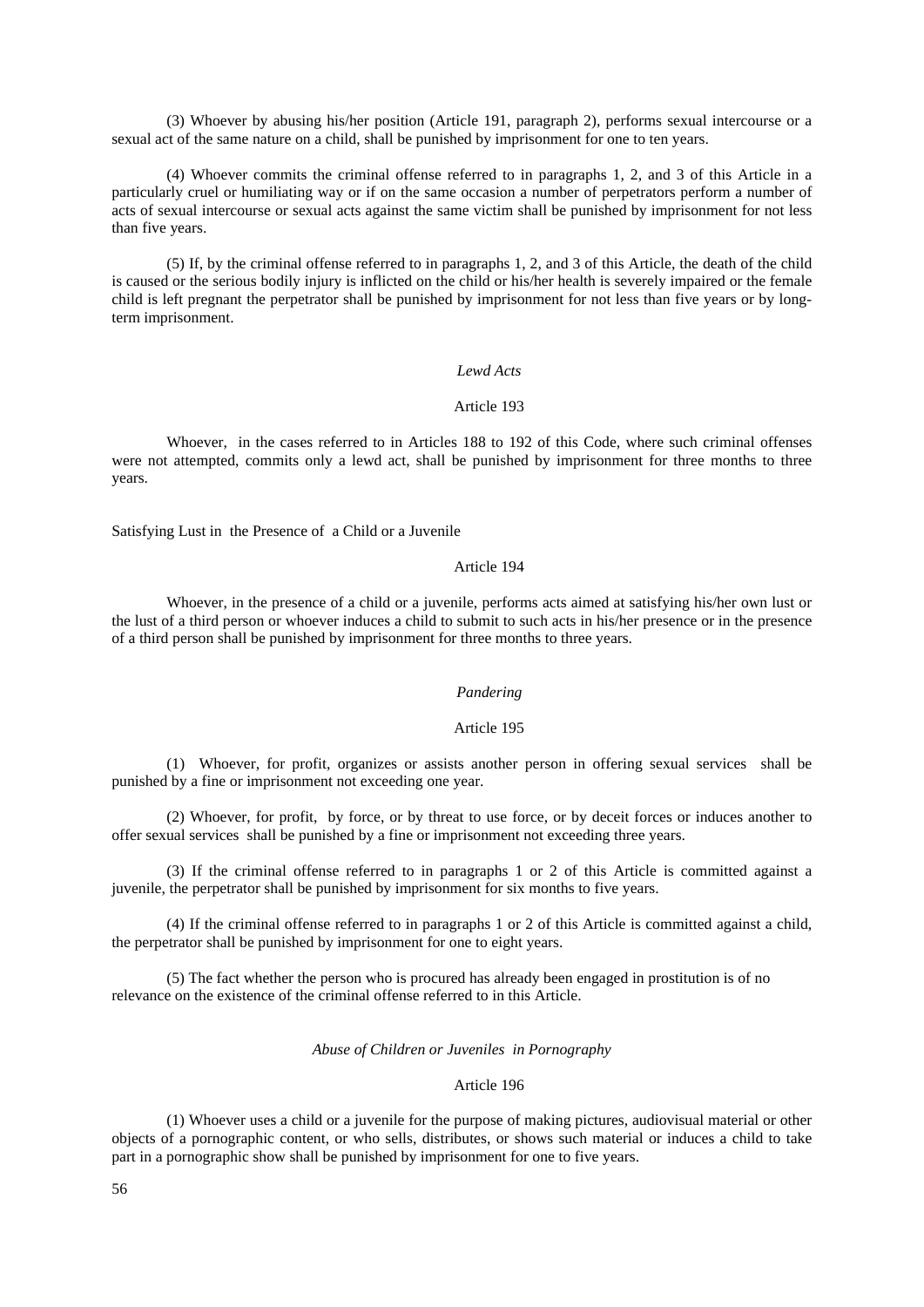(2) The objects and means referred to in paragraph 1 of this Article shall be forfeited.

#### *Introducing Pornography to Children*

## Article 197

(1) Whoever sells, donates, shows, publicly exhibits or otherwise makes accessible to a child the writings, pictures, audiovisual material or other objects of pornographic content or shows the child a pornographic performance shall be punished by a fine or imprisonment not exceeding one year.

(2) The objects and materials referred to in paragraph 1 of this Article shall be forfeited.

#### *Incest*

# Article 198

(1) Whoever performs sexual intercourse or a sexual act of the same nature with a relative by blood in a direct line, or with a sibling shall be punished by a fine or imprisonment not exceeding one year.

(2) Whoever commits the criminal offense referred to in paragraph 1 of this Article with a juvenile shall be punished by imprisonment for six months to five years.

(3) Whoever commits the criminal offense referred to in paragraph 1 of this Article with a child shall be punished by imprisonment for one to eight years.

# CHAPTER FIFTEEN (xv)

# **CRIMINAL OFFENSES AGAINST HONOR AND REPUTATION**

## *Insult*

# Article 199

(1) Whoever insults another shall be punished by a fine of up to one hundred daily incomes or imprisonment not exceeding three months.

(2) Whoever insults another through the press, radio, television, in front of a number of persons, at a public assembly, or in another way in which the insult becomes accessible to a large number of persons shall be punished by a fine of up to one hundred and fifty daily incomes or by imprisonment not exceeding six months.

(3) If the insulted person returns the insult, the court may remit the punishment for both perpetrators.

#### *Defamation*

#### Article 200

(1) Whoever, in relation to another, asserts or disseminates a falsehood which can damage his/her honor or reputation shall be punished by a fine of up to one hundred and fifty daily incomes or by imprisonment not exceeding six months.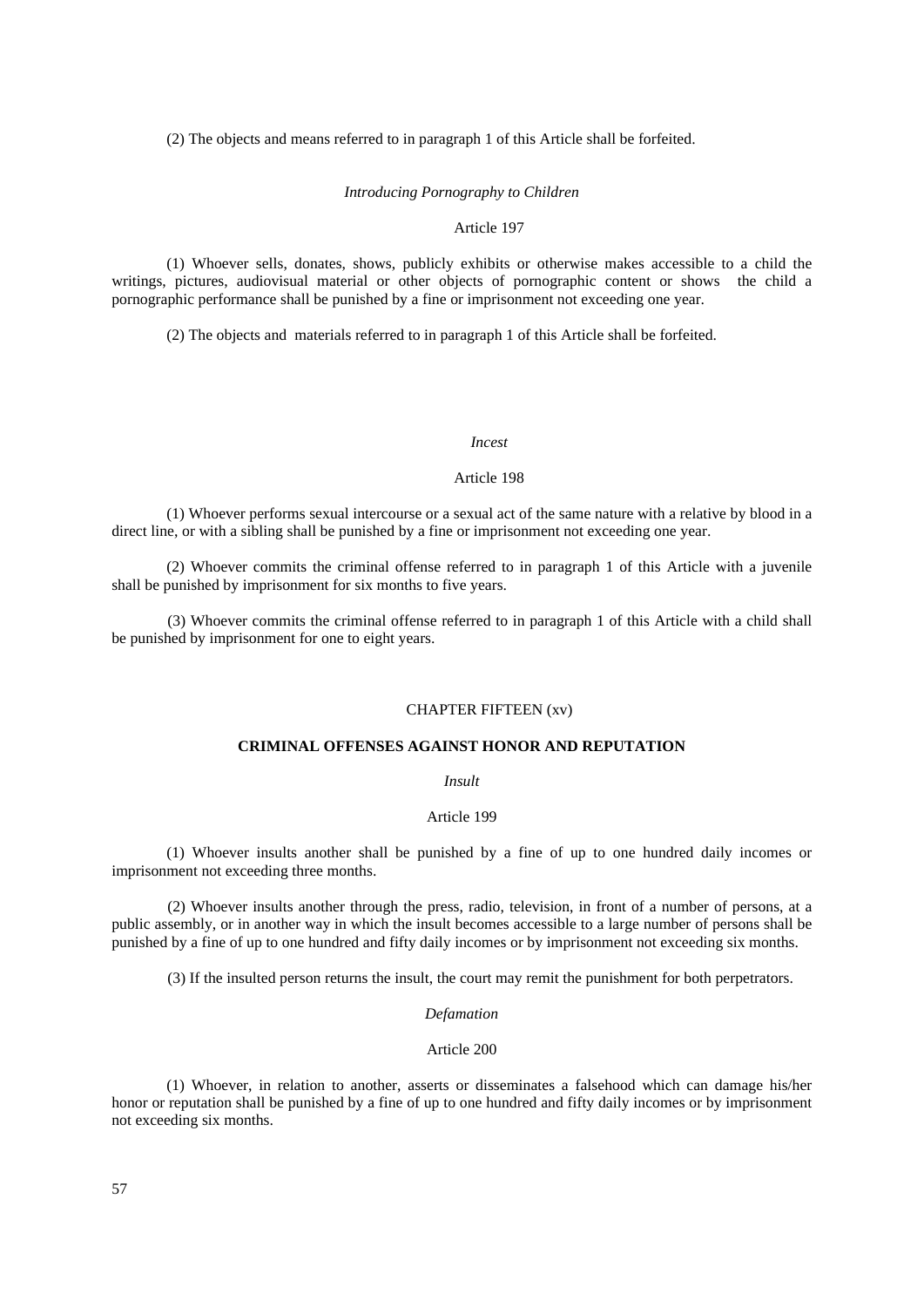(2) Whoever, in relation to another, asserts or disseminates falsehood, which can damage his/her honor or reputation through the press, radio, television, in front of a number of persons, at a public assembly, or in another way in which the defamation becomes accessible to a large number of persons shall be punished by a fine or imprisonment not exceeding one year.

(3) If the defendant proves the truth of his/her allegation or the existence of reasonable grounds for belief in the veracity of the matter he/she has asserted or disseminated, he/she shall not be punished for defamation, but may be punished for insult (Article 199) or for reproaching someone for a criminal offense (Article 202).

### *Exposure of Personal or Family Conditions*

# Article 201

(1) Whoever exposes or disseminates a matter concerning the personal or family life of another which can damage his/her honor or reputation shall be punished by a fine or imprisonment not exceeding one year.

(2) Whoever exposes or disseminates a matter concerning the personal or family life of another which can damage his/her honor or reputation through the press, radio, television, in front of a number of persons, at a public assembly, or in another way in which its exposure of personal or family conditions becomes accessible to a large number of persons shall be punished by imprisonment for six months to one year.

#### *Reproach for a Criminal Offense*

# Article 202

(1) Whoever reproaches another for a committed criminal offense for which he/she is convicted by a final court judgment shall be punished by a fine of up to one hundred daily incomes or imprisonment not exceeding three months.

(2) Whoever reproaches another for a committed criminal offense for which he/she is convicted by a final court judgment through the press, radio, television, in front of a number of persons, at a public assembly or in another way in which the reproach for a criminal offense becomes accessible to a large number of persons shall be punished by a fine of up to one hundred and fifty daily incomes or by imprisonment not exceeding six months.

> *Reasons for the Exclusion of the Unlawfulness of Criminal Offenses Against Honor and Reputation*

## Article 203

There shall be no criminal offense in the case of the insulting content referred to in Article 199 and Article 200, paragraph 2, the defamatory content referred to in Article 200, paragraphs 1 and 2, the matter concerning personal or family conditions referred to in Article 201 and the reproach for a criminal offense referred to in Article 202 of this Code, which are realized or made accessible to other persons in scientific or literary works, works of art or public information, in the discharge of official duty, political or other public or social activity, or journalistic work, or in the defense of a right or in the protection of justifiable interests, if, from the manner of expression and other circumstances, it clearly follows that such conduct was not aimed at damaging the honor or reputation of another.

> *Institution of Criminal Proceedings for Criminal Offenses Against Honor and Reputation*

> > Article 204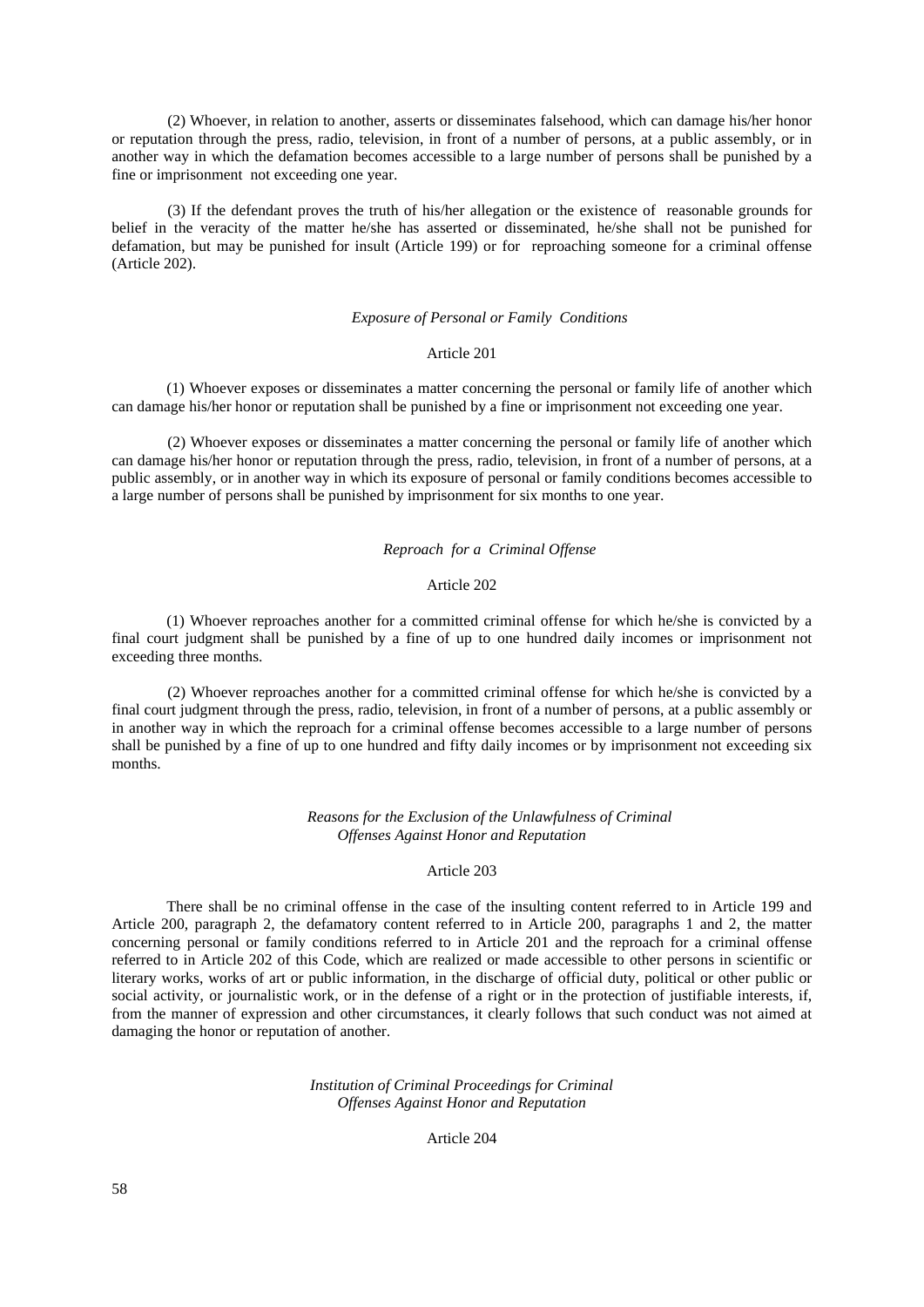(1) Criminal proceedings for the criminal offenses against honor and reputation referred to in Articles 199 to 202 of this Code shall be instituted by a private charge.

(2) If the criminal offenses referred to in Articles 199 and 200 of this Code are committed against the president of the Republic of Croatia, the president of the Parliament of the Republic of Croatia, the prime minister of the Republic of Croatia, the president of the Constitutional Court of the Republic of Croatia, the president of the Supreme Court of the Republic of Croatia in connection with their work or position, criminal proceedings shall be instituted by the State Attorney by virtue of his/her office, having previously obtained written consent from these persons.

(3) The persons referred to in paragraph 2 of this Article may, until the judgment becomes final, withdraw their consent for criminal prosecution.

(4) If the criminal offenses referred to in Articles 199 to 202 of this Code are committed against a deceased, criminal proceedings may be initiated by a private charge brought by the spouse, children, parents, adopters, adoptees, brothers or sisters of the deceased.

# *Publication of Judgment for Criminal Offenses Against Honor and Reputation*

#### Article 205

The court judgment pronouncing a perpetrator guilty of the criminal offense of insult, defamation, exposure of personal or family conditions or reproach for a criminal offense committed through the press, radio or television may be, in whole or in part, announced through the same media by a court's decision following a request by the aggrieved person at the cost of the perpetrator.

#### CHAPTER SIXTEEN (xvi)

# **CRIMINAL OFFENSES AGAINST MARRIAGE, FAMILY AND YOUTH**

## *Bigamy*

# Article 206

(1) Whoever contracts a new marriage while being already married shall be punished by a fine or imprisonment not exceeding one year.

(2) The same punishment as referred to in paragraph 1 of this Article shall be inflicted on whoever contracts a marriage with a person while knowing such person to be married.

# *Allowing a Contract of an Illicit Marriage*

# Article 207

An official person who, in the discharge of his/her official duty, assists in the contracting of a marriage despite knowing of the existence of impediment to marriage shall be punished by a fine or by imprisonment not exceeding three years.

*Breach of Family Obligations*

Article 208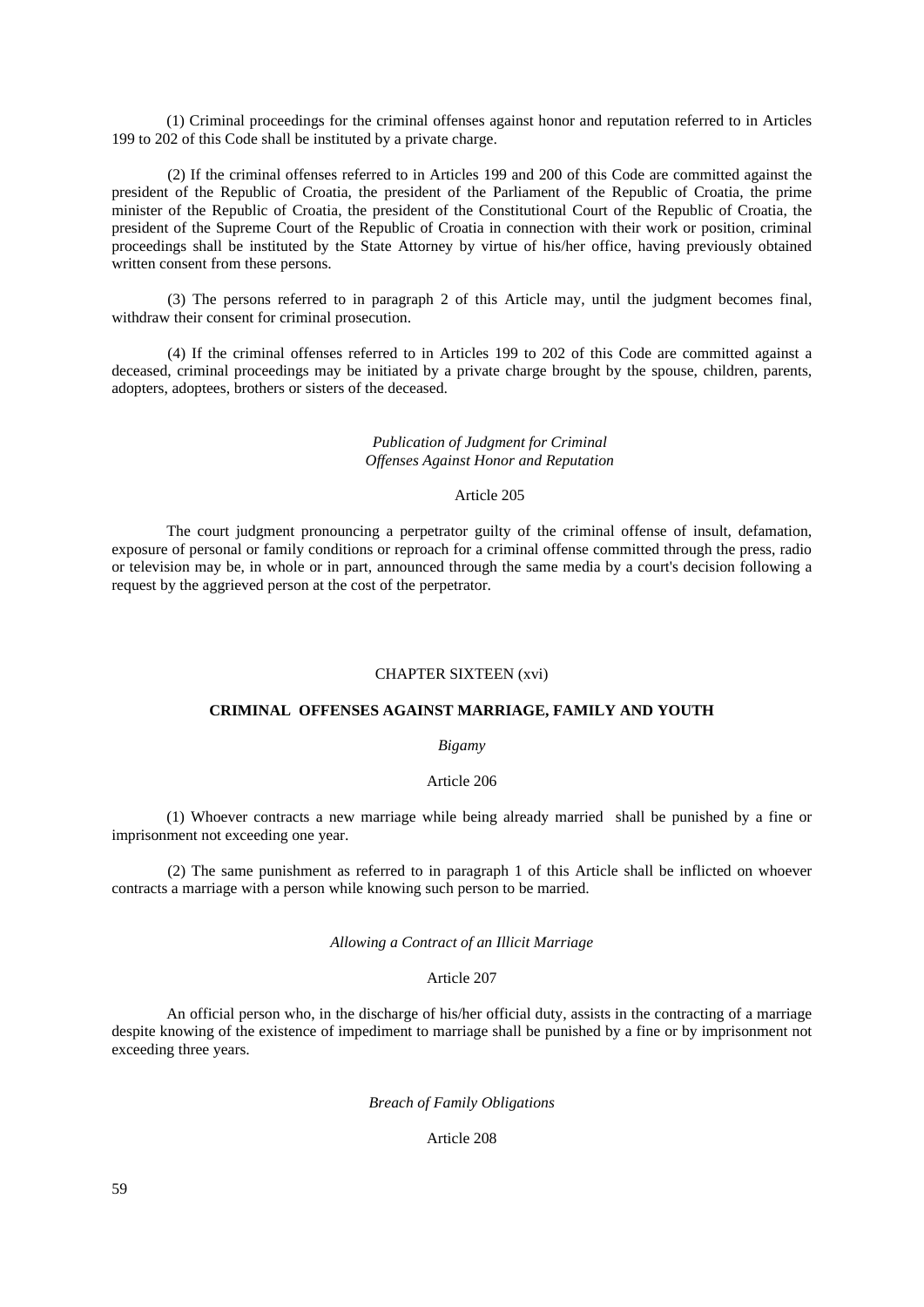(1) Whoever, in violation of his/her statutory family obligations, abandons in a situation of distress a family member who is unable to take care of himself/herself shall be punished by a fine or by imprisonment not exceeding three years.

(2) If by the criminal offense referred to in paragraph 1 of this Article, the death is caused of the family member abandoned in a situation of distress, or serious bodily injury is inflicted on him/her health is severely impaired the perpetrator shall be punished by imprisonment for one to five years.

# *Failure of the Obligation to Provide Maintenance*

# Article 209

(1) Whoever, by evading employment, or by changing the place of work, place of temporary or permanent residence, by the alienation of property or in some other way, evades providing maintenance for the person he/she is bound to support by virtue of an enforceable judgment or judicial settlement or whoever refuses to fulfill such an obligation, shall be punished by a fine or by imprisonment not exceeding one year.

(2) If the obligation referred to in paragraph 1 of this Article relates to the maintenance of a child or a juvenile the perpetrator shall be punished by a fine or by imprisonment not exceeding three years.

(3) In imposing a suspended sentence, the court may order, as a condition of the sentence being suspended, that the perpetrator settles his/her due obligations and meets regularly in the future the requirements of maintenance.

# *Abduction of a Child or a Juvenile*

# Article 210

(1) Whoever takes a child or a juvenile away from the parents, guardian, person or institution to which such a child or juvenile is entrusted or unlawfully keeps or persuades the child or juvenile to go over to him/her shall be punished by imprisonment for six months to three years.

(2) If, by the criminal offense referred to in paragraph 1 of this Article, a child or a juvenile has left the territory of the Republic of Croatia, the perpetrator shall be punished by imprisonment for three months to five years.

(3) The court may remit the punishment if the perpetrator voluntarily hands over the child or the juvenile.

#### *Change in Family Status*

# Article 211

(1) Whoever, by foisting a child onto another, substituting it or in some other way, changes the family status of a child shall be punished by imprisonment for one to three years.

(2) An attempt of the criminal offense referred to in paragraph 1 of this Article is punishable.

#### *Child Desertion*

#### Article 212

Whoever deserts his/her helpless child with an aim to abandon him/her for ever shall be punished by imprisonment for six months to three years.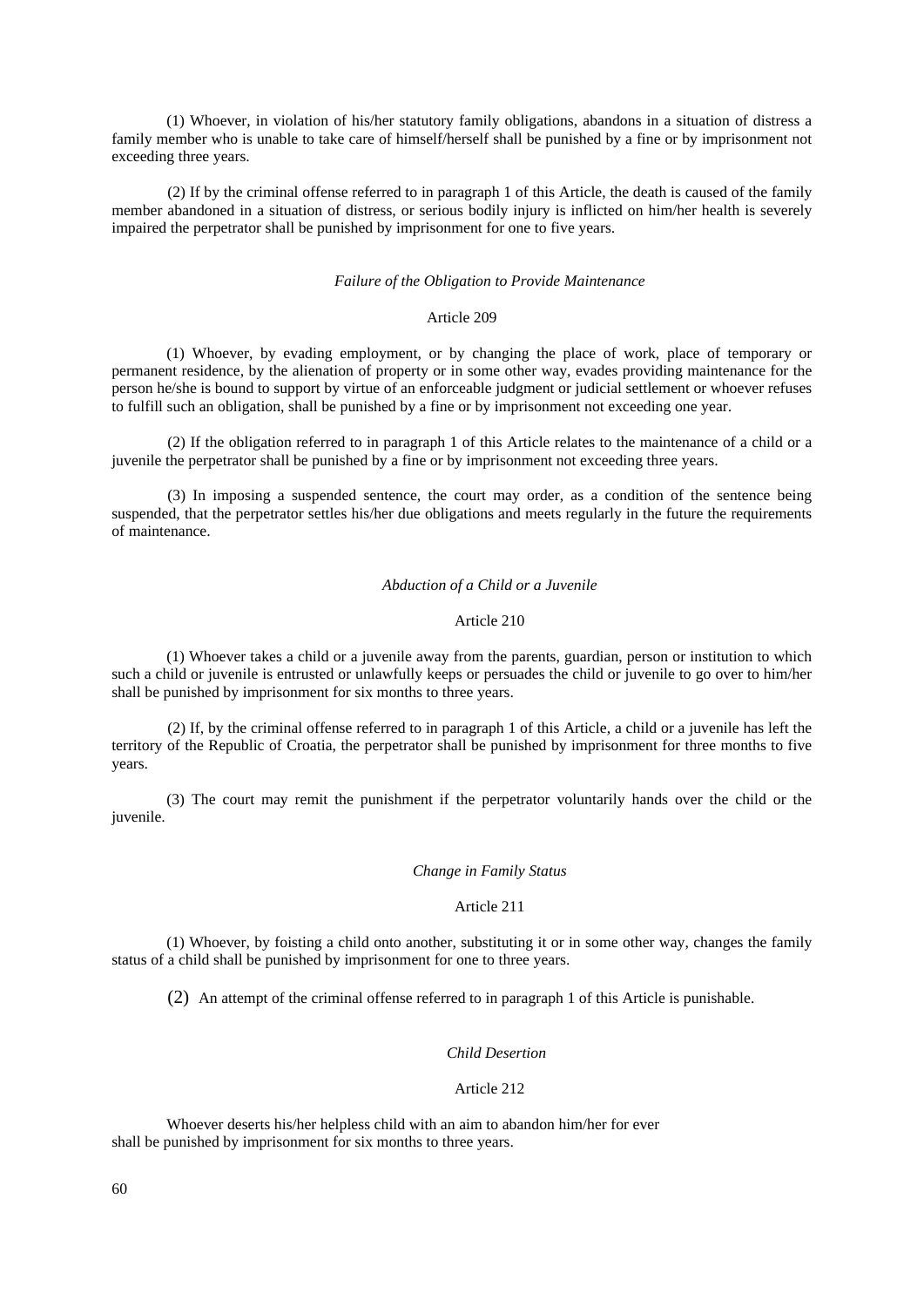### *Neglect and Maltreatment of a Child or a Juvenile*

#### Article 213

(1) A parent, adopter, guardian or another person who severely neglects his/her duties in maintaining or educating a child or a juvenile shall be punished by imprisonment for three months to three years.

(2) The same punishment as referred to in paragraph 1 of this Article shall be inflicted on a parent, adopter, guardian or another person who maltreats a child or a juvenile or forces him/her to work in a way that is unsuitable for his/her age or to work excessively or to beg or who induces him/her for personal gain to behave in a manner which is harmful to his/her development.

(3) If, by the criminal offense referred to in paragraphs 1 and 2 of this Article, serious bodily injury to a child or a juvenile is inflicted, or his/her health is severely impaired, or a child or a juvenile engages in begging, prostitution, or other forms of asocial behavior or delinquency, the perpetrator shall be punished by imprisonment for three months to five years.

#### *Nonmarital Cohabitation with a Juvenile*

## Article 214

(1) An adult who cohabitates in a nonmarital relationship with a juvenile who has reached the age of fourteen but has not reached the age of sixteen years shall be punished by imprisonment for six months to three years.

(2) The same punishment as referred to in paragraph 1 of this Article shall be inflicted on the parent, adopter or guardian who makes it possible for a juvenile aged between fourteen and sixteen years to cohabit in an nonmarital relationship with another person, or induces him/her to into such cohabitation.

(3) If the criminal offense referred to in paragraph 2 of this Article is committed for personal gain the perpetrator shall be punished by imprisonment for three months to five years.

## *Obstruction and Failure to Perform Measures to Protect a Child or a Juvenile*

# Article 215

(1) Whoever obstructs the execution of educational and other measures stipulated by the court or state authorities for the protection of a child or a juvenile shall be punished by a fine or imprisonment not exceeding one year.

(2) A responsible employee working in an institution or governmental body who, with an aim or by negligence, fails to implement decisions of the court or governmental bodies aimed at protecting a child or a juvenile whose health or development therefore becomes endangered shall be punished by a fine or by imprisonment not exceeding three years.

#### CHAPTER SEVENTEEN (xvii)

# **CRIMINAL OFFENSES AGAINST PROPERTY**

*Larceny*

Article 216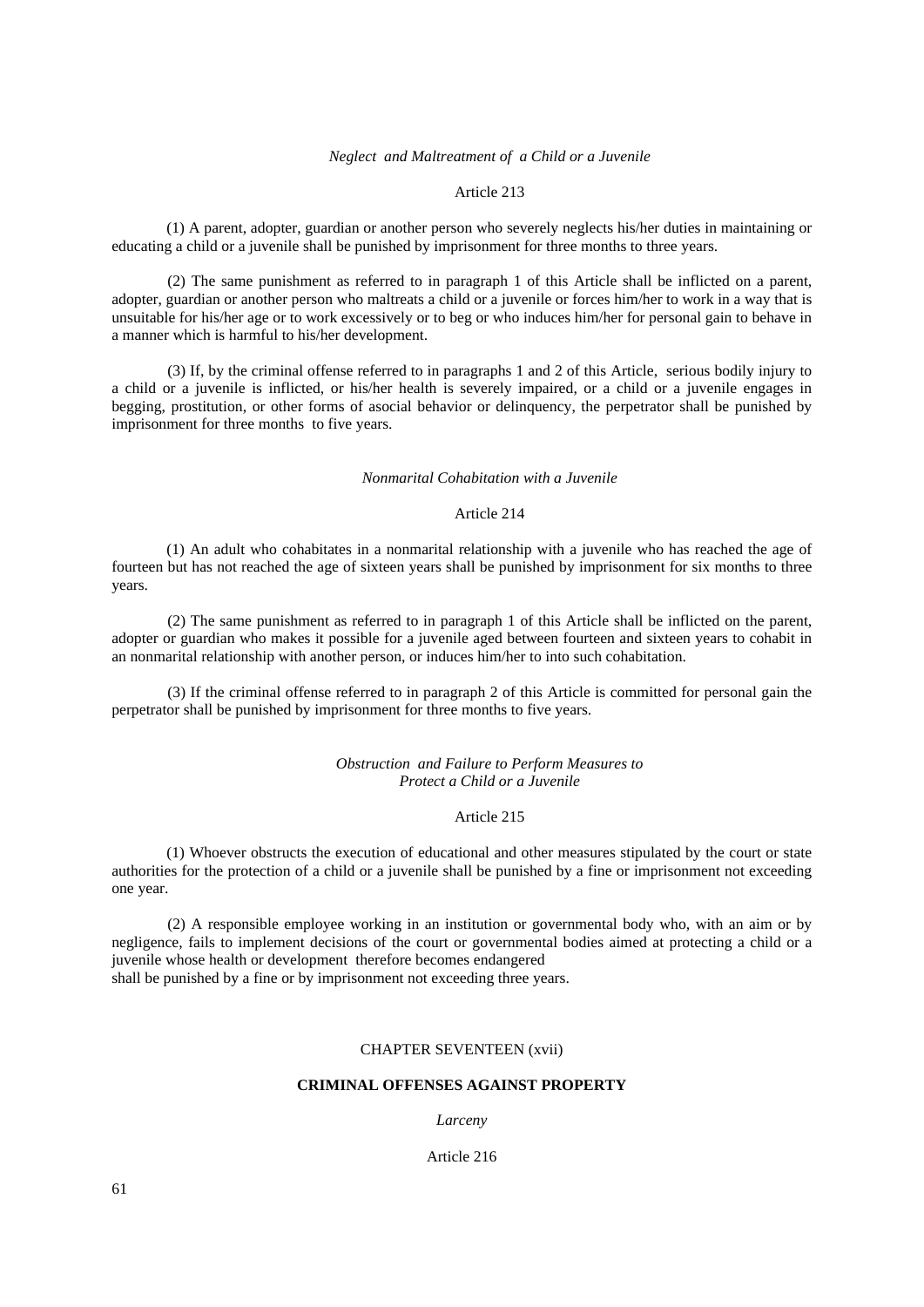(1) Whoever takes away the movable property of another with an aim to illegally appropriate it shall be punished by a fine or by imprisonment not exceeding three years.

(2) If the stolen property is of small value and the perpetrator acts with an aim to appropriate the property of such value, he/she shall be punished by a fine of up to one hundred and fifty daily incomes or by imprisonment not exceeding six months.

(3) Criminal proceedings for the criminal offense referred to in paragraph 2 of this Article shall be instituted by a private charge while, if state property has been stolen, criminal proceedings shall be instituted following a motion.

(4) If the perpetrator returns the stolen property to the injured party prior to learning that he/she has been discovered, the court may remit the punishment.

(4) An attempt of the criminal offense referred to in paragraph 1 of this Article is punishable.

### *Grand Larceny*

#### Article 217

(1) A punishment of imprisonment for six months to five years shall be inflicted on a perpetrator who commits a larceny (Article 216, paragraph 1):

1. by breaking in, entering by force or otherwise overcoming great obstacles in order to come to property within closed buildings, rooms, safes or other enclosed areas;

2. in a particularly dangerous or brazen manner;

3. by taking advantage of conditions caused by a fire, flood, earthquake or another calamity;

4. by taking advantage of the helplessness or some other particularly difficult situation of another.

(2) The same punishment as referred to in paragraph 1 of this Article shall be inflicted on a perpetrator of the criminal offense of larceny (Article 216, paragraph 1):

1. if the stolen property is of great value and the perpetrator acts with an aim to appropriate the property of such value;

2. if the stolen property is used for religious purposes or if the property is stolen from a church or other building or room serving for the practice of religion;

3. if a piece of cultural heritage, or an object of scientific, artistic, historical or technical significance is stolen, or the stolen property is included in a public collection, a protected private collection, or is exhibited to the public.

(3) Imprisonment for one to eight years shall be inflicted on a perpetrator who commits a larceny (Article 216, paragraph 1) as a member of a group while carrying a weapon or dangerous instrument for attack or defense.

#### *Robbery*

# Article 218

(1) Whoever, by use of force against a person or by threatening to directly attack a person's life or limb, takes away movable property from another with intent to illegally appropriate it shall be punished by imprisonment for one to ten years.

(2) If the robbery is committed as a member of a group or criminal organization, or if, during the robbery, a weapon or dangerous instrument is used, the perpetrator shall be punished by imprisonment for three up to twelve years.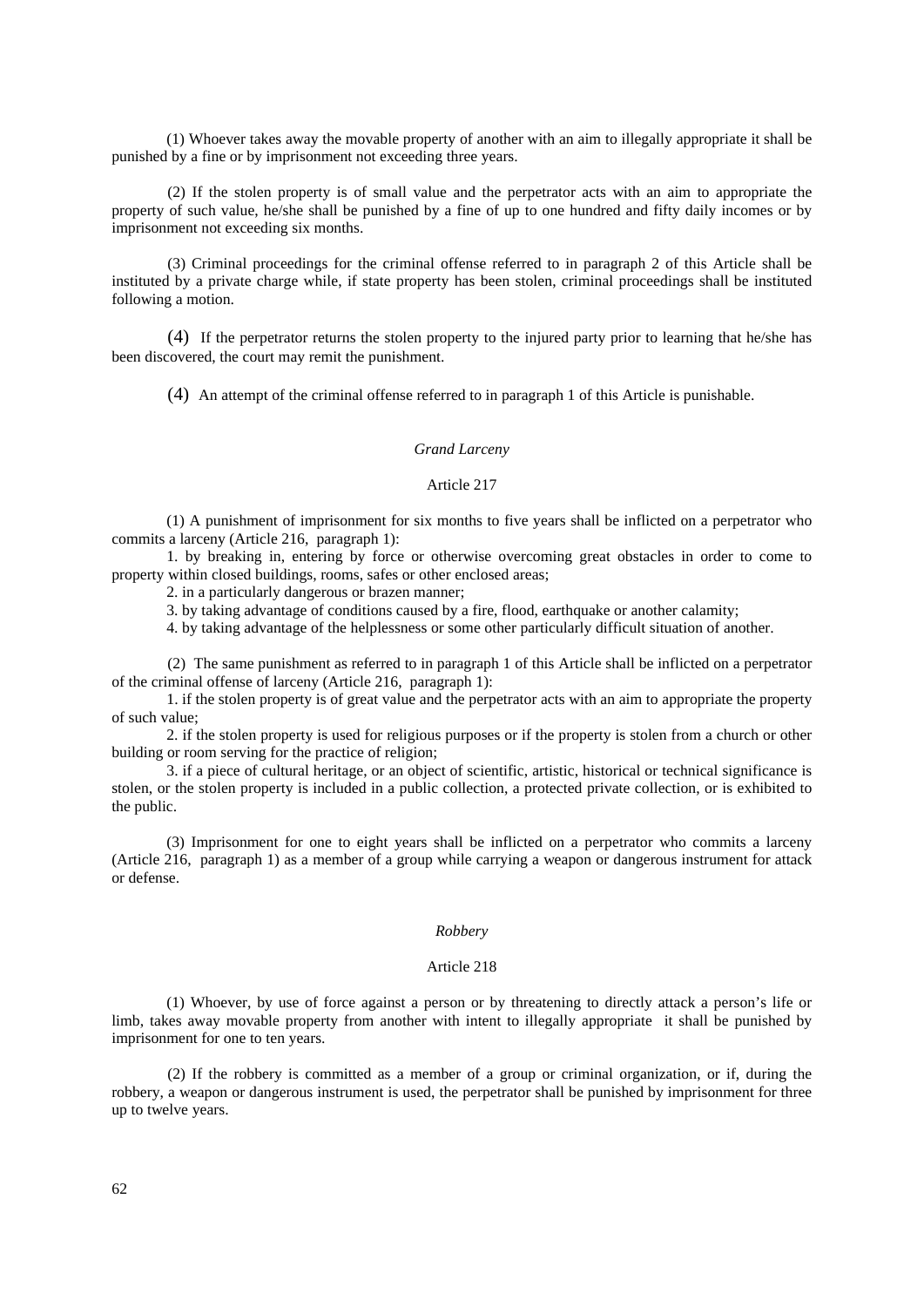### *Larceny by Extortion*

#### Article 219

(1) Whoever, being caught in the act of larceny and with an aim to retain possession of stolen goods, uses force against a person, or threatens instant attack on a person's life or limb shall be punished by imprisonment for one to ten years.

(2) If the larceny by extortion is committed as a member of a group, or if during larceny by extortion a weapon or dangerous instrument is used, the perpetrator shall be punished by imprisonment for three to twelve years.

## *Embezzlement*

# Article 220

(1) Whoever illegally appropriates the movable property of another which has been entrusted to him/her shall be punished by a fine or by imprisonment not exceeding one year.

(2) If the stolen property is of small value and the perpetrator acts with an aim to appropriate the property of such value, he/she shall be punished by a fine of up to one hundred daily incomes or by imprisonment not exceeding three months.

(3) If the criminal offense referred to in paragraph 1 of this Article is committed by guardian, he/she shall be punished by a fine or by imprisonment not exceeding three months.

(4) If the embezzled property is of particular cultural, historical, scientific or technical significance, or if the embezzled property is of great value, and if the perpetrator acts with an aim to appropriate the property of such value, he/she shall be punished by imprisonment for six months to five years.

(5) Whoever illegally appropriates movable property of another which he/she has found or accidentally come across shall be punished by a fine of up to one hundred and fifty daily incomes or by imprisonment not exceeding six months.

(6) Criminal proceedings for the criminal offense referred to in paragraphs 1, 2 and 5 of this Article shall be instituted by a private charge, while, if state property has been embezzled, criminal proceedings shall be instituted following a motion.

## *Abstraction of Movable Property of Another*

## Article 221

(1) Whoever unlawfully takes away movable property of another, so as to keep it in his/her possession, without an aim to appropriate it shall be punished by a fine of up to one hundred and fifty daily incomes or by imprisonment not exceeding six months.

(2) The attempt is punishable if the criminal offense referred to in paragraph 1 of this Article relates to a motor-vehicle.

(3) Criminal proceedings for the criminal offense referred to in paragraph 1 of this Article shall be instituted by a civil action, while, if state property has been taken, criminal proceedings shall be instituted following a motion.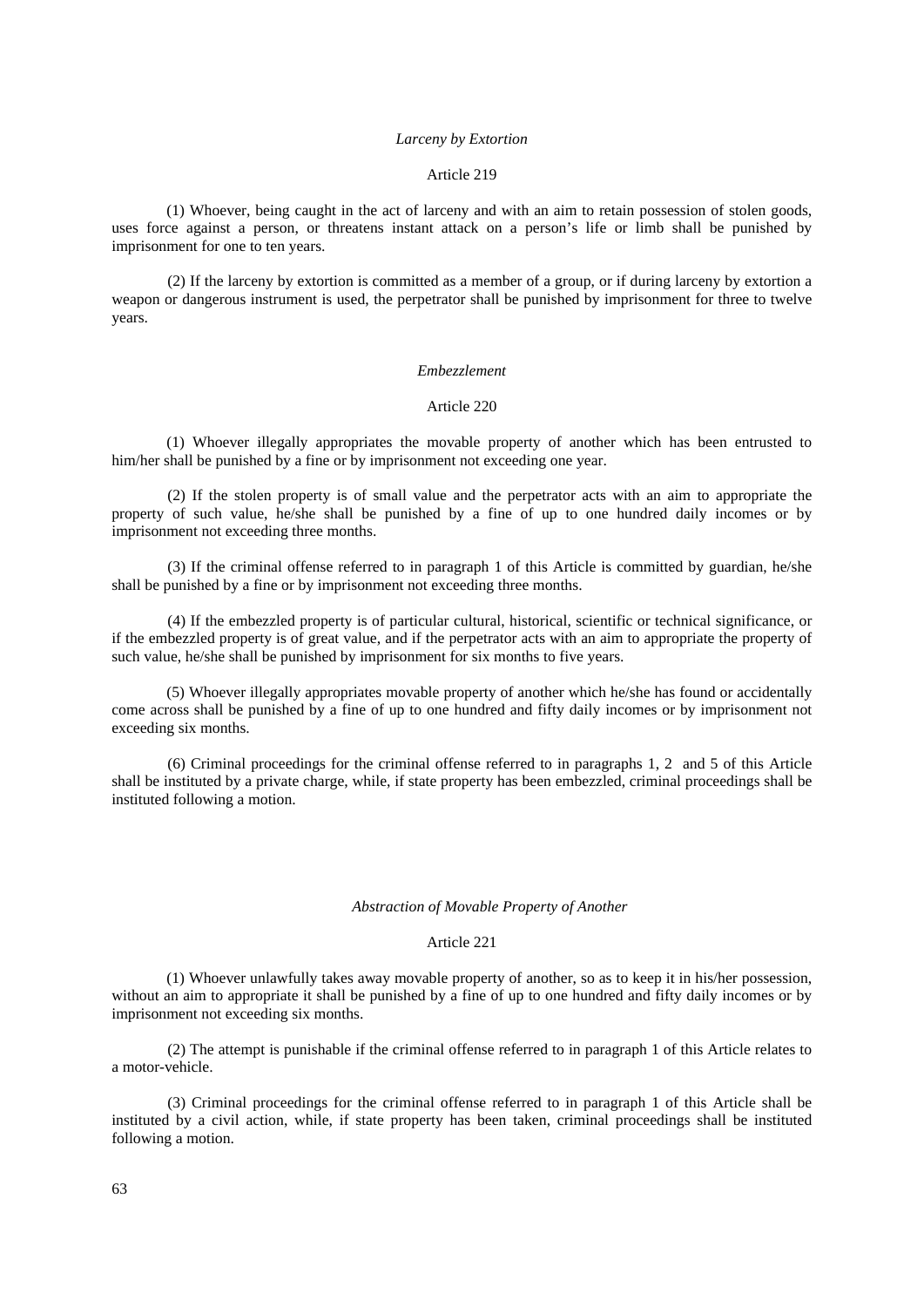#### *Malicious Mischief*

#### Article 222

(1) Whoever damages, deforms, destroys or renders unusable another person's property shall be punished by a fine of up to one hundred and fifty daily incomes or by imprisonment not exceeding six months.

(2) Whoever damages, deforms, destroys or renders unusable another person's property which serves for religious purposes, a piece of cultural heritage, a specially protected natural resort, a piece of art or an object of scientific or technical significance which is located in a public collection, a protected private collection or is exhibited to the public, or an object which serves public needs or which embellishes squares, streets or parks shall be punished by a fine or imprisonment not exceeding one year.

(3) Criminal proceedings for the criminal offense referred to in paragraph 1 of this Article shall be instituted by a private charge, unless the criminal offense referred to in paragraphs 1 and 2 of this Article is committed against a piece of protected cultural or natural heritage, or the damaged object is state property.

#### *Damage and Use of Data of Another*

# Article 223

(1) Whoever damages, alters, deletes, destroys or renders unusable electronic data or computer programs of another shall be punished by a fine or by imprisonment not exceeding one year.

(2) Whoever despite protective measures, accesses without being authorized electronic data or a computer program shall be punished by a fine of up to one hundred and fifty daily incomes or by imprisonment not exceeding six months.

(3) Criminal proceedings for the criminal offense referred to in paragraph 1 of this Article, provided that the electronic data or computer programs do not belong to a governmental body, shall be instituted following a motion.

(4) Special devices and means which were used in the perpetration of the criminal offense referred to in paragraphs 1 and 2 of this Article shall be forfeited.

### *Fraud*

# Article 224

(1) Whoever, with an aim to procure unlawful pecuniary gain for himself/herself or a third party, by false representation or concealment of facts, deceives another, or maintains such a person in deception, inducing him/her thereby to do or to omit to do something to the detriment of his/her property or the property of another shall be punished by a fine or by imprisonment not exceeding three years.

(2) The same punishment as referred to in paragraph 1 of this Article shall be inflicted on whoever establishes a system of advertising, canvassing or other activities to attract participants, or a professionally wider system in which profit is expected from invested funds and in which participants are promised pecuniary gain provided that they or other persons under the same conditions attract participants, whereas the acquisition of pecuniary gain depends in whole or in part on respecting the game of other participants.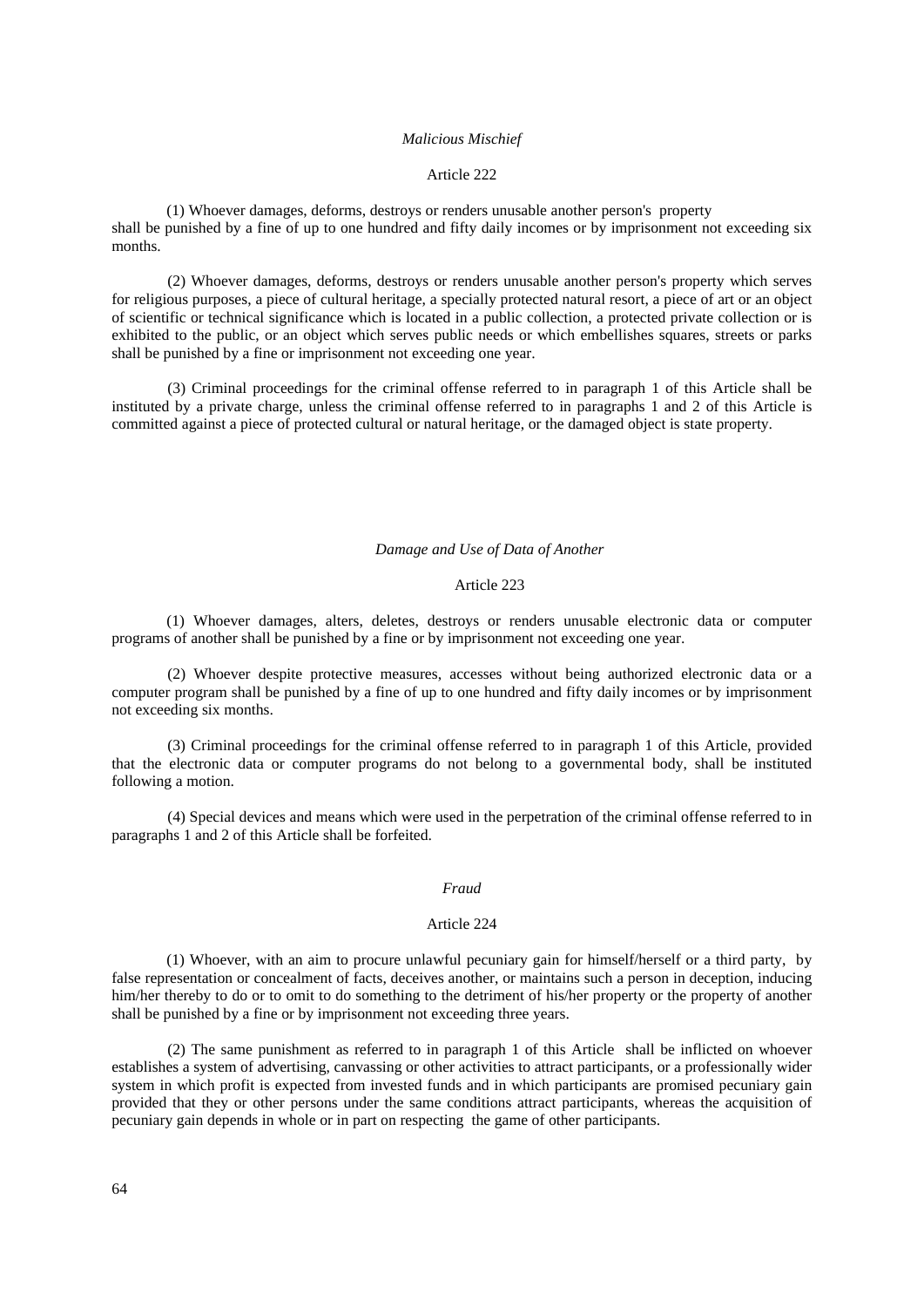(3) Whoever creates a system or uses an already existing system to realize unlawful pecuniary gain whose amount is not determined in advance, while the criminal offense of fraud is not committed in relation to respective individual perpetrators shall be punished by imprisonment for six months to three years.

(4) If, by perpetration of the criminal offense referred to in paragraph 1 of this Article, a considerable pecuniary gain is acquired, or considerable damage is caused, provided that the perpetrator was acting with an aim to acquire such pecuniary gain or to cause such damage,

he/she shall be punished by imprisonment for six months to five years.

(5) If, by the perpetration of the criminal offense referred to in paragraph 1 of this Article, small pecuniary gain is acquired, or small damage is caused, provided that the perpetrator was acting with an aim to acquire such pecuniary gain or to cause such damage, he/she shall be punished by a fine of up to one hundred and fifty daily incomes or by imprisonment not exceeding six months.

(6) Whoever commits the criminal offense referred to in paragraph 1 of this Article solely for the purpose of causing damage to another shall be punished by a fine or by imprisonment not exceeding one year.

(7) An attempt of the criminal offense referred to in paragraphs 1, 2 and 3 of this Article is punishable.

(8) Criminal proceedings for the criminal offense referred to in paragraphs 5 and 6 of this Article shall be instituted by a private charge.

# *Misuse of Insurance*

# Article 225

(1) Whoever, with an aim to collect insurance money from an insurer, destroys, damages or hides the object insured against destruction, damage, loss or larceny and subsequently reports the loss shall be punished by a fine or by imprisonment not exceeding one year.

(2) The same punishment as referred to in paragraph 1 of this Article shall be inflicted on whoever, with an aim to collect insurance money from an insurer for bodily injury, corporal or health impairment, inflicts on himself/herself such injury or impairment and then reports the loss.

(3) The attempt of the criminal offense referred to in paragraph 1 of this Article is punishable.

(4) Criminal proceedings for the criminal offenses referred to in paragraphs 1 and 2 of this Article shall be instituted following a motion.

(5) If the perpetrator abandons his/her claim for compensation for loss before learning that he/she has been discovered, the court may remit the punishment.

## *Misuse of a Check and a Credit Card*

# Article 226

(1) Whoever, by misusing a check, credit or banking card, to the use of which he/she has a right, induces a bank or other legal entity to pay an amount for which he/she knows there are not sufficient funds and which is, by the agreement on the use of checks and cards, expressly forbidden shall be punished by a fine of up to one hundred and fifty daily incomes or by imprisonment not exceeding six months.

(2) Criminal proceedings for the criminal offense referred to in paragraph 1 of this Article shall be instituted following a motion.

*Breach of Trust*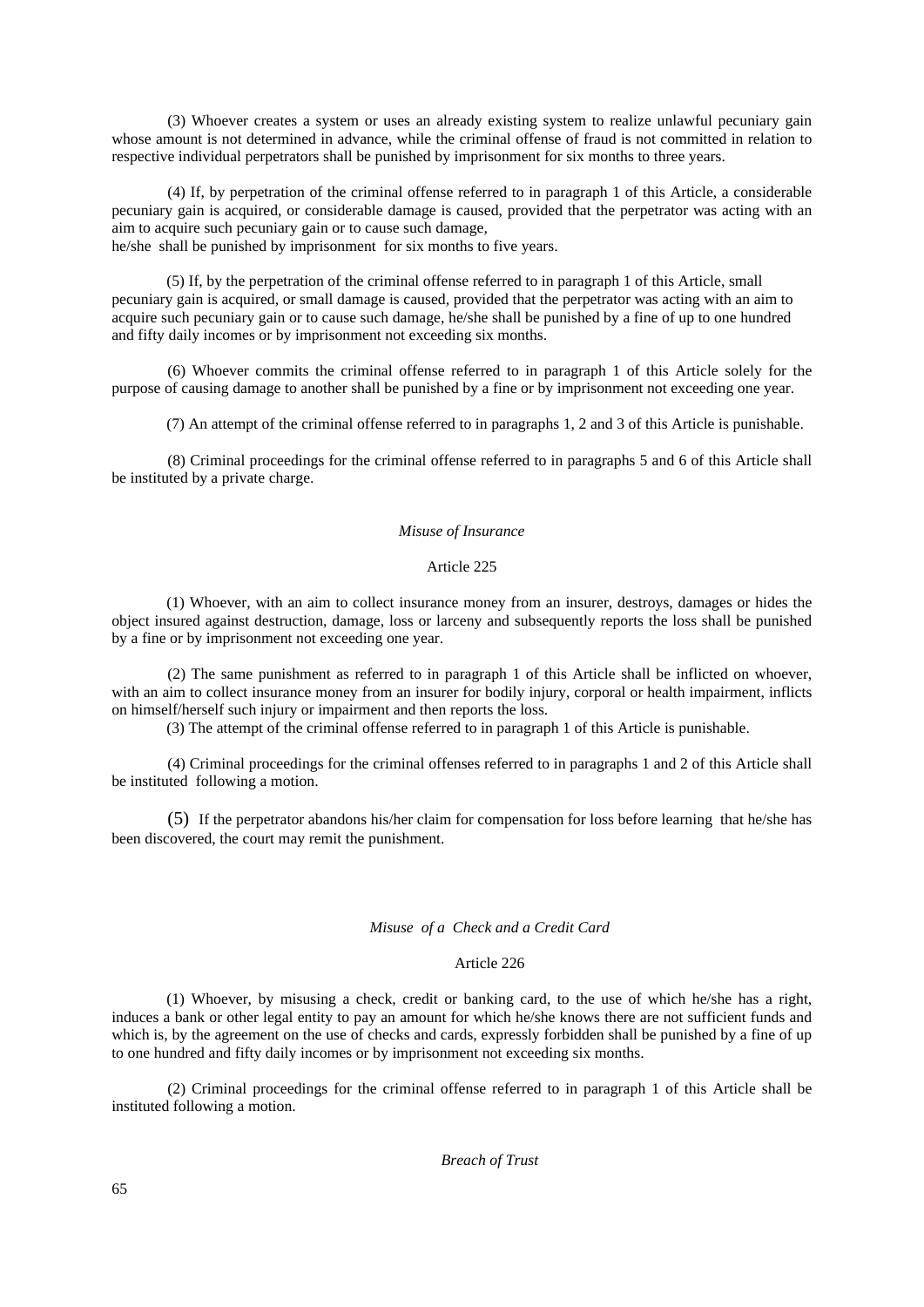### Article 227

(1) Whoever, in representing the interests of a person or in taking care of such a person's property fails to carry out his/her statutory duty or abuses the authority vested in him/her by statute or by a contract, causing thereby injury to the person whose interests he/she represents, shall be punished by a fine or by imprisonment not exceeding one year.

(2) If the criminal offense referred to in paragraph 1 of this Article is committed by a guardian or attorney-at-law, he/she shall be punished by imprisonment for three months to three years.

(3) Criminal proceedings for the criminal offense referred to in paragraph 1 of this Article shall be instituted by a private charge.

### *Violation of Another Person's Rights*

#### Article 228

(1) Whoever, with an aim to frustrate the satisfaction of a claim on objects, conveys, destroys, damages or abstracts an object of his/her property on which another person has a lien or the right of usufruct, causing thereby injury to such person, shall be punished by a fine or by imprisonment not exceeding one year.

(2) Whoever conceals, fictitiously sells, destroys, damages or renders unusable his/her entire property or a certain part of it, or accepts a false claim, creates a false contract or by some other fraudulent act fictitiously or really diminishes his/her personal income reducing or preventing thereby the possibility of settlement with at least one of his/her creditors, shall be punished by imprisonment for three months to three years.

(3) Criminal proceedings for the criminal offenses referred to in paragraphs 1 and 2 of this Article shall be instituted following a motion.

#### *Violation of Copyright or of the Rights of Performing Artists*

#### Article 229

(1) Whoever, under his/her own name or the name of another publishes, shows, performs, transmits or in some other way communicates to the public the work of another, which is according to law an author's work, or allows this to be done, shall be punished by a fine or by imprisonment not exceeding three years.

(2) The same punishment as referred to in paragraph 1 of this Article shall be inflicted on whoever, without stating the name or the pseudonym of the author publishes, shows, performs, transmits or in some other way communicates to the public the work of another as referred to in paragraph 1 of this Article on which is shown the name or the pseudonym of the author or in an illicit way enters parts of the work of another referred to in paragraph 1 of this Article into his/her own work of authorship or allows this to be done.

(3) If the criminal offense referred to in paragraphs 1 and 2 of this Article is committed against a protected item of cultural heritage, the perpetrator shall be punished by imprisonment for six months to three years.

(4) Whoever destroys, disfigures, defaces or in some other way, without the author's permission, changes work of another as referred to in paragraph 1 of this Article shall be punished by a fine or by imprisonment not exceeding three years.

(5) The same punishment as referred to in paragraph 1 of this Article shall be inflicted on whoever, without stating the name or pseudonym of the performing artist, except if the performing artist wishes to stay anonymous, publishes, shows, transmits or in some other way communicates to the public his/her performance.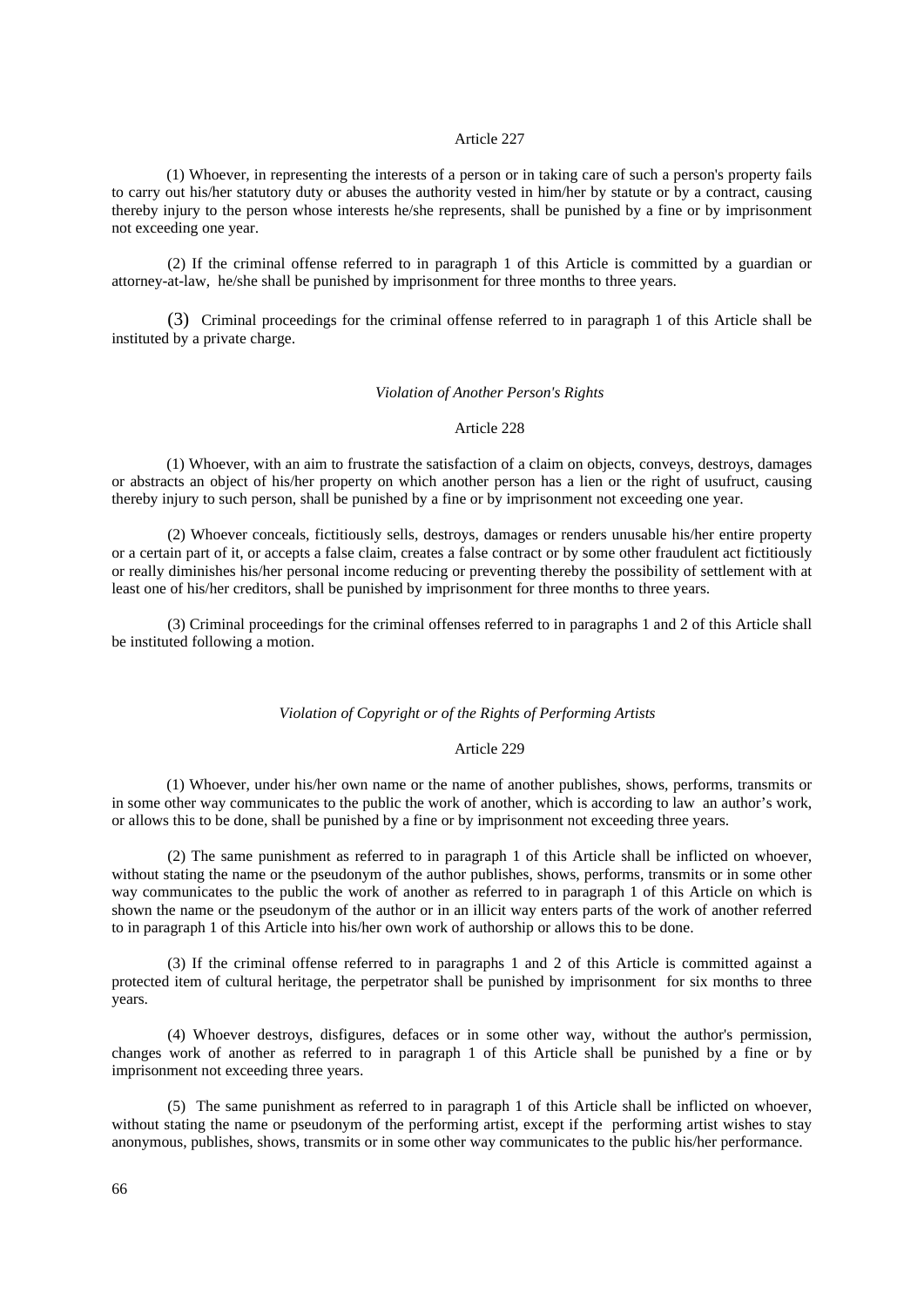(6) The same punishment as referred to in paragraph 3 of this Article shall be inflicted on whoever destroys, disfigures, defaces, maims or in some other way, without the permission of the performing artist, changes his/her recorded performance as referred to in paragraph 4 of this Article.

(7) If, by the perpetration of the criminal offense referred to in paragraphs 1, 2, 3, 4 and 5 of this Article, considerable pecuniary gain is acquired, or considerable damage is caused, while the perpetrator acts with an aim to acquire such pecuniary gain or to cause such damage, the perpetrator shall be punished by imprisonment for six months to five years.

### *Illicit Use of an Author's Work or an Artistic Performance*

# Article 230

(1) Whoever, without the approval of the author or another carrier of the copyright, or the person who is authorized to grant approval, when such approval is required pursuant to the provisions of the law, or contrary to their prohibition, makes a master copy, reproduces, multiplies, puts into circulation, rents, imports, transfers across the border, shows, performs, broadcasts, transmits, makes accessible to the public, translates, adapts, refashions or in any other way uses a work of authorship, shall be punished by a fine or by imprisonment not exceeding three years.

(2) The same punishment as referred to in paragraph 1 of this Article shall be inflicted on whoever, without approval of the performing artist, or the person who is authorized to grant approval, when such approval is required pursuant to the provisions of the law, or contrary to their prohibition, records, reproduces, multiplies, puts into circulation, rents, imports, transfers across the border, shows, performs, broadcasts, transmits, makes accessible to the public or in any other way uses a performance of a performing artist.

(3) The same punishment as referred to in paragraph 1 of this Article shall be inflicted on whoever, intending to make possible the unauthorized use of an intellectual work or performance of performing artist produces, imports, transfers across the border, puts into circulation, rents, or enables another to use or exploit any kinds of equipment or devices whose primary or predominant purpose is to enable the unauthorized removal or thwarting of some technical means or computer program intended to protect the copyright or the right of a performing artist against unauthorized use.

(4) The person with whom the objects intended for or used in the perpetration of a criminal offense are found, or came into being through the perpetration of the criminal offense referred to in paragraphs 1, 2 and 3 of this Article, while such a person knew it, could know or should have known it, shall be punished by a fine of up to one hundred daily incomes or by imprisonment not exceeding six months.

(5) If , by the perpetration of the criminal offense referred to in paragraphs 1, 2, and 3 of this Article, considerable pecuniary gain is acquired or considerable damage is caused, while the perpetrator acts with intent to acquire such pecuniary gain or to cause such damage, he/she shall be punished by imprisonment for 6 months to five years.

(6) The objects which were intended for or used in the perpetration of the criminal offense or came into being by the perpetration of the criminal offense referred to in paragraphs 1, 2 and 3 of this Article shall be forfeited and destroyed.

> *Violation of the Rights of Producers of Audio or Video Recordings and the Rights Related to Radio Broadcasting*

# Article 231

(1) Whoever, without the approval of the producer of an audio or video recording, when such approval is required pursuant to the provisions of the law, or contrary to his/her prohibition, broadcasts, multiplies directly or indirectly an audio or video recording, puts it without authorization into circulation, rents, imports,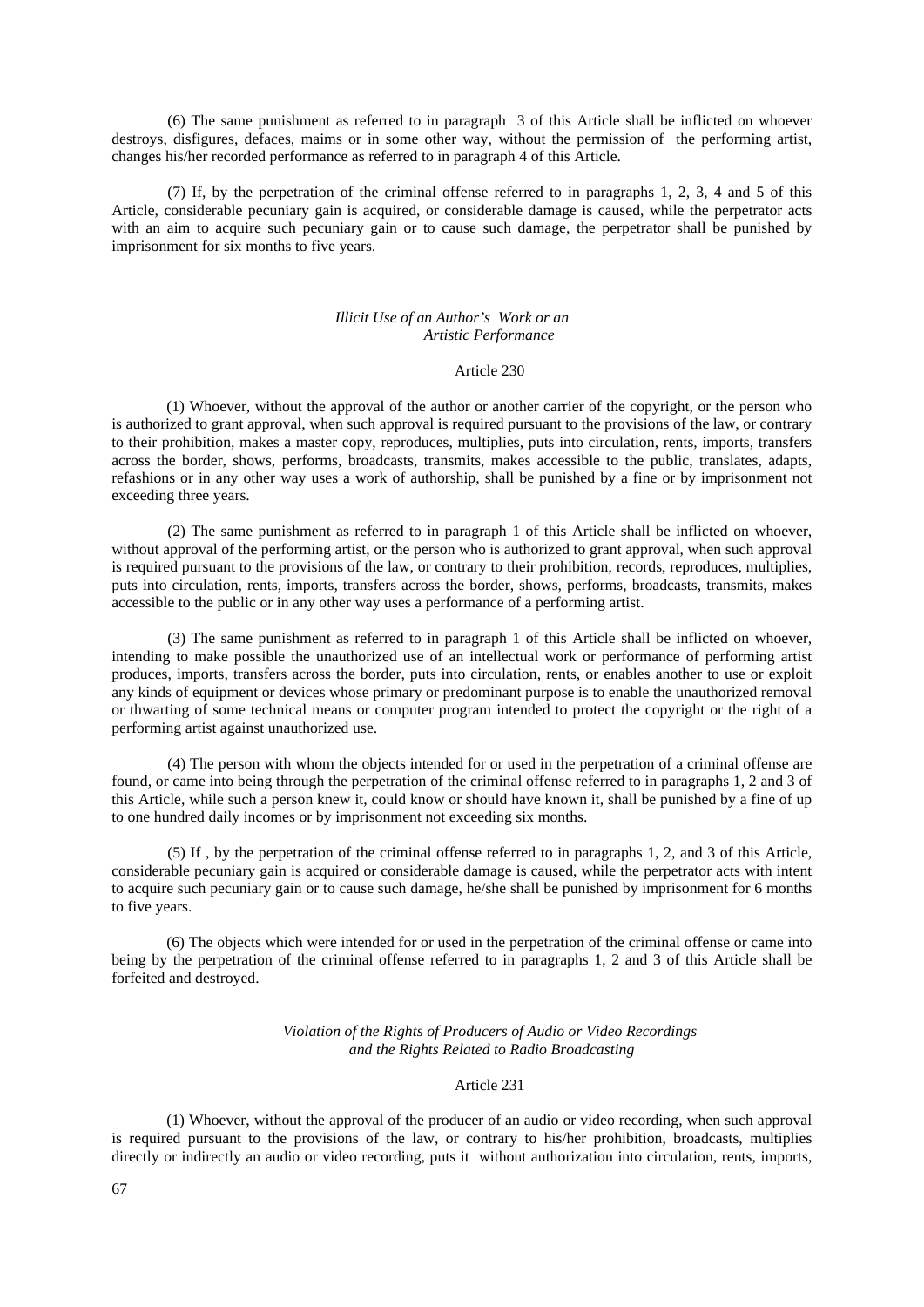transfers across the border or makes it accessible to the public shall be punished by a fine or by imprisonment not exceeding one year.

(2) The same punishment as referred to in paragraph 1 of this Article shall be inflicted on whoever, without the approval of the carrier of the right relating to radio broadcasts, when such approval is required pursuant to the law, or contrary to his/her prohibition, rebroadcasts such a broadcasting or recording, multiplies or puts into circulation the recording of the broadcast.

(3) If, by the perpetration of the criminal offense referred to in paragraphs 1 and 2 of this Article, considerable financial gain is acquired or considerable damage is caused, while the perpetrator acts with an aim to acquire such pecuniary gain or to cause such damage, he/she shall be punished by imprisonment for six months to five years.

(4) The objects which were intended for or used in the perpetration of the criminal offense, or came into being through the perpetration of the criminal offense referred to in paragraphs 1, 2 and 3 of this Article, shall be forfeited and destroyed.

# *Violation of Patent Rights*

### Article 232

(1) Whoever, without authorization, files a patent application or does not state or falsely states in the patent application the inventor or makes the essence of the invention accessible to the public prior to the invention being published in the way stipulated by the law shall be punished by a fine or by imprisonment not exceeding three years.

(2) Whoever, without authorization, makes, imports, transfers across the border, offers, puts into circulation, stores or uses a product or procedure which is the subject of patent protection shall be punished by a fine or by imprisonment not exceeding three years.

(3) If, by the perpetration of the criminal offense referred to in paragraphs 1 and 2 of this Article, considerable pecuniary gain is acquired or considerable damage is caused, while the perpetrator acts an aim to acquire such pecuniary gain or to cause such damage, the perpetrator shall be punished by imprisonment for six months to five years.

(4) The objects which were intended for or used in the perpetration of the criminal offense or came into being through the perpetration of the criminal offense referred to in paragraphs 2 and 3 of this Article shall be forfeited and destroyed.

#### *Usurious Contract*

#### Article 233

(1) Whoever, taking advantage of the emergency/distress, difficult financial conditions, insufficient experience, light-mindedness or the diminished capability of judgement of another person, receives from such a person, or agrees with such a person pecuniary gain for himself/herself or for a third person which is obviously disproportionate to the consideration he/she had given, done or bound himself/herself to give or to do shall be punished by a fine or by imprisonment not exceeding one year.

(2) The same punishment as referred to in paragraph 1 of this Article shall be inflicted on whoever engages himself/herself in giving loans, contracting thereby exorbitant pecuniary gain.

#### *Extortion*

Article 234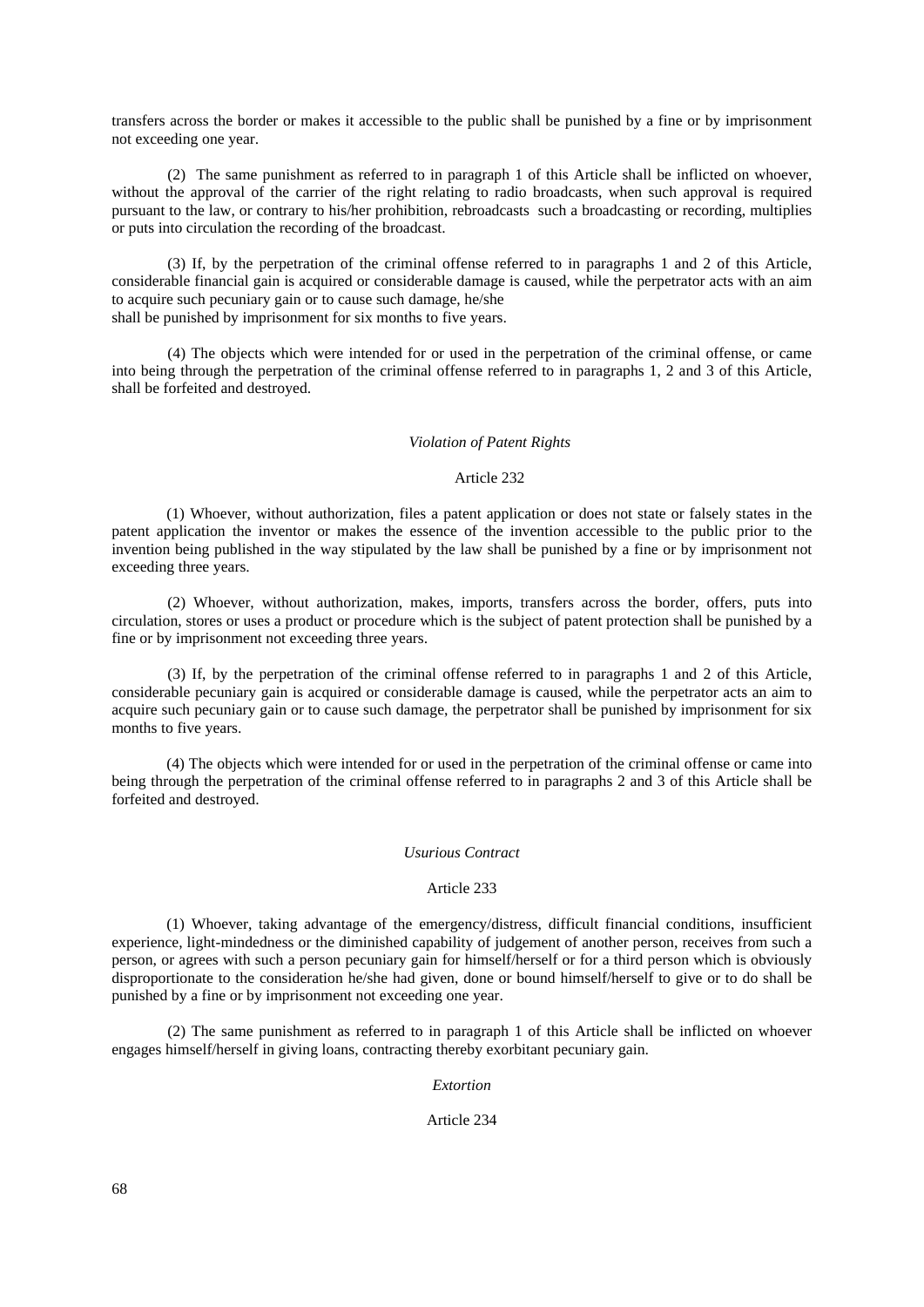(1) Whoever, with an aim to procure unlawful pecuniary gain for himself/herself or for a third person, with force or by a serious threat coerces another to do or to omit to do something to the detriment of his/her own property or the property of another shall be punished by imprisonment for six months to five years.

(2) If in the perpetration of the criminal offense referred to in paragraph 1 of this Article, a weapon or a dangerous instrument is used, or if, by the offense, considerable pecuniary gain is acquired, or the offense is committed as a member of a group or criminal organization, the perpetrator shall be punished by imprisonment for one to ten years.

## *Blackmail*

# Article 235

(1) Whoever, with an aim to procure unlawful pecuniary gain for himself/herself or for a third person, threatens another person to disclose about such a person or persons close to him/her something which could harm their honor or reputation and thus coerces him/her to do or to omit to do something to the detriment of his/her own property or the property of another

shall be punished by imprisonment for six months to five years.

(2) If, by the offense referred to in paragraph 1 of this Article, considerable pecuniary gain is acquired or the offense is committed as a member of a group or criminal organization, the perpetrator shall be punished by imprisonment for one to ten years.

### *Concealing*

## Article 236

Whoever purchases, receives in pledge or otherwise acquires, conceals or resells an object which he/she knows was acquired by a criminal offense or what has been received for such an object as result of a sale or exchange, shall be punished by a fine or by imprisonment not exceeding three years.

> *Institution of Criminal Proceedings for Criminal Offenses Against Property*

#### Article 237

Except for criminal offenses where the institution of criminal proceedings is specially prescribed by a private charge or following a motion, for the criminal offenses referred to in Article 216, paragraph 1, Article 217, Article 221, paragraph 1 and 2, Article 224, paragraph 1 and 2, Article 228, paragraph 1 and Article 236 of this Code, if they are committed against a spouse, a blood relative in a direct line, a sibling, adopter, adopted person, or against the person with whom the perpetrator cohabitates, criminal proceedings shall be initiated by a private charge.

#### CHAPTER EIGHTEEN (xviii)

# **CRIMINAL OFFENSES AGAINST PEOPLE'S HEALTH**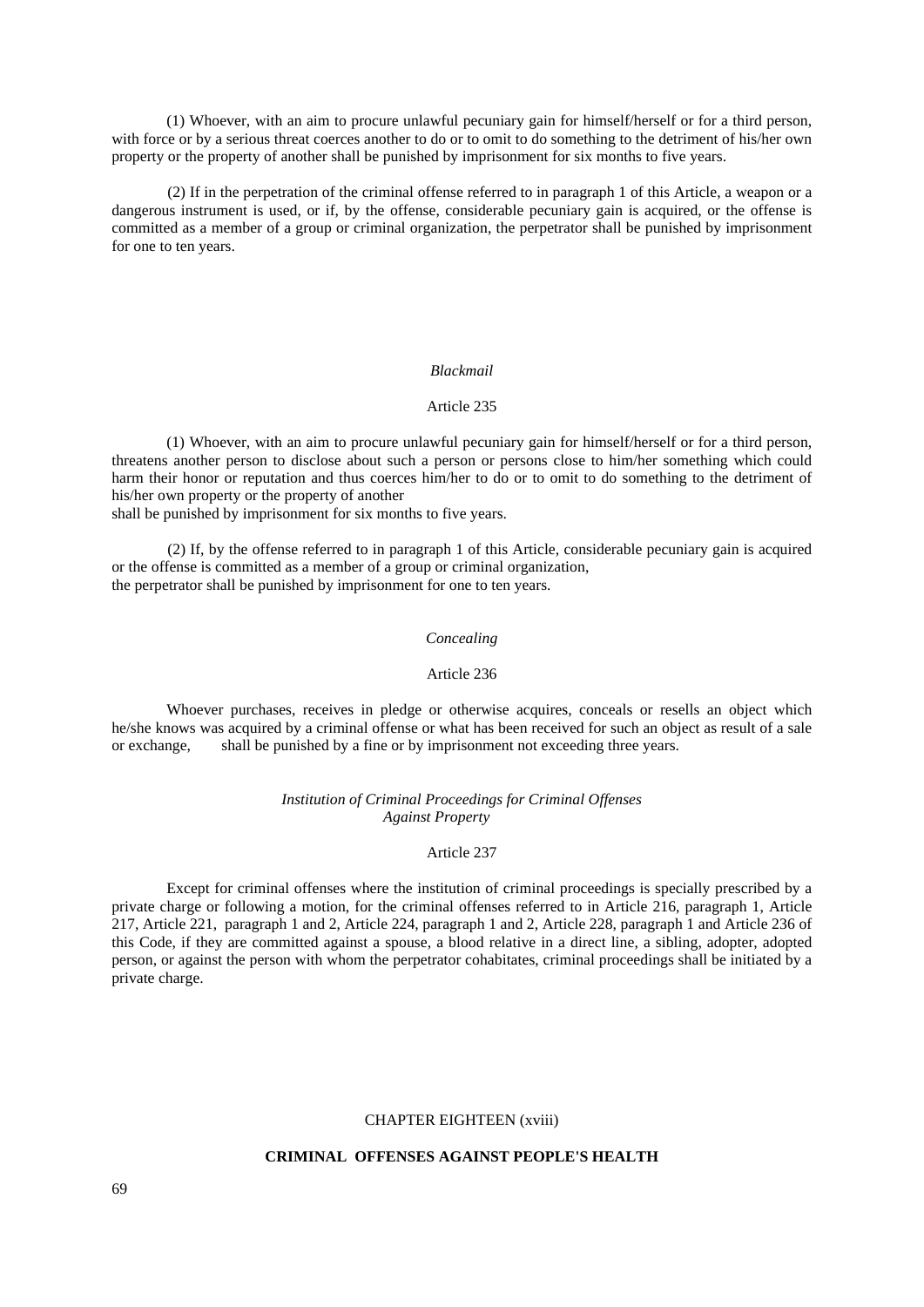## *Transmission of Contagious Diseases*

#### Article 238

(1) Whoever fails to comply with regulations or directions by which the competent state authority orders examinations, disinfection, quarantine or other measures for the suppression or prevention of a contagious disease and where consequently the danger of the spreading of a contagious disease occurs shall be punished by a fine or by imprisonment not exceeding one year.

(2) The same punishment as referred to in paragraph 1 of this Article shall be inflicted on whoever fails to comply with regulations or directions by which the competent state authority stipulates measures for the suppression or prevention of the contagious diseases of animals to which humans are also prone and consequently where a danger of the transmission of the contagious disease onto humans occurs.

(3) If the criminal offense referred to in paragraphs 1 and 2 of this Article is committed by negligence, the perpetrator shall be punished by a fine of up to one hundred and fifty daily incomes or by imprisonment not exceeding six months.

#### *Transmission of Venereal Diseases*

### Article 239

(1) Whoever, knowing that he/she is infected with a venereal disease, communicates the same to another through sexual intercourse or a sexual act of the same nature and if, at the same time the criminal offense of aggravated bodily injury is not committed shall be punished by a fine or imprisonment not exceeding one year.

(2) Criminal proceedings for the criminal offense referred to in paragraph 1 of this Article shall be instituted following a motion, except when the criminal offense was committed against a juvenile.

### *Medical Malpractice*

# Article 240

(1) A physician or dentist who, in rendering medical services, does not apply measures for the protection of patients in accordance with professional standards, or applies an obviously inadequate remedy or method of treatment, or in general acts carelessly thus causing the deterioration of an illness or the impairment of a person's health, shall be punished by a fine or by imprisonment not exceeding two years.

(2) The same punishment as referred to in paragraph 1 of this Article shall be inflicted on the health provider who, in rendering medical services, does not apply measures for the protection of patients or does not act in accordance with professional standards, or renders medical services in premises not having the statutory approval for work, or in general acts carelessly, thus causing the deterioration of an illness or the impairment of a person's health.

(3) A physician or dentist who commits the criminal offenses referred to in paragraphs 1 or 2 of this Article by negligence shall be punished by a fine or by imprisonment not exceeding one year.

### *Arbitrary Medical Treatment*

### Article 241

(1) Whoever treats another without that person's consent shall be punished by a fine of up to one hundred and fifty daily incomes or by imprisonment not exceeding six months.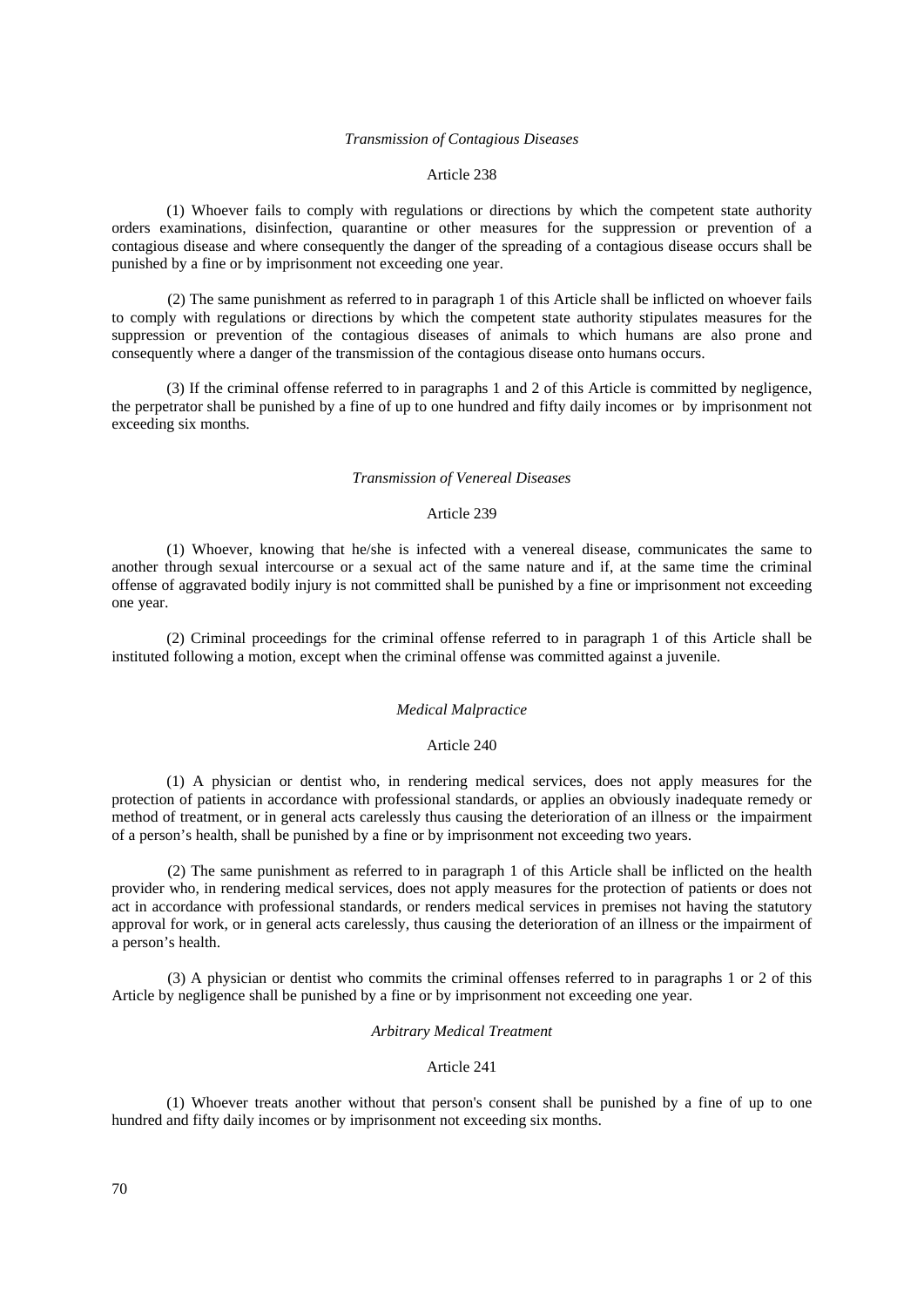(2) A physician or dentist who performs a surgical or other medical intervention on another person's body without such a person's express and valid written consent shall be punished by a fine or by imprisonment not exceeding one year.

(3) There shall be no criminal offense referred to in paragraphs 1 and 2 of this Article when the law prescribes compulsory medical treatment, or treatment, surgical or other medical intervention performed on a person who is not conscious or is not capable of reasoning, when a close member of the family or legal representative is not accessible and when the postponement of treatment or intervention would endanger such a person's life or would cause a considerable deterioration of his/her health.

## *Illicit Transplantation of Parts of the Human Body*

# Article 242

(1) Whoever, without medical justification, removes for transplantation purposes a part of the human body with the consent of a living donor or whoever, without medical justification, transplants a part of the human body with the consent of a recipient shall be punished by a fine or by imprisonment not exceeding three years.

(2) The same punishment as referred to in paragraph 1 of this Article shall be inflicted on whoever, with medical justification, removes for transplantation purposes a part of the human body without the consent of a living donor, or who, with medical justification, transplants a part of the human body without the consent of a recipient.

(3) Whoever, without medical justification, removes for transplantation purposes a part of the human body without the consent of a living donor or whoever, without medical justification, transplants a part of the human body without the consent of a recipient shall be punished by imprisonment for six months to five years.

(4) Whoever, for transplantation purposes, removes a part of a deceased person's body before death is established in the prescribed manner shall be punished by imprisonment for three months to three years.

(5) Whoever, for transplantation purposes, removes a part of a deceased person's body, although knowing that this person expressly in writing opposed it or whoever, for transplantation purposes, removes a part of the body of a deceased juvenile or a mentally ill person without the express written consent of his/her legal representative shall be punished by a fine or by imprisonment not exceeding one year.

(6) Whoever gives for remuneration or pecuniary gain a part of his/her own body or a part of the body of another living or deceased person for transplantation purposes or intermediates in so doing shall be punished by a fine or by imprisonment not exceeding two years.

(7) If a physician commits the criminal offense referred to in paragraphs 1, 2 and 4 of this Article, he/she shall be punished by imprisonment for six months to five years, while, if he/she commits the criminal offense referred to in paragraph 3 of this Article, he/she shall be punished by imprisonment for not less than three years.

# *Failure to Render Medical Aid*

# Article 243

A physician or dentist or other health service provider who fails to render the undeferrable medical aid to a patient or a person who needs such aid because of direct peril for his/her life shall be punished by a fine or by imprisonment not exceeding two years.

*Quackery*

Article 244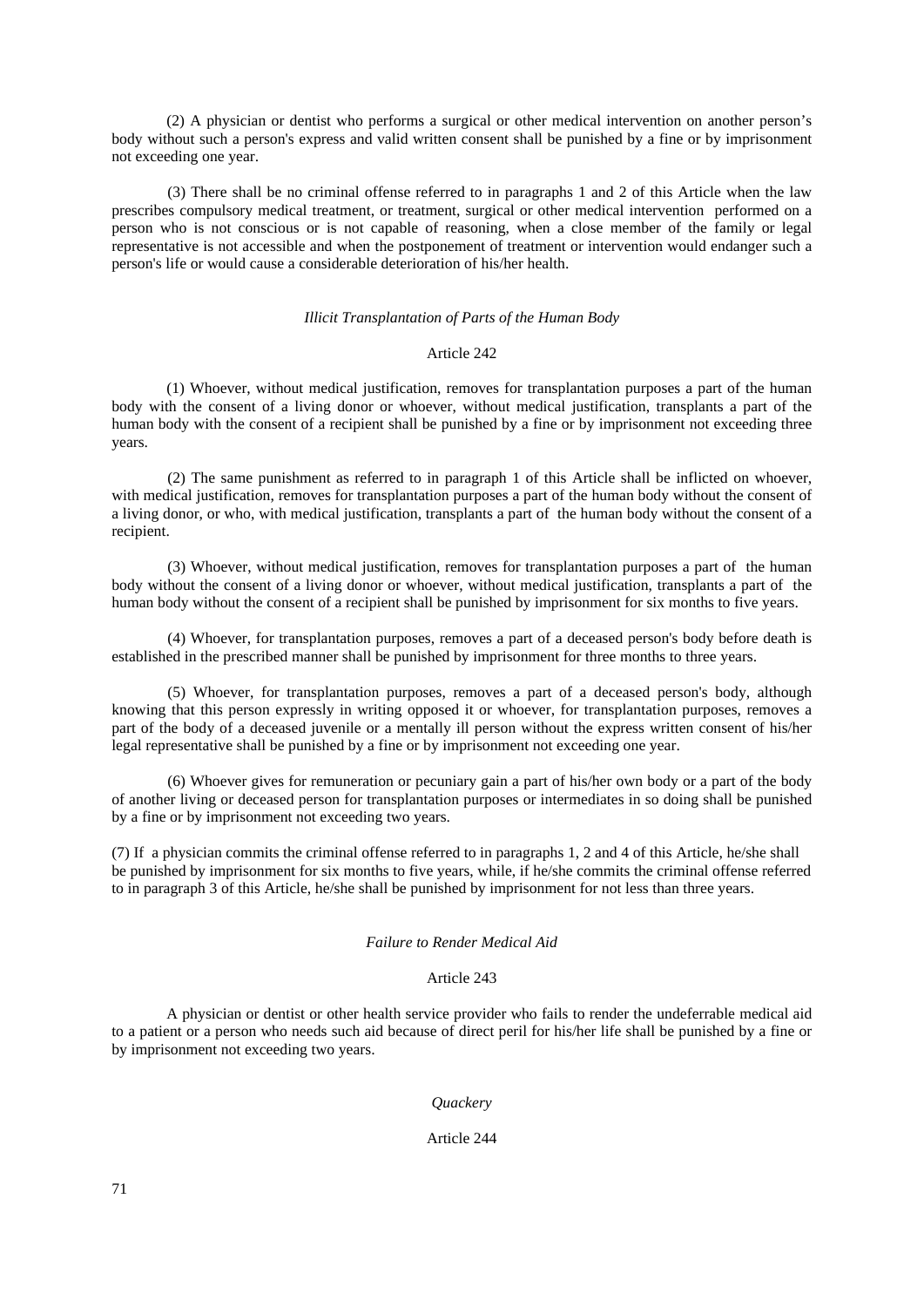(1) Whoever, lacking prescribed professional qualifications, medically treats another or renders medical aid to such a person shall be punished by a fine of up to one hundred and fifty daily incomes or by imprisonment not exceeding six months.

(2) Whoever commits the criminal offense referred to in paragraph 1 of this Article for remuneration or pecuniary gain shall be punished by a fine or by imprisonment not exceeding one year.

# *Preparation and Production of Hazardous Drugs*

### Article 245

(1) Whoever prepares or produces drug preparations or products which are hazardous to human health in order to sell them or otherwise put them into circulation shall be punished by a fine or by imprisonment not exceeding one year.

(2) Whoever commits the criminal offense referred to in paragraph 1 by negligence, shall be punished by a fine of up to one hundred and fifty daily incomes or by imprisonment not exceeding six months.

(3) The products and means for production shall be forfeited.

#### *Carelessness in Preparation and Dispensing of Drugs*

### Article 246

(1) A pharmacist or another person authorized for the preparation and dispensing of drugs to be used in medicine who prepares a drug contrary to professional standards or dispenses a wrong drug, and thereby endangers health of a person, shall be punished by a fine or by imprisonment not exceeding one year.

(2) If the criminal offense referred to in paragraph 1 of this Article is committed by negligence, the perpetrator shall be punished by a fine of up to one hundred and fifty daily incomes or by imprisonment not exceeding six months.

## *Production and Circulating of Harmful Foodstuffs*

# Article 247

(1) Whoever produces, sells or otherwise puts into circulation victuals, dishes, drinks or other products which are harmful to human health, not declaring or by keeping secret their harmfulness, shall be punished by a fine or by imprisonment not exceeding one year.

(2) Whoever commits the criminal offense referred to in paragraph 1 of this Article by negligence shall be punished by a fine of up to one hundred and fifty daily incomes or by imprisonment not exceeding six months.

## *Careless Inspection of Meat Food*

### Article 248

(1) A veterinarian or another person authorized to inspect livestock for slaughter or meat intended for human nutrition who inspects livestock and meat contrary to professional standards or who does not perform the inspection which he/she is bound to perform, thus allowing the circulation of meat which is harmful to human health, shall be punished by a fine or by imprisonment not exceeding one year.

(2) Whoever commits the criminal offense referred to in paragraph 1 of this Article by negligence shall be punished by a fine of up to one hundred and fifty daily incomes or by imprisonment not exceeding six months.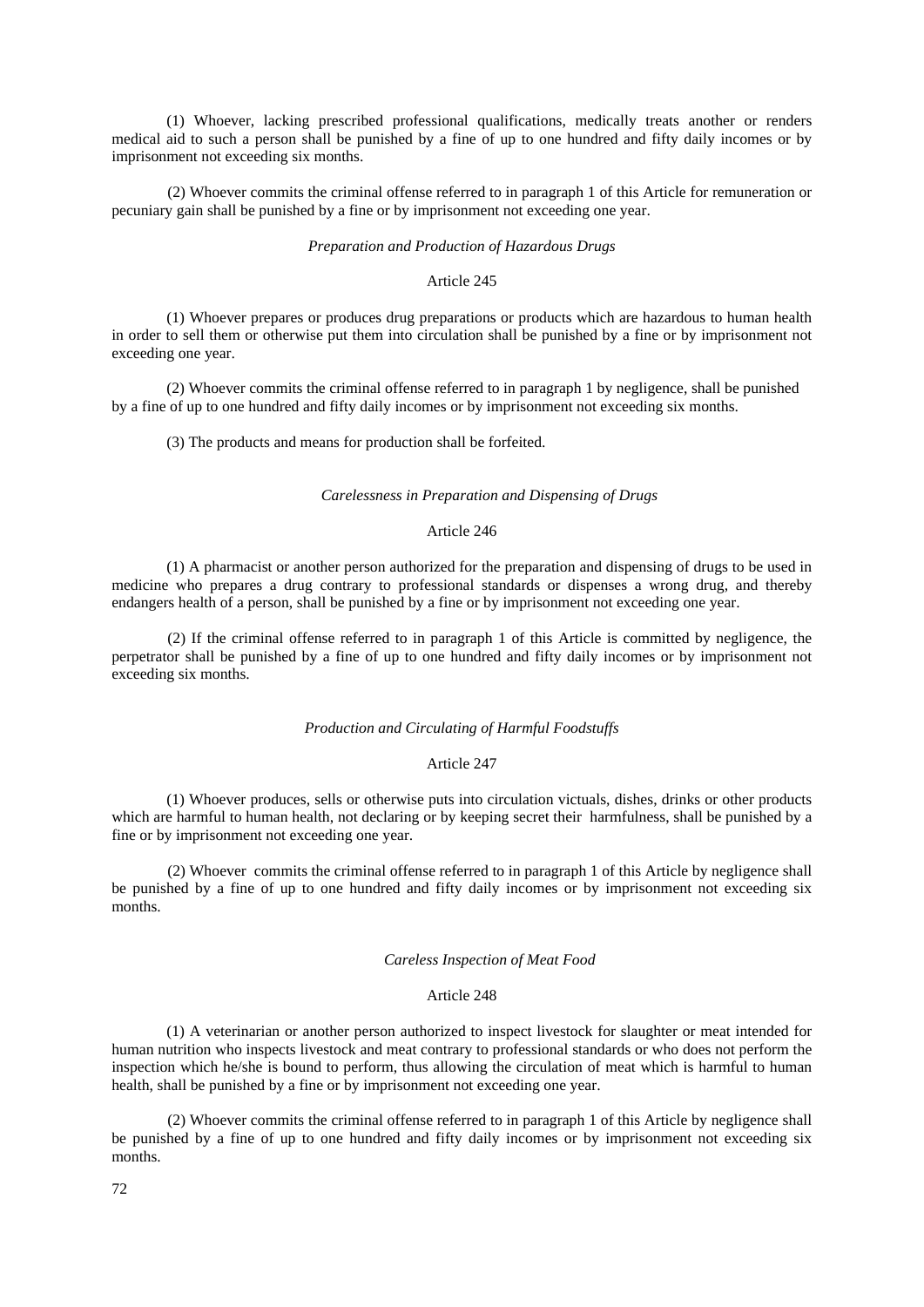#### *Serious Criminal Offenses Against People's Health*

#### Article 249

(1) If, by the criminal offenses referred to in Article 238, paragraphs 1 and 2, Article 240, paragraphs 1 and 2, Article 241, paragraphs 1 and 2, Article 242, paragraphs 1 and 3, Article 243, Article 244, paragraphs 1 and 2, Article 246, paragraph 1, Article 247, paragraph 1 and Article 248, paragraph 1 of this Code, serious bodily injury to a person is caused, or his/her health is severely impaired, or the existing illness considerably deteriorates, the perpetrator shall be punished by imprisonment for one to eight years.

(2) If, by the criminal offenses referred to in paragraph 1 of this Article, the death of one or more persons is caused, the perpetrator shall be punished by imprisonment for three to ten years.

(3) If, by the criminal offense referred to in Article 238, paragraph 3, Article 240, paragraph 3, Article 245, paragraph 2, Article 246, paragraph 2, Article 247, paragraph 2 and Article 248, paragraph 2 of this Article, serious bodily injury to a person is caused, or his/her health is severely impaired, or the existing illness considerably deteriorate, the perpetrator shall be punished by imprisonment for six months to five years.

(4) If, by the criminal offenses referred to in paragraph 3 of this Article, the death of one or more persons is caused, the perpetrator shall be punished by imprisonment for one to eight years.

# CHAPTER NINETEEN (xix)

# **CRIMINAL OFFENSES AGAINST THE ENVIRONMENT**

## *Environmental Pollution*

#### Article 250

(1) Whoever, contrary to the regulations, pollutes the air, soil, running, still or ground water, watercourses or the sea, or in some other way imperils the quality of air, soil, water, watercourses or the sea or the natural genetic harmony of biological diversity within a wide area and to an extent which can worsen the conditions of life of humans or animals, or endanger the existence of forests, plants and other vegetation, shall be punished by imprisonment for three months to five years.

(2) The same punishment referred to in paragraph 1 of this Article shall be inflicted on whoever pollutes the air, soil, running, still or ground water, watercourses or the sea, or in some other way imperils the quality of the air, soil, watercourses or the sea or the natural genetic harmony of biological diversity, thus causing danger for the life or health of humans or animals, or causes destruction or substantial damage to forests, plants and other vegetation within a wider area.

(3) Whoever commits the criminal offense referred to in paragraphs 1 and 2 of this Article by negligence shall be punished by a fine or by imprisonment not exceeding one year.

#### *Endangering the Environment by Noise*

### Article 251

(1) Whoever, contrary to the regulations, makes noise which is apt to cause substantial damage to the health of a number of persons shall be punished by a fine or by imprisonment not exceeding three years.

(2) Whoever commits the criminal offense referred to in paragraph 1 of this Article by negligence shall be punished by a fine or by imprisonment not exceeding one year.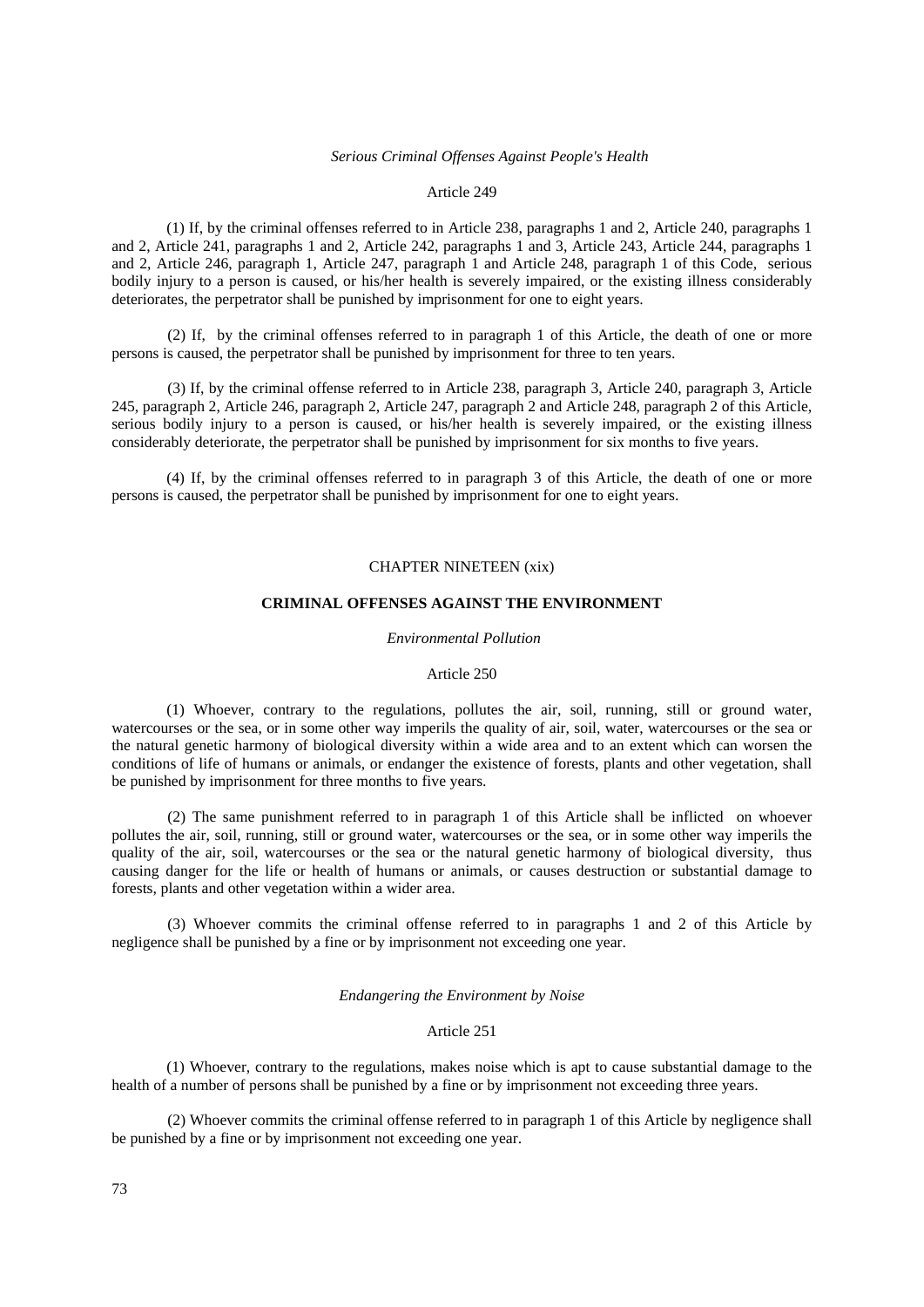#### *Endangering the Environment by Waste Disposal*

## Article 252

(1) Whoever, contrary to the regulations, disposes, deposits, collects, stores, treats or transports waste or in general handles it in a way which endangers the quality of the air, soil, water, watercourses or the sea within a wider area and to an extent which can worsen the conditions of life of humans or animals or endanger the existence of forests, plants and other vegetation shall be punished by a fine or by imprisonment not exceeding three years.

(2) The same punishment as referred to in paragraph 1 of this Article shall be inflicted on whoever disposes, deposits, collects, stores, treats or transports waste or in general handles it in a way which endangers the quality of the air, soil, watercourses or the sea, thus causing danger for the life or health of humans or animals, or causes destruction or substantial damage to forests, plants and other vegetation within a wide area.

(3) Whoever commits the criminal offense referred to in paragraphs 1 and 2 of this Article by negligence shall be punished by a fine or by imprisonment not exceeding one year.

## *Importing of Radioactive or Other Hazardous Waste Into the Republic of Croatia*

# Article 253

(1) Whoever, contrary to the regulations, imports into the Republic of Croatia radioactive or other hazardous waste harmful to the life or health of humans shall be punished by a fine or by imprisonment not exceeding three years.

(2) Whoever, by abusing his/her official position or authority, contrary to the regulations, enables radioactive or other hazardous waste harmful to the life or health of humans to be imported into the Republic of Croatia shall be punished by imprisonment for six months to five years.

(3) An attempt of the criminal offense referred to in paragraph 1 of this Article is punishable.

### *Endangering the Environment with Installations*

#### Article 254

(1) Whoever, contrary to the regulations, puts into operation or runs installations, or cancels the manufacturing processes in which hazardous substances are released which may endanger the quality of the air, soil, water, watercourses or the sea within a wide area and to an extent which can worsen the conditions of the life of humans or animals or endanger the existence of forests, plants and other vegetation shall be punished by a fine or by imprisonment not exceeding one year.

(2) Whoever commits the criminal offense referred to in paragraph 1 of this Article by negligence shall be punished by a fine of not more than one hundred and fifty daily incomes or by imprisonment not exceeding six months.

#### *Transmission of Contagious Diseases among Animals and Plants*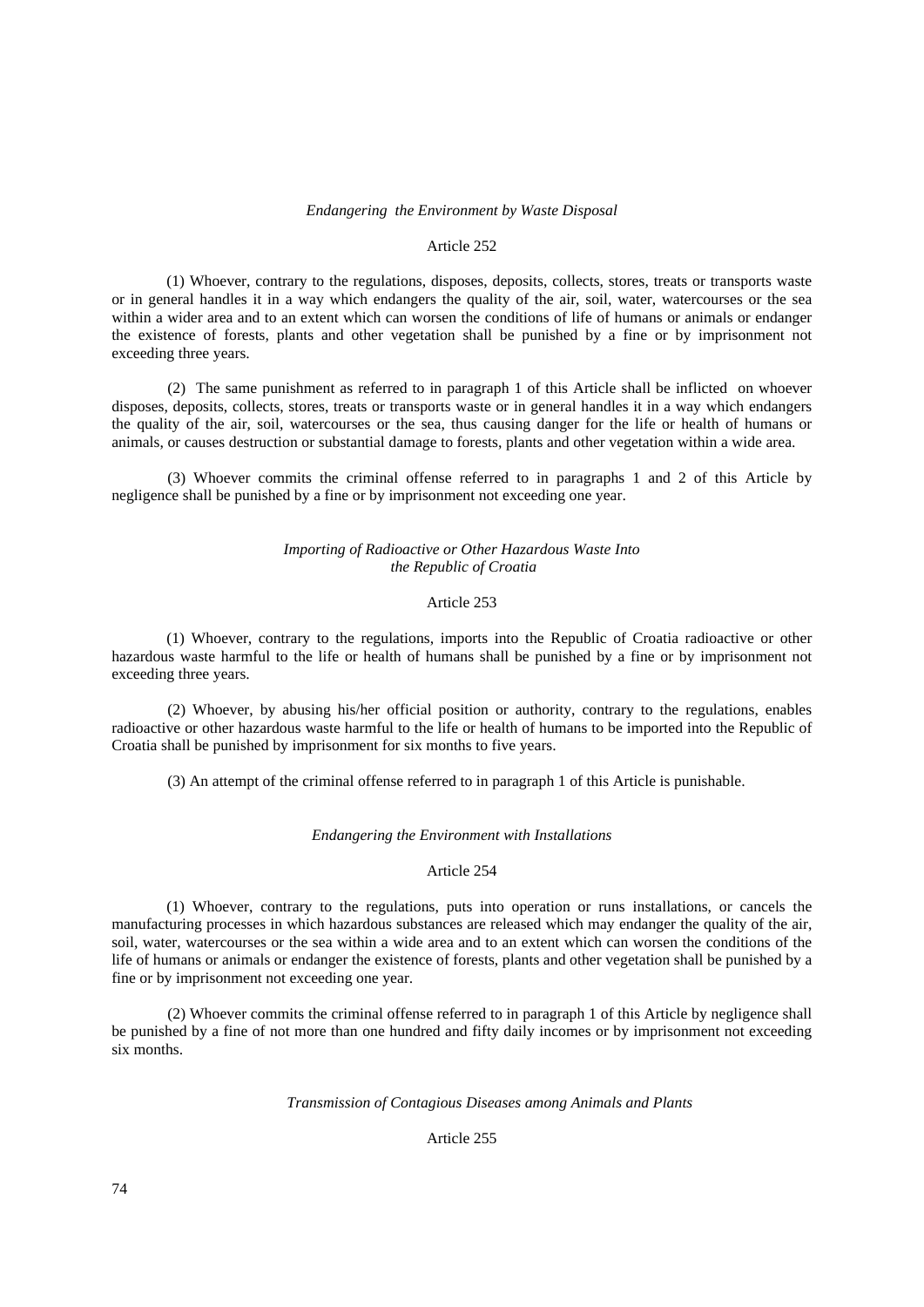(1) Whoever fails to comply with regulations or directions by which a competent state authority imposes measures for the suppression or prevention of contagious diseases among animals or plants, thus raising the danger of the spreading of such a disease or its agents or plant pests shall be punished by a fine or by imprisonment not exceeding one year.

(2) Whoever commits the criminal offense referred to in paragraph 1 of this Article by negligence shall be punished by a fine of up to one hundred and fifty daily incomes or by imprisonment not exceeding six months.

#### *Production of Harmful Drugs for Animals*

# Article 256

Whoever produces for the purpose of sale or circulates drugs for the treatment or prevention of infection among animals and which are dangerous for their life or health, so that consequently a large number of animals perishes, or the spreading of the contagious disease occurs, shall be punished by a fine or by imprisonment not exceeding one year.

#### *Veterinary Malpractice*

### Article 257

(1) A veterinarian or veterinary assistant who, in rendering veterinary aid, or carrying out an examination, inoculation or treatment of an animal, does not adhere to the rules of the veterinary profession, so that consequently sickness, the deterioration of sickness or the death of the animal occurs, shall be punished by a fine or by imprisonment not exceeding one year.

(2) The veterinarian or veterinary assistant who commits the criminal offense referred to in paragraph 1 of this Article by negligence shall be punished by a fine of up to one hundred and fifty daily incomes or by imprisonment not exceeding six months.

### *Poaching Game*

## Article 258

(1) Whoever hunts game during the closed season or within an area where hunting is forbidden, or whoever hunts protected fauna species, or whoever hunts wild game of a particular species without the special license required for such hunting, or whoever hunts in a manner or with devices which are prohibited by regulation or which destroy game on a large scale, or whoever moves game from its habitat to another place without the approval of a competent state authority shall be punished by a fine or by imprisonment not exceeding one year.

(2) Whoever hunts on the hunting ground of another, if his or her act does not constitute a criminal offense against property shall be punished by a fine of up to one hundred and fifty daily incomes or by imprisonment not exceeding six months.

## *Poaching Fish*

#### Article 259

(1) Whoever catches fish or other freshwater or sea animals or organisms during the closed season or within an area where fishing is forbidden, or whoever catches protected fish or other water or sea animals or organisms which are forbidden to be caught, or whoever catches fish or other freshwater or sea animals or organisms of particular species without the special license required for such catching, or whoever catches fish or other freshwater or sea animals or organisms using explosives, electric power, poison, dazing preparations or in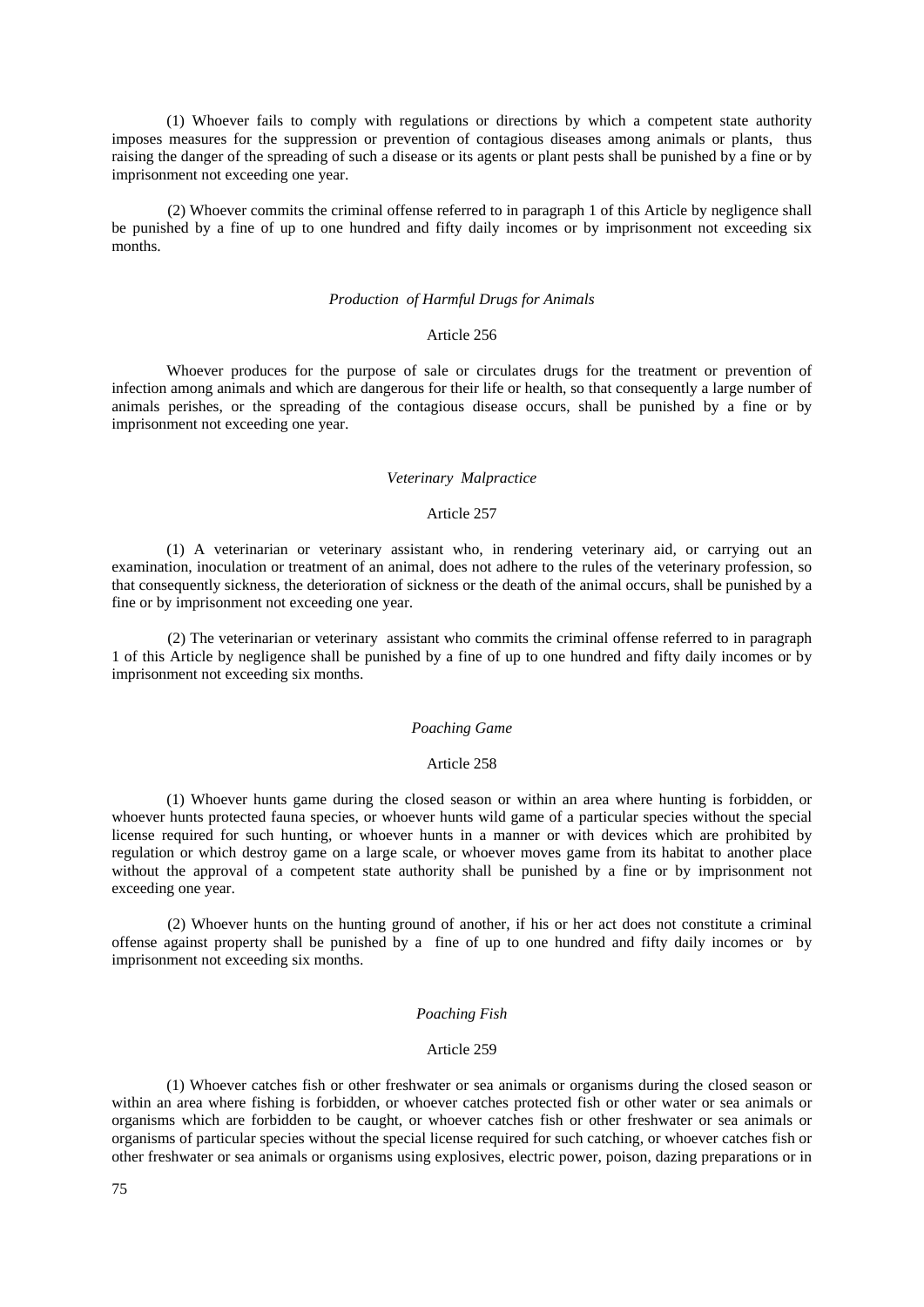some other manner or with devices which are harmful to their procreation or which are prohibited by regulations, or whoever moves fish or other freshwater or sea animals or organisms from their habitat to another place without the approval of a competent state authority, shall be punished by a fine or by imprisonment not exceeding one year.

(2) Whoever catches fish or other freshwater or sea animals or organisms in the fishing preserve of another, if his or her act does not constitute a criminal offense against property shall be punished by a fine of up to one hundred and fifty daily incomes or by imprisonment not exceeding six months.

(3) Criminal proceedings for the criminal offense referred to in paragraph 2 of this Article shall be initiated by a civil action.

# *Torturing Animals*

### Article 260

(1) Whoever severely maltreats an animal or exposes it to unnecessary sufferance or causes it unnecessary pains or exposes it to suffering as a result of giving vent to base instincts shall be punished by a fine of up to one hundred and fifty daily incomes or by imprisonment not exceeding six months.

(2) Whoever commits the criminal offense referred to in paragraph 1 of this Article so as to win a bet or otherwise procure pecuniary gain shall be punished by a fine or by imprisonment not exceeding one year.

(3) Whoever, by negligence or by withholding food or water or otherwise exposing an animal during its transport to a difficult condition through a long period of time shall be punished by a fine of up to one hundred daily incomes or by imprisonment not exceeding three months.

### *Devastation of Forests*

### Article 261

(1) Whoever, contrary to regulations or to the directions of competent state authorities, lumbers or clears a forest or whoever barks trees or in some other way devastates a forest, while not committing thereby some other criminal offense for which a more severe punishment is prescribed, shall be punished by a fine or by imprisonment not exceeding one year.

(2) Whoever commits the criminal offense referred to in paragraph 1 of this Article in a specially protected forest or in a forest which is a constituent part of a specially protected nature areas shall be punished by a fine or by imprisonment not exceeding two years.

#### *Serious Criminal Offenses Against the Environment*

## Article 262

(1) If, by the criminal offense referred to in Article 250, paragraphs 1 and 2, Article 251, paragraph 1, Article 252, paragraphs 1 and 2, Article 253, paragraphs 1 and 2 and Article 254, paragraph 1 of this Code, serious bodily injury or severe impairment to the health of a number of persons is caused, or the death of one or more persons is caused, or if the changes caused by the pollution cannot be eliminated for a considerable period of time, or if an ecological catastrophe is caused, the perpetrator shall be punished by imprisonment for one to ten years.

(2) If, by the criminal offense referred to in Article 250, paragraph 3, Article 251, paragraph 2, Article 252, paragraph 3 and Article 254, paragraph 2 of this Code, the death of one or more persons is caused, or serious bodily injury or severe impairment to the health of a number of persons is caused, or if the changes caused by the pollution cannot be eliminated for a considerable period of time, or the quality of the environment is essentially diminished, the perpetrator shall be punished by imprisonment for one to five years.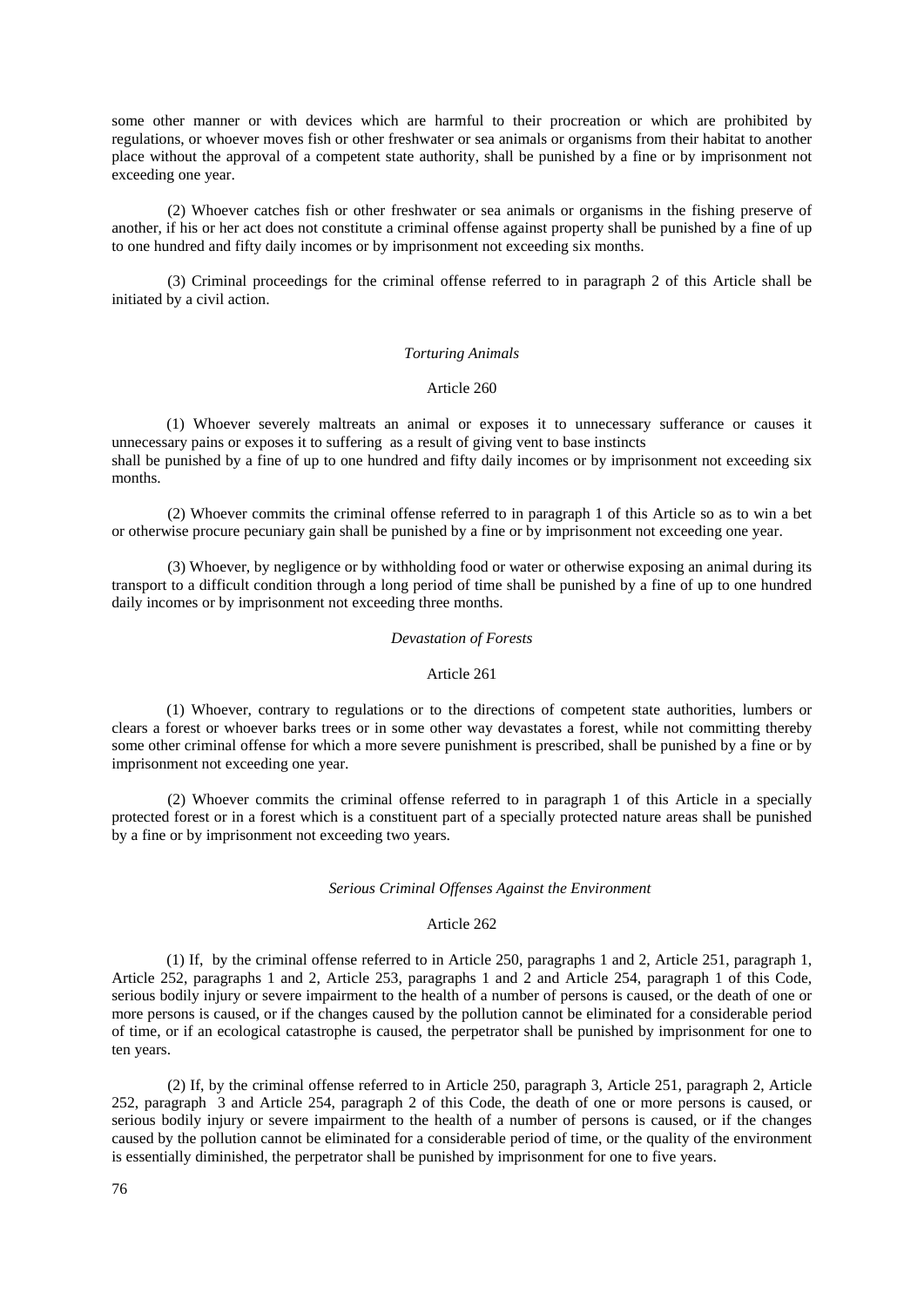(3) If by the criminal offense referred to in Article 255, paragraph 1, Article 256, paragraph 1 and Article 257, paragraph 3 of this Code, extensive material damage is caused, the perpetrator shall be punished by imprisonment for one to five years.

(4) If by the criminal offense referred to in Article 255, paragraph 2 and Article 257, Section 2 of this Code, extensive material damage is caused, the perpetrator shall be punished by imprisonment for one to three years.

#### CHAPTER TWENTY (xx)

# **CRIMINAL OFFENSES AGAINST THE PUBLIC SAFETY OF PERSONS AND PROPERTY AND SAFETY IN TRAFFIC**

*Endangering Life and Property by Dangerous Public Acts or Means*

## Article 263

(1) Whoever endangers the life or limb of people or property of considerable value by fire, flood, an explosive, poison or poisonous gas, ionizing radiation, mechanical force, electric or other power, or by some publicly dangerous act or publicly dangerous objects shall be punished by imprisonment for six months to five years.

(2) The same punishment as referred to in paragraph 1 of this Article shall be inflicted on an official or responsible person who does not install the statutory prescribed devices for protection against fire, explosion, flood, poison, poisonous gases or ionizing radiation, or does not maintain such devices in working condition, or fails to activate them in case of need, or fails to act in accordance with the regulations or technical rules on safety measures, endangering thereby the life and limb of people or property of considerable value.

(3) If the criminal offenses referred to in paragraphs 1 and 2 of this Article are committed at a place where a number of persons is gathered the perpetrator shall be punished by imprisonment for one to eight years.

(4) Whoever commits the criminal offenses referred to in paragraphs 1 and 2 of this Article by negligence shall be punished by a fine or by imprisonment not exceeding three years.

## *Destruction or Damage of Public Utility Installations*

### Article 264

(1) Whoever destroys, damages, changes, renders unusable, removes or disconnects a public utility installation for water, heat, gas, electric or other power, or does likewise to a communications system installation, thus causing disorder to the ordinary life of citizens, shall be punished by imprisonment for six months to five years.

(2) Whoever commits the criminal offense referred to in paragraph 1 of this Article by negligence shall be punished by a fine or by imprisonment not exceeding one year.

#### *Damage of Safety Equipment at Work*

## Article 265

(1) Whoever destroys, damages, removes, disconnects or otherwise renders unusable or inefficient safety equipment in a mine, factory, workshop or another place where a work is performed, and thereby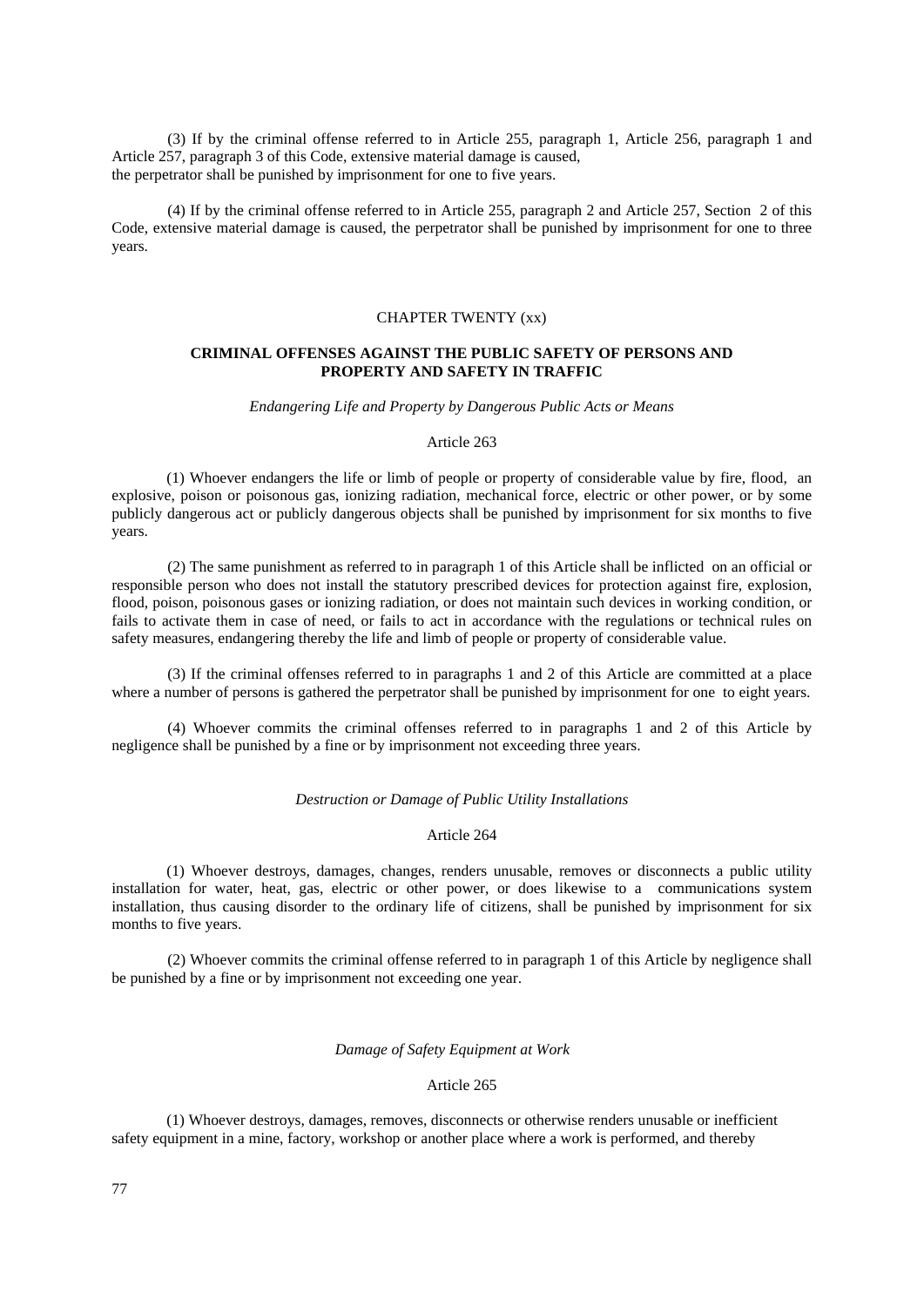endangers life and limb of people or property of considerable value, shall be punished by imprisonment for one to five years.

(2) A responsible person in a mine, factory, workshop, or another place where a work is performed does not install safety equipment, or does not maintain them in working condition, or fails to put them in operation in case of need, or fails to act in accordance with regulations on measures of safety at work, endangering thereby life and limb of people or property of considerable value, shall be punished by a fine or imprisonment not exceeding three years.

(3) Whoever commits the criminal offense referred to in paragraphs 1 and 2 of this Article by negligence, shall be punished by a fine or imprisonment not exceeding one year.

## *Dangerous Execution of Construction Works*

### Article 266

(1) Whoever in designing, supervision or construction of a building or execution of any construction work, or demolition of a building, by acting contrary to regulations or generally recognized professional standards, endangers life of people or property of considerable value, shall be punished by a fine or imprisonment not exceeding three years.

(2) Whoever commits the criminal offense referred to in paragraph 1 of this Article by negligence, shall be punished by a fine or imprisonment not exceeding one year.

## *Handling Publicly Dangerous Substances*

## Article 267

(1) Whoever without authority makes, manufactures, collects, hides or transports contrary to regulations ionizing or other substances which can cause a public danger to the live of people or property of considerable value, or whoever enables another to acquire such substances without authority, or prevents another to acquire them with authority, shall be punished by a fine or imprisonment not exceeding one year.

(2) The same punishment as referred to in paragraph 1 of this Article shall be inflicted on whoever contrary to regulations on traffic of explosives or easily inflammable materials hands over the explosive or easily inflammable material to be transported by a public transport conveyance, or transports such material himself/herself using a public transport conveyance.

(3) Ionizing or other substances referred to in paragraph 1 of this Article shall be forfeited.

#### *Destroying or Damaging of Danger Signs*

# Article 268

(1) Whoever destroys, damages, removes or in any way renders unusable or unnoticeable a sign or device warning of certain danger or serving for the safety of land, sea, water or air traffic, shall be punished by a fine or imprisonment not exceeding one year.

#### *Failure to Avert a Danger*

### Article 269

(1) Whoever fails to undertake measures to avert immanent danger of fire, flood, explosion, traffic accident or some other immanent danger to the life of people or property of considerable value, by timely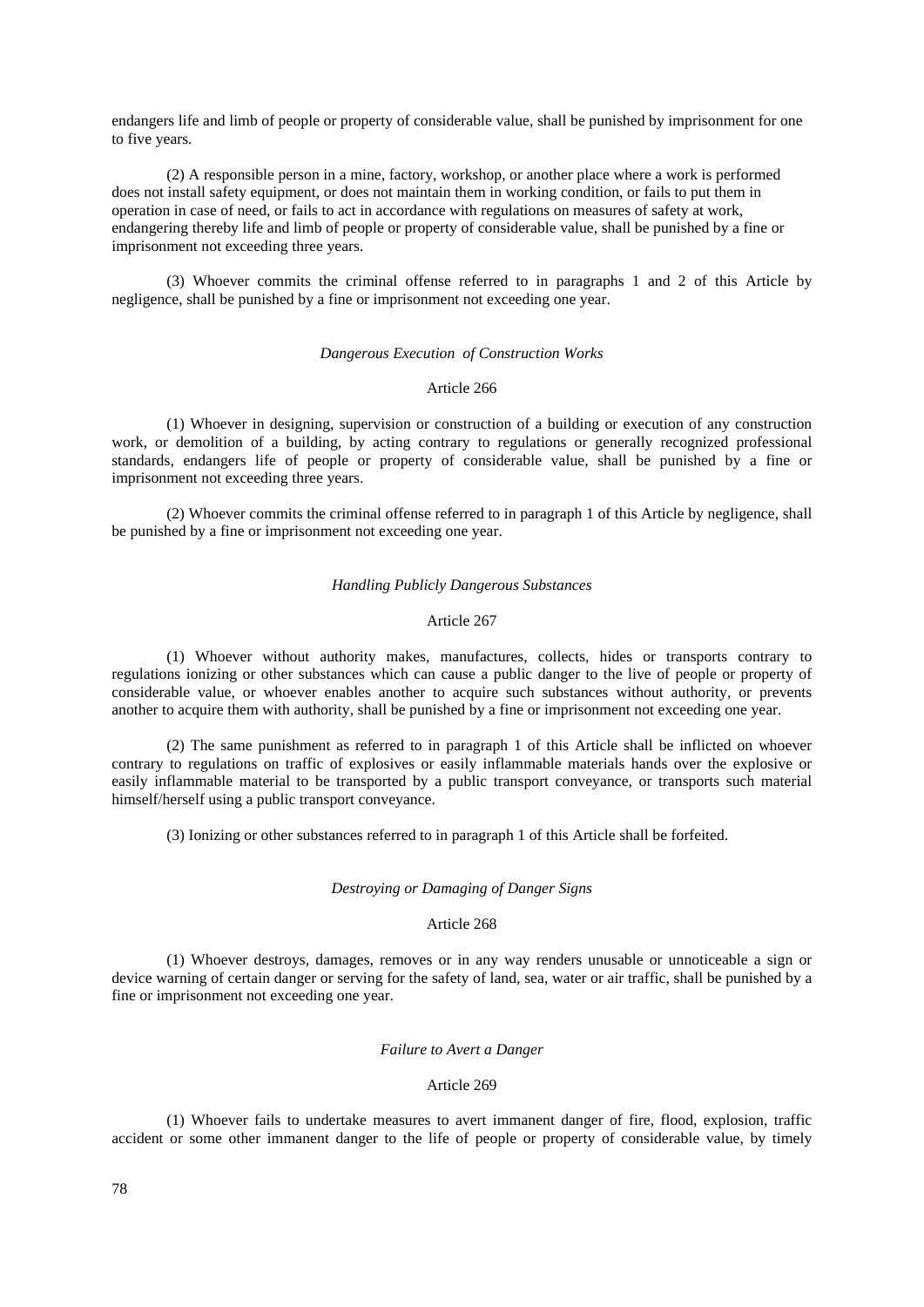notifying competent service or in some other way, although he/she could have done so without considerable danger to himself/herself or another, shall be punished by a fine or imprisonment not exceeding one year.

(2) Whoever, by dissuasion or in some other way, thwarts another in undertaking measures toward averting a public danger to the life of people or property of considerable value, shall be punished by a fine or imprisonment not exceeding two years.

(3) An attempt of the criminal offense referred in paragraph 2 of this Article is punishable.

### *Failure to Participate in Averting of a Public Danger*

## Article 270

Whoever, contrary to the order of a competent state authority, without justified reason refuses to participate in averting of a public danger to the life of people and property of considerable value, shall be punished by a fine of up to one hundred daily incomes or imprisonment not exceeding three months.

## *Serious Criminal Offenses Against Public Safety*

#### Article 271

(1) If by the criminal offense referred to in Article 263, paragraphs 1, 2 and 3, Article 264, paragraph 1, Article 265, paragraphs 1 and 2 and Article 266, paragraph 1 of this Code serious bodily injury of another or extensive material damage is caused, the perpetrator shall be punished by imprisonment for one to ten years.

(2) If by the criminal offense referred to in Article 263, paragraphs 1, 2 and 3, Article 264, paragraph 1, Article 265, paragraphs 1 and 2 and Article 266, paragraph 1 of this Code the death of one or more persons is caused, the perpetrator shall be punished by imprisonment for three to twelve years.

(3) If by the criminal offense referred to Article 263, paragraph 4, Article 264, paragraph 2, Article 265, paragraph 3, Article 266, paragraph 2 of this Code serious bodily injury of another or extensive material damage is caused, the perpetrator shall be punished by imprisonment for six months up to five years.

(4) If by the criminal offense referred to in Article 263, paragraph 4, Article 264, paragraph 2, Article 265, paragraph 3 and Article 266, paragraph 2 of this Code the death of one or more persons is caused, the perpetrator shall be punished by imprisonment for one to eight years.

#### *Causing Traffic Accident*

# Article 272

(1) Whoever, by violating regulations on traffic safety, endangers the traffic in such a manner that he/she causes an accident in which another is seriously bodily injured, or extensive material damage is caused to another, shall be punished by imprisonment for six months to five years.

(2) If the criminal offense referred to in paragraph 1 of this Article is committed by negligence, the perpetrator shall be punished by a fine or imprisonment not exceeding three years.

(3) If by the criminal offense referred to in paragraph 1 of this Article the death of one or more persons is caused, the perpetrator shall be punished by imprisonment for one to ten years.

(4) If by the criminal offense referred in paragraph 2 of this Article the death of one or more persons is caused, the perpetrator shall be punished by imprisonment for six months to five years.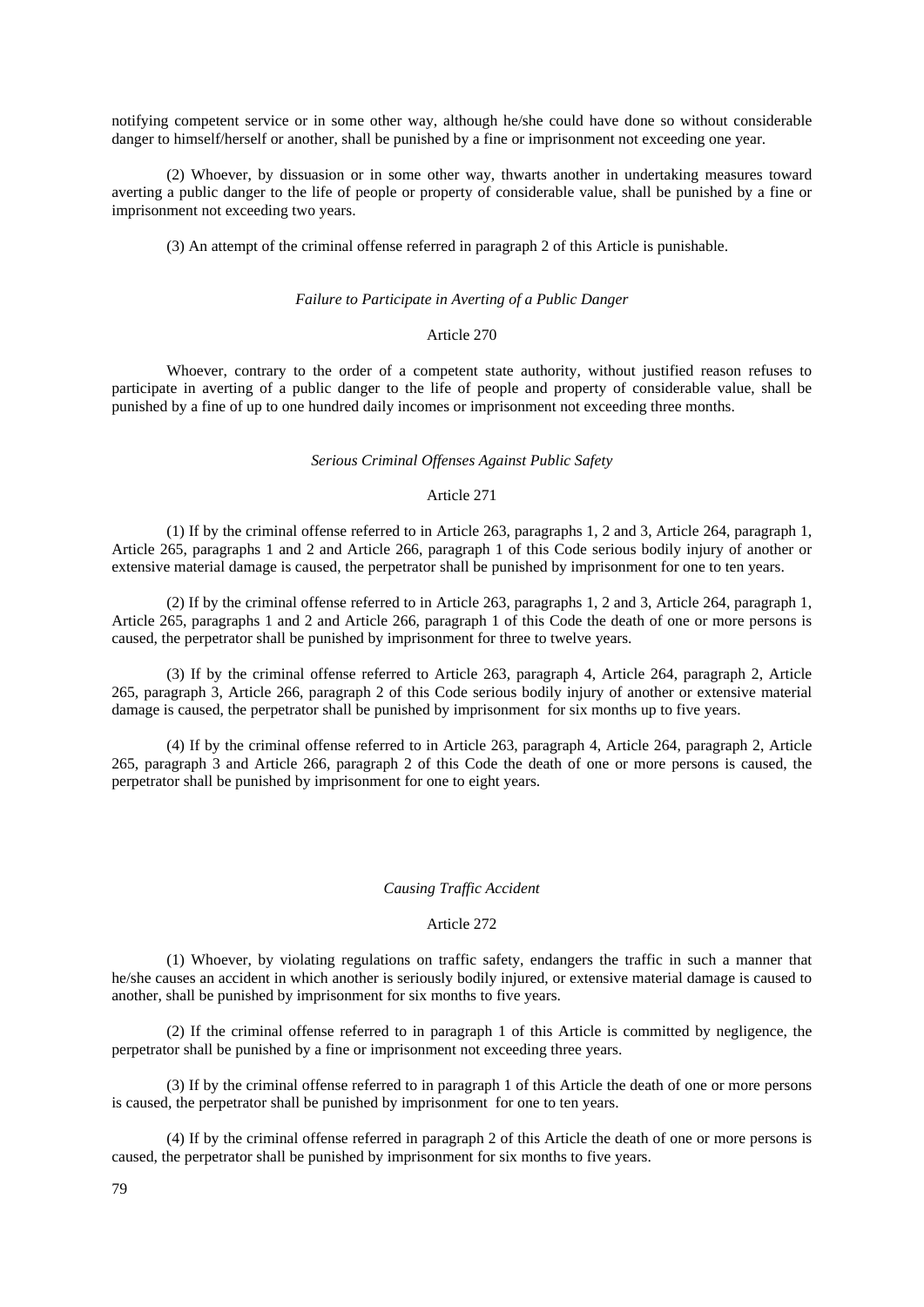## *Failure to Render Aid to a Person Being Seriously Bodily Injured in a Traffic Accident*

### Article 273

(1) A driver of a motor vehicle or some other transportation conveyance who leaves without aid a person who is seriously bodily injured by the motor vehicle or transportation conveyance, shall be punished by a fine or imprisonment not exceeding one year.

(2) If by the criminal offense referred to in paragraph 1 of this Article the death of one or more persons is caused, the perpetrator shall be punished by a fine or imprisonment not exceeding three years.

### CHAPTER TWENTY-ONE (xxi)

## **CRIMINAL OFFENSES AGAINST THE SAFETY OF PAYMENT AND BUSINESS OPERATIONS**

#### *Counterfeiting of Money*

### Article 274

(1) Whoever counterfeits money with an aim that it be brought into circulation as genuine, or whoever alters genuine money with an aim that it be brought into circulation, or whoever brings such counterfeit money into circulation, shall be punished by imprisonment for one to ten years.

(2) The same punishment as referred to in paragraph 1 of this Article shall be inflicted on whoever procures counterfeit money with an aim that it be brought into circulation as genuine.

(3) Whoever brings into circulation counterfeit money received by him/her as genuine, being aware that it has been counterfeited or altered, shall be punished by a fine or by imprisonment not exceeding one year.

(4) Counterfeit money shall be forfeited.

### *Counterfeiting of Securities*

## Article 275

(1) Whoever counterfeits securities issued pursuant to regulations with the intent that they be brought into circulation as genuine, or whoever alters genuine securities to give them the appearance of a higher value with an aim that they be brought into circulation as genuine, or whoever brings such securities into circulation, shall be punished by imprisonment for one to ten years.

(2) The same punishment as referred to in paragraph 1 of this Article shall be inflicted on whoever procures counterfeit securities with an aim that they be brought into circulation as genuine.

(3) Whoever brings into circulation securities received by him/her as genuine, knowing or finding out that these have been counterfeited or altered, shall be punished by a fine or by imprisonment not exceeding one year.

(4) Counterfeit securities shall be forfeited.

*Counterfeiting of Value Tokens*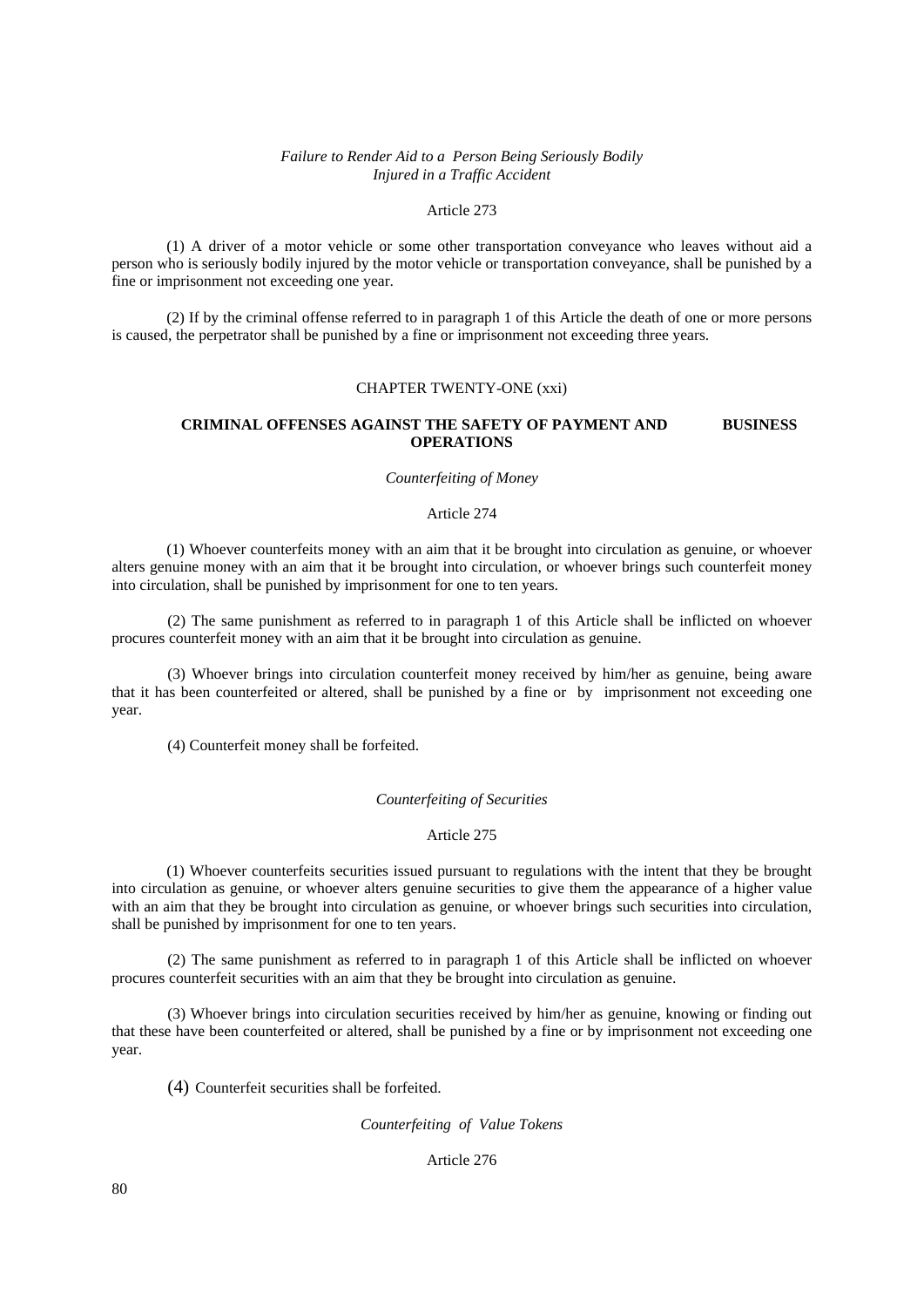(1) Whoever counterfeits tax stamps or postage stamps or other value tokens issued pursuant to regulations, or whoever alters some of these genuine value tokens with an aim that they be used as genuine or conveyed to another for use, or whoever uses such counterfeit tokens as genuine or procures them with such an aim, shall be punished by imprisonment for six months to five years.

(2) Whoever removes the seal from a value token or in some other way treats the already used value token so as to give it the appearance of an unused token, or whoever uses or sells an already used value token as valid, shall be punished by a fine or by imprisonment not exceeding three years.

(3) Counterfeit value tokens shall be forfeited.

# *Manufacturing, Supplying, Possessing, Selling or Providing of Instruments of Forgery*

# Article 277

(1) Whoever manufactures, supplies, possesses, sells or provides instruments for counterfeiting value tokens issued pursuant to regulations shall be punished by a fine or by imprisonment not exceeding one year.

(2) Whoever manufactures, supplies, possesses, sells or provides instruments for counterfeiting money or securities issued pursuant to regulations shall be punished by imprisonment for six months to five years.

(3) The instruments referred to in paragraphs 1 and 2 of this Article shall be forfeited.

## *Forgery of Trade-Marks, Measures and Weights*

### Article 278

(1) Whoever, with an aim to use as genuine, makes false trademarks used for the identification of domestic or foreign commodities, such as seals, stamps or hallmarks for branding gold, silver, livestock, wood or some other commodities, or alters such genuine trademarks, or whoever uses false trademarks as genuine, shall be punished by imprisonment for three months to five years.

(2) The same punishment as referred to in paragraph 1 of this Article shall be inflicted on whoever forges measures or weights.

(3) Whoever, without authority manufactures, supplies, sells or provides instruments to make trademarks or false measures and weights shall be punished by a fine or by imprisonment not exceeding three years.

(3) False trademarks, measures and weights shall be forfeited.

Money Laundering

# Article 279

(1) Whoever, in banking, financial or other economic operations, invests, takes over, exchanges or otherwise conceals the true source of money, objects or rights procured by money which he/she knows to be acquired by a criminal offense for which imprisonment for five years can be imposed, or by a criminal offense committed as a member of a group or criminal organization, shall be punished by imprisonment for six months to five years.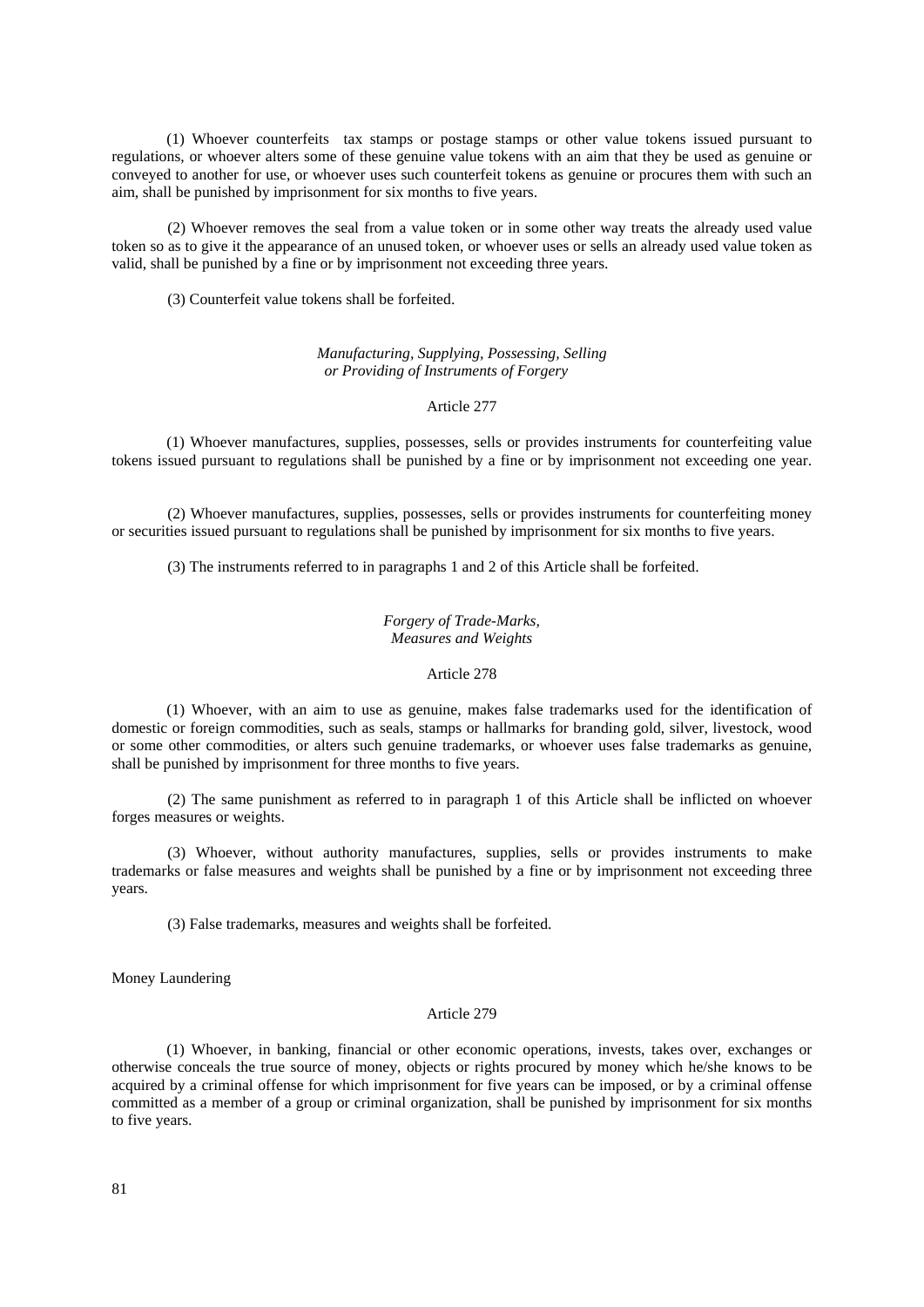(2) The same punishment as referred to in paragraph 1 this Article shall be inflicted on whoever acquires, possesses or brings into circulation for himself/herself or for another the money, objects or rights referred to in paragraph 1 of this Article, although at the moment of acquisition he/she knew the origin of such.

(3) Whoever commits the criminal offense referred to in paragraphs 1 and 2 of this Article as a member of a group or a criminal organization shall be punished by imprisonment for one to ten years.

(4) Whoever, committing the criminal offense referred to in paragraphs 1 and 2 of this Article acts negligently regarding the fact that the money, objects or rights are acquired by the criminal offense referred to in paragraph 1 of this Article shall be punished by imprisonment for three months to three years.

(5) If the money, objects or rights referred to in paragraphs 1, 2 and 4 of this Article are acquired by a criminal offense committed in a foreign state, such an offense shall be evaluated pursuant to the provisions of Croatian criminal legislation taking into consideration the provisions of Article 16, paragraphs 2 and 3 of this Code.

(6) The money and objects referred to in paragraphs 1, 2 and 4 of this Article shall be forfeited while the rights referred to in paragraphs 1, 2 and 4 shall be pronounced void.

(7) The court may remit the punishment of the perpetrator of the criminal offense referred to in paragraphs 1, 2, 3 and 4 of this Article who voluntarily contributes to the discovery of such a criminal offense.

#### *Violating Equality in Performing Economic Activities*

# Article 280

(1) Whoever, by abusing his/her official position or authority, limits the free movement of capital, labor and means of reproduction within a certain area, withholds or limits the right of a company to be engaged within a certain area in trading with commodities and services, places a company at a disadvantageous position in relation to other companies or organizations regarding conditions of working or of trading with commodities and services, or limits the free exchange of commodities and services shall be punished by imprisonment for six months to five years.

(2) The same punishment as referred to in paragraph 1 of this Article shall be inflicted on whoever exploits his/her social position or influence so that the offense referred to in paragraph 1 is committed.

### *Preference of Creditors*

## Article 281

(1) Whoever, with knowledge of his/her insolvency, gives in payment of a debt or otherwise a preference to a creditor in collecting claims, causing thus damage to at least one of his/her other creditors, shall be punished by a fine or by imprisonment not exceeding one year.

(2) Criminal proceedings for the criminal offense referred to in paragraph 1 of this Article shall be instituted following a motion.

### *Misuse of Bankruptcy*

#### Article 282

(1) Whoever, with knowledge of his/her own indebtedness or insolvency, stops collecting his/her claims with an aim to diminish the future bankruptcy estate, spends excessively, gives away property considerably below its value, assumes unreasonable liability, recklessly takes or gives loans, does business with an insolvent person, omits collecting his/her claims on time, or in some other way which is in obvious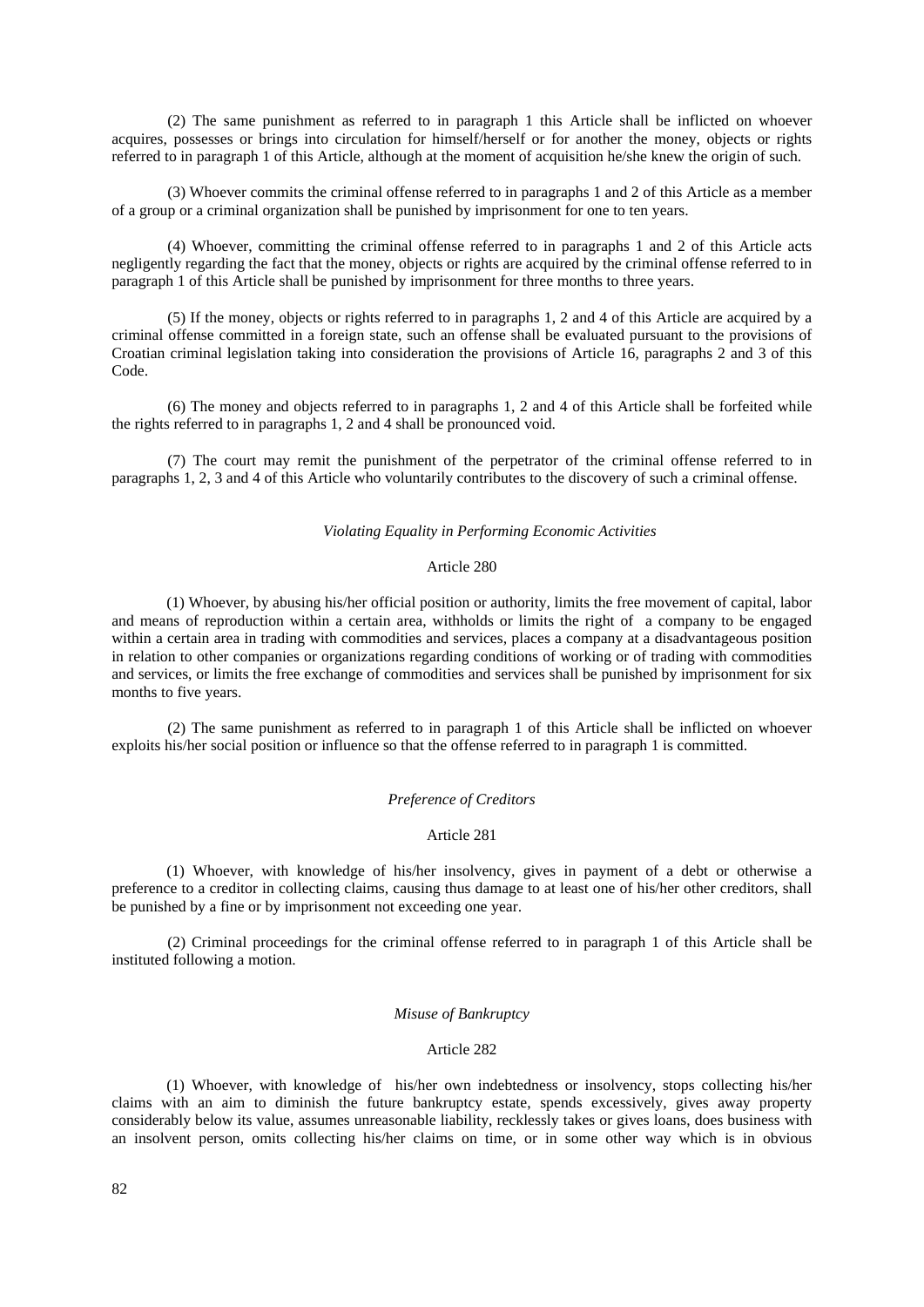contrariety to the requirements of the proper conduct of business, decreases his/her assets shall be punished by imprisonment for six months to five years.

(2) The same punishment as referred to in paragraph 1 of this Article shall be inflicted on a responsible person in a legal entity who commits the criminal offense specified in paragraph 1 of this Article.

(3) Whoever commits a criminal offense referred to in paragraphs 1 and 2 of this Article by negligence shall be punished by a fine or by imprisonment not exceeding three years.

## *Malpractice in Compulsory Settlement or Bankruptcy Proceedings*

## Article 283

(1) Whoever, in compulsory settlement or in bankruptcy proceedings, files a false claim or claims in a false order of settlement, so as to realize a right not due to him or her, shall be punished by a fine or by imprisonment not exceeding one year.

(2) The same punishment as referred to in paragraph 1 of this Article shall be inflicted on a creditor, member of a board of creditors, or a bankruptcy trustee who, for himself/herself or for another, accepts pecuniary gain or a promise of pecuniary gain to vote in a certain way, or to omit to vote, or to act in some other manner in order to damage at least one creditor in the compulsory settlement or bankruptcy proceedings.

(3) The same punishment as referred to in paragraph 1 of this Article shall be inflicted on whoever gives or promises pecuniary gain to a creditor, a member of a board of creditors or a bankruptcy trustee to commit the criminal offense referred to in paragraph 2 of this Article.

# *DeceivingBuyers*

## Article 284

(1) Whoever, with an aim to deceive buyers, brings into circulation products bearing a mark containing data not corresponding to the contents, kind, origin or quality of the product, or puts a mark of protection on products which are not protected, or brings into circulation products which by their weight or quality do not correspond to standards assumed for such products, or brings into circulation products bearing no indication as to their contents, kind, origin or quality when such an indication is prescribed, shall be punished by a fine or by imprisonment not exceeding one year.

(2) Whoever, with an aim to deceive buyers, falsely announces reductions in the prices of products, the sale of goods at reduced prices or otherwise by false advertising deceives buyers regarding the prices of the products he/she sells, shall be punished by a fine not exceeding one hundred and fifty daily incomes or by imprisonment not exceeding six months.

# *Infringement of Industrial Property Rights and Unauthorized Use of Another's Company Name*

# Article 285

(1) Whoever, contrary to regulations on industrial property, infringes another's seal, model or pattern, the mark of origin of a product, or some other industrial property right, except that of invention (Article 232), shall be punished by a fine or by imprisonment not exceeding three years.

(2) The same punishment as referred to in paragraph 1 of this Article shall be inflicted on whoever, without authorization makes, imports, carries across the border, offers, brings into circulation, stores or uses a product protected pursuant to paragraph 1 of this Article.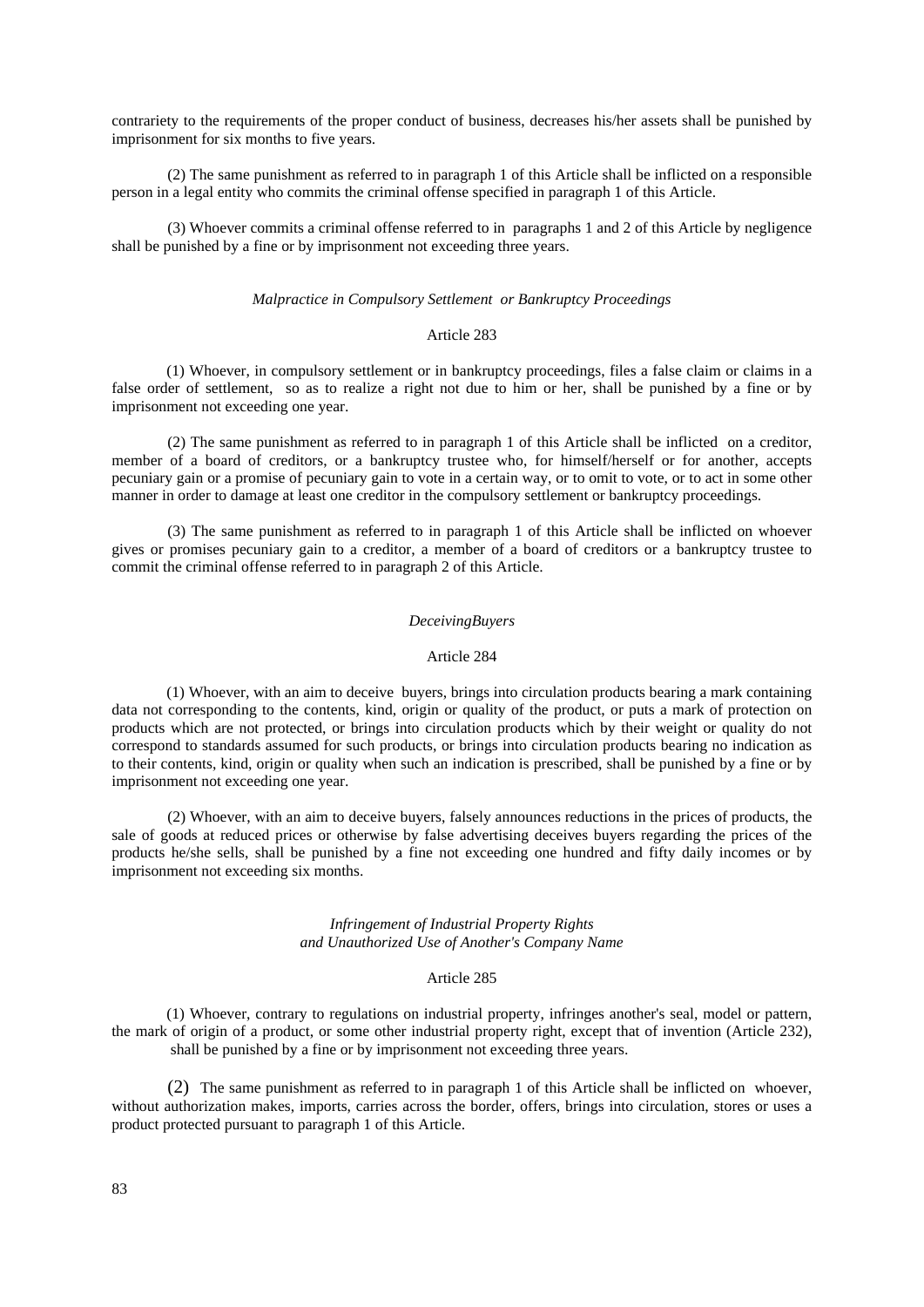(3) Whoever without authorization uses a trademark of another or inserts into it features of respective special marks or characteristics of the rights referred to in paragraph 1 of this Article, shall be punished by a fine or by imprisonment not exceeding three years.

(4) If, by perpetration of the criminal offense referred to in paragraphs 1 and 2, a considerable pecuniary gain is acquired or a considerable damage is caused, while the perpetrator acts with an aim to acquire such pecuniary gain or to cause such damage, the perpetrator shall be punished by imprisonment for six months to five years.

(5) Instruments which are intended to be used or are used for the perpetration of the criminal offense referred to in paragraph 1 of this Article shall be forfeited and destroyed.

## *Evasion of Tax and Other Levies*

### Article 286

Whoever, with an aim that he/she or another evades wholly or in part payment of tax, social security or health insurance contributions, other statutory contributions or levies, furnishes false data on legally acquired income, on items or other facts relevant for the assessment of such an obligation, or whoever, with the same aim, in the case of a mandatory tax return, does not report legally acquired income, or an item or other facts relevant for the assessment of such obligations which he/she is bound to report by law, whereas the amount of the obligation whose payment is being evaded exceeds ten thousand Kunas, shall be punished by imprisonment for six months to five years.

## *Violation of the Obligation to Keep Business Books*

# Article 287

Whoever fails to keep trade or business books which he/she is required to keep pursuant to law, or keeps them in such a way that examination of business operations or pecuniary status is rendered difficult, or destroys, conceals, damages to a large extent or otherwise renders unusable trade or business books and records which he/she is bound to keep, shall be punished by imprisonment for three months to five years.

## *Creation of a Monopolistic Position in the Market*

### Article 288

Whoever in a company or other legal entity enters into an agreement by which another company or organization is restrained from the free circulation of goods or services within a determined area or with certain companies or organizations or enters into an agreement by which in some other way a monopolistic position is created in the market for a company or organization shall be punished by imprisonment for six months to five years.

## *Unfair Competition in Foreign Trade Operations*

### Article 289

(1) A representative of a company who, knowing that another local company has reached agreement with a foreign company regarding a foreign trade operation, or that the conclusion of a contract is forthcoming, makes an offer to sell or purchase the same kinds of goods or render the same service to this foreign company, so that as a result the foreign company withdraws from concluding the contract, or forms a contract under less favorable terms to the local firm, shall be punished by a fine or by imprisonment not exceeding one year.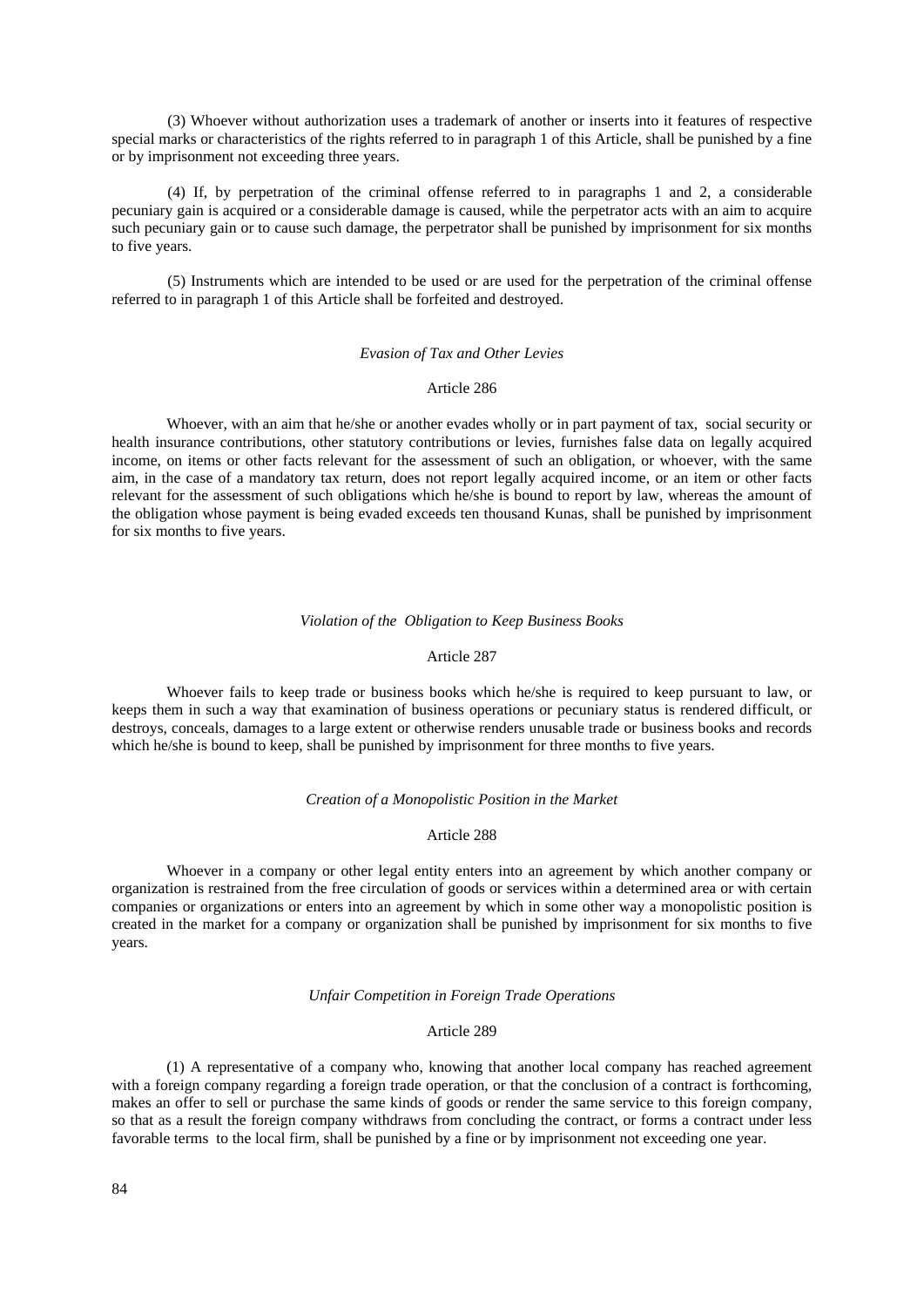(2) If the perpetrator of the criminal offense referred to in paragraph 1 of this Article realizes a pecuniary gain, he/she shall be punished by imprisonment for six months to five years.

Illicit Trade in Gold

## Article 290

(1) Whoever, contrary to regulations, sells or buys gold or gold coins which have considerable value, shall be punished by a fine or by imprisonment not exceeding one year.

(2) Whoever organizes a network of middlemen or resellers for the purpose of committing the criminal offense referred to in paragraph 1 of this Article shall be punished by a fine or by imprisonment not exceeding three years.

(3) The gold and gold coins which are the subject of the criminal offense referred to in paragraphs 1 and 2 of this Article shall be forfeited.

#### *Economic Mismanagement*

#### Article 291

A responsible person in a legal entity not holding a majority interest who, by knowingly violating the law or other regulations on business operations, obviously conducts business carelessly and causes thereby considerable pecuniary damage to such a legal entity shall be punished by a fine or by imprisonment not exceeding three years.

## *Abuse of Authority in Economic Business Operations*

### Article 292

(1) A responsible person in a legal entity who, with an aim to acquire illegal pecuniary gain for his/her own legal entity or any other legal entity,

- creates or keeps illicit funds within the country or in a foreign state,

- falsely presents the position and flow of funds and the success of business operations by drawing up deeds of untrue content, false balances, estimates or stock-inventories, or other types of false representation or concealment of facts,

- puts the legal entity in a more favorable position when obtaining funds or other favors which would not be conceded to the legal entity pursuant to the existing regulations,

- in fulfilling obligations towards budgets and funds, withholds funds due to these,

- uses earmarked funds disposed of contrary to their purpose,

- in some other way seriously violates the law or rules of business operations regarding the use and management of property,

shall be punished by imprisonment for six months to five years.

(2) If by the criminal offense referred to in paragraph 1 of this Article, considerable pecuniary gain is acquired, while the perpetrator acted with intent to acquire such gain, he/she shall be punished by imprisonment for one to eight years.

#### *Fraud in Economic Operations*

## Article 293

(1) Whoever, as a representative or agent of a legal entity, with an aim to acquire illegal pecuniary gain for this or another legal entity, by use of uncollectible payment orders, uncovered checks, or who otherwise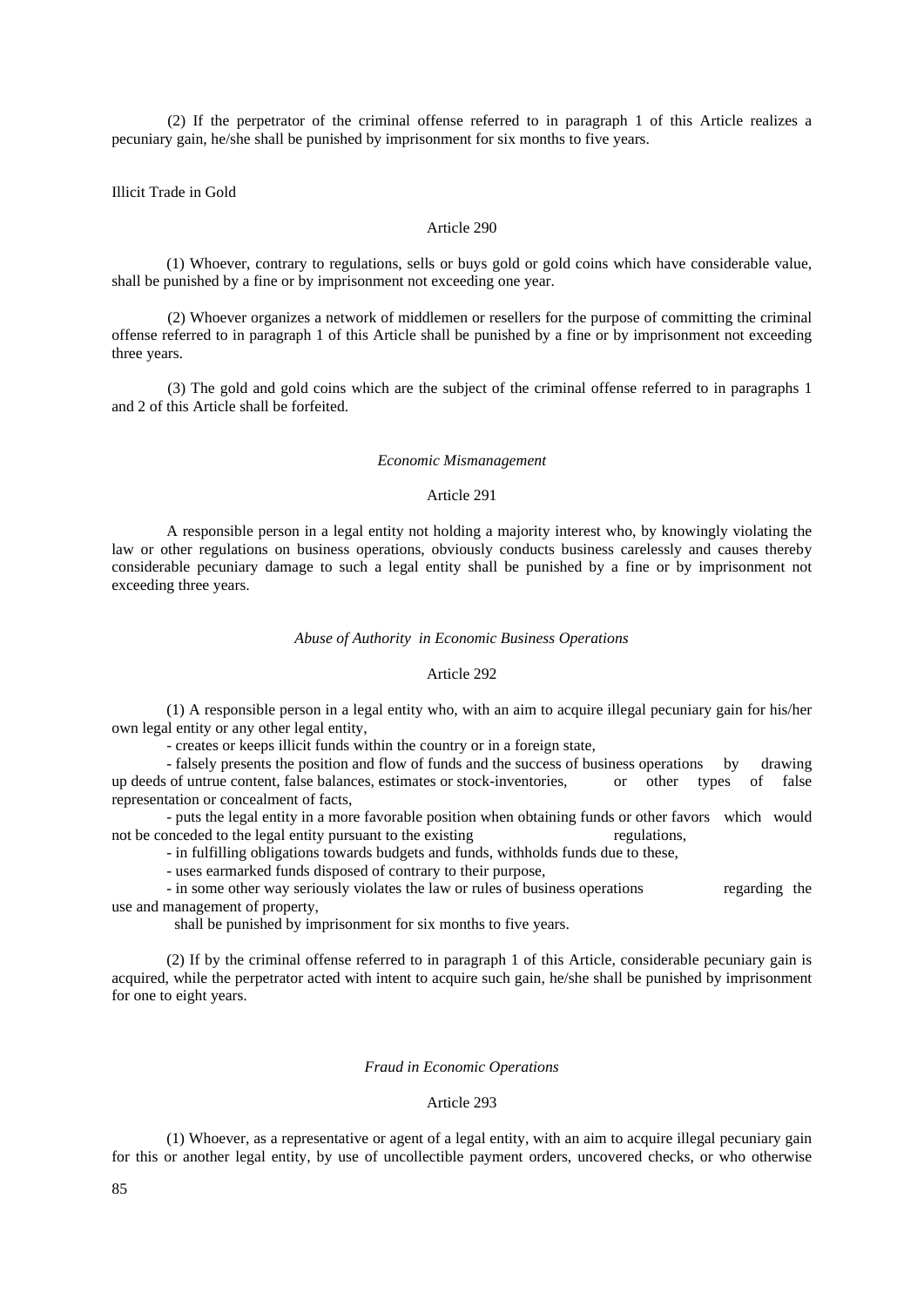misleads another or keeps such a person in mistaken belief, inducing him/her to the detriment of his/her own property or the property of another to do or not to do something, shall be punished by imprisonment for six months to five years.

(2) If, by the perpetration of the criminal offense referred to in paragraph 1 of this Article considerable pecuniary gain is acquired or considerable damage is caused, while the perpetrator acts with an aim to acquire such gain or to cause such damage, he/she shall be punished by imprisonment for one to eight years.

## *Entering into a Prejudicial Contract*

# Article 294

(1) Whoever, as a representative or an agent of a legal entity in which he/she does not hold a majority interest, concludes a contract which he/she knows to be prejudicial to the legal entity, or enters into a contract contrary to the authority given to him/her, causing thereby damage to the legal entity, shall be punished by imprisonment for six months to five years.

(2) If the perpetrator of the criminal offense referred to in paragraph 1 of this Article accepts a bribe for so acting, he/she shall be punished by imprisonment for one to ten years.

#### *Disclosure and Unauthorized Procurement of a Business Secret*

### Article 295

(1) Whoever, without authorization, communicates, delivers or in some other way makes accessible to another data which are a business secret, or whoever collects such data with an aim to deliver them to an unauthorized person, shall be punished by imprisonment for one to five years.

(2) If data which are a business secret are disclosed or acquired with a view to transmitting them abroad, or if the perpetrator accepts a bribe for so acting, he/she shall be punished by imprisonment for one to ten years.

(3) Whoever commits the criminal offense referred to in paragraphs 1 and 2 by negligence shall be punished by imprisonment not exceeding two years.

## *Illicit Manufacturing*

#### Article 296

(1) Whoever manufactures or processes items or goods whose production is forbidden, and if, by such an act, some other criminal offense for which a more severe punishment is prescribed has not been committed, shall be punished by a fine or by imprisonment not exceeding one year.

(2) Items and goods which are illicitly manufactured shall be forfeited.

# *Illicit Trade*

## Article 297

(1) Whoever, without authorization, buys, sells or exchanges items or goods whose distribution is forbidden or limited, and if, by such an act, some other criminal offense for which a more severe punishment is prescribed has not been committed, shall be punished by a fine or by imprisonment not exceeding one year.

(2) Items and goods which are illicitly traded shall be forfeited.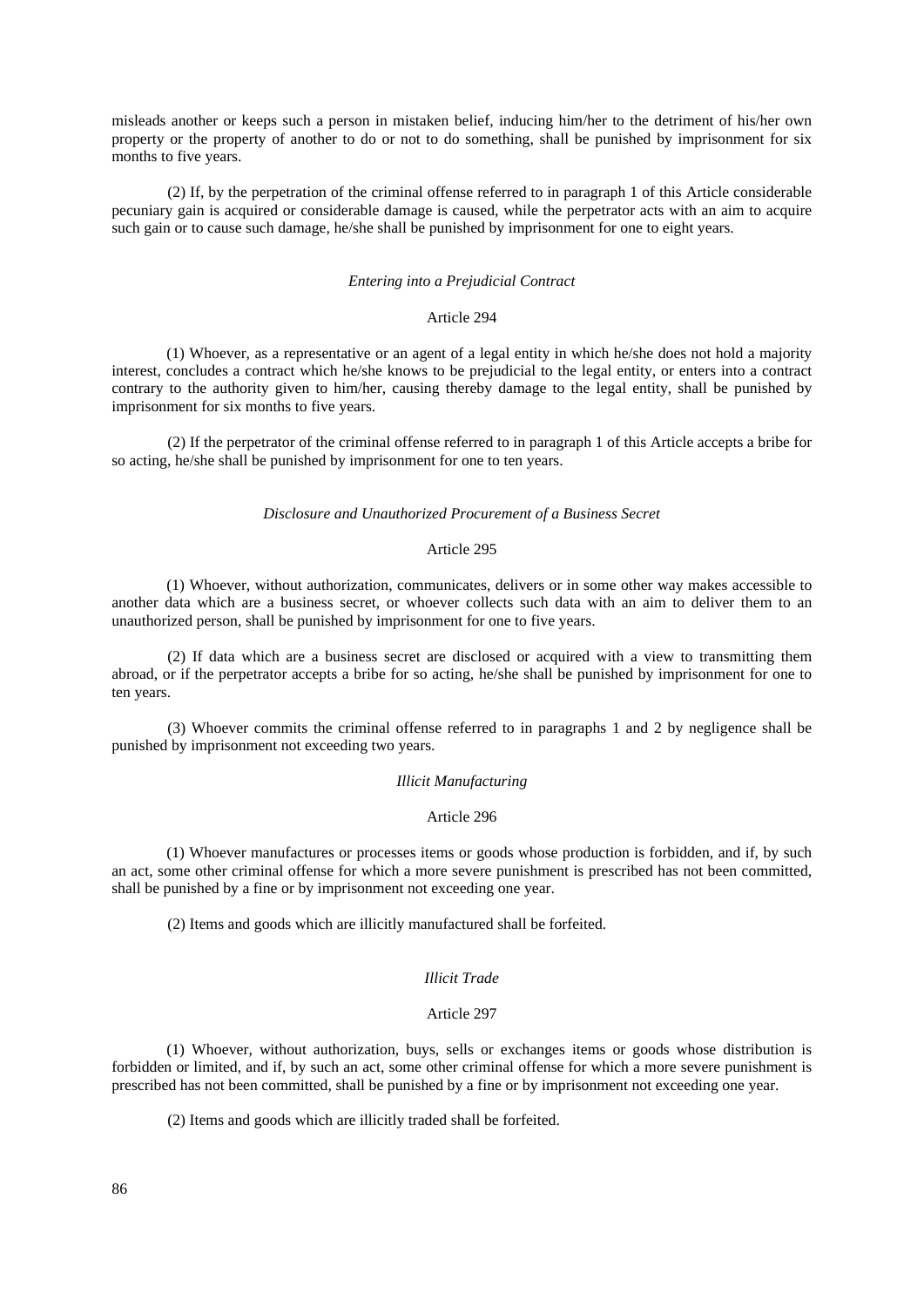### *Avoiding Customs Control*

### Article 298

(1) Whoever carries a large quantity of goods across the customs line, avoiding measures of customs control, shall be punished by a fine or by imprisonment not exceeding three years.

(2) Whoever organizes a group or persons for the perpetration of the criminal offense referred to in paragraph 1 of this Article, or a network of resellers or middlemen for the sale of goods not cleared by customs, shall be punished by imprisonment for six months to five years.

(3) The same punishment as referred to in paragraph 1 of this Article shall be inflicted on whoever carries across the customs line, avoiding measures of customs control, goods whose manufacture or distribution are limited or forbidden.

(4) Whoever organizes a group or persons for the commission of the criminal offense referred to in paragraph 3 of this Article, shall be punished by imprisonment for one to eight years.

(5) The attempt of the criminal offense referred to in paragraphs 1 and 3 of this Article is punishable.

(6) Goods which are the subject of the criminal offense referred to in paragraph 1 of this Article shall be forfeited.

# CHAPTER TWENTY-TWO (xxii)

# **CRIMINAL OFFENSES AGAINST THE JUDICIARY**

*Failure to Report the Preparation of a Criminal Offense*

## Article 299

(1) Whoever knows that the perpetration of a serious criminal offense, for which a punishment of five years of imprisonment or a more severe punishment is prescribed by law, is being prepared and fails to report this when it is still possible to avert its perpetration, and such an offense is attempted or committed, shall be punished by a fine or by imprisonment not exceeding one year.

(2) Whoever commits the criminal offense referred to in paragraph 1 of this Article regarding a criminal offense for which long-term imprisonment is prescribed by law, shall be punished by imprisonment for three months to three years.

(3) There shall be no criminal offense referred to in paragraphs 1 and 2 of this Article if it is committed by a person who lives in or out of wedlock with the person who is preparing the criminal offense, or if such a person is his/her relative by blood in a direct line, or a sibling, or an adopter or adoptee.

(4) The punishment can be mitigated for the perpetrator of the criminal offense referred to in paragraph 2 of this Article who is, with the person who is preparing the perpetration of a criminal offense, in some respective relationship referred to in paragraph 3 of this Article.

# *Failure to Report a Criminal Offense*

### Article 300

(1) Whoever knows that a serious criminal offense, for which long-term imprisonment is prescribed by law, was committed and fails to report it, although he/she knows that by reporting it the discovery of the offense

.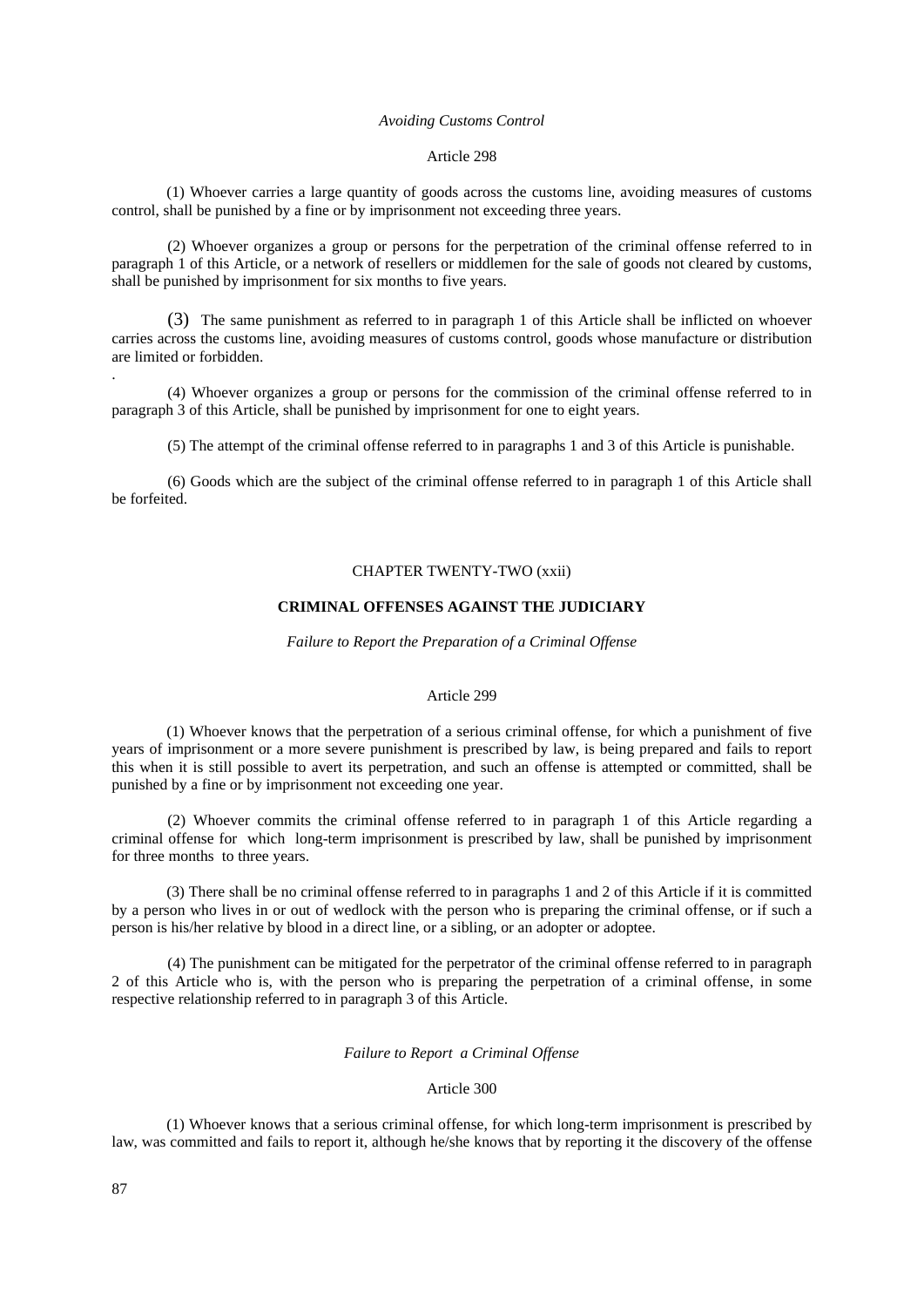or the perpetrator would be enabled or considerably facilitated, shall be punished by a fine or by imprisonment not exceeding three years.

(2) The same punishment as referred to in paragraph 1 of this Article shall be inflicted on an official or responsible person who fails to report the perpetration of a criminal offense which comes to his/her knowledge in discharge of his/her duty, if, for such a criminal offense, criminal proceedings are not instituted by a private charge or following a motion.

(3) There shall be no criminal offense referred to in paragraphs 1 and 2 of this Article if it is committed by a person who lives in or out of wedlock with the person who has perpetrated unreported criminal offense, or is to such a person a relative by blood in a direct line, a sibling, an adopter or adoptee, attorney-at-law, defense counsel, notary public, physician, dentist, midwife or other health provider, psychologist, guardian, religious confessor or by another person in the performance of his/her profession.

## *Accessory After the Fact*

## Article 301

(1) Whoever harbors or conceals the perpetrator of a serious criminal offense for which a punishment of five years of imprisonment or a more severe punishment is prescribed by law or aids him/her not to be discovered by concealing instruments with which the criminal offense was committed, the traces or proceeds\* of the criminal offense or otherwise aids him/her, shall be punished by a fine or by imprisonment not exceeding three years.

(2) The same punishment as referred to in paragraph 1 of this Article shall be inflicted on whoever harbors or conceals a person who is convicted to imprisonment, or otherwise obstructs the execution of such a punishment.

(3) A punishment may not be inflicted on the perpetrator referred to in paragraph 2 of this Article which is more severe than the one to which the person to whom the perpetrator rendered aid was convicted.

(4) There shall be no criminal offense referred to in paragraphs 1 and 2 of this Article if it is committed by a person who lives in or out of wedlock with the person who is offered help, or if such a person is to him/her a relative by blood in a direct line, a sibling, or an adopter or adoptee.

\* objects derived from or obtained through the perpetration of the criminal offense.

False Report of a Criminal Offense

### Article 302

(1) Whoever reports that a person has committed a criminal offense for which criminal proceedings are not instituted by a private charge or following a motion, despite knowing this not to be true, or whoever, by supposition of traces or otherwise, causes the institution of criminal proceedings against a person whom he/she knows not to be the perpetrator of the criminal offense shall be punished by a fine or imprisonment not exceeding three years.

(2) Whoever reports that a criminal offense, for which criminal proceedings are not instituted by a private charge or following a motion, was committed, despite knowing this not to be true, or whoever charges himself/herself with the perpetration of a criminal offense, although he/she has not committed it, shall be punished by a fine of up to one hundred daily incomes or imprisonment not exceeding three months.

### *Making a False Statement*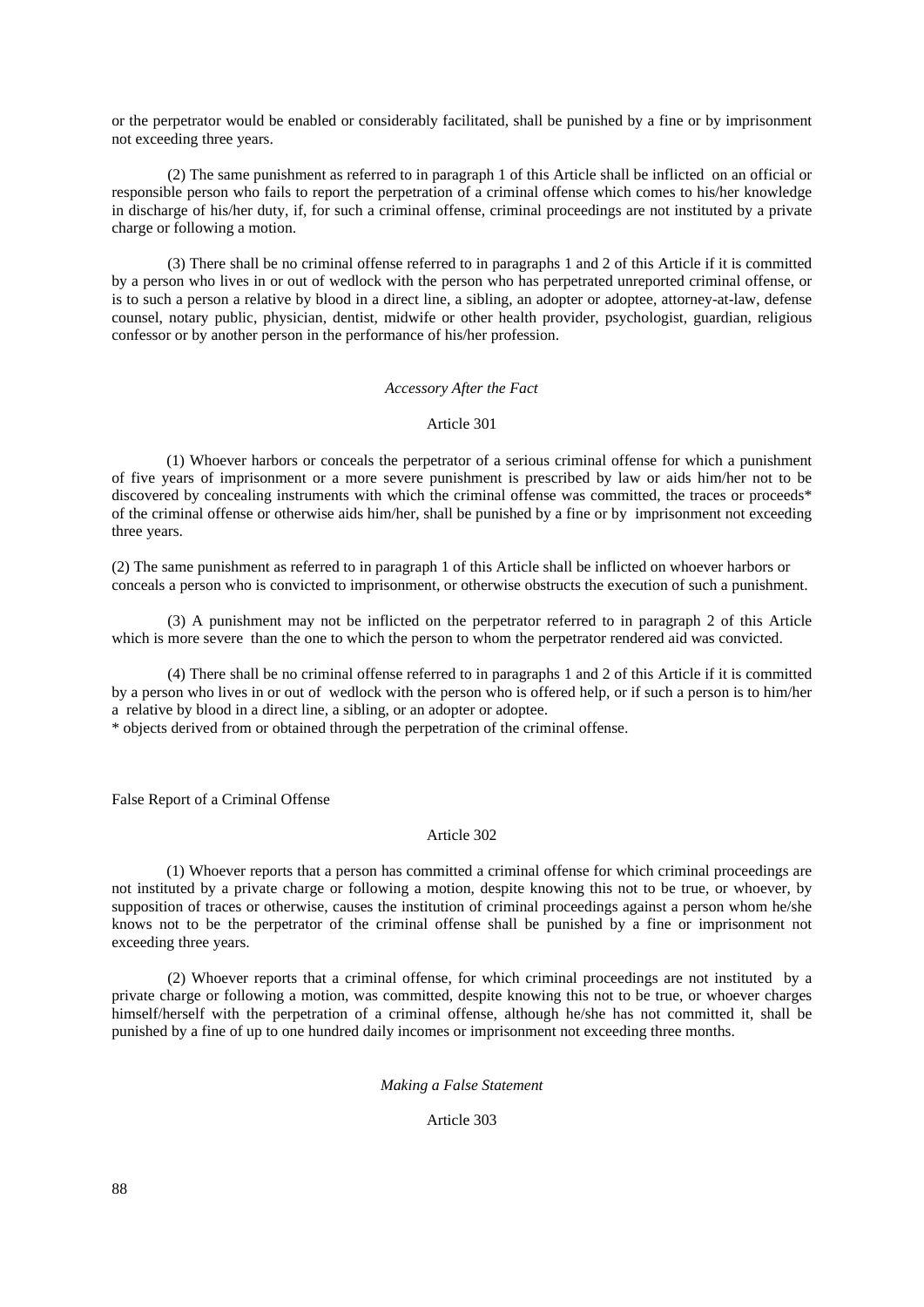(1) A witness, expert-witness, translator or interpreter who, in proceedings before the court, administrative proceedings, proceedings before a notary public or disciplinary proceedings, makes a false statement shall be punished by a fine or by imprisonment not exceeding three years.

(2) The same punishment as referred to in paragraph 1 of this Article shall be inflicted on a party in proceedings who makes a false statement, if, on such a statement the final decision in these proceedings is based.

(3) If, as a result of the criminal offense referred to in paragraph 1 of this Article, serious consequences for the accused in criminal proceedings are caused, the perpetrator shall be punished by imprisonment for three months to five years.

(4) If the perpetrator of the criminal offense referred to in paragraph 1 of this Article, prior to the final decision, voluntarily withdraws his/her false statement, the court may remit the punishment.

## *Obstruction of Evidence*

#### Article 304

(1) Whoever, in proceedings before the court, administrative proceedings, proceedings before a notary public or disciplinary proceedings, by force, threat or another form of coercion, or by the promise of a gift or some other benefit, induces the witness or expert-witness to make false testimony, shall be punished by imprisonment for six months to five years.

(2) Whoever, with an aim to prevent or considerably hamper the presentation of evidence in proceedings before the court, administrative proceedings, proceedings before a notary public or disciplinary proceedings, conceals, damages or destroys an object or document of another serving as evidence shall be punished by a fine or by imprisonment not exceeding one year.

(3) The same punishment as referred to in paragraph 2 of this Article shall be inflicted on whoever, with an aim to prevent or considerably hamper the presentation of evidence in proceedings before the court or in administrative proceedings, removes, destroys, relocates or shifts a boundary stone, geodetic mark, or in general any other mark intended to indicate ownership or some other real property right, or a water right, or whoever, with the same aim, falsely installs such a mark.

#### *Breach of Secrecy of Proceedings*

### Article 305

(1) Whoever, without authorization, discloses what has come to his/her knowledge in proceedings before the court, administrative proceedings, proceedings before a notary public or disciplinary proceedings or what, pursuant to the law or a decision based upon the law, is deemed to be a secret, shall be punished by a fine of up to one hundred daily incomes or by imprisonment not exceeding three months.

(2) The same punishment as referred to in paragraph 1 of this Article shall be inflicted on whoever, without the court's permission, publishes the course of criminal proceedings against a juvenile or the decision in such proceedings.

### *Sedition of Persons in Official Detention*

## Article 306

(1) Whoever, in an institution wherein he/she is placed pursuant to a lawful decision depriving him/her of liberty, participates in gathering persons who are deprived of liberty, with an aim to set themselves free by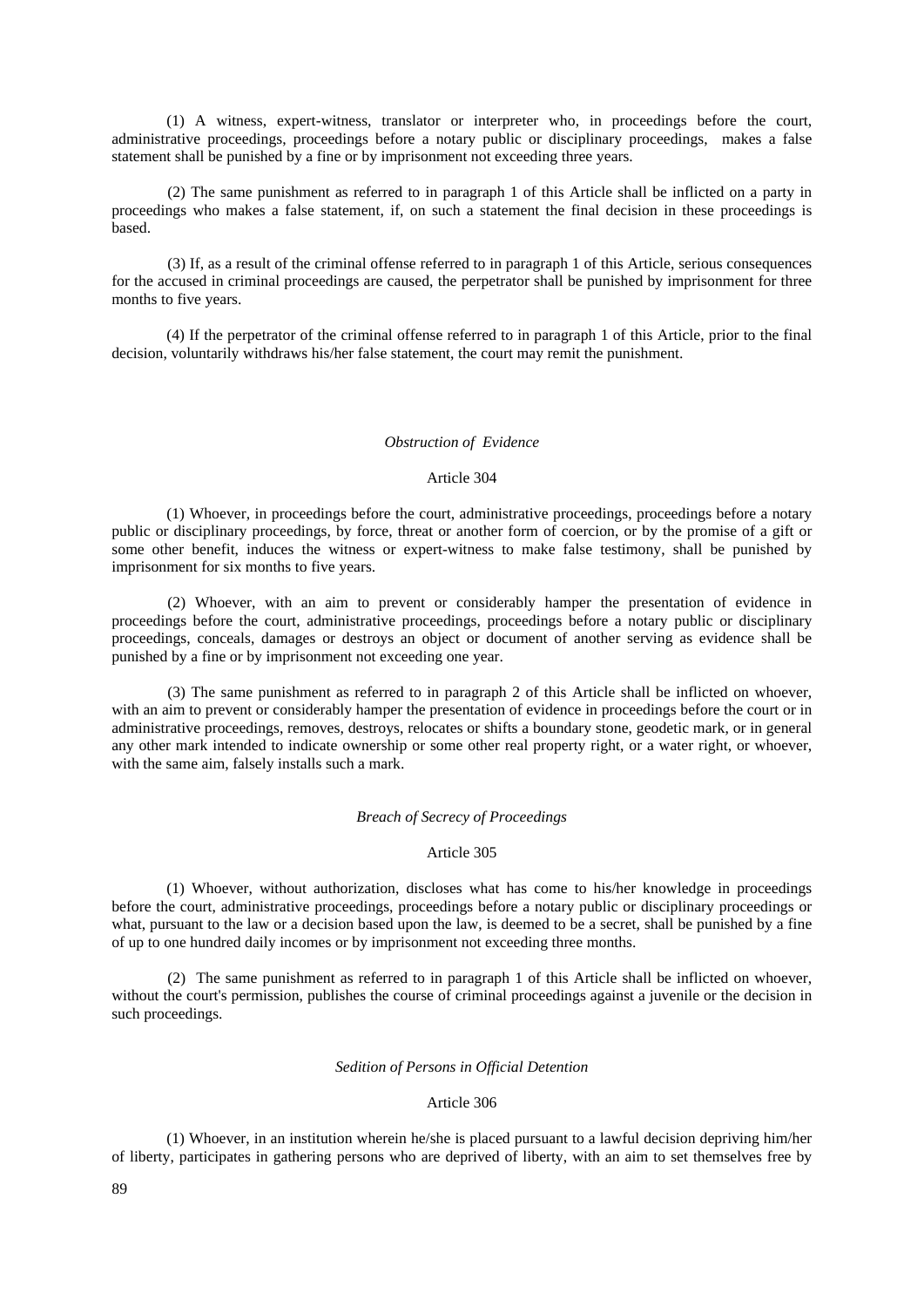force, or to jointly attack official persons in such an institution, or to coerce them by force, or threat of immediate use of force, to do or omit to do an act in breach of their duty shall be punished by imprisonment for three months to three years.

(2) The perpetrator of the criminal offense referred to in paragraph 1 of this Article who uses force or threatens to use it shall be punished by imprisonment for six months to five years.

(3) To a perpetrator of the criminal offense referred to in paragraph 1 of this Article who, on the call of an official person, abstains from assembling, the court may remit the punishment.

## *Escape of a Detained Person*

## Article 307

(1) Whoever, by force or threat of immediate attack upon the life or limb of a person escapes from the institution wherein he/she is placed pursuant to a lawful decision depriving him/her of liberty shall be punished by imprisonment for three months to three years.

(2) Whoever, by force or threat of immediate attack upon the life or limb of a person or by deceit, enables to escape a person who is deprived of liberty pursuant to a lawful decision shall be punished by a fine or by imprisonment not exceeding one year.

# *Thwarting Prohibitions Contained in Security Measures and Legal Consequences of Conviction*

## Article 308

(1) Whoever enables a person to perform a certain profession, activity, duty, or certain jobs, despite knowing that against such a person a security measure is applied, or against whom the legal consequences of a conviction have become effective, for reasons of which such performance is forbidden or is not allowed, shall be punished by a fine of up to one hundred and fifty daily incomes or by imprisonment not exceeding six months.

(2) The same punishment referred to in paragraph 1 of this Article shall be inflicted on whoever enables a person to drive a motor vehicle, although he/she knows that the security measure of the prohibition to drive a motor vehicle is ordered against such a person.

#### *Duress Against Judicial Officials*

## Article 309

(1) Whoever makes demands on a judge, State Attorney, notary public, Public Defense Attorney by force, threat or another form of coercion, to undertake actions or pass a decision, within or outside the framework of his/her authority, or whoever mediates in such acts or demands, if by so acting some other criminal offense for which a more severe punishment is prescribed is not committed, shall be punished by imprisonment for six months to five years.

(2) Whoever, during proceedings before a court, but prior to the rendering of the final judgment, expounds his/her opinion in the public media, at a public rally or in front of a body of persons on how the official engaged in the administration of justice should act in this case, or which decisions should be passed, shall be punished by a fine of up to one hundred and fifty daily incomes or by imprisonment not exceeding six months.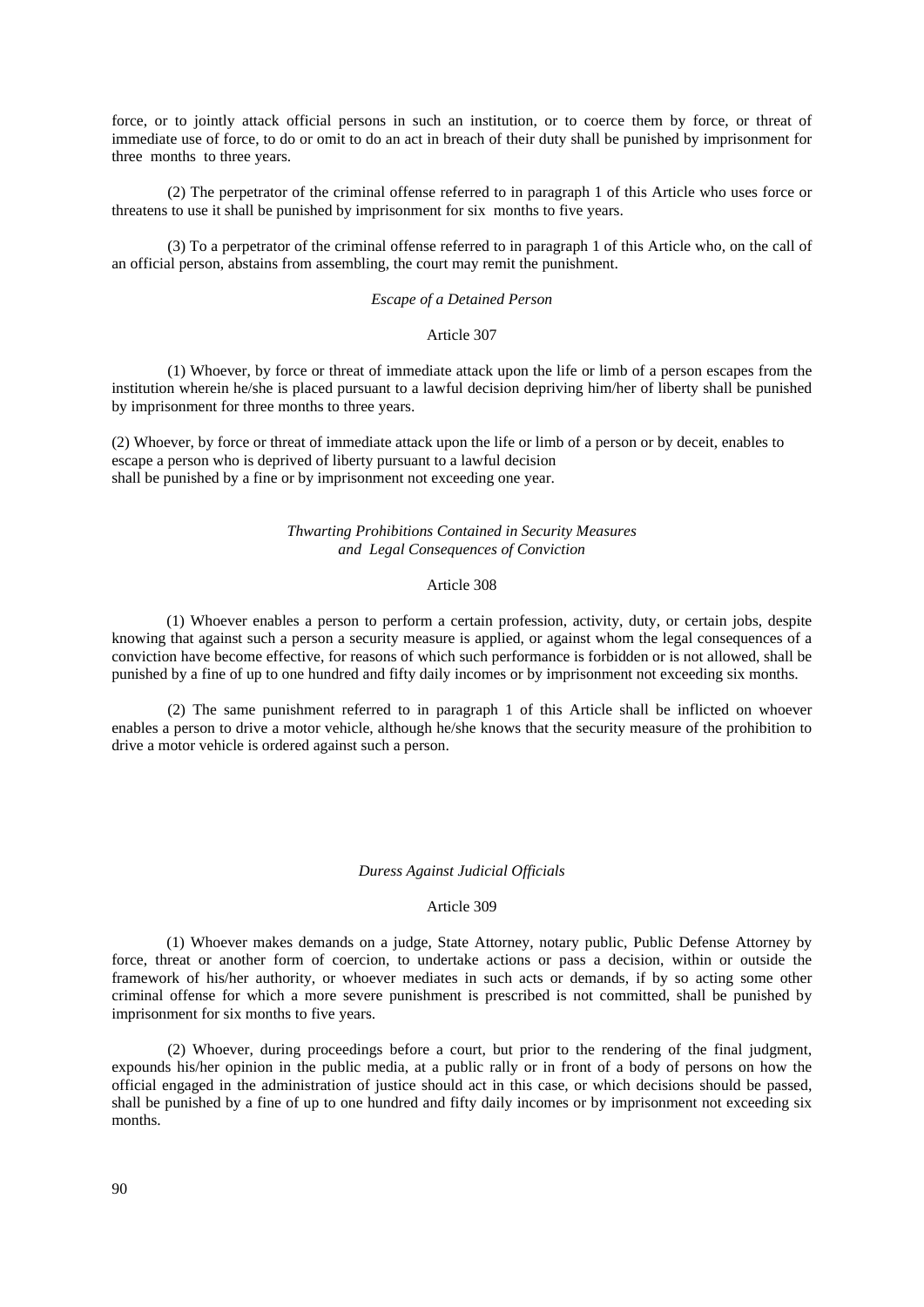(3) There shall be no criminal offense referred to in paragraph 2 of this Article if the act is committed by the defendant or his/her defense counsel, if they express their opinion upon an official statement to the general public by the State Attorney or the judge involved in the respective case.

#### *Unlicensed Legal Services*

## Article 310

(1) Whoever is engaged in offering legal aid without authorization, shall be punished by a fine or by imprisonment not exceeding one year.

(2) The same punishment as referred to in paragraph 1 of this Article shall be inflicted on whoever, without authorization offers legal aid to another for reimbursement settled in advance or settled subsequently.

### CHAPTER TWENTY-THREE (xxiii)

# **CRIMINAL OFFENSES AGAINST AUTHENTICITY OF DOCUMENTS**

#### *Forgery of a Document*

#### Article 311

(1) Whoever fabricates a false document or falsifies a genuine one, for the purpose of using such a document as genuine, or whoever uses false or falsified document as genuine, or procures one for use, shall be punished by a fine or by imprisonment not exceeding three years.

(2) Whoever commits the criminal offense referred to in paragraph 1 of this Article in regard of a public document, certificate of citizenship, will, bill of exchange, check, public or official book which has to be kept pursuant to the law shall be punished by imprisonment for three months to five years.

(3) The attempt of the criminal offense referred to in paragraph 1 of this Article is punishable.

## *Forgery of an Official Document*

## Article 312

(1) An official or responsible person who, in an official or business document, book or file enters untrue data, or does not enter an important fact, or with his/her signature and/or official seal verifies such a document, book or file with untrue contents, or who with his/her signature and/or official seal enables a document, book or file with untrue contents to be prepared, shall be punished by imprisonment for three months to five years.

(2) The same punishment as referred to in paragraph 1 of this Article shall be inflicted on an official or a responsible person who uses in a service or business an untrue official or business document, book or file as if they were true, or who destroys, conceals, or damages to a large extent or otherwise renders unusable a true document, book or file.

## *Special Cases of Forgeryof aDocument*

## Article 313

(1) The following persons shall also be deemed perpetrators of the criminal offense of forging a document: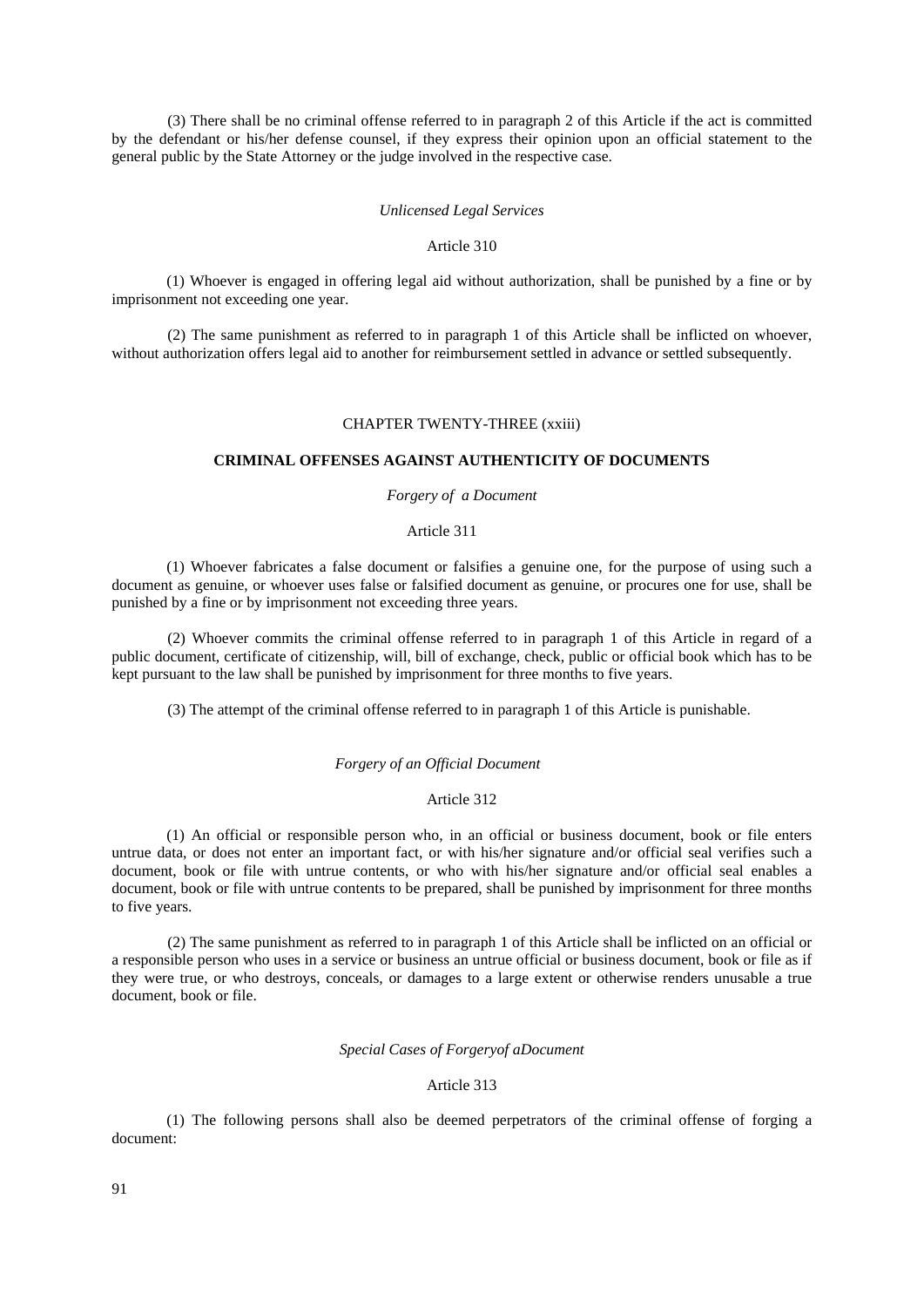a) whoever, without authorization, inserts a statement having value in legal relationships in any paper, blank or other object duly signed by another person,

b) whoever deceives another regarding the contents of a document, so that he/she signs such a document in the belief of signing some other document or contents,

c) whoever issues a document on behalf of another without his/her authorization, or on behalf of a nonexisting person,

d) whoever, in issuing a document, adds to his/her signature a position or rank which he/she does not hold, while this has an essential influence upon the evidentiary value of the document,

e) whoever drafts a document in such a way that he/she without authorization uses the genuine seal or mark.

### *Making, Supplying, Possessing, Selling or Providing Means of Forging Documents*

# Article 314

(1) Whoever makes, supplies, possesses, sells or provides the means of forging documents shall be punished by a fine or by imprisonment not exceeding three years.

(2) The means of forging referred to in paragraph 1 of this Article shall be forfeited.

### *Certification of Untrue Content*

#### Article 315

(1) Whoever, by deceiving a competent body, causes such a body in a public document, minutes or a book to certify any untrue content intended to serve as evidence in legal relationships shall be punished by imprisonment for three months to five years.

(2) The same punishment as referred to in paragraph 1 of this Article shall be inflicted on whoever uses such a document, minutes or a book, despite knowing it to be untrue.

## *Issuance and Use of False Medical or Veterinary Health Certificates*

# Article 316

(1) A physician, dentist or veterinarian who issues a false medical or veterinary certificate shall be punished by a fine or by imprisonment not exceeding one year.

(2) Whoever makes use of a medical or veterinary certificate, despite knowing it to be false, shall be punished by a fine of up to one hundred and fifty daily incomes or by imprisonment not exceeding six months.

#### CHAPTER TWENTY-FOUR (xxiv)

# **CRIMINAL OFFENSES AGAINST PUBLIC ORDER**

*Obstructing an Official in the Performance of an Official Duty*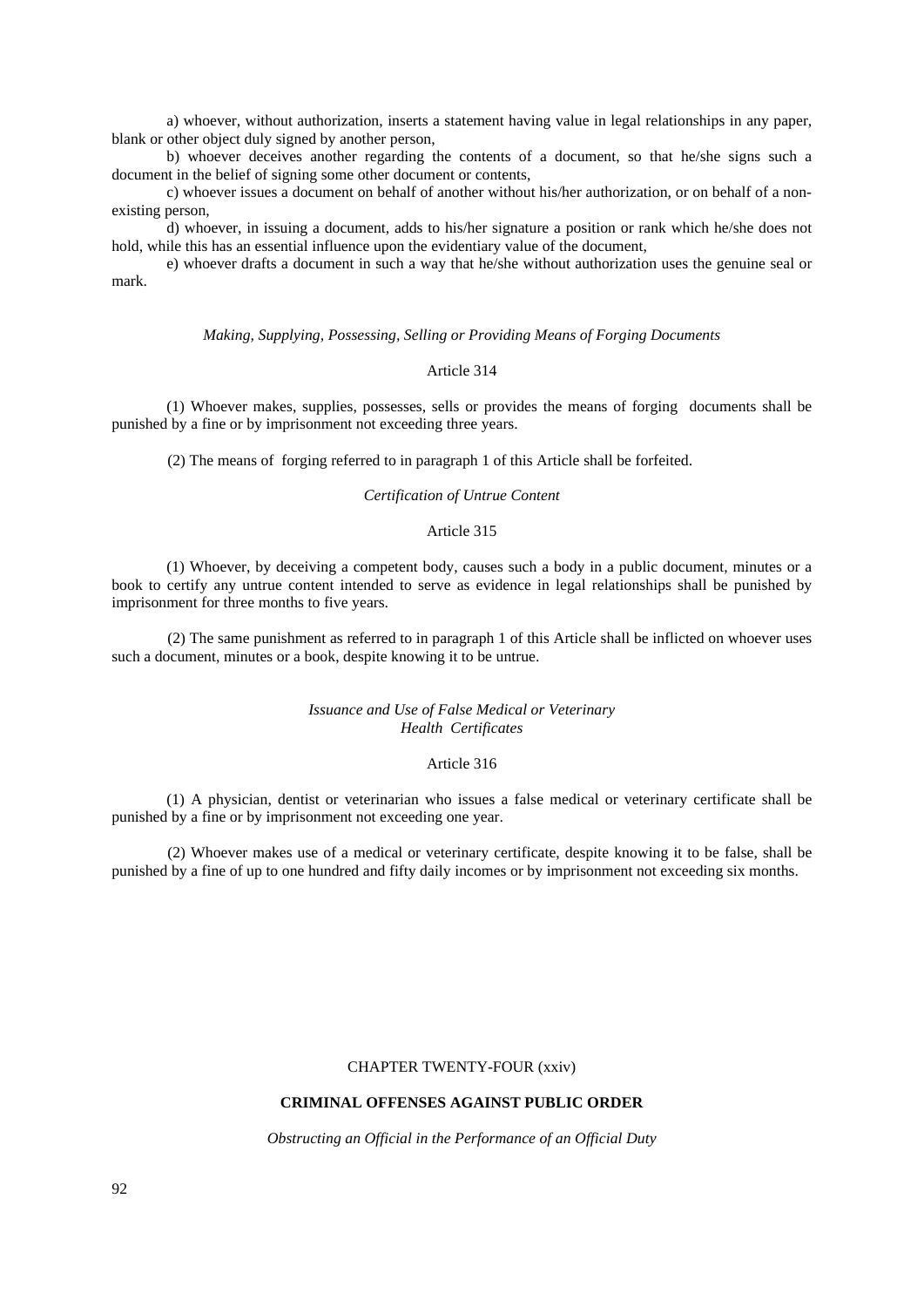#### Article 317

(1) Whoever, by force or threat of immediate use of force prevents an official from performing an official act falling within the scope of his/her authority or, by using the same means, coerces him/her to perform an official act shall be punished by imprisonment for three months to three years.

(2) Whoever, in the course of committing the criminal offense referred to in paragraph 1 of this Article, maltreats an official, inflicts slight bodily injury upon him/her or threatens to use a weapon shall be punished by imprisonment for six months to five years.

(3) Whoever commits the criminal offense referred to in paragraphs 1 and 2 of this Article against a person authorized to help an official in the performance of an official act shall be punished as if he/she had committed the offense against the official.

(4) If the perpetrator of the offense referred to in paragraphs 1, 2 and 3 of this Article was provoked by unlawful, inconsiderate or rude treatment on the part of the official or the person authorized to help him/her, the court may remit the punishment.

## *Attacking an Official*

### Article 318

(1) Whoever, apart from the cases referred to in Article 317 of this Code, attacks or seriously threatens an immediate attack on an official or a person authorized to help an official in the performance of his/her duties falling within the scope of internal affairs to prevent and discover criminal offenses, apprehend perpetrators of criminal offenses, or safeguard public order and peace, shall be punished by imprisonment for three months to three years.

(2) The same punishment as referred in paragraph 1 of this Article shall be inflicted on whoever commits the criminal offense referred to in paragraph 1 of this Article against a person entrusted to guard persons who have been deprived of liberty by a legal decision or in a legal manner.

(3) Whoever, in the course of committing the criminal offense referred to in paragraphs 1 and 2 of this Article, maltreats, inflicts slight bodily injury on an official or person authorized to help him/her, or threatens to use a weapon, shall be punished by imprisonment for six months to five years.

(4) If the perpetrator of the offense referred to in paragraphs 1, 2 and 3 of this Article was provoked by unlawful, inconsiderate or rude treatment on the part of the official or the person authorized to help him/her, the court may remit the punishment.

### *Participation in a Group Obstructing or Attacking an Official*

# Article 319

(1) Whoever participates in a group which, by joint action, commits the criminal offense referred to in Articles 317 and 318 of this Code, for mere participation in the group shall be punished by a fine or by imprisonment not exceeding one year.

(2) The organizer or leader of the group referred to in paragraph 1 of this Article shall be punished by imprisonment for one to five years.

> *Unlawful Change of Organization of Local Government Self-Government or State Administration*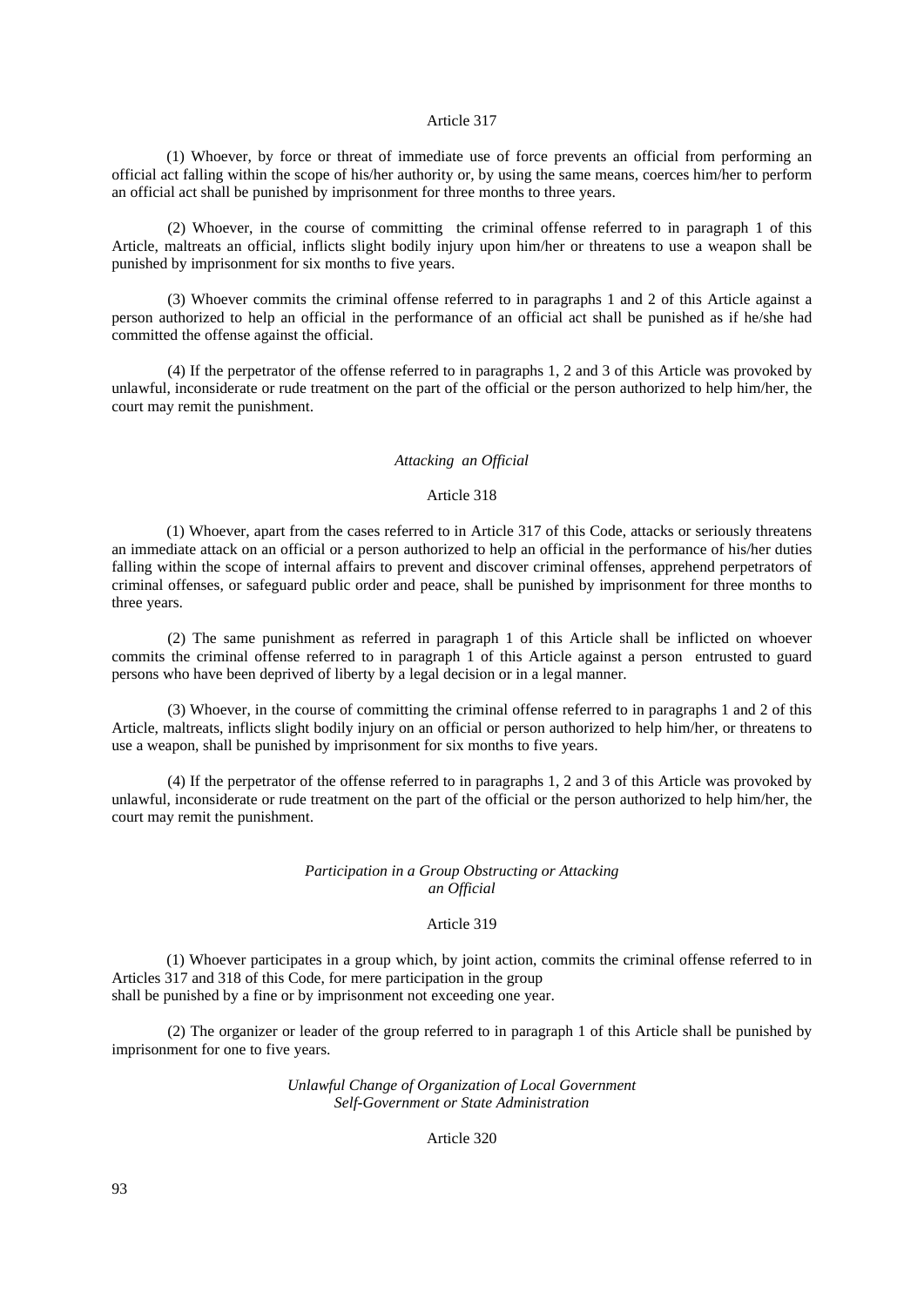Whoever, by force, threat to use force or in some other unlawful way, changes the organization of local government, self-government or state administration within the territory of the Republic of Croatia as established by the law shall be punished by imprisonment for one to five years.

#### *Incitement to Resistance*

## Article 321

(1) Whoever incites another to resist the decisions or measures of state bodies issued within the scope of their authority or against an official performing an official act within his/her authority shall be punished by a fine or by imprisonment not exceeding three years.

(2) If the criminal offense referred to in paragraph 1 of this Article results in frustrating or in causing considerable difficulties in the implementation of a decision or measure issued by state bodies within the scope of their authority or an official act performed by an official within his/her authority the perpetrator shall be punished by imprisonment for six months to five years.

#### *Spreading False and Alarming Rumors*

Article 322

Whoever asserts, disseminates or spreads rumors which he/she knows to be false with an aim to cause anxiety among a large number of citizens and where such anxiety really occurs shall be punished by a fine of up to one hundred and fifty daily incomes or by imprisonment not exceeding six months.

### *Removal and Damage of an Official Seal and Mark*

# Article 323

(1) Whoever removes or damages an official seal or mark which an authorized official places for the purpose of securing objects or premises, or whoever enters upon such premises or opens the secured object without removing or damaging the seal or mark, shall be punished by a fine or by imprisonment not exceeding one year.

(2) The attempt of the criminal offense referred to in paragraph 1 of this Article is punishable.

*Removal or Destruction of an Official Seal or Official Document*

#### Article 324

(1) Whoever unlawfully removes, hides, destroys, damages or otherwise renders unusable an official seal, book, file or document belonging to or in the possession of a governmental body or organization exercising public service shall be punished by a fine or imprisonment not exceeding three years.

(2) The attempt of the criminal offense referred to in paragraph 1 of this Article is punishable.

*Damage, Destruction and Illicit Export of a Piece of Cultural or Natural Heritage*

# Article 325

(1) Whoever damages or destroys a piece of cultural or natural heritage protected by the provisions of a special statute shall be punished by a fine or by imprisonment not exceeding one year.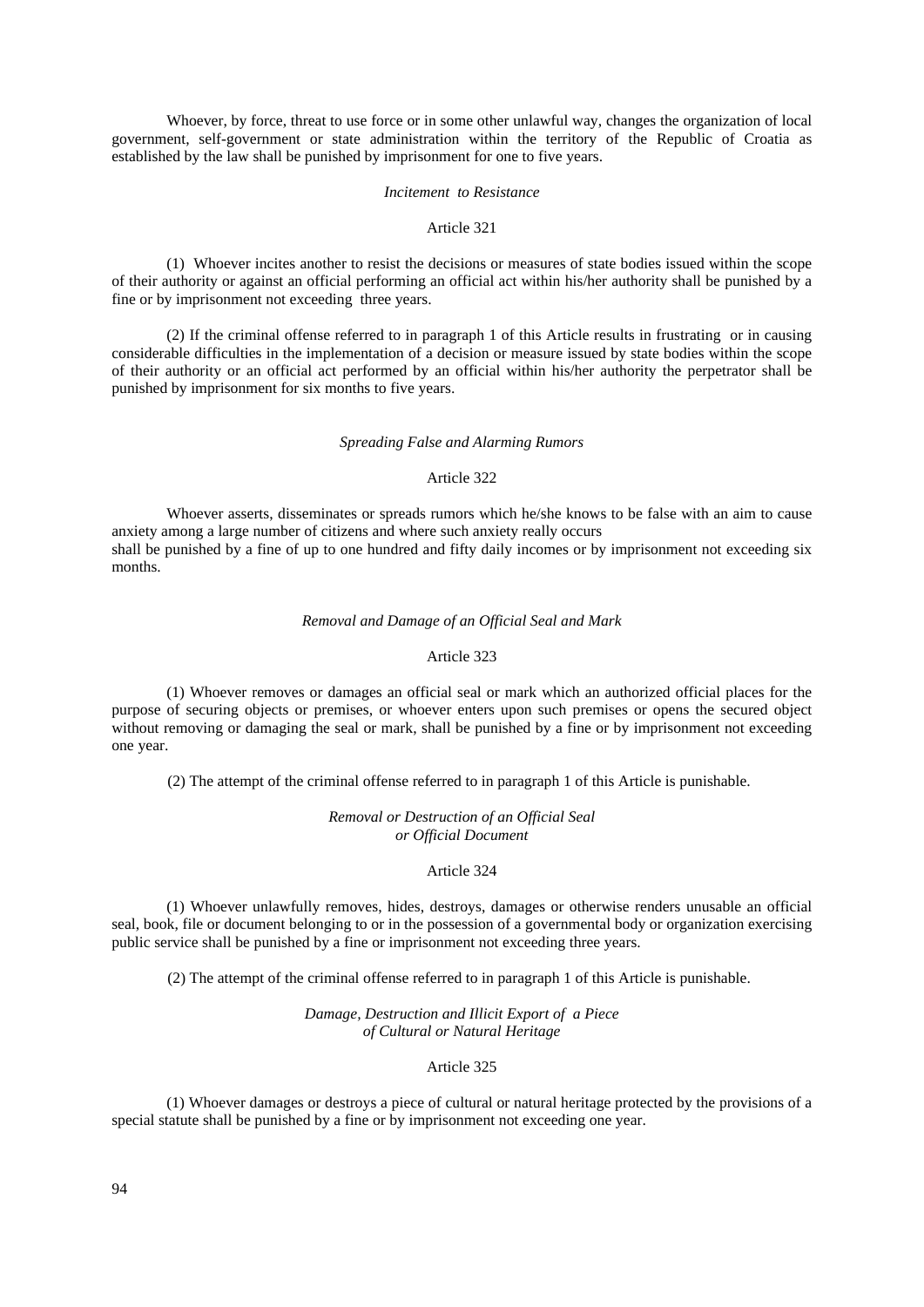(2) The same punishment as referred to in paragraph 1 of this Article shall be inflicted on whoever, without the permission of a competent body, exports or removes to a foreign country a piece of cultural or natural heritage, or after removing the same, does not return it to the country within the time limit stipulated in the permission.

(3) If, as a result of the criminal offense referred to in paragraphs 1 and 2 of this Article considerable damage occurs, or if the piece of cultural heritage referred to in paragraphs 1 and 2 of this Article is of national importance, the perpetrator shall be punished by imprisonment for six months to five years.

(4) The attempt of the criminal offense referred to in paragraphs 1 and 2 of this Article is punishable.

# *Illicit Research Activities and Usurpation of Cultural Heritage*

# Article 326

(1) Whoever, without the permission of a competent body, performs conservation, restoration, exploration, or other works on a piece of cultural heritage, or despite a ban, or without the permission of a competent body, performs archaeological excavations or searches, as a result of which such cultural property is destroyed, severely damaged, or loses the character of a piece of cultural heritage, shall be punished by a fine or by imprisonment not exceeding one year.

(2) If the criminal offense referred to in paragraph 1 of this Article is committed against a piece of cultural heritage of particular value or importance, or if considerable damage is caused, the perpetrator shall be punished by a fine or by imprisonment not exceeding three years.

(3) Whoever usurps or takes away property constituting a piece of cultural heritage which was excavated or found in the course of archaeological or other discoveries, or otherwise, shall be punished by a fine or by imprisonment not exceeding three years.

(4) The attempt of the criminal offense referred to in paragraphs 2 and 3 of this Article is punishable.

#### *Destruction or Concealment of Archives*

## Article 327

(1) Whoever, contrary to regulations, destroys, conceals or renders unusable registered and archival materials, or removes them to a foreign country without the approval of a competent governmental body, shall be punished by a fine or by imprisonment not exceeding three years.

(2) The attempt of the criminal offense referred to in paragraph 1 of this Article is punishable.

### *False Presentation*

## Article 328

(1) Whoever falsely introduces himself/herself as an official or military person, or wears without authority any insignia of an official or a military person with an aim to acquire benefit for himself/herself or another, or to cause damage to another, shall be punished by a fine or imprisonment not exceeding one year.

(2) The same punishment as referred to in paragraph 1 of this Article shall be inflicted on whoever performs any action which only an official or military person is authorized to perform.

## *Arbitrary Conduct*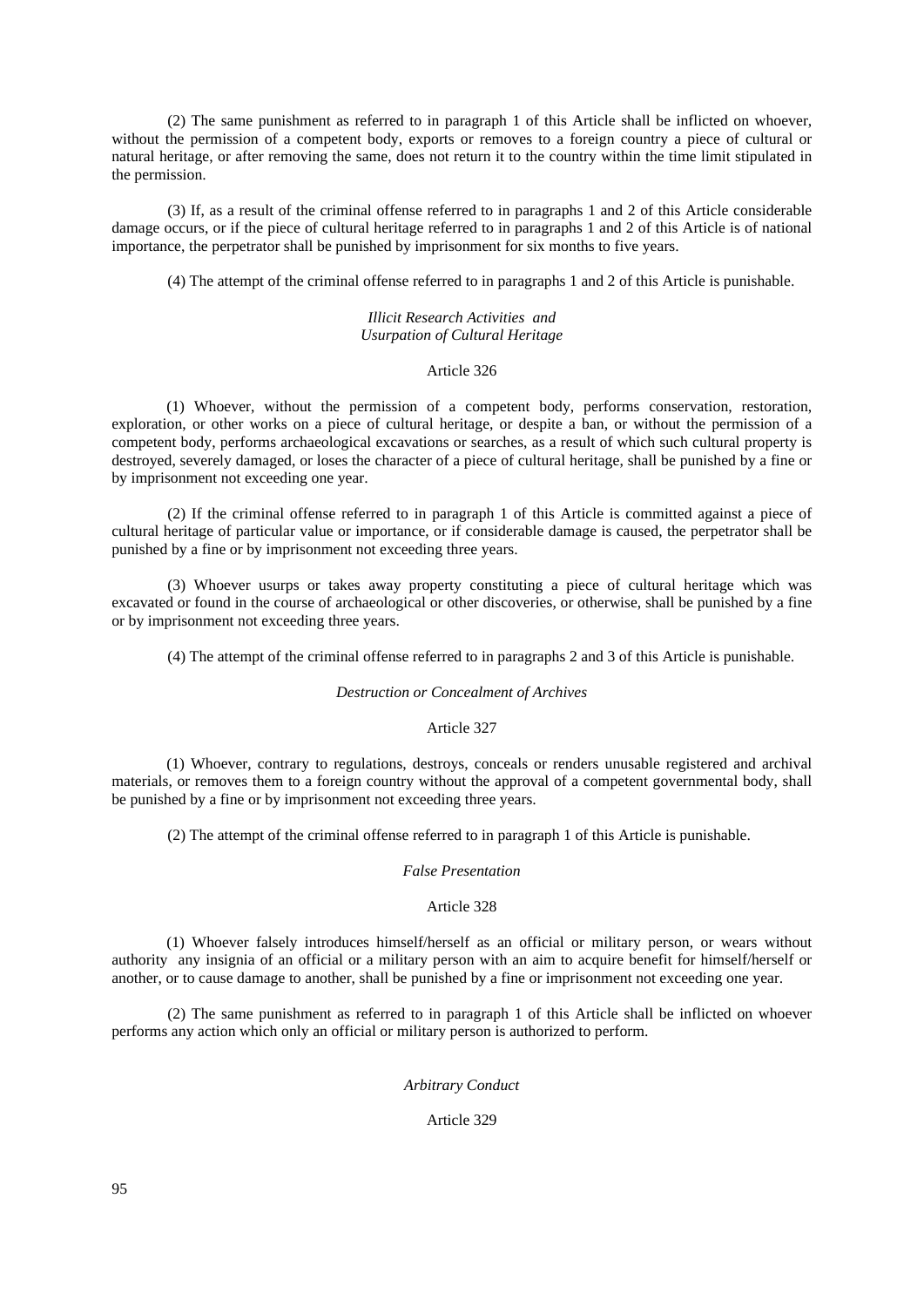(1) Whoever arbitrarily acquires his/her own right or a right he/she deems to appertain to him/her, shall be punished by a fine of up to one hundred and fifty daily incomes or by imprisonment not exceeding six months.

(2) If the criminal offense referred to in paragraph 1 of this Article is committed as a member of a group or a criminal organization, the perpetrator shall be punished by imprisonment for three months to five years.

(3) Criminal proceedings for the criminal offense referred to in paragraph 1 of this Article shall be instituted by a private charge and for the criminal offense referred to in paragraph 2 of this Article following a motion.

## *Illegal Debt Collection*

### Article 330

(1) Whoever, for the purpose of collecting a debt, appropriates the movable property of another by force, or threat of immediate attack upon his/her life or limb or life or limb of persons close to him/her, shall be punished by imprisonment for three months to five years.

(2) Whoever, for the purpose of collecting a debt, coerces another by force or a serious threat to do or omit to do something to the detriment of his/her property or the property of another shall be punished by imprisonment for three months to three years.

(3) The attempt of the criminal offense referred to in paragraph 1 of this Article is punishable.

(4) If the criminal offense referred to in paragraph 1 of this Article is committed as member of a group or a criminal organization, the perpetrator shall be punished by imprisonment for one to eight years.

(5) If the criminal offense referred to in paragraph 2 of this Article is committed as a member of a group or a criminal organization, the perpetrator shall be punished by imprisonment for six months to five years.

### *Violent Behavior*

## Article 331

Whoever, to give vent to his/her base instincts by violence, maltreatment or particularly impertinent conduct in a public place humiliates another shall be punished by imprisonment for three months to three years.

#### *Conspiracy to Commit a Criminal Offense*

# Article 332

Whoever agrees with another to commit a serious criminal offense for which imprisonment for five years or a more severe penalty may be imposed shall be punished by a fine or by imprisonment not exceeding one year.

> *Associating for the Purpose of Committing a Criminal Offense*

# Article 333

(1) Whoever organizes a group of people or in some other way associates in joint action three or more persons, the objectives of whom are directed toward the perpetration of a serious criminal offense for which,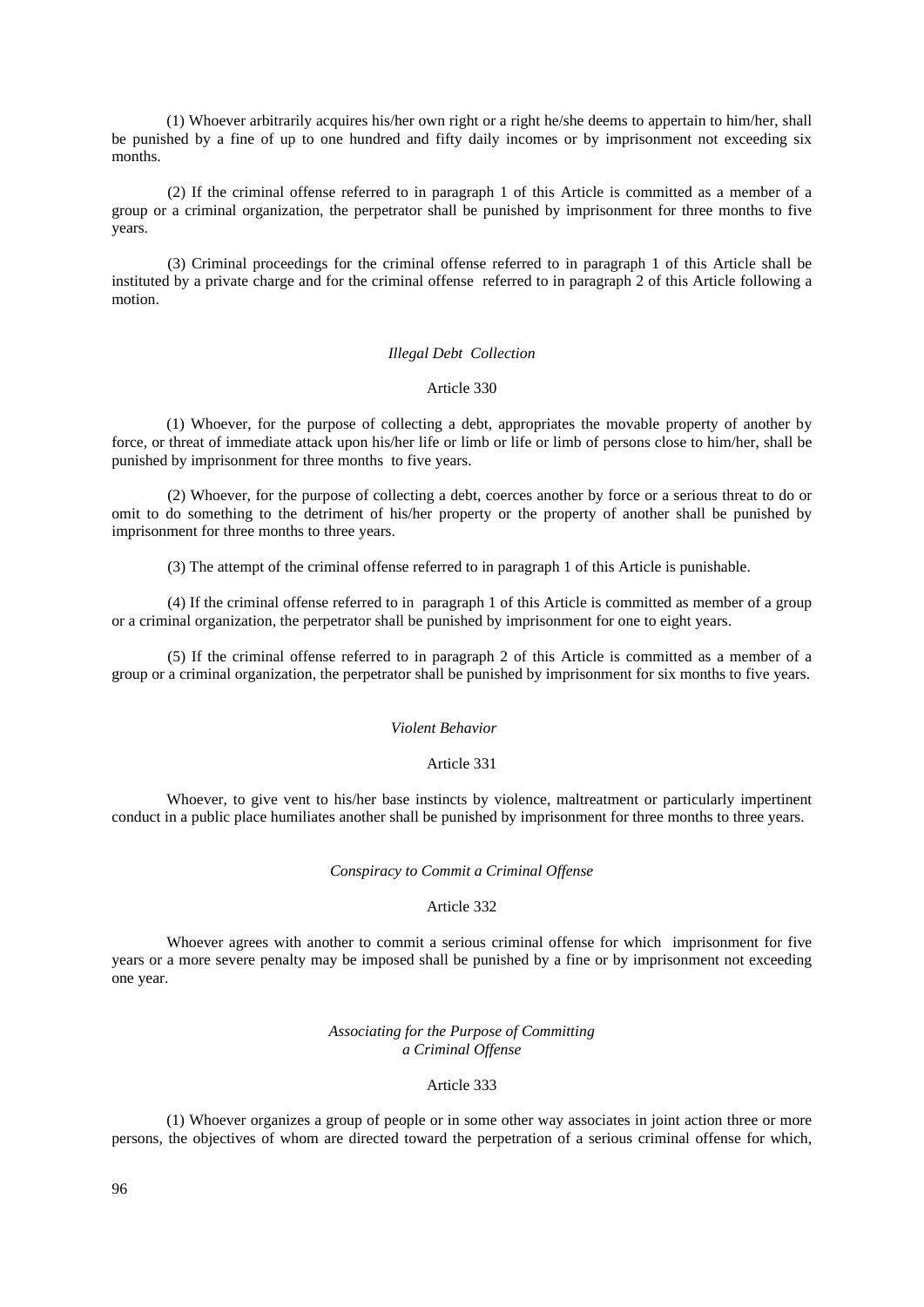according to the law, imprisonment for five years or a more severe punishment may be imposed shall be punished by imprisonment for three months to three years.

(2) Whoever organizes a criminal organization or manages it shall be punished by imprisonment for six months to five years.

(3) A member of the group referred to in paragraph 1 of this Article shall be punished by a fine or by imprisonment not exceeding one year.

(4) A member of the group referred to in paragraph 2 of this Article, shall be punished by imprisonment for three months to three years.

(5) If the member of a group or a criminal organization uncovers such a group or criminal organization prior to committing a criminal offense as a member of it or for it, the court may remit his /her punishment.

## *Making and Supplying Weapons and Instruments Intended for the Perpetration of a Criminal Offense*

#### Article 334

(1) Whoever makes, supplies or enables another to obtain weapons, explosive substances or the means needed for their production, or poisons which he/she knows to be intended for the perpetration of a criminal offense, shall be punished by imprisonment for three months to three years.

(2) Whoever makes or cedes to another a false key, skeleton key or other instrument or device for burglary, despite knowing it is intended for committing a criminal offense, shall be punished by a fine or by imprisonment for up to one year.

#### *Illicit Possession of Weapons and Explosive Substances*

## Article 335

(1) Whoever, without authorization makes, supplies, possesses or otherwise acquires for himself/herself or a third person firearms, ammunition or explosive substances, whose supply, sale or possession is not permitted to citizens shall be punished by a fine or imprisonment not exceeding three years.

(2) Whoever, without authorization, supplies, possesses, sells, makes or exchanges large quantities of firearms, ammunition or explosive substances shall be punished by imprisonment for one to five years.

## *Participating in a Group Committing a Criminal Offense*

## Article 336

(1) Whoever participates in a group of people which, by joint action, kills a person or inflicts serious bodily injury upon a person, commits arson, damages property to a large extent, or commits other acts of grave violence, or which attempts to commit such offenses, shall for mere participation, be punished by imprisonment for three months to three years.

(2) The organizer or leader of the group committing the criminal offense referred to in paragraph 1 of this Article shall be punished by imprisonment for one to eight years.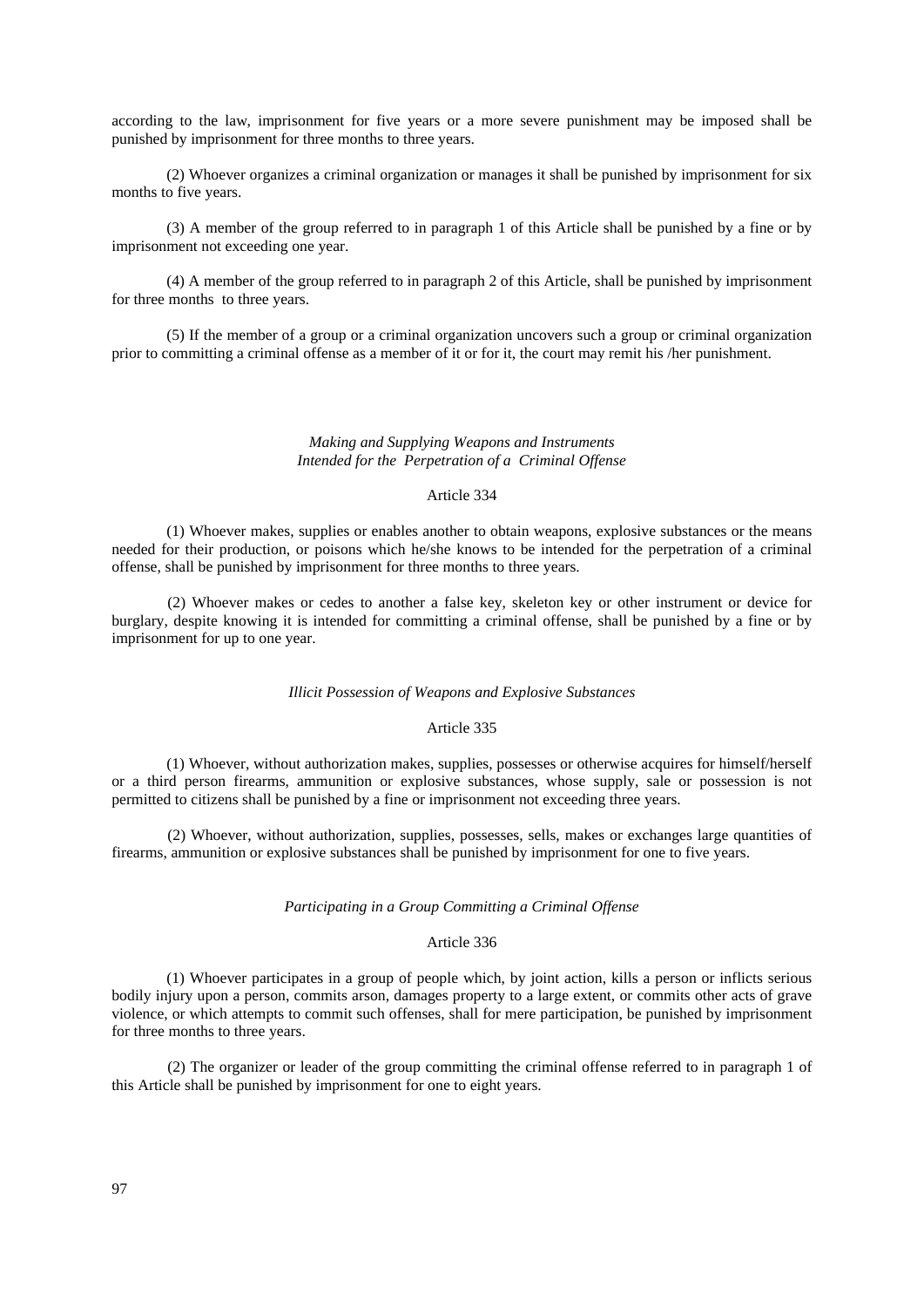#### CHAPTER TWENTY-FIVE (xxv)

### **CRIMINAL OFFENSES AGAINST OFFICIAL DUTY**

#### *Abuse of Office and Official Authority*

## Article 337

(1) An official or responsible person who, with an aim to procure for himself/herself or another nonpecuniary benefit, or to cause damage to a third person, abuses his/her office or official authority, oversteps the limits of his/her official authority, or fails to perform his/her duty, shall be punished by a fine or by imprisonment not exceeding three years.

(2) If the criminal offense referred to in paragraph 1 of this Article results in a considerable damage or a serious violation of the rights of a third person, the perpetrator shall be punished by imprisonment for three years to five years.

(3) If pecuniary gain is acquired by the criminal offense referred to in paragraph 1 of this Article, the perpetrator shall be punished by imprisonment for six months to five years.

(4) If pecuniary gain is acquired by the criminal offense referred to in paragraph 1 of this Article, and if the perpetrator acted with an aim to acquire such gain, the perpetrator shall be punished by imprisonment for one to ten years.

### *Abuse in Performing Governmental Duties*

#### Article 338

An official or responsible person in governmental bodies or units of local self-government and administration, units of local self-government or bodies which perform public services, or an official or responsible person in legal entities whose owner or majority owner is the Republic of Croatia or a unit of local self-government and administration, who, for the purpose of acquiring pecuniary gain in his/her private business or the private business of members of his/her family, abuses his/her office or official authority by giving preferential treatment in contracting business, giving, obtaining or contracting jobs, shall be punished by imprisonment for six months to five years.

#### *Negligent Performance of Duty*

## Article 339

An official or responsible person who, by violating laws or other regulations, by failing to perform mandatory supervision or in any other way acts in a clearly unconscientious manner in the performance of his/her duty, thus causing a serious violation of the rights of a third person or considerable property damage, shall be punished by a fine or by imprisonment not exceeding three years.

### *Failure to Execute Orders*

## Article 340

An official person who, in performing duties in internal affairs related to the prevention and discovery of criminal offenses, the apprehension of perpetrators of criminal offenses or securing public order and peace, fails or refuses to execute the order of his/her superior based on a statutory provision to undertake an official act,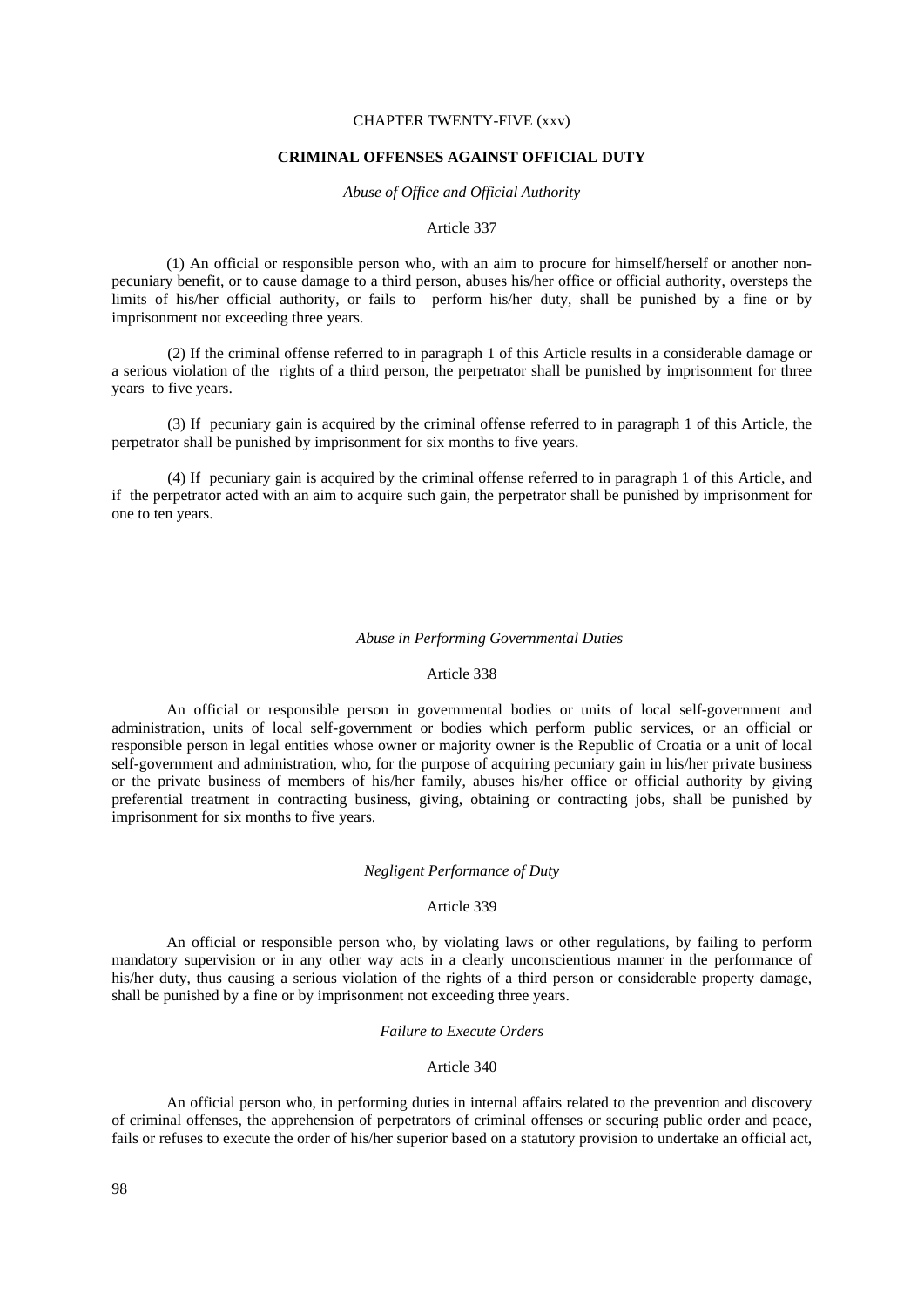thus causing a serious violation of the right of a third person, a serious disturbance of public order or peace, or considerable pecuniary damage, shall be punished by imprisonment for three months to five years.

### *Violation of a Duty to Guard the State Border*

## Article 341

(1) An official person who, in performing duties in internal affairs, while performing a duty on the border, acts contrary to regulations on guarding the state border, thus causing serious harmful consequences to the service, or, by which the service becomes seriously imperiled, shall be punished by imprisonment for three months to three years.

(2) If by the criminal offense referred to in paragraph 1 of this Article, serious bodily injury is inflicted or extensive pecuniary damage or other serious consequences are caused, the perpetrator shall be punished by imprisonment for six months to five years.

(3) If the criminal offense referred to in paragraph 1 of this Article results in the death of one or a number of persons, the perpetrator shall be punished by imprisonment for one to to ten years.

(4) If the criminal offense referred to in paragraph 1 of this Article is committed by negligence, the perpetrator shall be punished by a fine or by imprisonment not exceeding one year.

(5) If, by the criminal offense referred to in paragraph 4 of this Article, the consequence referred to in paragraph 2 of this Article is caused, the perpetrator shall be punished by imprisonment not exceeding three years, and if the consequence referred to in paragraph 3 of this Article is caused, the perpetrator shall be punished by imprisonment for three months to three years.

## *Unlawful Release of a Person Being Deprived of Liberty*

## Article 342

An official who, charged with the surveillance of a person deprived of liberty, releases such a person in violation of the law, or who helps such a person to escape or enables illicit communication or correspondence to be made, as a result of which the person who is deprived of liberty succeeds in escaping, shall be punished by imprisonment for three months to five years.

#### *Unlawful Intercession*

## Article 343

(1) Whoever accepts a reward or any other benefit to intercede so that an official act be or be not performed, by taking advantage of his/her official or social position or influence, shall be punished by imprisonment for six months to three years.

(2) The same punishement as referred to in paragraph 1 of this Article shall be inflicted on whoever, taking advantage of his/her official or social position or influence, intercedes so that an official act be performed which ought not to be performed, or so that an official act be not performed which ought to be performed.

(3) If, for the intercession referred to in paragraph 2 of this Article, a reward or some other benefit is received, while some other criminal offense is not committed for which a more severe punishment is prescribed, the perpetrator shall be punished by imprisonment for one to five years.

# *Fraud in the Performance of a Duty*

## Article 344

(1) An official or responsible person who, in the performance of his/her duty, with an aim to procure for himself/herself or a third party illegal pecuniary gain by submitting a false statement of account, or in some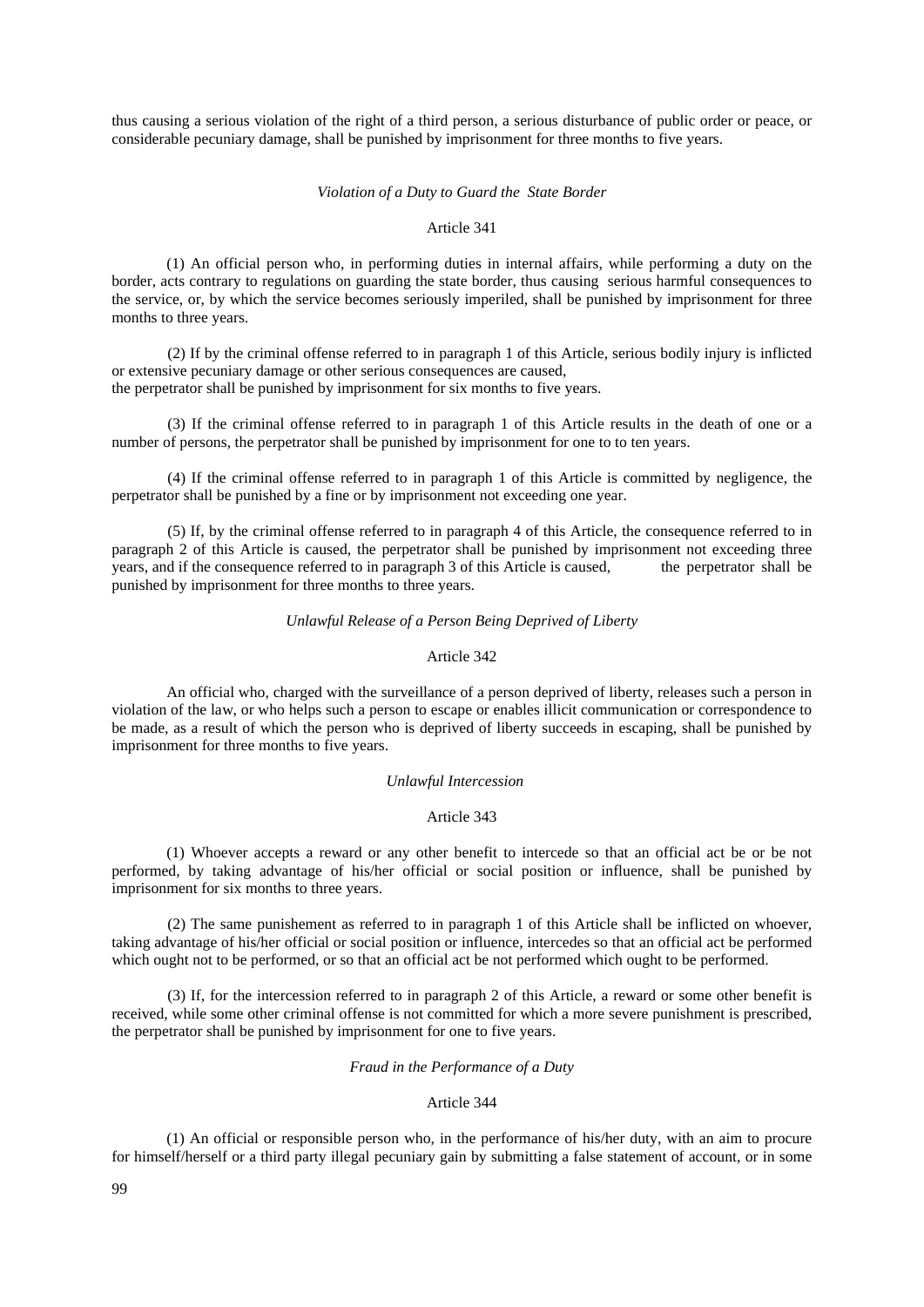other way, by a false presentation of facts, deceives an authorized person into making an unlawful disbursement, shall be punished by imprisonment for three months to three years.

(2) If, as result of the criminal offense referred to in paragraph 1 of this Article, considerable pecuniary gain is acquired, while the perpetrator acts with an aim to realize such gain, the perpetrator shall be punished by imprisonment for six months to five years.

## *Embezzlement*

# Article 345

(1) Whoever unlawfully appropriates money, securities or other movable property which is entrusted to him/her in service or generally in his/her work shall be punished by imprisonment for six months to five years.

(2) If the value of the embezzled property is small, or if a small sum of money or securities or property of small value is embezzled, while the perpetrator acts with an aim to appropriate such value, he/she shall be punished by a fine or by imprisonment not exceeding one year.

(3) If a large sum of money is embezzled or securities or property of large value is embezzled, while the perpetrator acts with an aim to appropriate such value, he/she shall be punished by imprisonment for one to ten years.

### *Unauthorized Use*

## Article 346

Whoever, without authorization, uses money, securities or other movable property entrusted to him/her in service or generally in his/her work, or which is accessible to him/her in connection with his/her service or work, or confers such property to another for use, shall be punished by a fine or by imprisonment not exceeding three years.

Accepting a Bribe

## Article 347

(1) An official or responsible person who solicits or accepts a gift or some other benefit, or who agrees to accept a gift or some other benefit, for performing within the scope of his/her authority an official or other act which he/she should not perform, or for omitting of an official or other act which he/she should perform, shall be punished by imprisonment for six months to five years.

(2) An official or responsible person who solicits or accepts a gift or some other benefit, or who agrees to accept a gift or some other benefit, for performing within the scope of his/her authority an official or other act which he/she should perform, or omitting an official or other act which he/she should not perform, shall be punished by imprisonment for three months to three years.

(3) An official or responsible person who, following the performance or omission of an official or other act referred to in paragraphs 1 and 2 of this Article, and in relation to which he/she solicits or accepts a gift or some other benefit, shall be punished by a fine or by imprisonment not exceeding one year.

(4) The gift or other pecuniary gain received shall be forfeited.

*Offering a Bribe*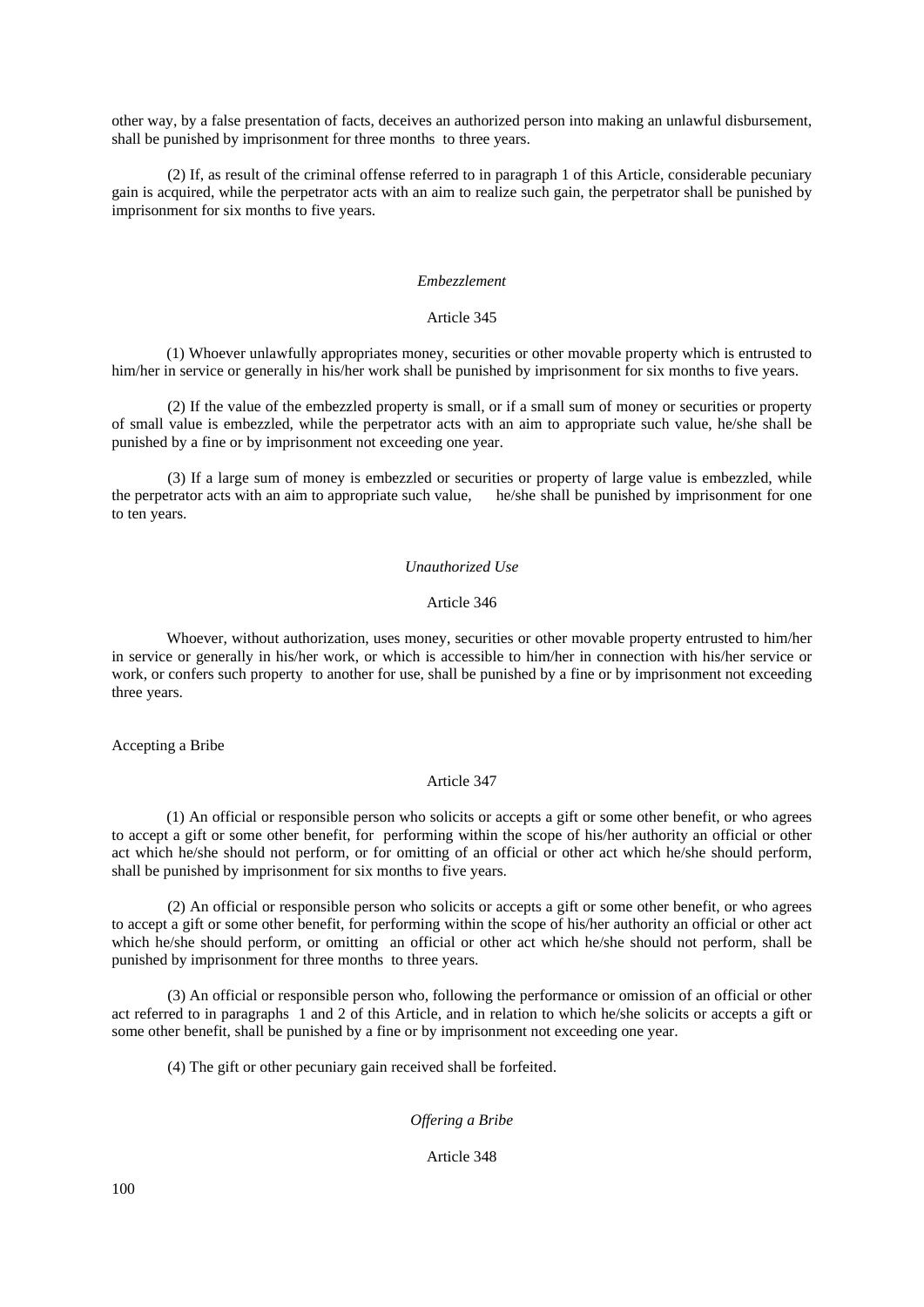(1) Whoever confers or promises to confer a gift or other benefit upon an official or responsible person, so that he/she performs within the scope of his/her official authority an official or other act which he/she should not perform, or omits an official or other act which he/she should perform, or whoever intermediates in so bribing an official or responsible person, shall be punished by imprisonment for three months to three years.

(2) Whoever confers or promises to confer a gift or other benefit upon an official or responsible person, so that he/she performs within the scope of his/her official authority an official or other act which he/she should perform, or omits an official or other act which he/she should not perform, or whoever intermediates in so bribing an official or responsible person,

shall be punished by a fine or imprisonment not exceeding one year.

(3) The court shall remit the punishment of the perpetrator of the criminal offense referred to in paragraphs 1 and 2 of this Article, provided that he/she gave the bribe on the request of an official or responsible person and upon giving the bribe reported the offense before it had been discovered or before he/she realized that the offense had been discovered.

(4) The gift or the pecuniary gain given under the circumstances referred to in paragraph 3 of this Article shall be restored to the person who gave a bribe.

## *Unlawful Appropriation of Objects During Inspection, Search or Enforcement Proceedings*

## Article 349

An official person who, in the course of a search of a home, premises or persons, or in the course of enforcement proceedings or inspection, appropriates movable property with an aim to procure by its appropriation unlawful pecuniary gain for himself/herself or another shall be punished by imprisonment for six months to five years.

#### *Illegal Collection and Payment*

## Article 350

An official or responsible person who collects from another something that he/she is not bound to pay, or collects more than he/she is bound to pay, or whoever, in payment for or handing over such things, pays or hands over less, shall be punished by a fine or by imprisonment not exceeding one year.

#### *Disclosure of an Official Secret*

## Article 351

(1) Whoever, without authorization, communicates, conveys or otherwise renders accessible to another data which are an official secret or provides such data with an aim to convey them to an unauthorized person shall be punished by imprisonment for three months to three years.

(2) If the criminal offense referred to in paragraph 1 of this Article is committed for personal gain, or if the data referred to in paragraph 1 of this Article are classified, or if the offense is committed in order to publish or use abroad data which are an official secret, the perpetrator shall be punished by imprisonment for one up to ten years.

(4) If the criminal offense referred to in paragraph 1 of this Article is committed by negligence, the perpetrator shall be punished by a fine or by imprisonment not exceeding one year.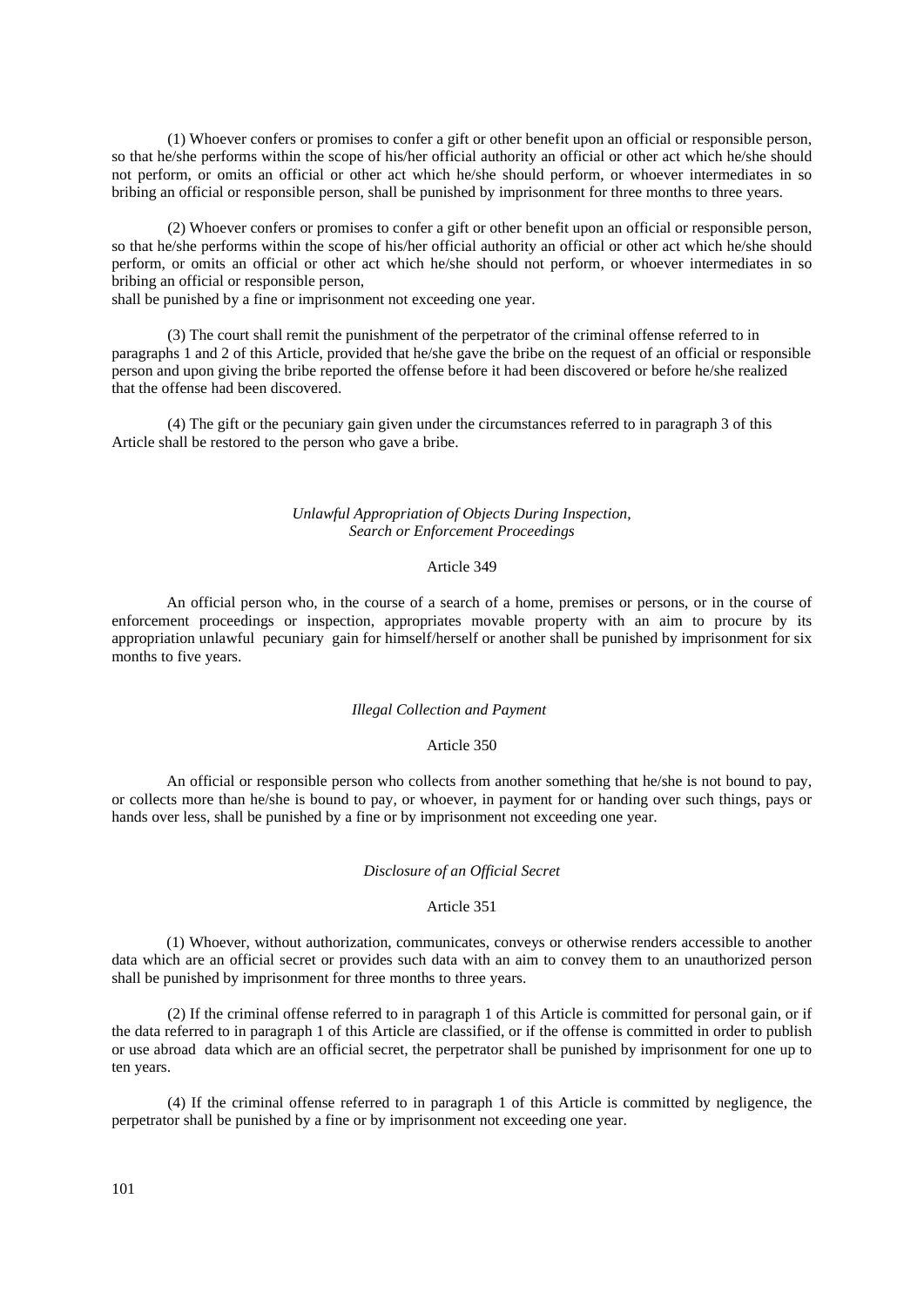#### CHAPTER TWENTY-SIX (xxvi)

### **CRIMINAL OFFENSES AGAINST ARMED FORCES OF THE REPUBLIC OF CROATIA**

*Failure and Refusal to Execute an Order*

# Article 352

(1) A military person who fails or refuses to execute the order of his/her superior given in the line of duty, thus causing serious harmful consequences for the service, or seriously imperiling the service shall be punished by imprisonment for six months to five years.

(2) If the criminal offense referred to in paragraph 1 of this Article causes particularly serious consequences for the service, the perpetrator shall be punished by imprisonment for one to ten years.

(3) A military person who fails to execute the command of the superior referred to in paragraph 1 of this Article by negligence, shall be punished by a fine or by imprisonment not exceeding one year.

#### *Refusal to Receive and Use Arms*

### Article 353

(1) A military person who refuses to accept arms or does not use arms as ordered or in accordance with the regulations of the service, shall be punished by imprisonment for one to ten years.

(2) A conscript who, without a justified reason, refuses to accept from the competent body arms which are assigned to him/her for duty in the reserve corps of these armed forces shall be punished by imprisonment for three months to three years.

(4) There shall be no criminal offense referred to in paragraphs 1 and 2 of this Article if in the proceedings proscribed by law objection of conscience was recognized to a military person or conscript.

### *Resisting a Superior*

## Article 354

(1) A military person who, in connection with other military persons, offers resistance to an order given by a superior in the line of duty, or disobeys the same, or refuses to discharge his/her duty, shall be punished by imprisonment for three months to five years.

(2) If the criminal offense referred to in paragraph 1 of this Article is committed in an organized way, the perpetrator shall be punished by imprisonment for one to ten years.

(3) If the criminal offense referred to in paragraphs 1 and 2 of this Article is committed with the use of arms, the perpetrator shall be punished by imprisonment for not less than one year.

(4) Military person who in committing the criminal offense referred to in paragraph 3 of this Article kills another by negligence, shall be punished by imprisonment for not less than one year.

(5) Military person who in committing the criminal offense referred to in paragraphs 1 and 2 of this Article intentionally kills another, shall be punished by imprisonment for not less than five years or long-term imprisonment.

*Resisting Sentry, Guard, Patrol, Military Person on*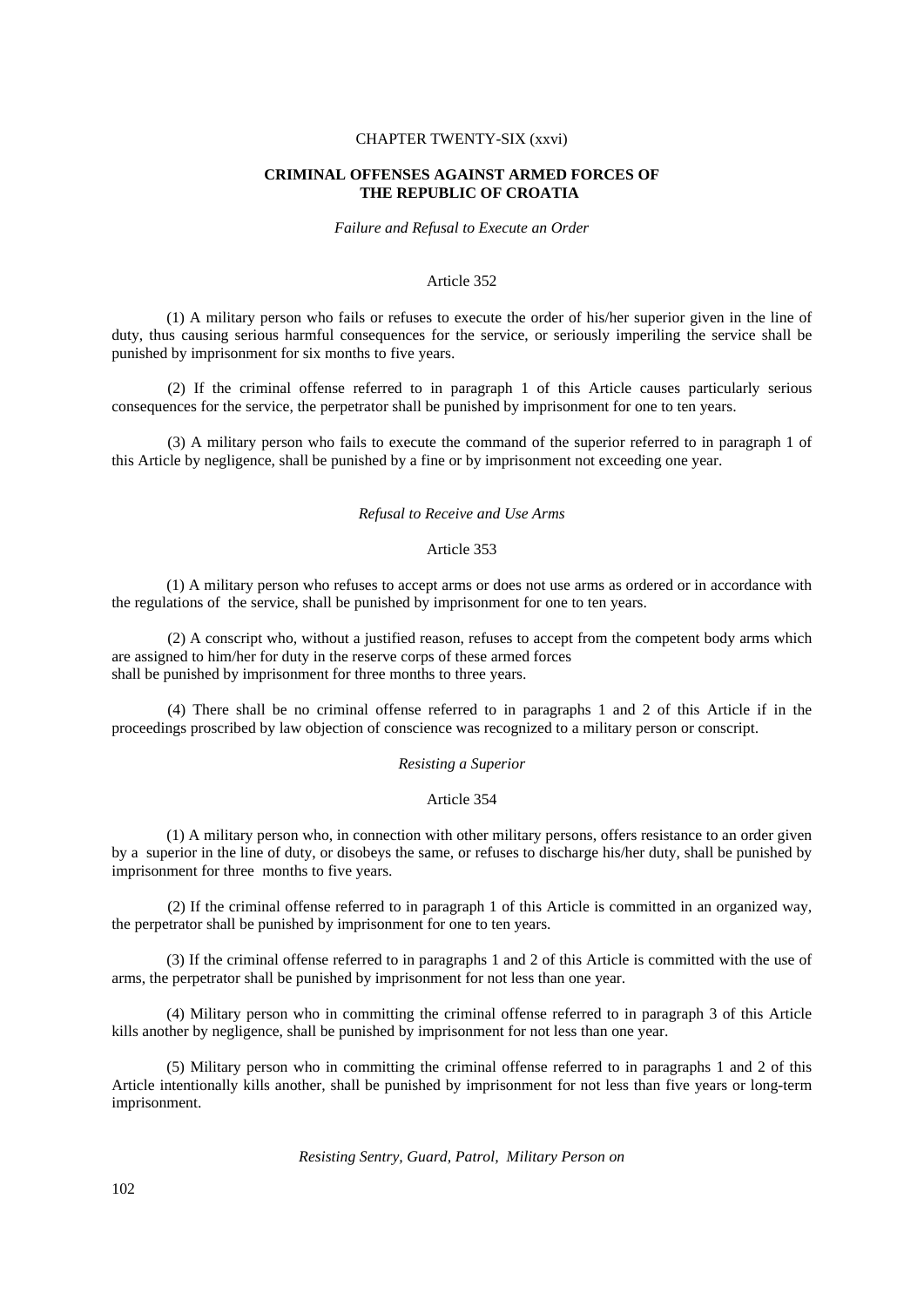### *Duty or on Similar Assignment*

### Article 355

A military person who resists a sentry, guard, patrol, military person on duty or on a similar assignment while discharging official duty, as well as a military person who disobeys their call or does not execute or refuses to execute their order, thus causing serious harmful consequences for the service, or imperiling seriously the service, shall be punished by imprisonment for three months to three years.

### *Coercion against a Military Person Discharging his/her Official Duty*

## Article 356

(1) Whoever, by force or threat of immediate use of force, prevents a military person from executing his/her official duty, or coerces such a person in the same way to execute his/her official duty, shall be punished by imprisonment for three months to three years.

(2) The attempt of the criminal offense referred to in paragraph 1 of this Article is punishable.

## *Assault Against a Military Person Discharging his/her Official Duty*

## Article 357

(1) Whoever attacks or seriously threatens to attack a military person while discharging his/her official duty shall be punished by imprisonment for three months to three years.

(2) If the perpetration of the criminal offense referred to in paragraph 1 of this Article results in a slight bodily injury to the military person, or the perpetrator threatens to use weapons, he/she shall be punished by imprisonment for three months to five years.

(3) If the perpetration of the criminal offense referred to in paragraph 1 of this Article results in serious bodily injury, or entails serious consequences for the service, the perpetrator shall be punished by imprisonment for one to ten years.

(4) If the perpetrator in perpetration of the criminal offense referred to in paragraph 1 of this Article intentionally kills a military person, he/she shall be punished by imprisonment for not less than ten years or by long-term imprisonment.

### *More Lenient Punishment for Criminal Offenses Referred to in Article 352 and Articles 354 to 357*

## Article 358

If the perpetrator of the criminal offense referred to in Article 352, paragraphs 1 and 3, Article 354, paragraph 1, Article 356, paragraphs 1 and 2 and Article 357, paragraphs 1 and 2 of this Code is provoked by unlawful or inappropriate treatment by the military person, the court may mitigate the punishment or remit the perpetrator of the punishment.

## *Maltreatment of Subordinate or Military Person of Lower Rank*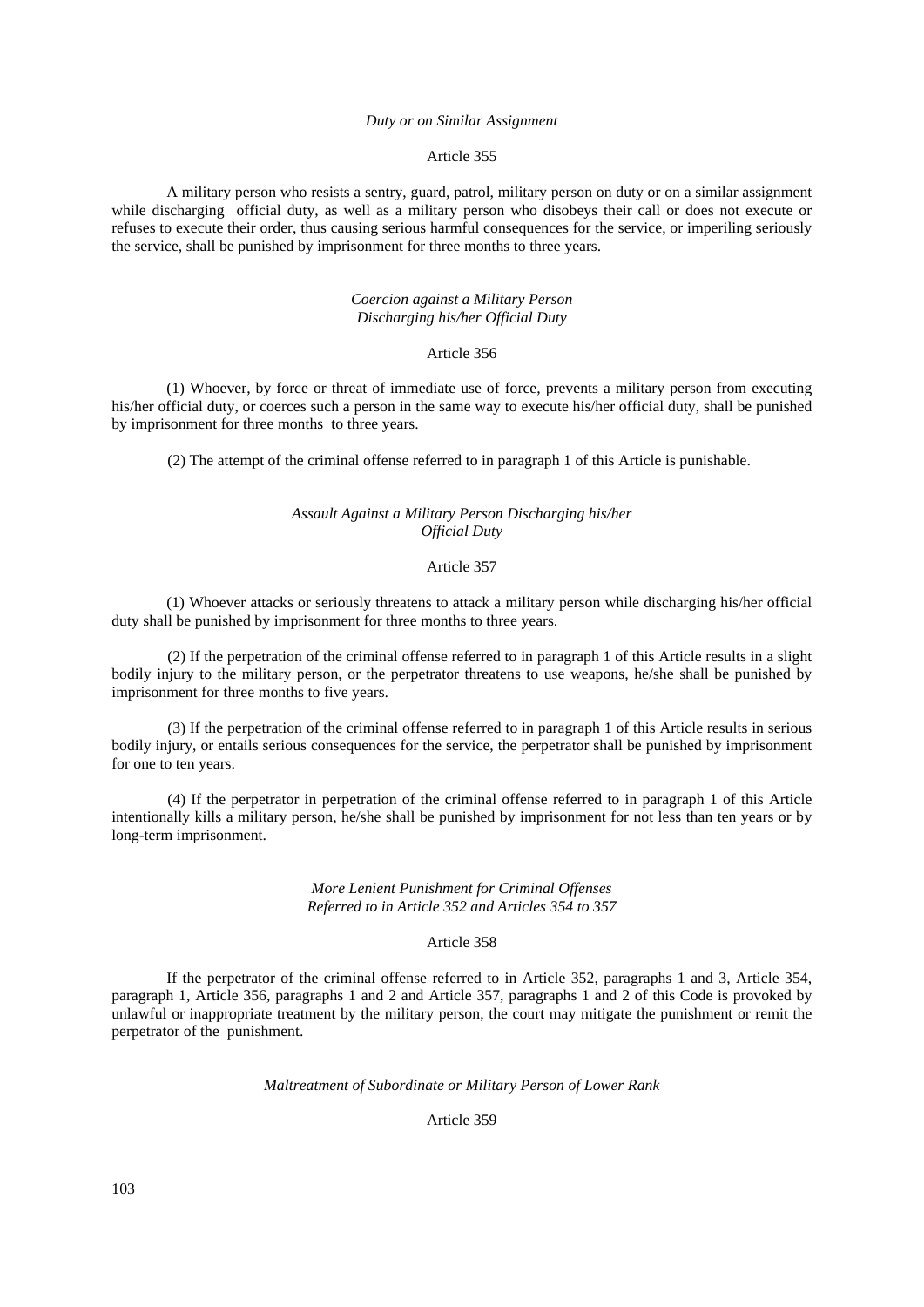(1) A military person who, on duty or in connection with duty, maltreats a subordinate or treats him/her in a way offensive to human dignity shall be punished by imprisonment for three months to three years.

(2) If the criminal offense referred to in paragraph 1 of this Article is committed against a number of persons, the perpetrator shall be punished by imprisonment for one to five years.

### *Violation of Sentry, Patrol or Other Similar Duty*

## Article 360

(1) A military person who acts contrary to regulations on sentry or patrol duty or internal or similar duty, thus causing serious harmful consequences for the service or seriously imperiling the service shall be punished by a fine or by imprisonment not exceeding one year.

(2) If the criminal offense referred to in paragraph 1 of this Article is committed near arms or ammunition depots or depots of explosive mining substances, or other installations of great importance, the perpetrator shall be punished by imprisonment for three months to three years.

(3) If the criminal offenses referred to in paragraphs 1 and 2 of this Article result in serious bodily injury or extensive pecuniary damage or other serious consequences the perpetrator shall be punished by imprisonment for six months to five years.

(4) If the criminal offenses referred to in paragraphs 1 and 2 of this Article result in the death of one or more persons, the perpetrator shall be punished by imprisonment for one to ten years.

(5) If the criminal offenses referred to in paragraphs 1 and 2 of this Article are committed by negligence, the perpetrator shall be punished, for the criminal offense referred to in paragraph 1 of this Article, by imprisonment not exceeding six months, and for the criminal offense referred to in paragraph 2 of this Article, by imprisonment not exceeding one year.

(6) If by the criminal offense referred to in paragraph 5 of this Article, the consequence referred to in paragraphs 3 and 4 of this Article is caused, the perpetrator shall be punished by imprisonment for three months to five years.

## *Submission of False Reports and Information*

# Article 361

(1) A military person who, in the execution of duty, submits a report or information of untrue content, or in his/her report or information, he/she suppresses a fact which he/she should not suppress, thus causing serious consequences to the service, or seriously imperiling the service, he/she shall be punished by imprisonment not exceeding one year.

(2) If the criminal offense referred to in paragraph 1 of this Article is committed by submitting a report or information of special importance or if particularly serious consequences occur, the perpetrator shall be punished by imprisonment for one year to five years.

(3) If the criminal offense referred to in paragraph 2 of this Article is committed by negligence, the perpetrator shall be punished by a fine or by imprisonment not exceeding one year.

### *Failure to Undertake Measures for the Protection of a Military Unit*

## Article 362

(1) A military person who fails to undertake prescribed, ordered or other obviously needed measures towards protecting the life and health of persons entrusted to him/her, securing and maintaining in fit condition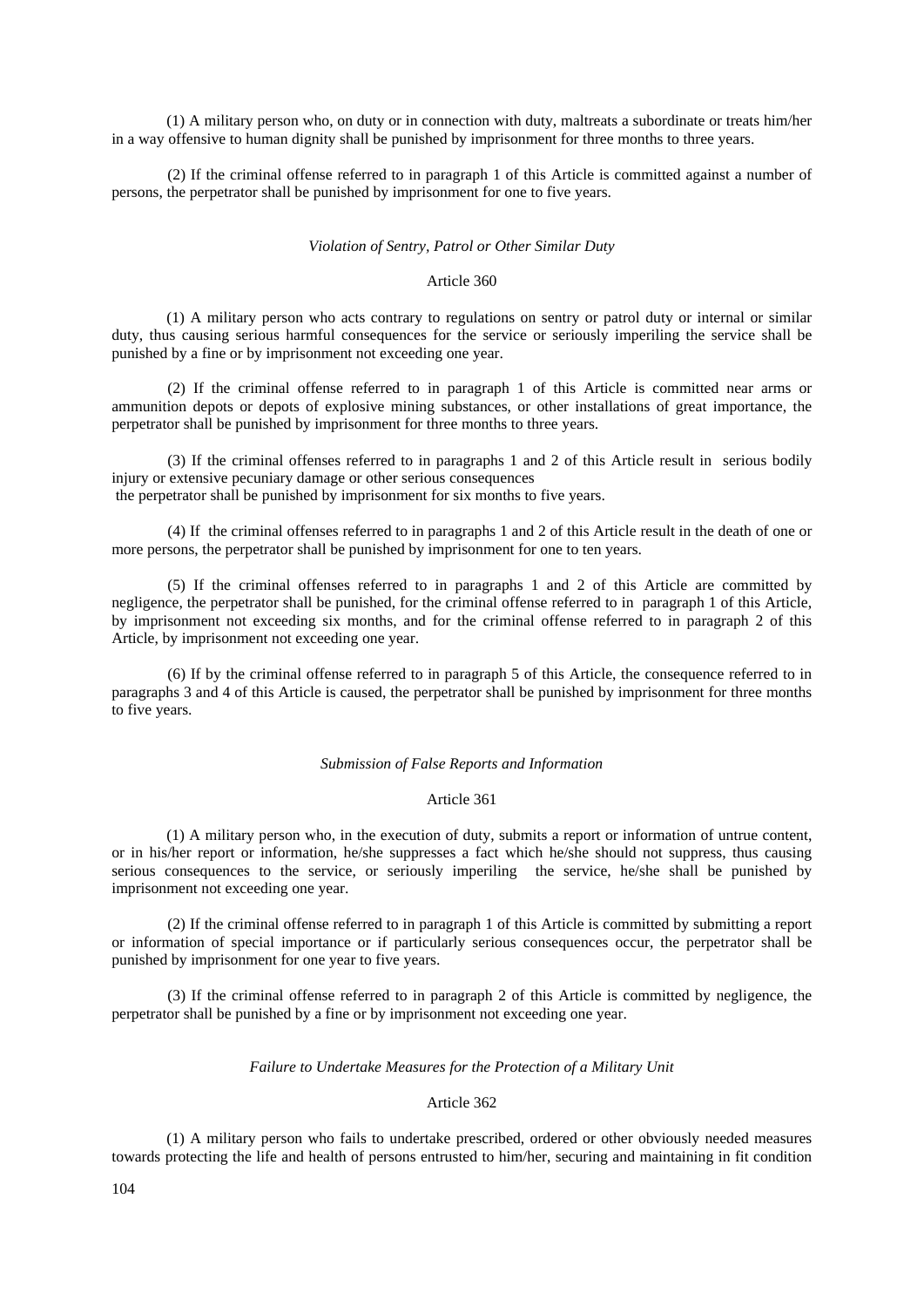installations, objects and means serving to ensure combat readiness, providing the unit entrusted to him/her with a regular supply of food, equipment and material, tending and caring for livestock, or taking measures towards the timely and proper execution of security work or the protection of installations entrusted to him/her, thus endangering human lives or seriously endangering the health of people or material goods of great value, shall be punished by imprisonment for three months to three years.

(2) If the criminal offense referred to in paragraph 1 of this Article results in serious bodily injury, or extensive pecuniary damage, or other serious consequences, the perpetrator shall be punished by imprisonment for six months to five years.

(3) If the criminal offense referred to in paragraph 1 of this Article results in the death of one or more persons, the perpetrator shall be punished by imprisonment for one to ten years.

(4) If the criminal offense referred to in paragraph 1 of this Article is committed by negligence, the perpetrator shall be punished by a fine or by imprisonment not exceeding one year.

(5) If, by the criminal offense referred to in paragraph 4 of this Article, the consequence referred to in paragraph 2 of this Article is caused, the perpetrator shall be punished by a fine or by imprisonment not exceeding three years, while if the consequence referred to in paragraph 3 of this Article is caused, the perpetrator shall be punished by imprisonment for six months to five years.

#### *Failure to Ensure Safety in Performing Military Exercises*

## Article 363

(1) A military person who fails to undertake prescribed, ordered or other obviously needed measures during exercise, training courses or in the course of conducting experiments, thus endangering human lives or seriously endangering the health of people or material goods of great value, shall be punished by imprisonment for three months to three years.

(2) If the criminal offense referred to in paragraph 1 of this Article results in serious bodily injury, or extensive pecuniary damage, or other serious consequences, the perpetrator shall be punished by imprisonment for six months to five years.

(3) If the criminal offense referred to in paragraph 1 of this Article results in the death of one or more persons, the perpetrator shall be punished by imprisonment for one to ten years.

(4) If the criminal offense referred to in paragraph 1 of this Article is committed by negligence, the perpetrator shall be punished by a fine or by imprisonment not exceeding one year.

(5) If, by the criminal offense referred to in paragraph 4 of this Article, the consequence referred to in paragraph 2 of this Article is caused, the perpetrator shall be punished by a fine or imprisonment not exceeding three years, while if the consequence referred to in paragraph 3 of this Article is caused, the perpetrator shall be punished by imprisonment for six months to five years.

## *Defaulting Order and Evasion of Military Service*

## Article 364

(1) Whoever, without justifiable reason, fails to report at the appointed time for conscription or to be told the combat posting, or to receive arms, or to fulfil compulsory military service, military exercises or another military service, although being summoned by an individual or general order to report for military service, shall be punished by a fine or by imprisonment not exceeding one year.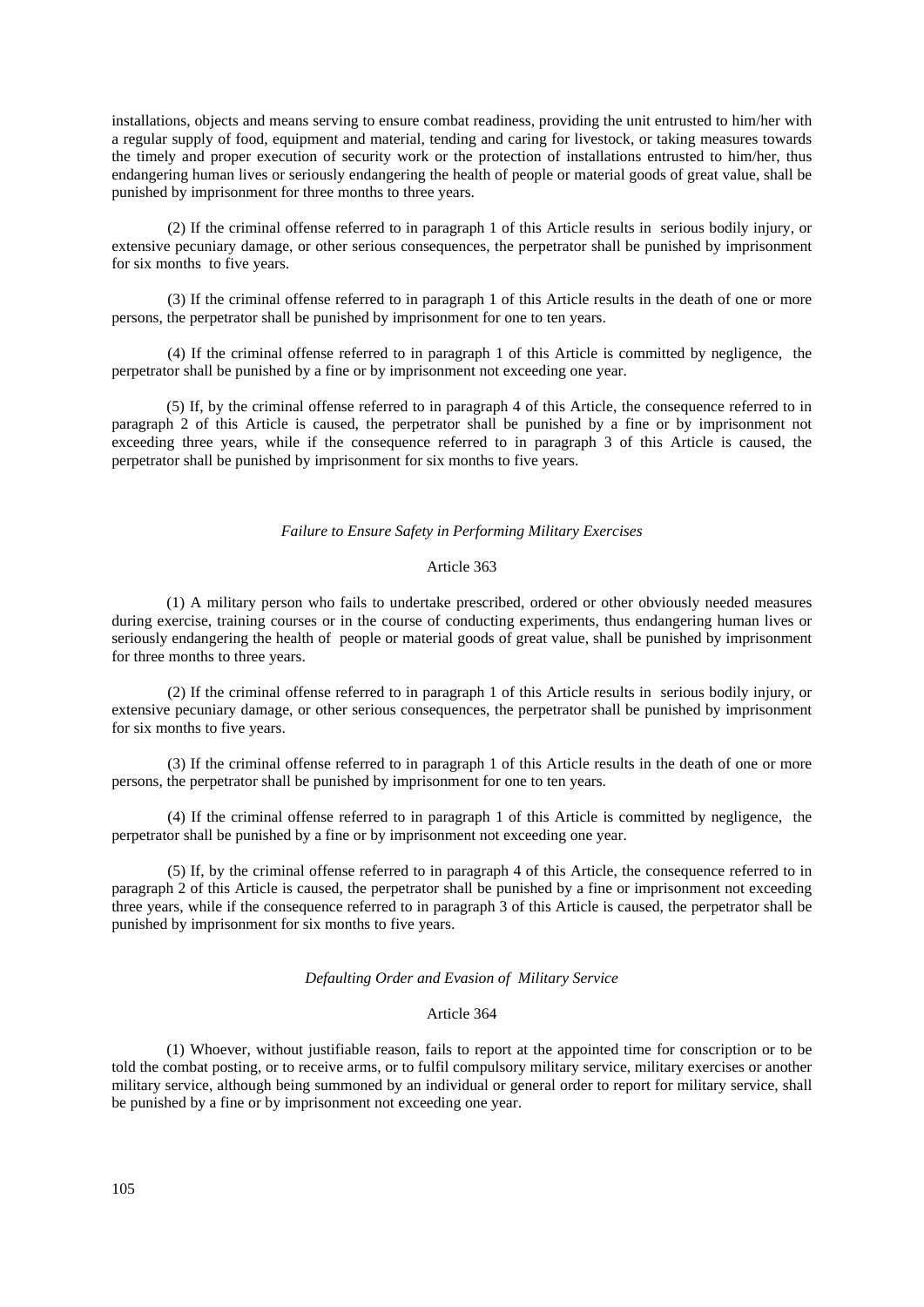(2) Whoever hides in order to evade the obligation referred to in paragraph 1 of this Article, although being summoned by an individual or general order, shall be punished by imprisonment for three months to five years.

(3) Whoever leaves the country or remains in a foreign state in order to evade conscription or fulfilling compulsory military service, military exercises or other military service, shall be punished by imprisonment for one to ten years.

(4) Whoever calls or instigates a number of persons to commit the criminal offense referred to in paragraphs 1 to 3 of this Article shall, for the criminal offense referred to in paragraph 1 of this Article, be punished by imprisonment for three months to three years, and for the criminal offenses referred to in paragraphs 2 and 3 of this Article, by imprisonment for not less than one year.

(5) The perpetrator of the criminal offense referred to in paragraphs 1, 2 and 3 of this Article who voluntarily reports to a competent governmental body may have his /her punishment mitigated or remitted.

## *Evasion of Military Service by Mutilation or Deception*

## Article 365

(1) Whoever, with an aim to evade military service or to be assigned to an easier duty, injures himself/herself, or otherwise temporarily disables himself/herself for military service, or permits another to temporarily disable him/her, or whoever for the same purpose disables another, with or without such a person's approval, shall be punished by imprisonment for six months to five years.

(2) If the perpetration of the criminal offense referred to in paragraph 1 of this Article results in permanent disability for military service, the perpetrator shall be punished by imprisonment for one to ten years.

(3) Whoever, with an aim referred to in paragraph 1 of this Article, simulates illness, or uses a false document for himself/herself or for another, or otherwise acts in a fraudulent manner, shall be punished by imprisonment for three months to five years.

### *Illegal Exemption from Military Service*

# Article 366

Whoever, by abuse of his/her official position or authority, enables a military person or a person subject to conscription to be exempted from duty or to be assigned to an easier duty shall be punished by imprisonment for six months to five years.

# *Arbitrary Abandonment and Desertion of a Military Unit or Service*

# Article 367

(1) A military person who arbitrarily leaves his/her unit or service and does not return to duty within the time limit of ten days or does not, within this time limit, return from an authorized furlough from the unit or service shall be punished by a fine or by imprisonment not exceeding one year.

(2) The same punishment as referred to in paragraph 1 of this Article shall be inflicted on a military person who, more than twice for a period shorter than ten days, stays outside his/her unit or service without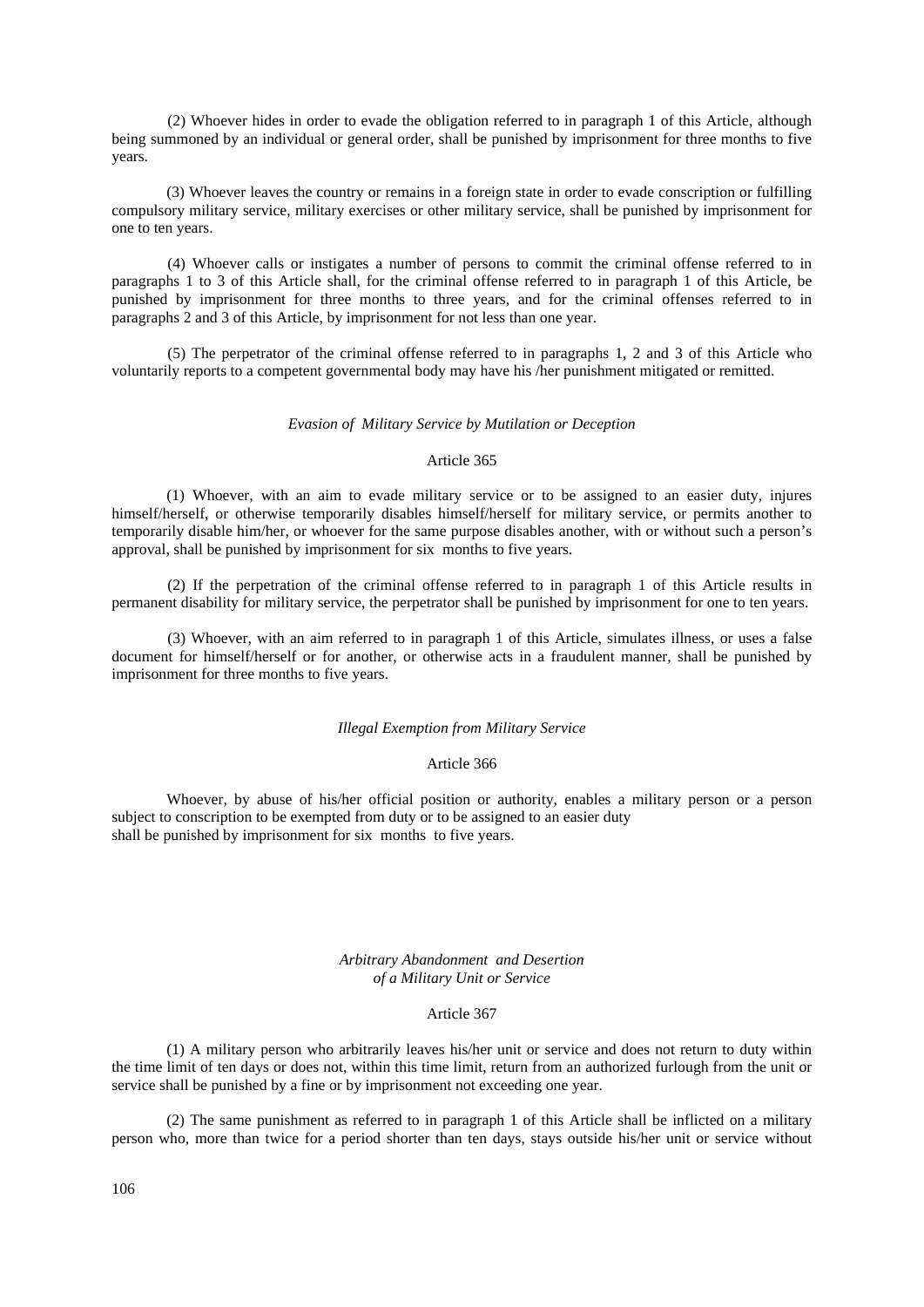permission or to a military person who arbitrarily leaves his/her unit or service at the time of executing an important task or when his/her unit is at an increased level of readiness for combat.

(3) A military person who hides in order to evade military service, or who arbitrarily leaves his/her unit or service and does not return to his/her duty within the time limit of thirty days, or does not within this time limit return from an authorized furlough from the unit or service, shall be punished by imprisonment for six months to five years.

(4) A military person who leaves the country or remains in a foreign state in order to evade military service shall be punished by imprisonment for not less than three years.

(5) A military person who prepares to escape abroad in order to evade military service shall be punished by imprisonment for six months to five years.

(6) The perpetrator of the criminal offenses referred to in paragraphs 1, 3 and 4 of this Article who voluntarily reports to a competent governmental body may have his /her punishment mitigated.

#### *Evasion of Enlistment and Inspections*

### Article 368

Whoever, in times of war or in the case of immediate peril to the independence and unity of the Republic of Croatia, contrary to the obligation established by law, without justifiable reason, fails to respond or opposes enlistment or inspection of manpower, or to a requisitioning or inspection of means of transportation, livestock, buildings and other installations necessary to the armed forces, or whoever in the course of such enlistment or inspection makes inaccurate statements or furnishes inaccurate data, shall be punished by imprisonment for one to five years.

### *Failure to Fulfill Material Obligations1*

# Article 369

Whoever, in times of war or in the case of immediate peril to the independence and unity of the Republic of Croatia, contrary to the obligation established by law, without justifiable reason, fails to place at the disposal of military authorities, at the appointed time and in the prescribed condition, objects and other means, or fails to deliver livestock, shall be punished by imprisonment for one to five years.

Careless Manufacture and Delivery of Military Material

#### Article 370

(1) A military person or other person to whom in a public enterprise, company or institution working for the needs of defense, the management of manufacturing or another economic activity or supervision is entrusted, who carelessly performs a service or obligation entrusted to him/her and for that reason arms, ammunition, explosive mining devices or other combat devices are not manufactured on time or fall short of a specified quality, shall be punished by imprisonment for three months to three years.

(2) The same punishment as referred to in paragraph 1 of this Article shall be inflicted on a military person who, in carelessly executing his/her duty, accepts supplies for the army, or military equipment or weapons which fail to meet the stipulated conditions or terms of the contract.

(3) If the perpetration of the criminal offenses referred to in paragraphs 1 and 2 of this Article results in serious consequences, the perpetrator shall be punished by imprisonment for one to eight years.

(4) If the criminal offenses referred in paragraphs 1 and 2 of this Article are committed by negligence, the perpetrator shall be punished by a fine or by imprisonment not exceeding one year.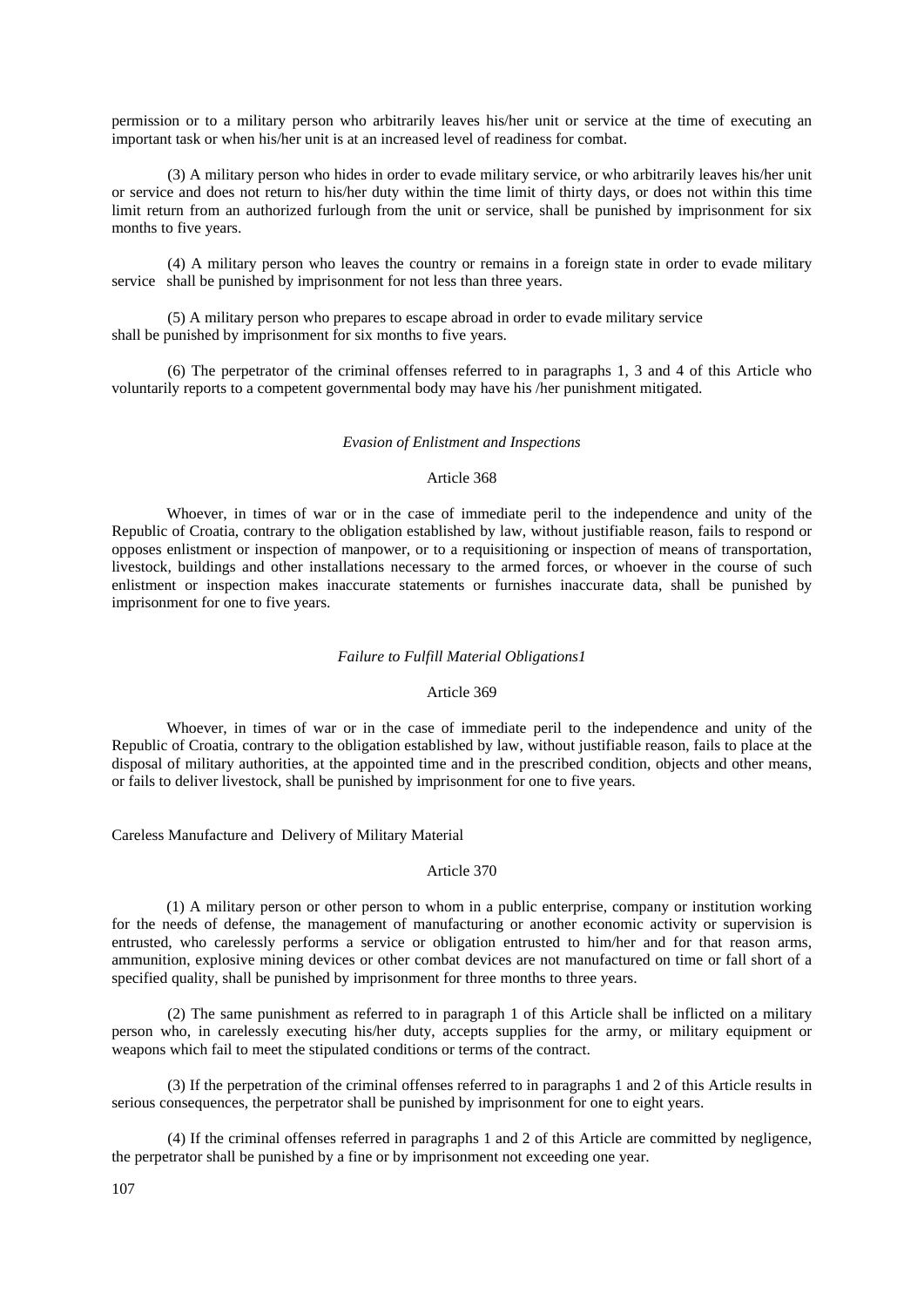(5) If, by the criminal offense referred to in paragraph 4 of this Article, the consequence referred to in paragraph 3 of this Article is caused, the perpetrator shall be punished by imprisonment for three months to three years.

### *Irregular and Careless Treatment of Entrusted Arms*

## Article 371

(1) Whoever irregularly or carelessly keeps, stores or handles arms, ammunition or explosive devices belonging to a military unit or military institution which have been entrusted to him/her and thereby causes substantial damage to these items or causes, their destruction or disappearance shall be punished by a fine or imprisonment not exceeding one year.

(2) The manager of a storehouse for weapons, ammunition, explosive mining devices and means of combat who fails to take measures towards their protection or maintenance, causing thereby damage or destruction or disappearance of such means of combat, shall be punished by imprisonment for three months to five years.

(3) If the perpetration of the criminal offense referred to in paragraph 2 of this Article results in extensive pecuniary damage, the perpetrator shall be punished by imprisonment for three to ten years.

(4) If the criminal offense referred to in paragraph 2 of this Article is committed by negligence, the perpetrator shall be punished by imprisonment not exceeding three years.

(5) If by the criminal offense referred to in paragraph 4 of this Article, the consequence referred to in paragraph 3 of this Article is caused, the perpetrator shall be punished by imprisonment for three months to five years.

# *Illegal Disposition of Entrusted Arms*

# Article 372

Whoever appropriates, conveys, pledges, gives to another for use, damages or destroys arms, ammunition or explosive mining devices which are entrusted to him/her and which serve defense needs shall be punished by imprisonment for six months to three years.

### *Theft of Arms or Parts of a Means of Combat*

#### Article 373

(1) Whoever steals arms, ammunition, explosive mining devices or a part of a means of combat serving defense needs shall be punished by imprisonment for three months to five years.

(2) If the larceny is committed by breaking in or entering by force closed buildings, rooms, safes or other enclosed areas, or if it is committed by a number of persons who have joined together for the purpose of committing the larceny, or if it is committed in a particularly dangerous or brazen manner, or if it is committed by a person carrying a weapon or a dangerous instrument for attack or defense, or if it is committed during a fire, flood or a similar calamity, or if the stolen object is of great value, while the perpetrator acts with an aim of appropriating the object of such value, he/she shall be punished by imprisonment for one to ten years.

# *Disclosure of a Military Secret*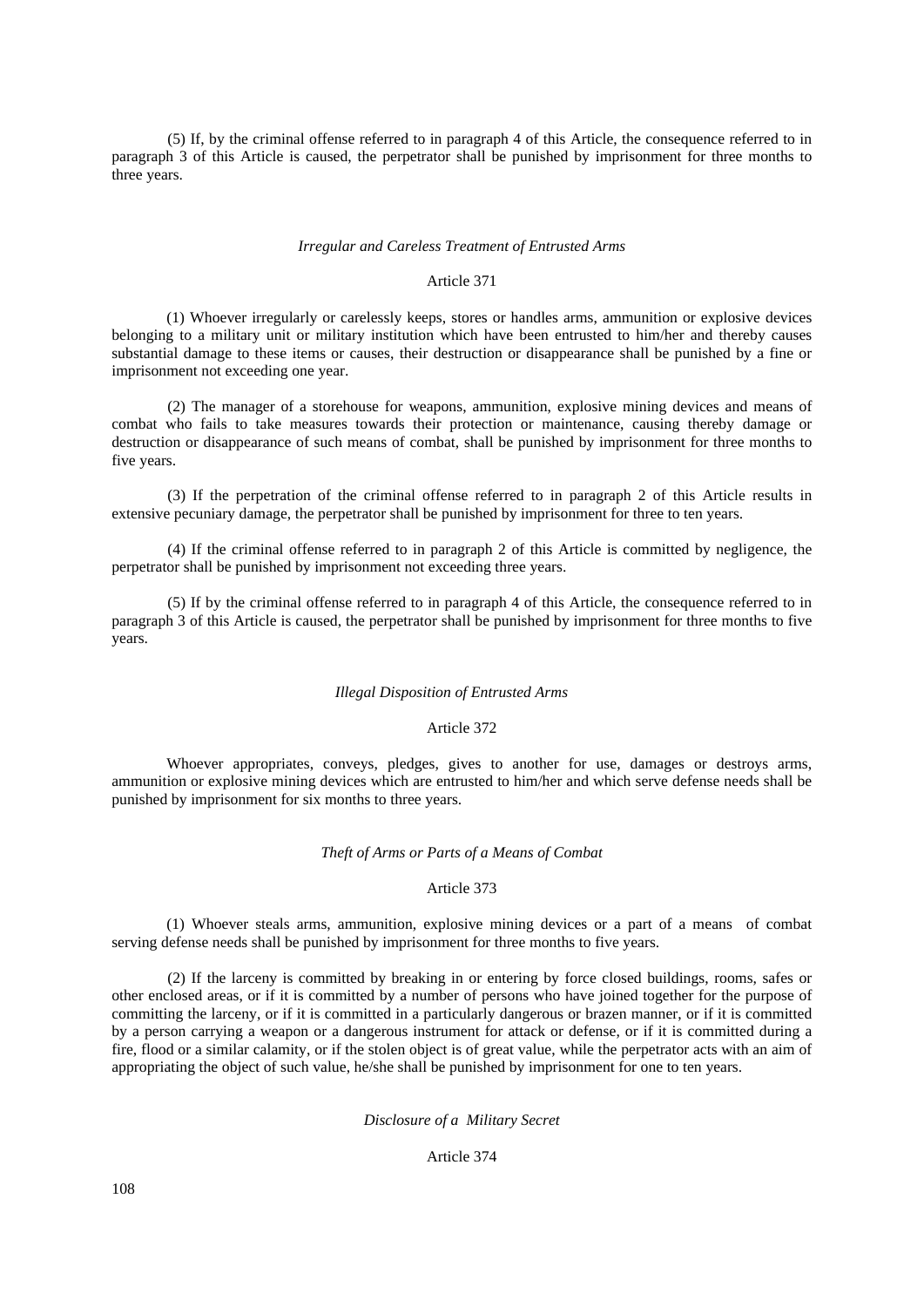(1) A military or other person who, contrary to his/her duties related to keeping a military secret, communicates, delivers to another, or in some other way makes accessible to another data which are a military secret, or whoever collects such data with an aim to deliver them to an unauthorized person, shall be punished by imprisonment for six months to five years.

(2) If the criminal offense referred to in paragraph 1 of this Article is committed for personal gain, or if the data referred to in paragraph 1 of this Article are classified, or if the offense is committed in order to publish or use abroad data which are a military secret, the perpetrator shall be punished by imprisonment for not less than three years.

(3) If the criminal offense referred to in paragraph 1 of this Article is committed by negligence, the perpetrator shall be punished by imprisonment for three months to three years.

# *Trespass on Military Installations and Unauthorized Making of Sketches or Drawings of Military Installations or Means of Combat*

#### Article 375

(1) Whoever, for the purpose of reconnaissance without authorization enters a military installation, despite knowing that access is forbidden, shall be punished by a fine or by imprisonment not exceeding one year.

(2) Whoever, without authorization, makes sketches or drawings of military installations or means of combat or takes photos of the same or otherwise records them shall be punished by imprisonment for three months to three years.

> *Sentencing for Criminal Offenses Committed in Times of War or in Case of Immediate Peril to the Independence and Unity of the Republic of Croatia*

# Article 376

(1) For the criminal offenses referred to in Article 352, paragraphs 1 and 3, Article 353, paragraph 2, Article 354, paragraph 1, Article 355, Article 356, paragraphs 1 and 2, Article 357, paragraphs 1 and 2, Article 358, Article 360, paragraphs 1, 2 and 5, Article 361, paragraphs 1 and 3, Article 362, paragraphs 1, 4 and 5, Article 363, paragraphs 1, 4 and 5, Article 364, paragraph 1, Article 365, paragraphs 1 and 2, Article 366, paragraphs 1, 2, 4 and 5, Article 367, paragraphs 1, 2, 4 and 5, Article 368, Article 373, paragraph 1, Article 374, paragraph 4 and Article 375 of this Code, if committed in times of war or in case of immediate peril to the independence and unity of the Republic of Croatia, the perpetrator shall be punished by imprisonment for one to ten years.

(2) For the criminal offenses referred to in Article 354, paragraph 4, Article 356, paragraph 3, Article 357, paragraph 3, Article 360, paragraph 3, when serious bodily injury is inflicted, or extensive pecuniary damage is caused and paragraph 4, Article 361, paragraph 2, Article 362, paragraphs 2 and 3, Article 363, paragraphs 2 and 3, Articles 365 and 366, Article 367, paragraph 5, Article 371, paragraph 3, Article 373, paragraphs 2 and 3 and Article 374, paragraphs 1 and 2 of this Code, if committed in times of war or in case of immediate peril to the independence and unity of the Republic of Croatia, the perpetrator shall be punished by imprisonment for not less than three years.

(3) For the criminal offense referred to in Article 352, paragraph 2, Article 353, paragraph 1, Article 354, paragraphs 2 and 3, Article 361, paragraph 2, if particularly serious consequences are caused, Article 364, paragraphs 2 and 3, Article 367, paragraphs 3 and 4, Article 370, paragraph 3 and Article 374, paragraph 3 of this Code, if committed in times of war or in case of immediate peril to the independence and unity of the Republic of Croatia, the perpetrator shall be punished by imprisonment for not less than five years or by longterm imprisonment.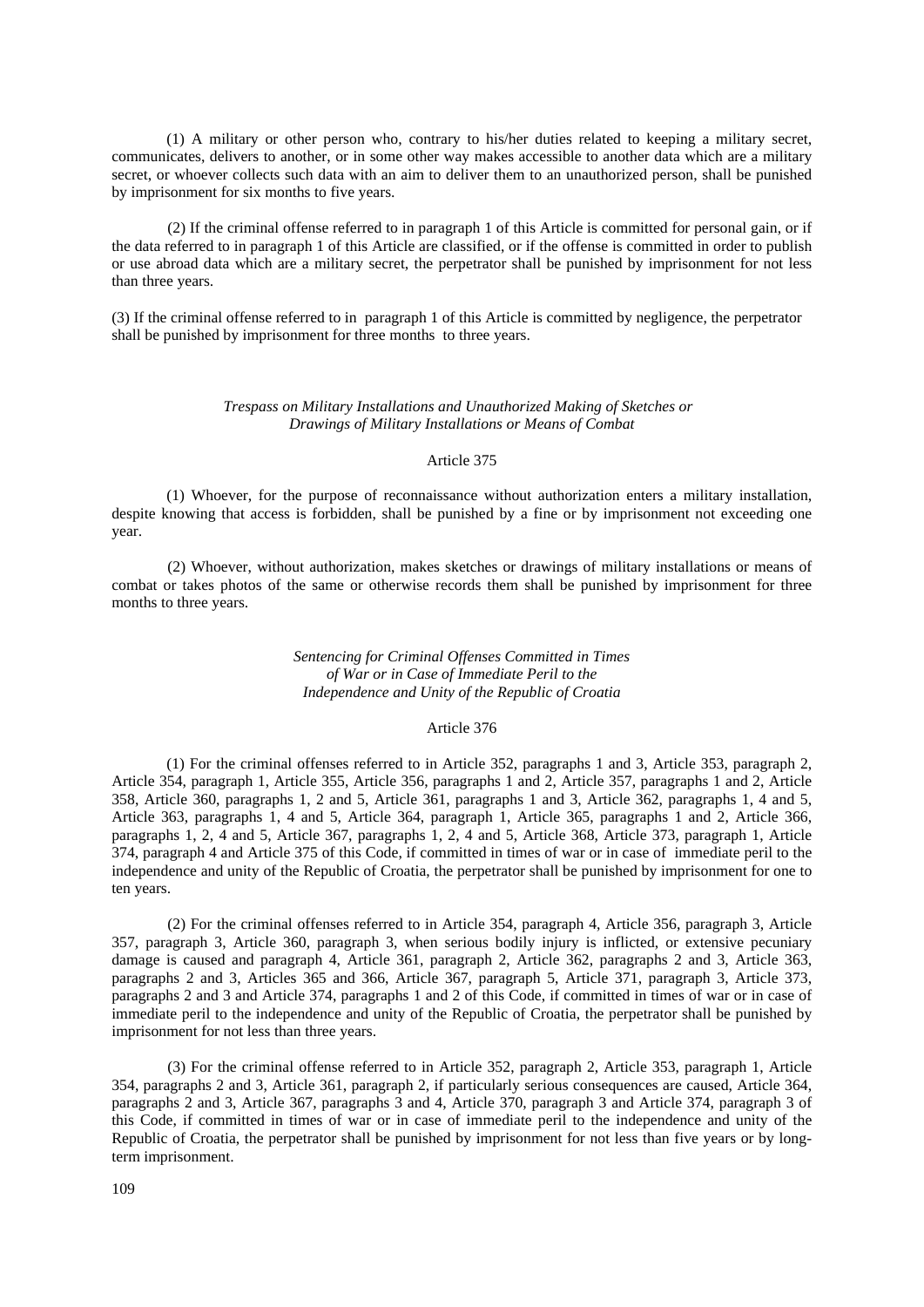#### *Defection and Surrender to the Enemy*

Article 377

(1) A military person who defects in times of war or armed conflict shall be punished by imprisonment for not less than five years or by long-term imprisonment.

(2) A military person who in times of war surrenders to the enemy prior to having exhausted all modes of defense shall be punished by imprisonment for not less than three years.

### *Failure to Carry out Duty During Fighting or Combat Action*

# Article 378

(1) A military person who, while fighting or immediately prior to fighting or prior to action in combat, fails to carry out his/her duty, causing thereby damage to a military unit or combat situation, shall be punished by imprisonment for not less than three years.

### *Arbitrary Abandonment of Duty During Fighting or Combat Action*

# Article 379

A military person who, while fighting or immediately prior to fighting or prior to action in combat arbitrarily or in a fraudulent way abandons his/her duty shall be punished by imprisonment for not less than three years.

### *Abandoning Position Contrary to Given Orders*

## Article 380

A military person who, in breach of orders abandons a position together with the unit entrusted to him/her prior to having exhausted all modes of defense shall be punished by imprisonment for not less than three years.

### *Premature Abandonment of a Wrecked Vessel or Aircraft*

# Article 381

(1) A captain of a warship who in times of war abandons a wrecked ship without having fulfilled his/her duty pursuant to ship service regulations shall be punished by imprisonment for not less than three years.

(2) A member of a warship crew who in times of war abandons a wrecked ship before the ship's captain gives the order to abandon ship or a military aircraft crew member who in times of war jumps from a damaged aircraft without having discharged his/her duty pursuant to flying and aircraft use regulations, shall be punished by imprisonment for one to ten years.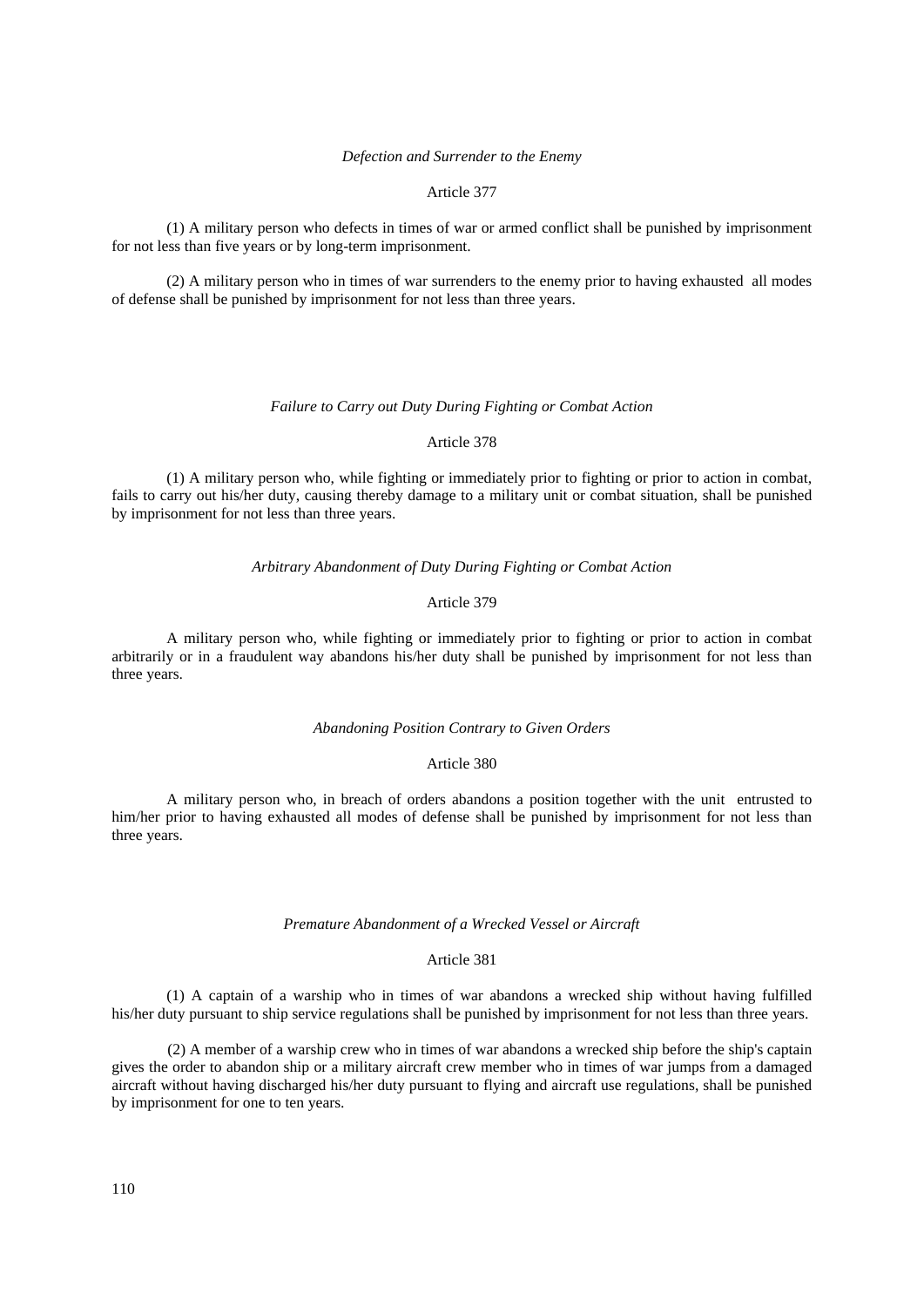### *Leaving of Undamaged Means of Combat to the Enemy*

### Article 382

(1) A military person who allows an essentially undamaged military storehouse, vessel, aircraft, tank or other means of combat to fall into enemy hands, shall be punished by imprisonment for one to ten years.

(2) The same punishment as referred in paragraph 1 of this Article shall be inflicted on whoever, contrary to orders, allows essentially undamaged installations or other premises of relevance for the defense to fall into enemy hands.

# *Weakening of Fighting Morale and Military Situation*

# Article 383

(1) A military person who, in fighting or immediately prior to fighting weakens the fighting morale of a unit or does damage to the military situation by flight, throwing away arms or ammunition, spreading fear, creating disorder or confusion, or in any other way, shall be punished by imprisonment for not less than five years.

(2) A military person who fails to take the necessary measures towards a subordinate who, during fighting or immediately prior to it, spreads fear among soldiers, creates disorder or confusion in the ranks of the unit, or otherwise weakens the fighting morale or does damage to the military situation, shall be punished by imprisonment for one to ten years.

### *Failing to Secure a Military Unit*

## Article 384

(1) A military person who in times of war or armed conflict fails to secure a unit entrusted to him/her, causing thereby serious consequences to the unit, shall be punished by imprisonment for not less than three years.

(2) If particularly serious consequences to the unit occur as a result of the criminal offense referred to in paragraph 1 of this Article, the perpetrator shall be punished by imprisonment for not less than five years or by long-term imprisonment.

(3) If the criminal offense referred in paragraph 2 of this Article is committed by negligence, the perpetrator shall be punished by imprisonment for one to ten years.

Non-Reporting to Military Authorities

# Article 385

Whoever in times of war or immediate peril to the independence and unity of the Republic of Croatia fails to report to a superior, a person of higher rank or to a military command an event which clearly requires undeferrable military measures shall be punished by imprisonment for three months to one year.

# *Failure to Perform Duty in Carrying Out Mobilization*

### Article 386

(1) A military or official person who, in carrying out mobilization in times of war or in the case of immediate peril to the independence and unity of the Republic of Croatia, in violation of his/her duty, fails to ensure the reception, deployment and accommodation of mobilized manpower, transport and other conveyances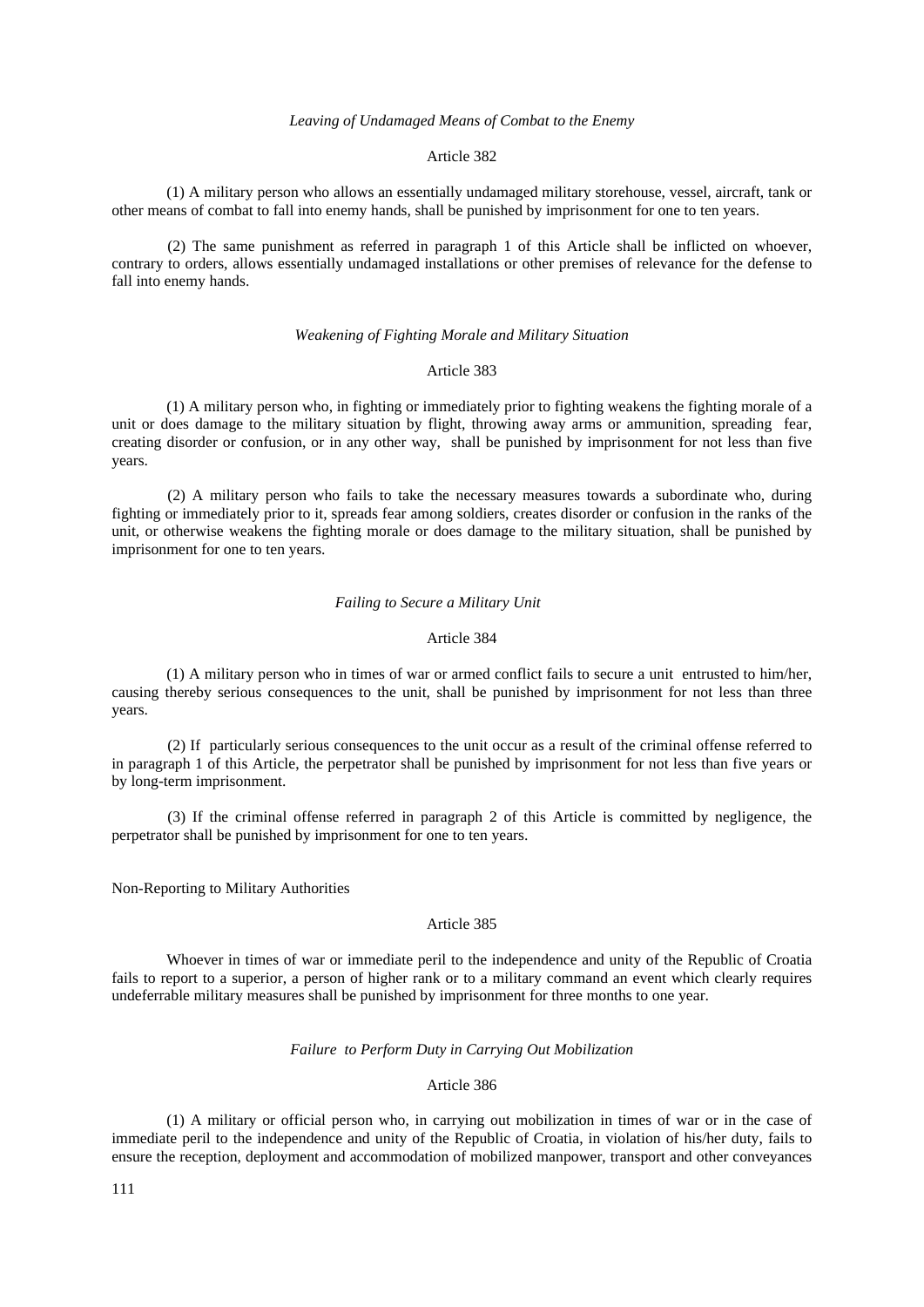and livestock, or fails to ensure the supply of the mobilized manpower and livestock, or to perform any other duty related to mobilization, causing thereby serious consequences, shall be punished by imprisonment for one to five years.

(2) If the criminal offense referred to in paragraph 1 of this Article is committed by negligence, the perpetrator shall be punished by imprisonment for three months to three years.

# *Conditions for Imposing Disciplinary Measures*

#### Article 387

For a criminal offense against the armed forces for which imprisonment not exceeding three years is prescribed, it is possible that, instead of a criminal sanction, a disciplinary measure established by regulations ordering disciplinary responsibility in the armed forces of the Republic of Croatia be imposed against the military person, provided that the offense be of an especially light character and if the interests of the service require so.

### *Responsibility for a Criminal Offense Committed on Superior Orders*

#### Article 388

There shall be no criminal offense if an act is committed by a subordinate pursuant to an order from his/her superior given in the line of official duty, except if such an order relates to the perpetration of a war crime or another criminal offense for which, according to law imprisonment for ten years or a more severe punishment may be imposed, or if it is obvious that by obeying such an order a criminal offense would be committed.

#### CHAPTER TWENTY-SEVEN (xxvii)

### **TRANSITORY AND CLOSING PROVISIONS**

## Article 389

When this Code comes into force, the following shall cease to be valid:

1. Basic Criminal Code of the Republic of Croatia - ("Narodne novine" - Official Gazette of the Republic of Croatia Nos. 31/93, 39/93, 108/95, 16/96 and 28/96),

2. Criminal Code of the Republic of Croatia - ("Narodne novine" - Official Gazette of the Republic of Croatia Nos. 32/93, 38/93, 16/96 and 28/96),

3. Act on Criminal Offenses of Subversive and Terrorist Activities Against the State Sovereignty and Territorial Unity of the Republic of Croatia - ("Narodne novine" - Official Gazette of the Republic of Croatia No. 74/92).

#### Article 390

The execution of sanctions imposed by a final decision in accordance with the provisions of the criminal statutes referred to in Article 389 of this Code, whose enforcement did not begin or whose execution is in course, shall in their formulation, content and the mode of enforcement be brought into accord with the provisions of this Code as of the day of its coming into force.

#### Article 391

This Code shall come into force on January 1st, 1998.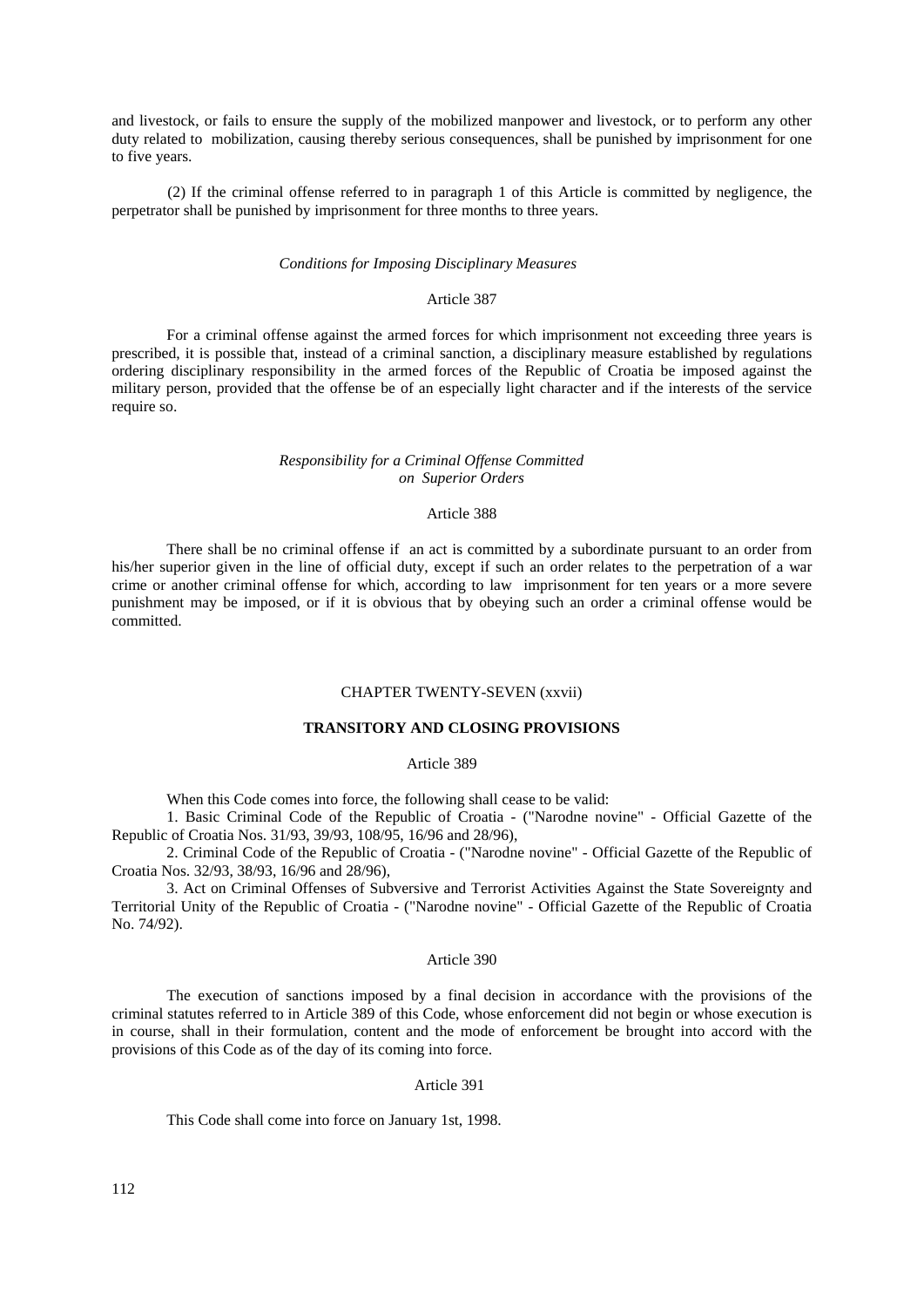Class:740-02/96-01/01 Zagreb, September 19th, 1997

THE HOUSE OF REPRESENTATIVES OF THE PARLIAMENT OF THE REPUBLIC OF CROATIA

The Speaker of the House of Representatives of the Parliament **Member of the Academy of Arts and Sciences Vlatko Pavletic**